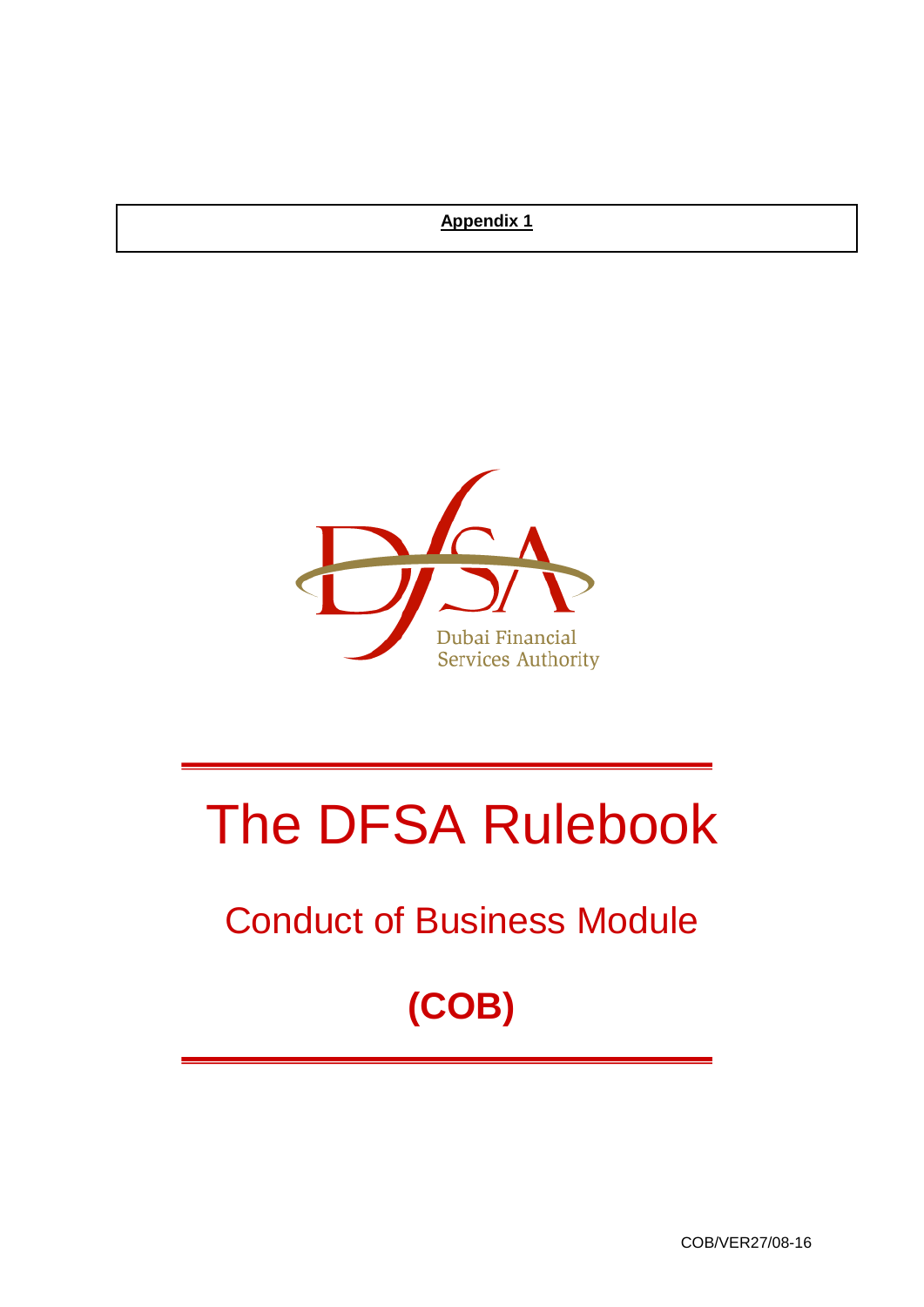

# **Contents**

The contents of this module are divided into the following chapters, sections and appendices:

| 1                                                                           |                                                                                                                 |
|-----------------------------------------------------------------------------|-----------------------------------------------------------------------------------------------------------------|
| 1.1                                                                         |                                                                                                                 |
| $\mathbf 2$                                                                 |                                                                                                                 |
| 2.1<br>2.2<br>2.3<br>2.4<br>2.5<br>2.6                                      |                                                                                                                 |
| 3                                                                           | <b>CORE RULES - INVESTMENT BUSINESS, ACCEPTING DEPOSITS,</b><br>PROVIDING CREDIT AND PROVIDING TRUST SERVICES22 |
| 3.1<br>3.2<br>3.3<br>3.4<br>3.5<br>3.6                                      |                                                                                                                 |
| 4                                                                           | <b>ADDITIONAL RULES - ACCEPTING DEPOSITS AND PROVIDING</b>                                                      |
|                                                                             |                                                                                                                 |
| 4.1<br>4.2<br>4.3<br>4.4                                                    |                                                                                                                 |
| 5                                                                           | <b>ADDITIONAL RULES - PROVIDING TRUST SERVICES34</b>                                                            |
| 5.1<br>5.2<br>5.3<br>5.4<br>5.5<br>5.6<br>5.7<br>5.8<br>5.9<br>5.10<br>5.11 | Qualification and experience of Trust Service Provider staff36                                                  |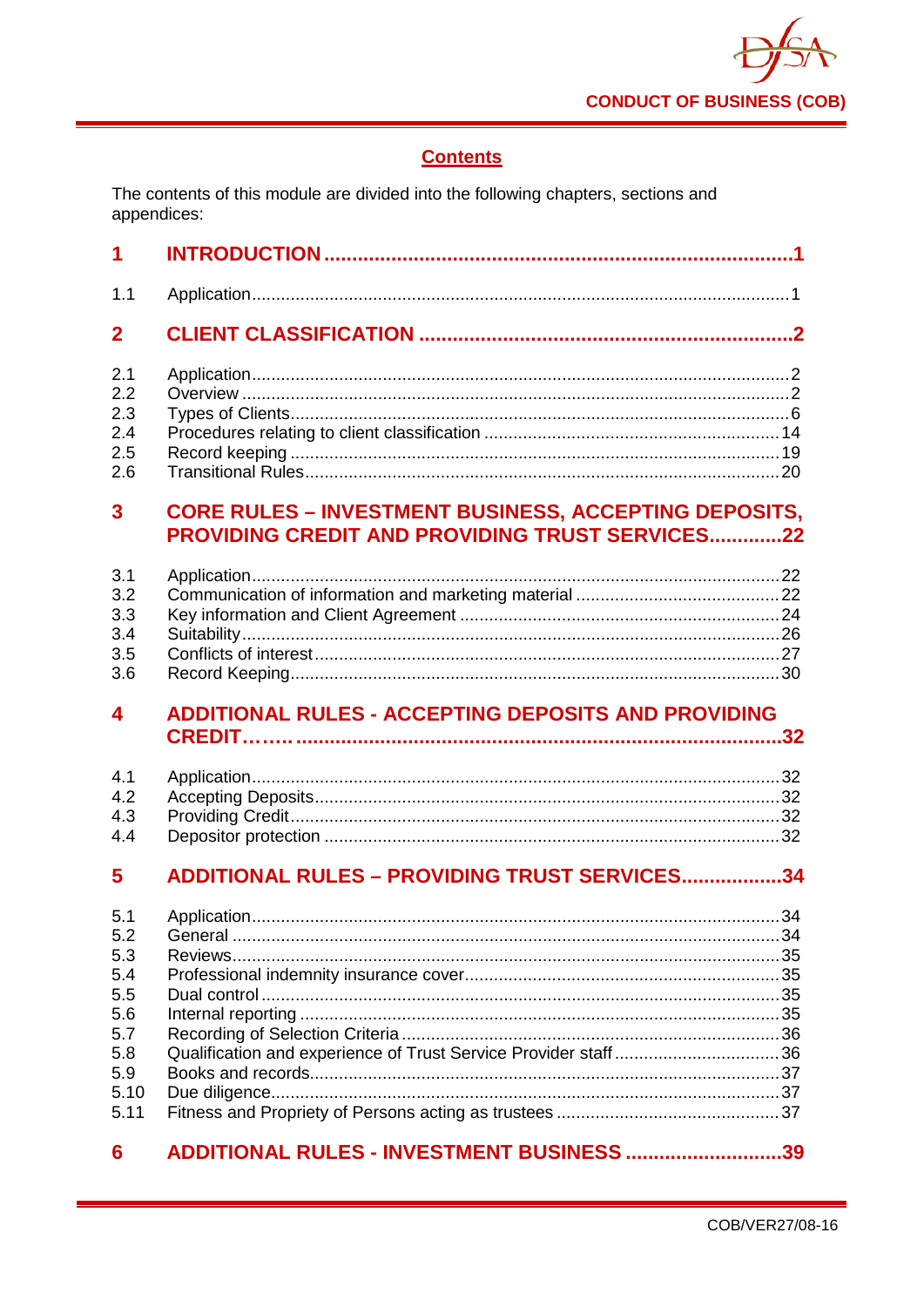

| 6.1  |  |
|------|--|
| 6.2  |  |
| 6.3  |  |
| 6.4  |  |
| 6.5  |  |
| 6.6  |  |
| 6.7  |  |
| 6.8  |  |
| 6.9  |  |
| 6.10 |  |
| 6.11 |  |
| 6.12 |  |
| 6.13 |  |
| 6.14 |  |

#### $\overline{7}$

| Insurance business, management and intermediation restrictions58 |  |
|------------------------------------------------------------------|--|
|                                                                  |  |
|                                                                  |  |
|                                                                  |  |
|                                                                  |  |
|                                                                  |  |
|                                                                  |  |
|                                                                  |  |
|                                                                  |  |
|                                                                  |  |
|                                                                  |  |
|                                                                  |  |

#### **SPECIFIC RULES - OPERATING A CREDIT RATING AGENCY .....72** 8

| 8.1  |  |
|------|--|
| 8.2  |  |
| 8.3  |  |
| 8.4  |  |
| 8.5  |  |
| 8.6  |  |
| 8.7  |  |
| 8.8  |  |
| 8.9  |  |
| 8.10 |  |
|      |  |

#### ADDITIONAL RULES: OPERATING AN ALTERNATIVE TRADING  $\overline{9}$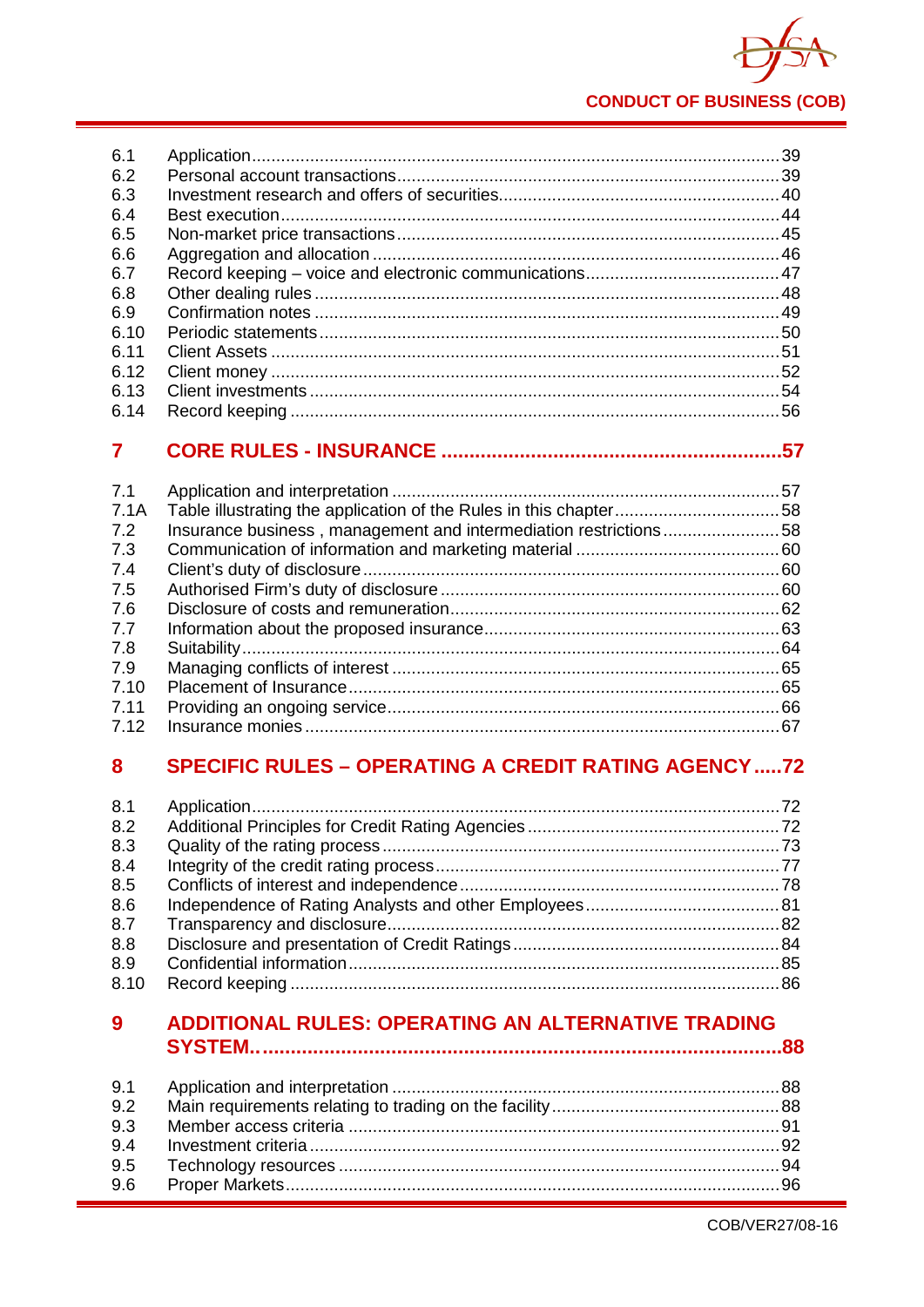**CONDUCT OF BUSINESS (COB)**

| 9.7                                                                  | Specific requirements applicable to Persons operating an OTF 104 |  |
|----------------------------------------------------------------------|------------------------------------------------------------------|--|
| 10                                                                   | <b>CUSTODY PROVIDERS ACTING AS A CENTRAL SECURITIES</b>          |  |
| 10.1<br>10.2                                                         |                                                                  |  |
|                                                                      | APP1 RECORDS OF ORDERS AND TRANSACTIONS107                       |  |
| A1.1                                                                 |                                                                  |  |
|                                                                      | APP2KEY INFORMATION AND CLIENT AGREEMENT108                      |  |
| A2.1                                                                 |                                                                  |  |
|                                                                      |                                                                  |  |
| A3.1                                                                 |                                                                  |  |
|                                                                      |                                                                  |  |
| A4.1                                                                 |                                                                  |  |
|                                                                      |                                                                  |  |
| A5.1<br>A5.2<br>A5.3<br>A5.4<br>A5.5<br>A5.6<br>A5.7<br>A5.8<br>A5.9 |                                                                  |  |
|                                                                      |                                                                  |  |
| A6.1<br>A6.2<br>A6.3<br>A6.4<br>A6.5<br>A6.6<br>A6.7<br>A6.8<br>A6.9 |                                                                  |  |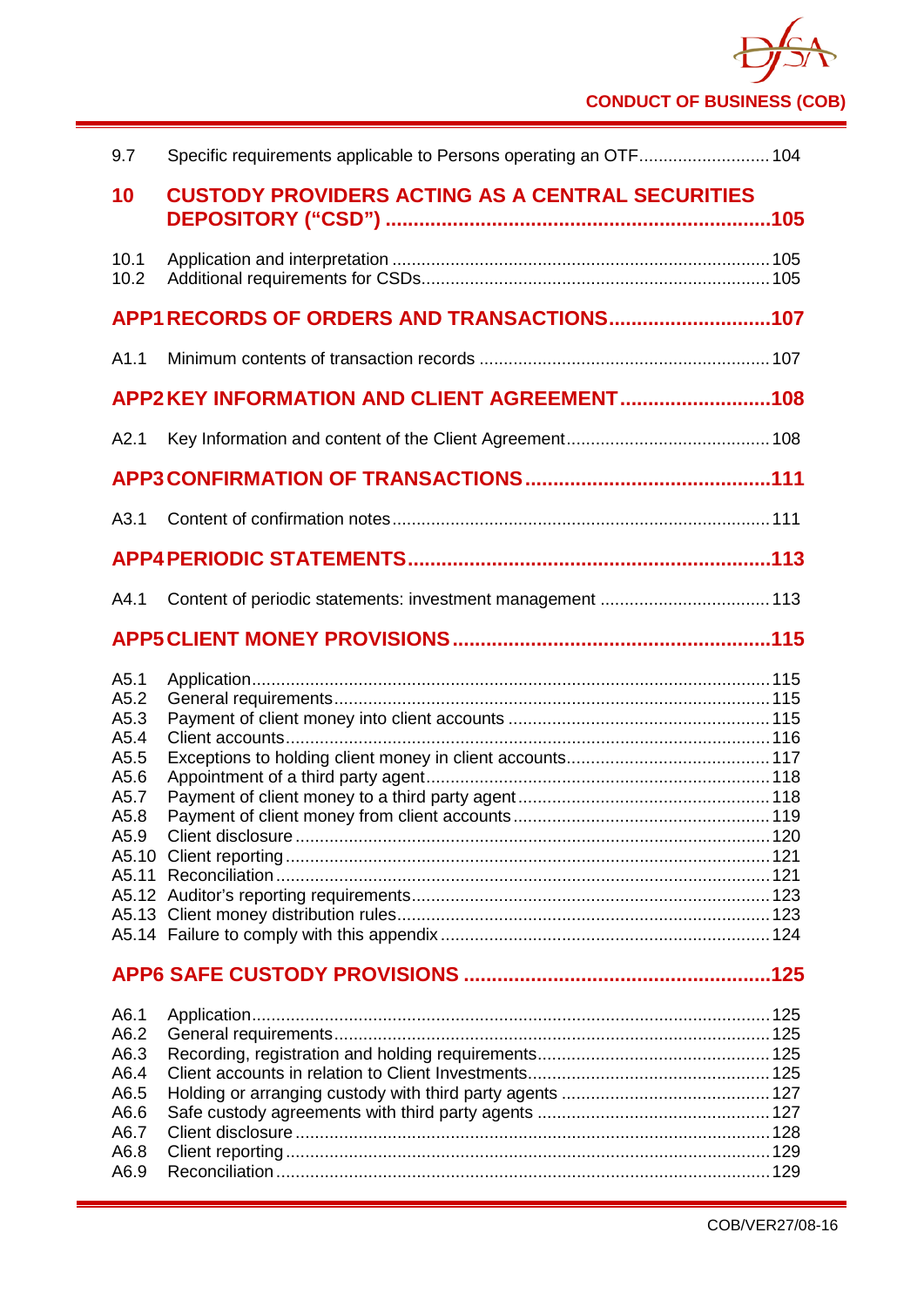

|--|--|--|--|--|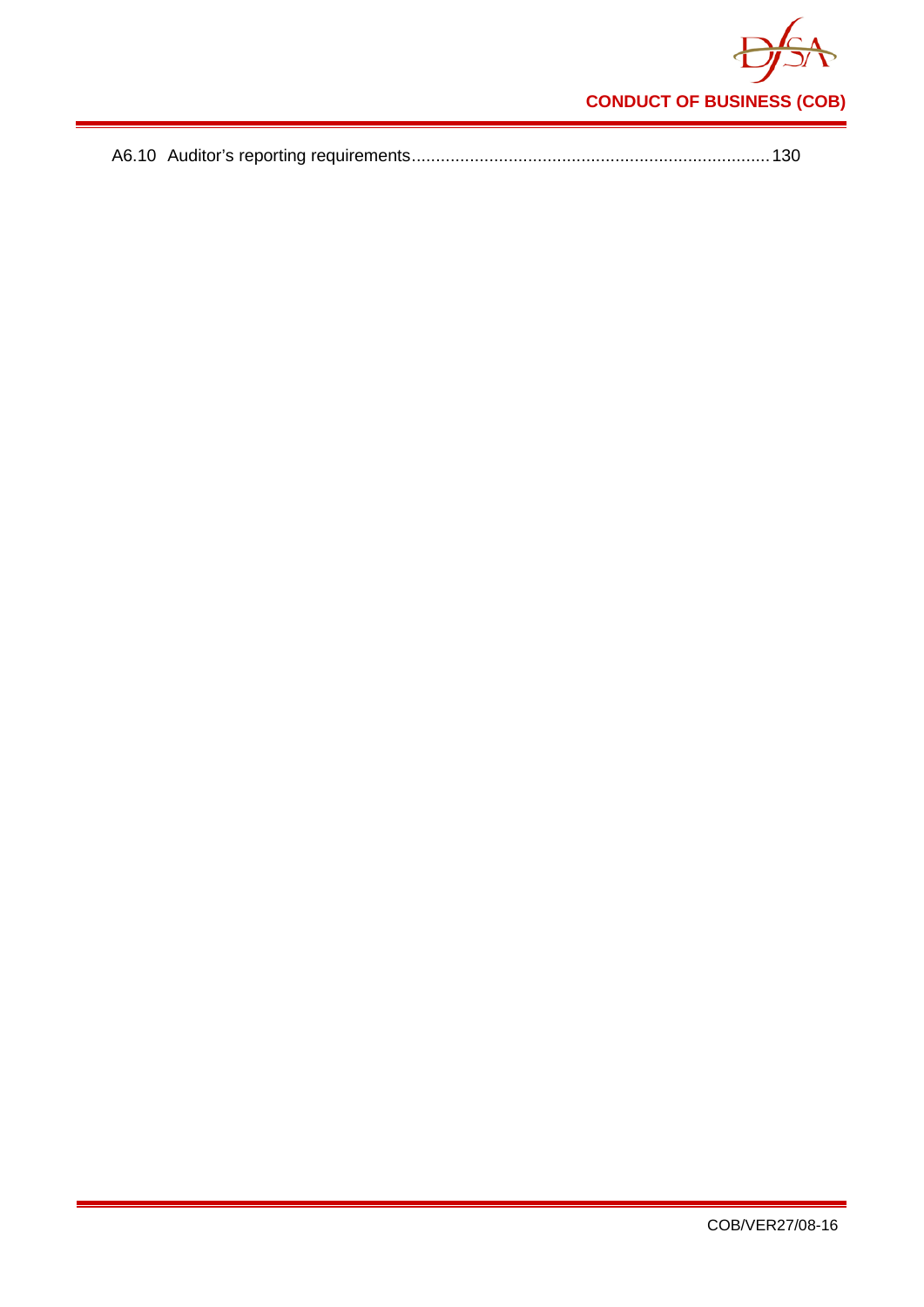

# <span id="page-5-0"></span>**1 INTRODUCTION**

# <span id="page-5-1"></span>**1.1 Application**

- **1.1.1** This module (COB) applies to every Authorised Firm with respect to the carrying on, in or from the DIFC, of any:
	- (a) Financial Service; or
	- (b) activity which is carried on, or held out as being carried on, in connection with or for the purposes of such a Financial Service;

except to the extent that a provision of COB provides for a narrower application.

**1.1.2** COB does not apply to a Representative Office.

#### **Guidance**

- 1. An Authorised Firm may be able to rely on the Transitional Rules in chapter 10 of GEN for the purposes of complying with some of the provisions in this module. The Rules enable Authorised Firms to make a smooth transition to the new regime that came into force 1 July 2008 under rule-making instrument No. 56, following the DFSA's "Key Policy Review" outlined in Consultation Paper 52.
- 2. An Authorised Firm may be able to rely on the Transitional Rules in section 2.6 for the purposes of meeting the client classification requirements in chapter 2.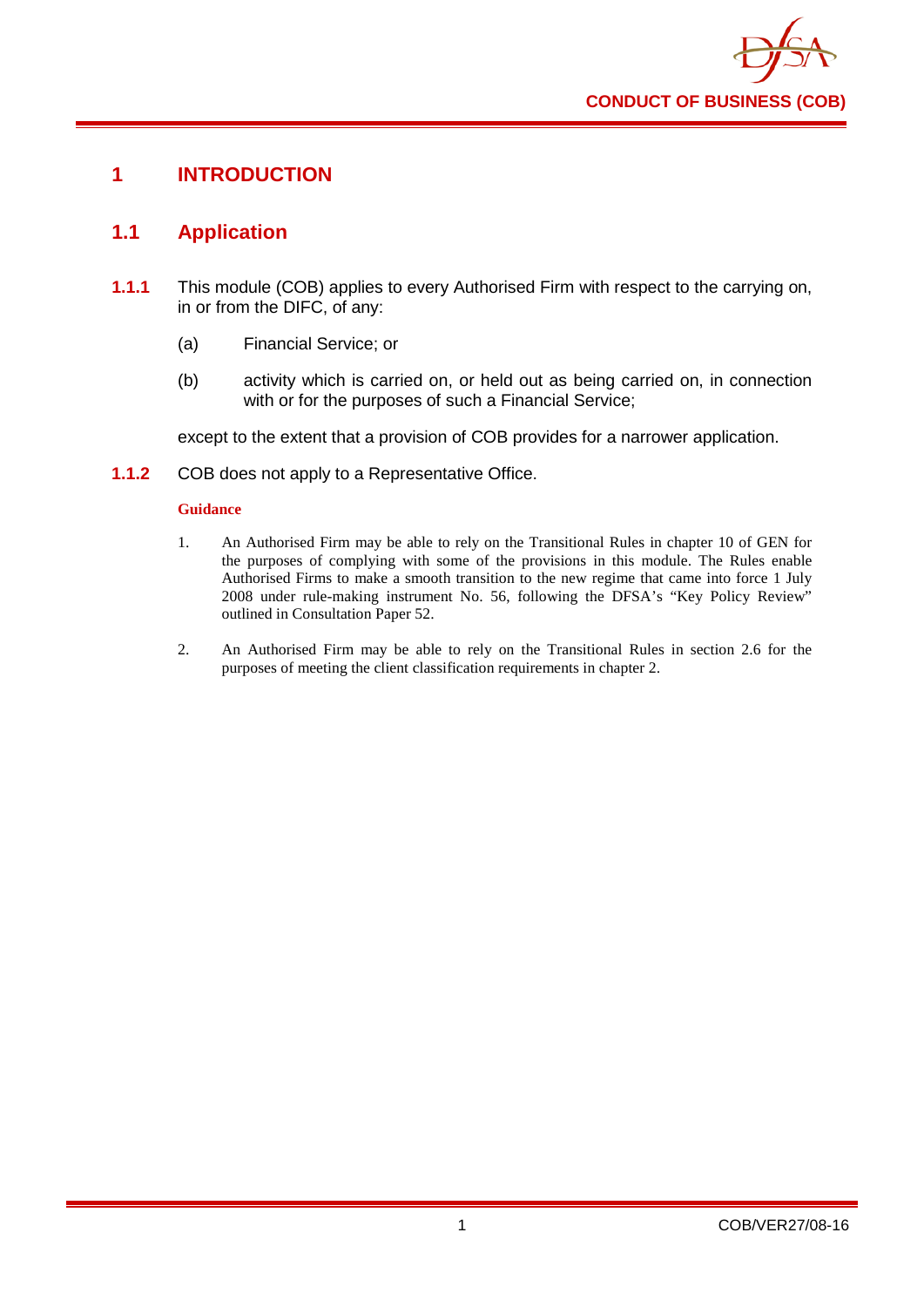

# <span id="page-6-0"></span>**2 CLIENT CLASSIFICATION**

# <span id="page-6-1"></span>**2.1 Application**

- **2.1.1** (1) This chapter applies, subject to Rule 2.1.2, to an Authorised Firm, which carries on, or intends to carry on, any Financial Service with or for a Person.
	- (2) For the purposes of this chapter, a Person includes a Fund, pension fund or trust, even if it does not have a separate legal personality.

#### **Exclusions**

- **2.1.2** (1) This chapter does not apply to a Credit Rating Agency in so far as it carries on, or intends to carry on, the Financial Service of Operating a Credit Rating Agency.
	- (2) This chapter does not apply to an Authorised Firm in so far as it carries on the activity described in GEN Rule 2.26.1, provided that no other Financial Service is carried on.
	- (3) This chapter does not apply to an Authorised ISPV.

#### **Guidance**

- 1. The activity described in GEN Rule 2.26.1 is marketing of financial services and financial products which are offered in a jurisdiction outside the DIFC. Such marketing activities can be conducted by an Authorised Firm, which holds a Representative Office Licence, provided the financial services or financial products marketed by it are those offered by its head office or a member of its Group.
- 2. As a Representative Office conducting marketing activities of the kind described in GEN Rule 2.26.1 does not have a client relationship with a Person to whom it markets a financial service or financial product, the client classification requirements in this chapter do not apply to the firm with regard to that Person.
- 3. Other Authorised Firms can also conduct marketing activities, of the kind described in GEN Rule 2.26.1, under the exclusion in GEN Rule 2.26.2.

# <span id="page-6-2"></span>**2.2 Overview**

#### **Guidance**

1. This chapter sets out the manner in which an Authorised Firm is required to classify its Clients, as well as good practice it may follow. The scope of application of the Rulebook modules will vary depending on whether the Person with or for whom an Authorised Firm is carrying on Financial Services is classified as a Retail Client, Professional Client or Market Counterparty.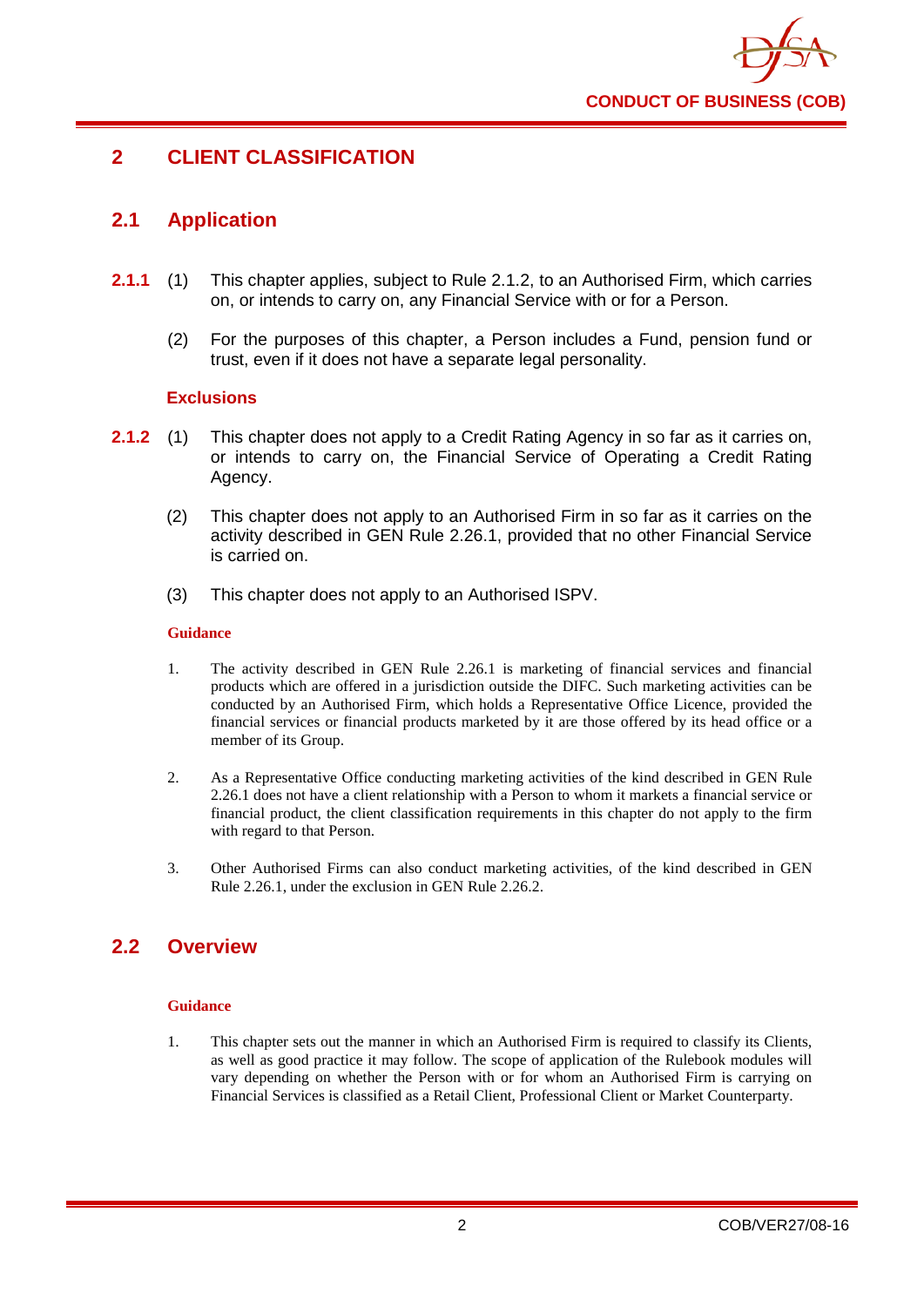#### **Risk based approach**

- 2. The Rules in this chapter reflect the DFSA's risk based approach to regulation. Therefore, to achieve the underlying objective of client classification, which is to ensure that firms provide to their clients an appropriate level of regulatory protection, the Rules, for example:
	- a. take into account the higher degree of knowledge and experience ('expertise') and resources available to certain institutional and wholesale clients (see Rule 2.3.4);
	- b. take into account who primarily bears the risk associated with a particular type of a Financial Service (see Rule 2.3.5);
	- c. take into account the type of Persons to whom a Financial Service is usually provided (see Rules 2.3.6, 2.3.7 and 2.3.8);
	- d. provide flexibility for an Authorised Firm to rely on a client classification made by its head office or a Group member, provided risks associated with such reliance are effectively addressed (see Rules 2.4.4 and 3.3.4);
	- e. provide flexibility for group-based Financial Services to be provided where risks associated with such services are effectively addressed (see Rule 2.4.5); and
	- f. provide flexibility for look-through arrangements where reliance can be placed on expertise and resources available to a Client, such as at its Holding Company or controller level (see Rule 2.3.8(2)).

#### **Types of clients**

- 3. There are three types of Clients:
	- a. a Retail Client;
	- b. a Professional Client; or
	- c. a Market Counterparty.

However, a Person may be classified as a Professional Client in relation to one Financial Service or financial product, but a Retail Client in relation to another. Similarly, a Person classified as a Professional Client may be classified as a Market Counterparty in relation to some Financial Services or financial products but not others (see paragraphs 8 and 9 below).

#### **Retail Clients**

4. A Person who cannot be classified as a Professional Client or Market Counterparty in accordance with the Rules is required to be classified as a Retail Client (see Rule 2.3.2). If an Authorised Firm chooses to provide Financial Services to a Person as a Retail Client, it may do so by simply classifying that Person as a Retail Client without having to follow any further procedures as required for classifying Persons as Professional Clients or Market Counterparties.

#### **Professional Clients**

- 5. There are three routes through which a Person may be classified as a Professional Client:
	- a. 'deemed' Professional Clients under Rule 2.3.4. As these Persons have significant assets under their control, and, therefore, either possess, or have the resources to obtain, the necessary expertise to manage such assets, they can be classified as 'deemed' Professional Clients without having to meet any additional net asset and expertise criteria;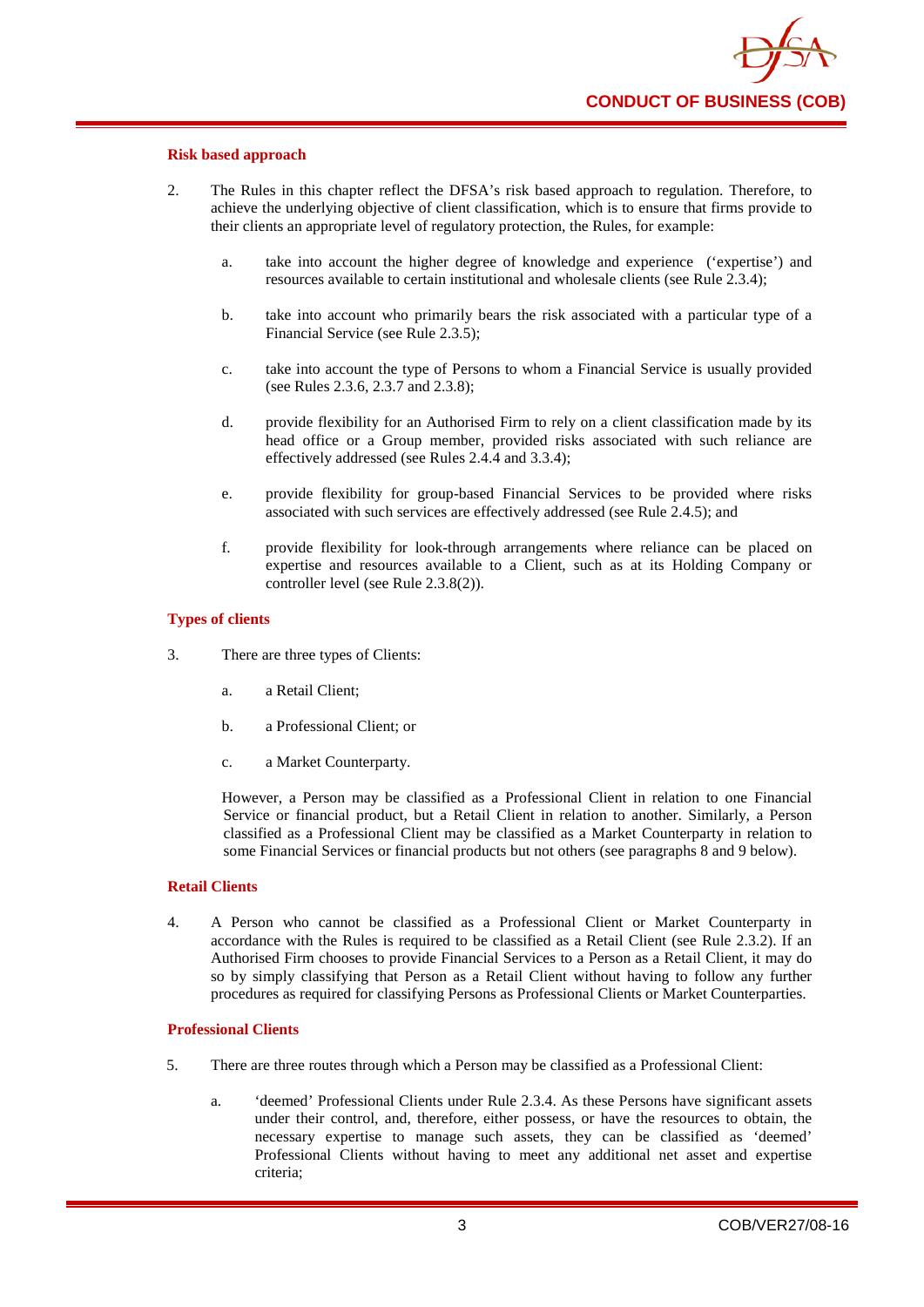

- b. 'service-based' Professional Clients under Rule 2.3.5 or Rule 2.3.6. Due to their inherent nature, certain Financial Services activities such as credit provided to an Undertaking for business purposes ('commercial credit') and advisory and arranging activities relating to corporate structuring and financing are generally provided to Persons with sufficient expertise to obtain such services or are of relatively low risk to the Client. Therefore, a Person to whom such a Financial Service is provided can be classified as a 'servicebased' Professional Client; and
- c. 'assessed' Professional Clients under Rules 2.3.7 and 2.3.8. These Persons are either individuals or Undertakings which can be classified as a Professional Client only if they meet the specified net assets and expertise requirements set out in Rules 2.4.2 and 2.4.3.

Investment vehicles and family member joint account holders of individuals who are themselves Professional Clients can also be classified as Professional Clients where certain conditions are met – see Rule 2.3.7(2) and (3).

#### **Market Counterparties**

- 6. A 'deemed' Professional Client under Rule 2.3.4 may be classified as a Market Counterparty provided the Authorised Firm has complied with the procedures set out in Rule 2.3.9(2). When an Authorised Firm carries on Financial Services with a Market Counterparty, only a limited number of requirements in the Rulebook modules apply to such firms. This is because an Authorised Firm transacts with a Market Counterparty on an equal footing and, therefore, most of the client protection provisions in the Rulebook modules are not needed to protect such a party.
- 7. When an Authorised Firm carries on Financial Services with another Authorised Firm or a Regulated Financial Institution, such services would generally qualify as Financial Services that can be carried on with a Market Counterparty (provided the procedures in Rule 2.3.9(2) are met). Examples of such services include:
	- a. providing reinsurance or insurance management services to an insurer; and
	- b. providing one or more Financial Services of custody, managing assets, or fund administration services to a fund manager, collective investment fund or a pension fund.

Such activities would not attract most of the client protection provisions contained in the Rulebook modules for the reasons set out under item 6 above.

#### **Multiple classifications**

- 8. In some circumstances, an Authorised Firm may provide a Financial Service to a Person who qualifies under more than one category of Professional Client. For example, a Client to whom an Authorised Firm provides commercial credit or corporate structuring and financing advice or arranging credit, in the circumstances specified in Rule 2.3.5 or Rule 2.3.6, may also be a 'deemed' Professional Client under Rule 2.3.4. In such circumstances, an Authorised Firm can classify such a Person as a 'deemed' Professional Client, in which case the firm may also be able to classify that Client as a Market Counterparty following the procedures in Rule 2.3.9(2).
- 9. It is also possible that an Authorised Firm may provide a range of Financial Services to a single Client. If the Client can be classified as a Professional Client with regard to certain Financial Services (such as Providing Credit under the requirements in Rule 2.3.5, and similarly providing corporate structuring and financing advice or arranging credit under Rule 2.3.6), and not so with regard to other Financial Services, an Authorised Firm needs to take care that the Client is appropriately and correctly classified with respect to each Financial Service. This may mean that the same Client may receive both Professional Client treatment with regard to some Financial Services and Retail Client treatment with regard to other Financial Services. Where a Client cannot be classified as a Professional Client with regard to some Financial Services, the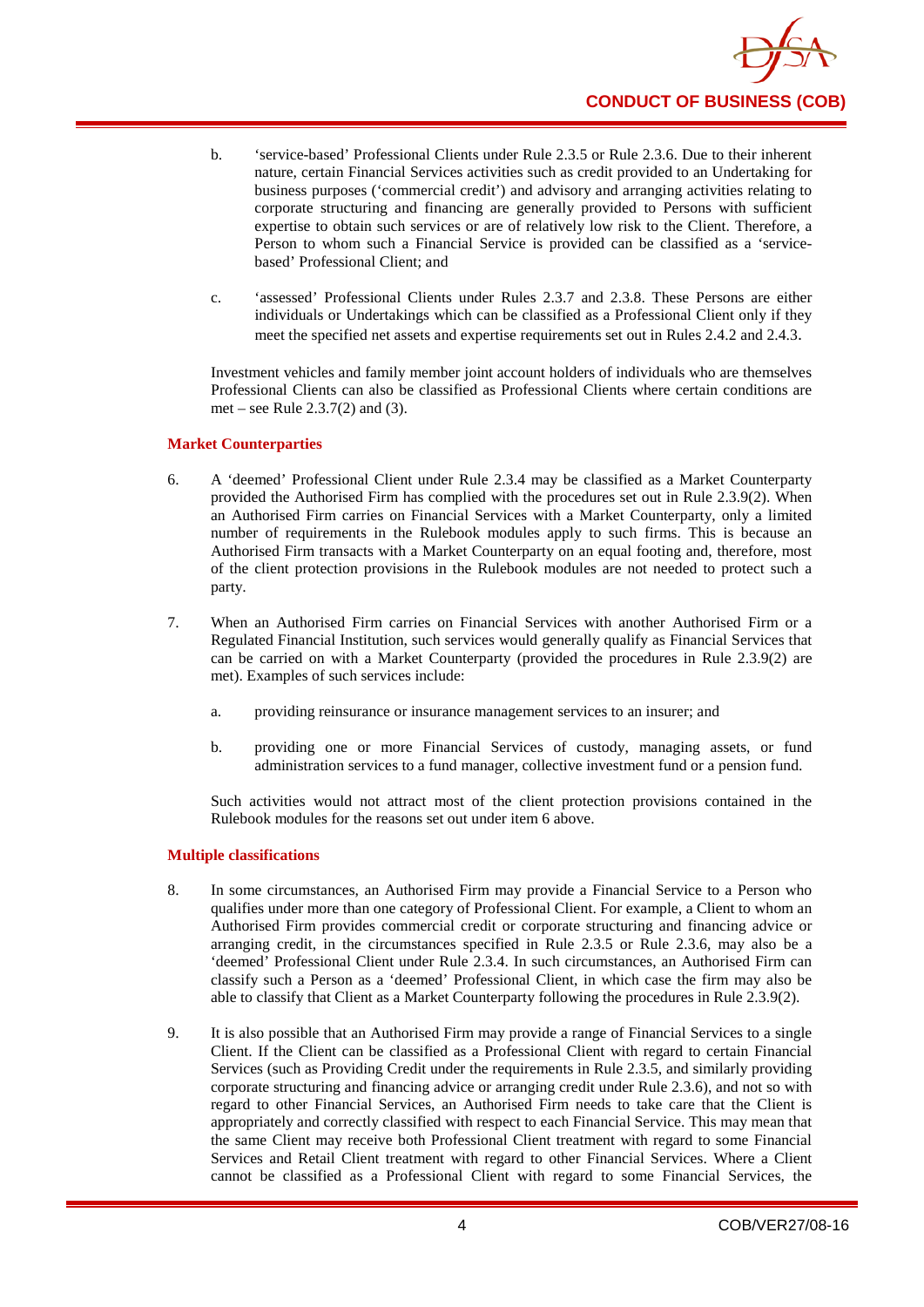

Authorised Firm can only provide such services to the Client if it has a Retail Endorsement on its Licence.

#### **Client classifications and Client Agreements**

- 10. Rule 2.4.4 provides a degree of flexibility for an Authorised Firm which is a Branch operation or member of a Group to rely on client classifications made by its head office or any other branch of the same legal entity, or by a member of its Group. Where such reliance is placed, the Authorised Firm should be able to demonstrate to the satisfaction of the DFSA that the reliance is reasonable because the applicable requirements are substantially similar and, where this is not the case, any identified differences (i.e. gaps) are suitably addressed to enable the firm to meet its obligations relating to client classification under this chapter.
- 11. It is also possible that an Authorised Firm which is a member of a Group may have some Clients to whom it provides Financial Services as a Retail Client, whilst other Group members may provide Financial Services to the same Client as a Professional Client. While an Authorised Firm may rely on the client classifications made by a Group member under Rule 2.4.4, it is the responsibility of the firm to ensure that the correct classification is adopted by it for the purposes of the Financial Services it provides to the Client (see Rule 2.4.4). See also Rule 3.3.4, which provides a degree of flexibility for an Authorised Firm which is a Branch to rely on a Client Agreement made by its head office or any other branch of the same legal entity, or by a member of the Group, provided the requirements in that Rule are met.

#### **Group clients**

12. Rule 2.4.5 is designed to provide a greater degree of flexibility to an Authorised Firm providing Financial Services to a Client in a Group context, where more than one member of the Group may be providing Financial Services which form a bundle of services. Each Group may have different arrangements to provide a number of services to a Client. Depending on the nature of the arrangement the Group adopts, and the Financial Services involved, risks associated with such arrangements could also differ. Therefore, Rule 2.4.5 sets out the outcomes which need to be achieved by an Authorised Firm where it participates in a Group arrangement under which a bundle of Financial Services is provided to a Client by different members within its Group. See also Rule 3.3.4, which provides a degree of flexibility for an Authorised Firm participating in an arrangement under which a bundle of Financial Services is provided to a Client where reliance can be made on a Client Agreement executed by a Group member, provided the requirements in that Rule are met.

#### **Transitional Rules**

- 13. Section 2.6 contains provisions designed to enable Authorised Firms to make a smooth transition to the new client classification regime that came into force on 1 April 2015. These Rules, among other things:
	- a. keep in force the client classifications made under the old client classification regime for the Financial Services that were provided to those Clients under that regime;
	- b. provide for the increased asset threshold of \$1 million to come into effect on 1 April 2016; and
	- c. retain the asset threshold at \$500,000 until 1 April 2016.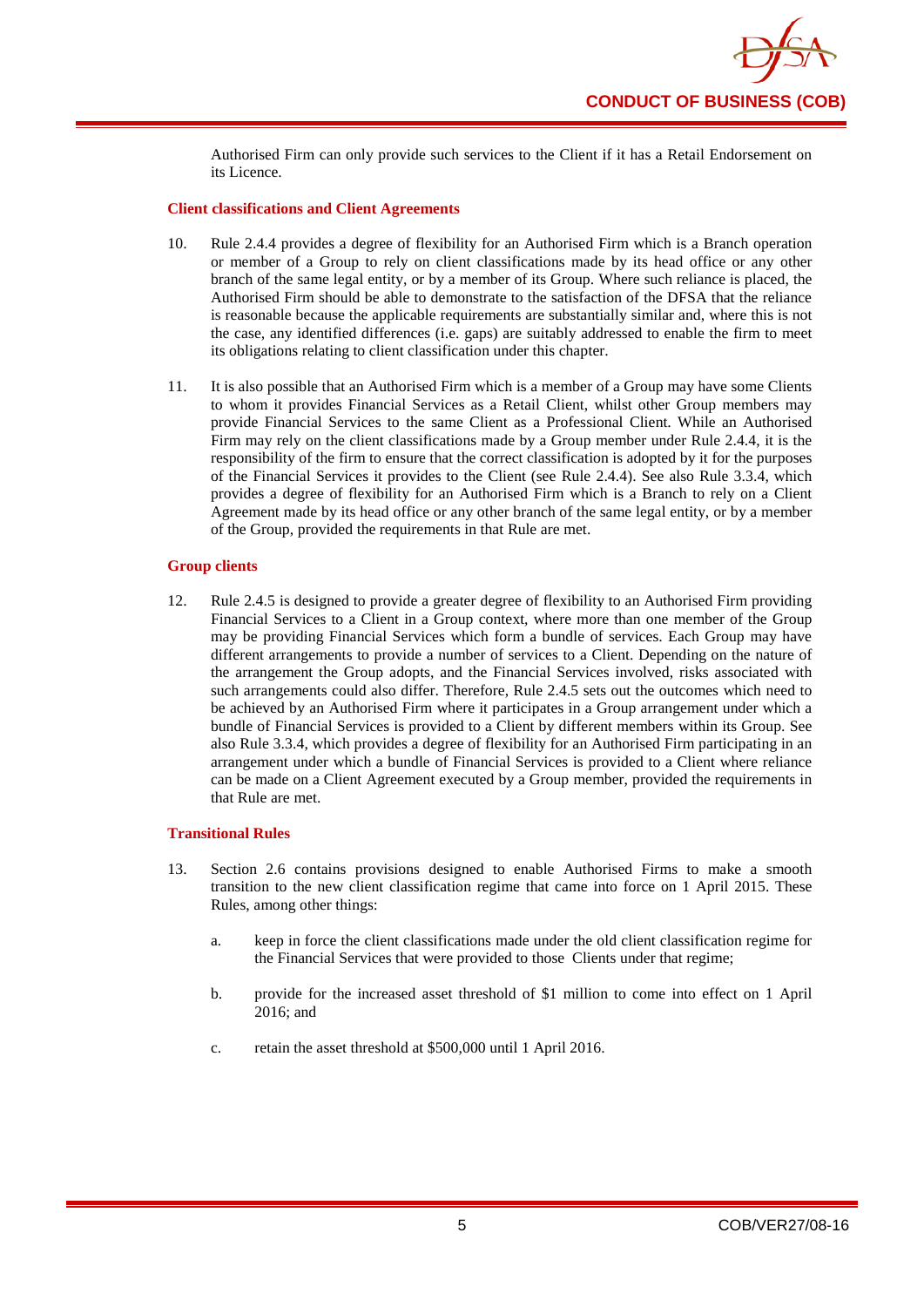

# <span id="page-10-0"></span>**2.3 Types of Clients**

- **2.3.1** (1) An Authorised Firm must, before carrying on a Financial Service with or for a Person, classify that Person as a:
	- (a) Retail Client;
	- (b) Professional Client; or
	- (c) Market Counterparty,

in accordance with the requirements in this chapter.

- (2) An Authorised Firm may classify a Person as a different type of a Client for different Financial Services or financial products that are to be provided to such a Client.
- (3) If an Authorised Firm is aware that a Person ('the agent'), with or for whom it is intending to carry on a Financial Service is acting as an agent for another Person ('the principal') in relation to the service then, unless the agent is another Authorised Firm or a Regulated Financial Institution, the Authorised Firm must treat the principal as its Client in relation to that service.
- (4) If an Authorised Firm intends to provide any Financial Service to a trust, it must, unless otherwise provided in the Rules, treat the trustee of the trust, and not the beneficiaries of the trust, as its Client.

#### **Guidance**

- 1. When a Person becomes a Client of an Authorised Firm is a question of fact that needs to be addressed by the firm in light of the nature of the relevant Financial Service (or financial product) involved, and the relations and interactions which the firm has with that Person. For instance, in certain types of Financial Services (such as corporate advisory services), a number of conversations (such as marketing and promotional activities) may occur between an Authorised Firm and a potential client before it may appear to the firm on a reasonable basis that the Person is likely to obtain a Financial Service from the firm, at which point a client classification is required.
- 2. Given the many different circumstances in which interactions between a potential client and an Authorised Firm take place, it is not possible to include a more specific requirement than the current provision which requires the client classification to occur "before" a firm provides a Financial Service to a Person – see Rule 2.3.1(1). This provides an Authorised Firm flexibility to determine when exactly it would be appropriate for the firm to undertake client classification.
- 3. The DFSA expects Authorised Firms to adopt practices which are consistent with the underlying intent of the client classification provisions, which is to provide Clients an appropriate level of regulatory protection in light of the resources and expertise available to such Clients. Therefore, as soon as it is reasonably apparent that a potential customer is likely to obtain a Financial Service from the firm, it would need to undertake the client classification process relating to that customer (unless such a customer is classified as a Retail Client for the purposes of the Rules – see Rule 2.3.2).
- 4. For example, an Authorised Firm is not expected to undertake advising or arranging activities relating to a Financial Service or financial product which is suited to Professional Clients (such as complex derivatives) with a potential customer without having a reasonable basis to consider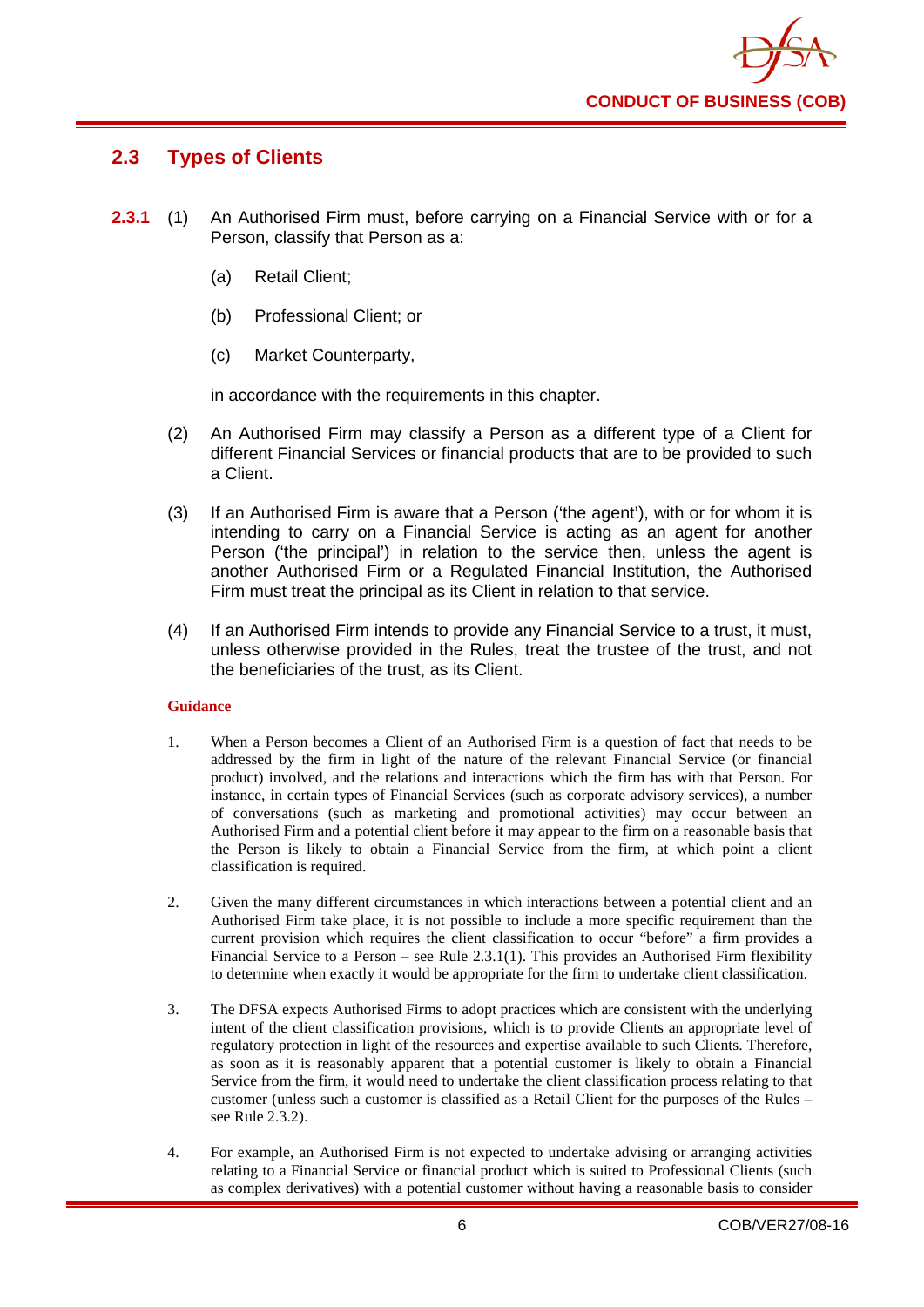

that such a customer has sufficient knowledge and experience relating to the relevant service or product. While a formal client classification may not be needed at the early stages of interaction with a potential customer, a firm is expected to form a reasonable view about the professional status of a potential customer when exposing such a customer to Financial Services or financial products (such as investments in a Qualified Investor Fund) which are intended for Professional Clients.

5. Rule 2.3.1(2) allows an Authorised Firm to classify a Client as a Retail Client in respect of some Financial Services and a Professional Client in respect of other Financial Services. For example, a Client classified as a 'service-based' Professional Client under Rule 2.3.5 for the Financial Service of Providing Credit may not necessarily meet the criteria to be classified as an 'assessed' Professional Client under Rule 2.3.7 or Rule 2.3.8 in respect of any other Financial Service to be provided to that Client. Therefore, such a Client would need to be classified as a Retail Client with respect to Financial Services other than Providing Credit.

#### **Retail Clients**

**2.3.2** An Authorised Person must classify as a Retail Client any Person who is not classified as a Professional Client or a Market Counterparty.

#### **Professional Clients**

- **2.3.3** (1) An Authorised Firm may classify a Person as a Professional Client if that Person:
	- (a) meets the requirements to be:
		- (i) a "deemed" Professional Client pursuant to Rule 2.3.4;
		- (ii) a "service-based" Professional Client pursuant to either Rule 2.3.5 or Rule 2.3.6; or
		- (iii) an "assessed" Professional Client pursuant to either Rule 2.3.7 or Rule 2.3.8; and
	- (b) has not opted-in to be classified as a Retail Client in accordance with the requirements in Rule 2.4.1.
	- (2) If an Authorised Firm becomes aware that a Professional Client no longer fulfils the requirements to remain classified as a Professional Client, the Authorised Firm must, as soon as possible, inform the Client that this is the case and the measures that are available to the firm and the Client to address that situation.

#### **Guidance**

The measures referred to in Rule 2.3.3(2) may include classifying the Client as a Retail Client with respect to any future Financial Services to be provided to that Client or, if the firm does not have a Retail Endorsement, discontinuing the provision of Financial Services to that Client.

#### **'Deemed' Professional Clients**

**2.3.4** (1) For the purposes of Rule 2.3.3(1)(a)(i), a Person is a 'deemed' Professional Client if that Person is: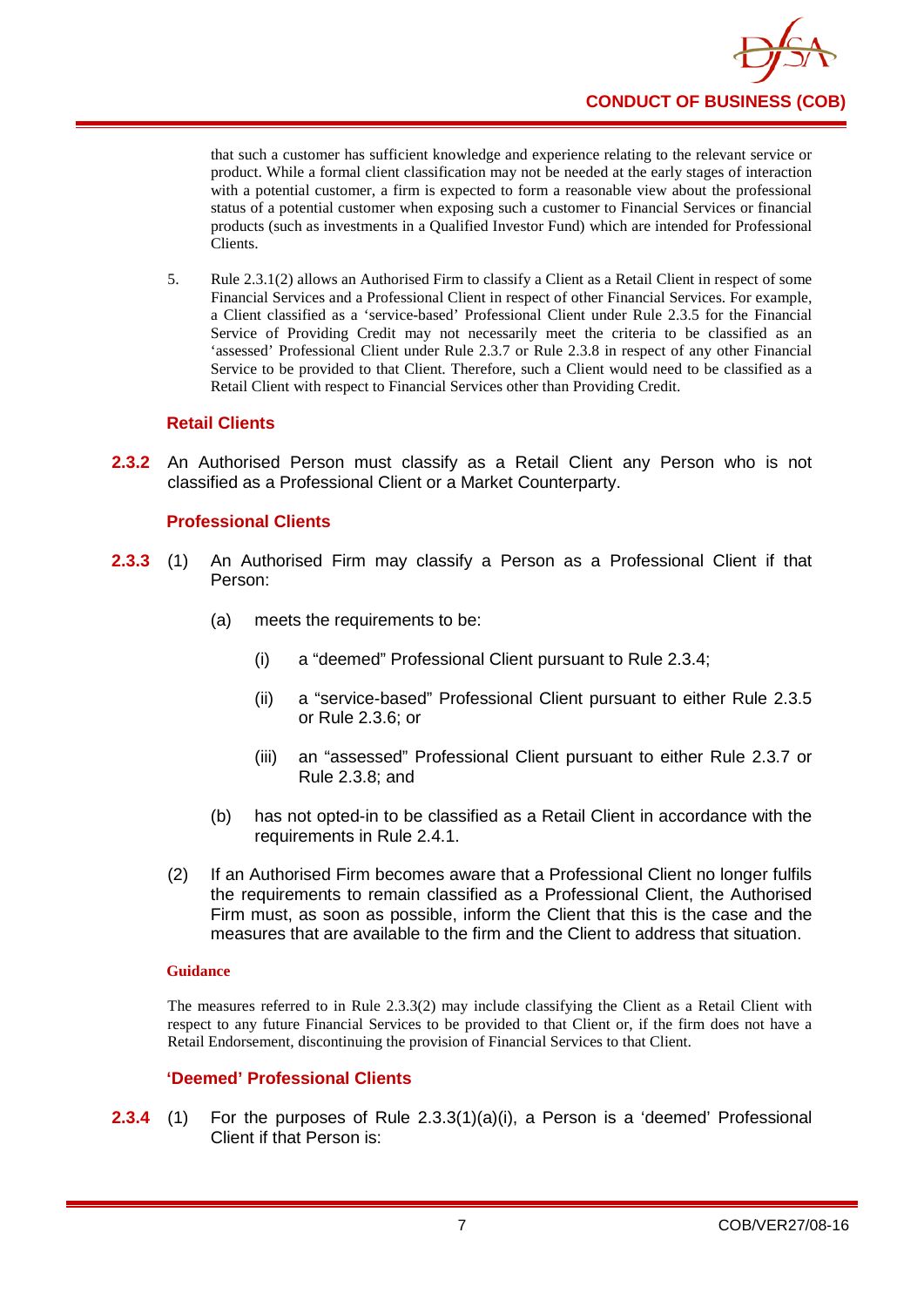- (a) a supranational organisation whose members are either countries, central banks or national monetary authorities;
- (b) a properly constituted government, government agency, central bank or other national monetary authority of any country or jurisdiction;
- (c) a public authority or state investment body;
- (d) an Authorised Market Institution, Regulated Exchange or regulated clearing house;
- (e) an Authorised Firm, a Regulated Financial Institution or the management company of a regulated pension fund;
- (f) a Collective Investment Fund or a regulated pension fund;
- (g) a Large Undertaking as specified in (2);
- (h) a Body Corporate whose shares are listed or admitted to trading on any exchange of an IOSCO member country;
- (i) any other institutional investor whose main activity is to invest in financial instruments, including an entity dedicated to the securitisation of assets or other financial transactions;
- (j) a trustee of a trust which has, or had during the previous 12 months, assets of at least \$10 million; or
- (k) a holder of a licence under the Single Family Office Regulations with respect to its activities carried on exclusively for the purposes of, and only in so far as it is, carrying out its duties as a Single Family Office.
- (2) A Person is a Large Undertaking if it met, as at the date of its most recent financial statements, at least two of the following requirements:
	- (a) it has a balance sheet total of at least \$20 million;
	- (b) it has a net annual turnover of at least \$40 million; or
	- (c) it has own funds or called up capital of at least \$2 million.
- $(3)$   $\ln (2)$ :
	- (a) a 'balance sheet total' means the aggregate of the amounts shown as assets in the balance sheet before deducting both current and long-term liabilities;
	- (b) 'own funds' mean cash and investments as shown in the balance sheet; and
	- (c) 'called up capital' means all the amounts paid-up on allotted shares, less any amounts owing on allotted shares.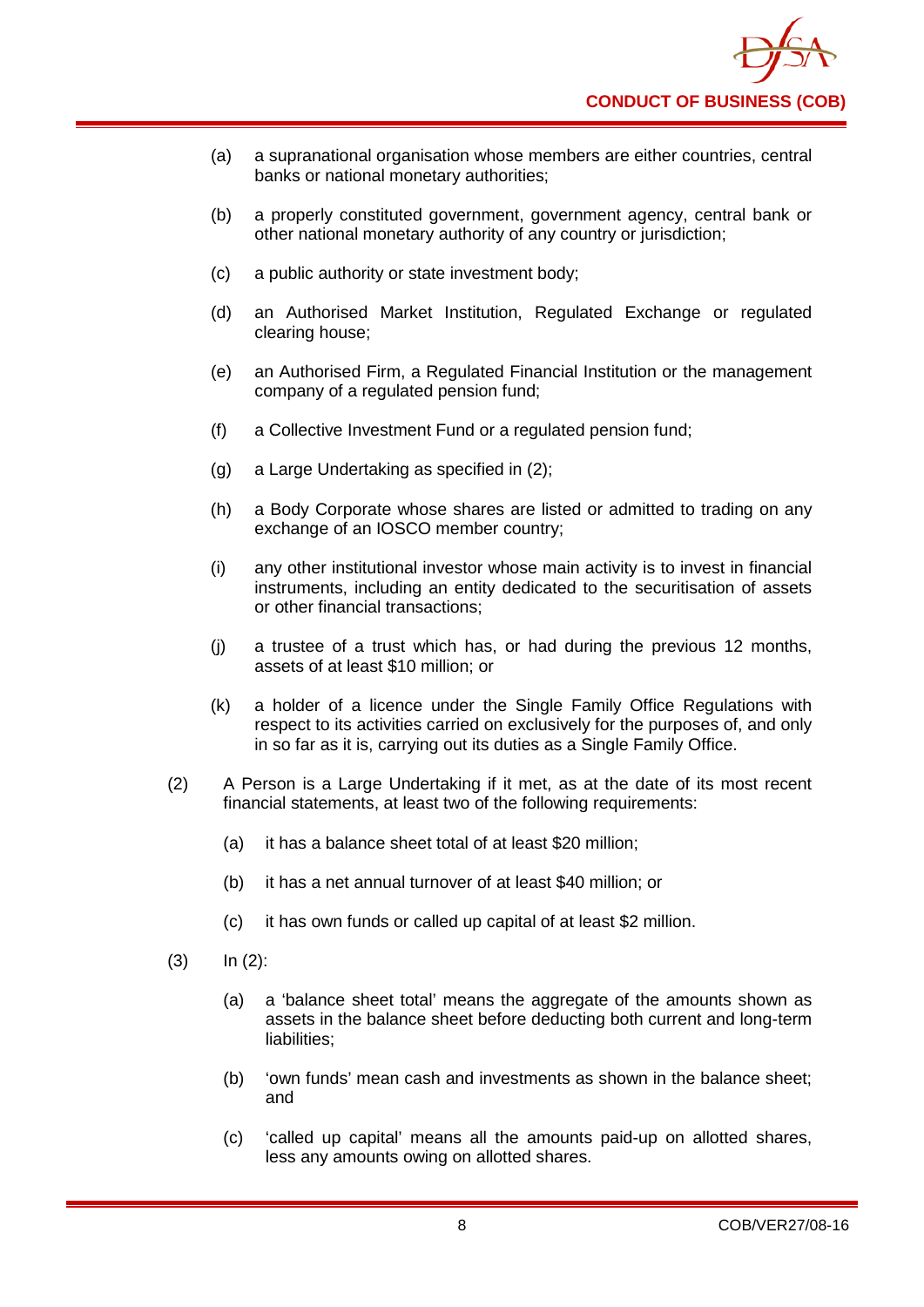

- 1. Although an Authorised Firm is not required to undertake a detailed assessment of a 'deemed' Professional Client's expertise or net assets (as is required in the case of an 'assessed' Professional Client), a firm still needs to have a reasonable basis for classifying a Person as falling within the list of 'deemed' Professional Clients in Rule 2.3.4(1) or (2). For example, in order to verify whether a trustee of a trust can be classified as a 'deemed' Professional Client under Rule 2.3.4(1)(j), an Authorised Firm should obtain a verified copy of the most recent balance sheet of the relevant trust.
- 2. An individual trustee on the board of a trust where the trust has at least \$10 million assets under its control can qualify as a 'deemed' Professional Client under Rule 2.3.4(1)(j) but only in relation to that particular trust.

#### **'Service-based' Professional Clients**

#### **Guidance**

Rule 2.3.5 and Rule 2.3.6 each set out different circumstances in which a Person can be classified as a 'service-based' Professional Client. The professional status allowed under these two 'service-based' Professional Client categories can only be used for those two Financial Services and not for any other Financial Service provided to the same Client. If such a Client also obtains other Financial Services from the same firm, unless the Client can qualify either as a 'deemed' or 'assessed' Professional Client, that Client will need to be classified as a Retail Client for those other Financial Services.

- **2.3.5** (1) For the purposes of Rule 2.3.3(1)(a)(ii), a Person is a 'service-based' Professional Client if:
	- (a) the Financial Service provided to that Person is Providing Credit;
	- (b) the Person is an Undertaking; and
	- (c) the Credit Facility in question is provided for use in the business activities of:
		- (i) the Person;
		- (ii) a controller of the Person;
		- (iii) any member of the Group to which the Person belongs; or
		- (iv) a joint venture of a Person referred to in  $(i) (iii)$ .
	- $(2)$  In  $(1)(c)(ii)$ , a controller is an individual who:
		- (a) owns a majority of the shares of the Undertaking;
		- (b) is able to appoint or remove a majority of the board members of the Undertaking; or
		- (c) controls a majority of the voting rights of the Undertaking (or that of a Holding Company of the Undertaking).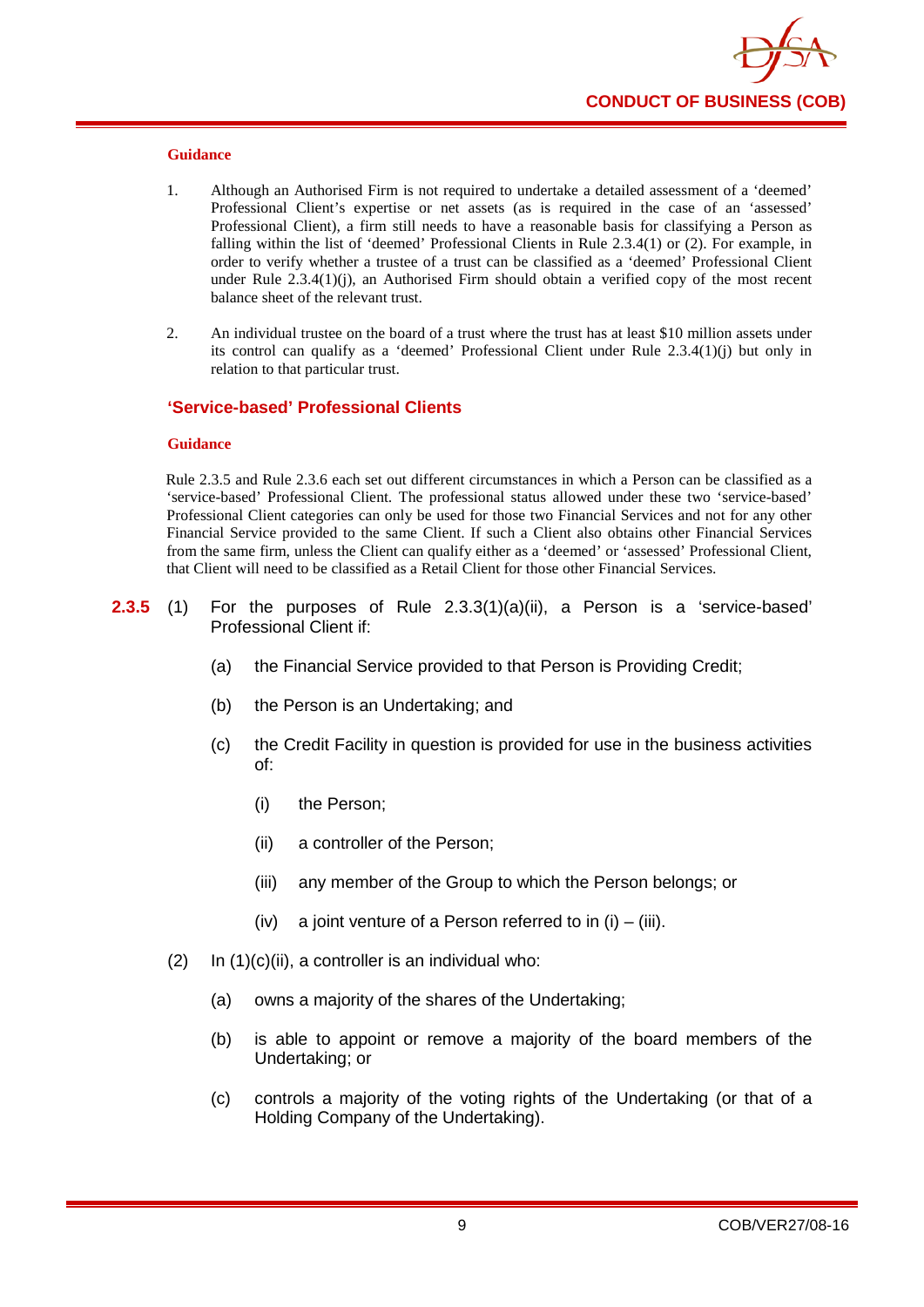

- 1. Rule 2.3.5(1)(c) enables an Authorised Firm to classify an Undertaking as a Professional Client for the purposes of Providing Credit for businesses purposes, not only for the Undertaking itself, but also for its related entities (such as a controller or member of its Group) as specified in that Rule, provided that the Undertaking has not opted-in to be classified as a Retail Client.
- 2. It is possible that an Undertaking obtaining credit may also fall within the category of a 'deemed' Professional Client under Rule 2.3.4 – see, for example, a Large Undertaking under Rule 2.3.4(2). An Authorised Firm may Provide Credit to such a Person without having to meet the requirements in Rule 2.3.5.
- 3. Joint ventures are generally contractual arrangements under which parties contribute their assets and/or expertise to develop or to undertake specified business activities. An Undertaking can be set up by a number of joint venture partners for obtaining credit for use in the ordinary course of their joint venture business. Although joint venture partners would themselves not have a controlling interest in the joint venture, as credit is obtained for use in the joint venture business, they have the benefit of the professional client status available to the Undertaking under Rule 2.3.5.
- 4. While an Authorised Firm is not required to undertake a detailed assessment of a 'service-based' Professional Client's expertise or net assets (as required in the case of an 'assessed' Professional Client), a firm still needs to have a reasonable basis for classifying a Person as falling within the circumstances specified in this Rule (or Rule 2.3.6). For example, to verify that an Undertaking is obtaining credit for use in the business of its Holding Company or another member of its Group, a firm would need some documentation to demonstrate the Group member relationship. Such documents may include a diagram of the Group structure and copies of certificates of incorporation and shareholdings of the relevant companies.
- **2.3.6** (1) For the purposes of Rule 2.3.3(1)(a)(ii), a Person is a 'service-based' Professional Client if:
	- (a) the Financial Service provided to that Person is "Advising on financial products or credit" or "Arranging credit or deals in Investments"; and
	- (b) the service in (a) is provided for the purposes of 'corporate structuring and financing'.
	- (2) In (1), 'corporate structuring and financing':
		- (a) includes:
			- (i) providing advice relating to an acquisition, disposal, structuring, restructuring, financing or refinancing of a corporation or other legal entity; or
			- (ii) arranging credit for a purpose referred to in (i); and
		- (b) excludes any advice on financial products or arranging of credit or deals in Investments given to an individual for the purposes of, or in connection with, the management of that individual's investments.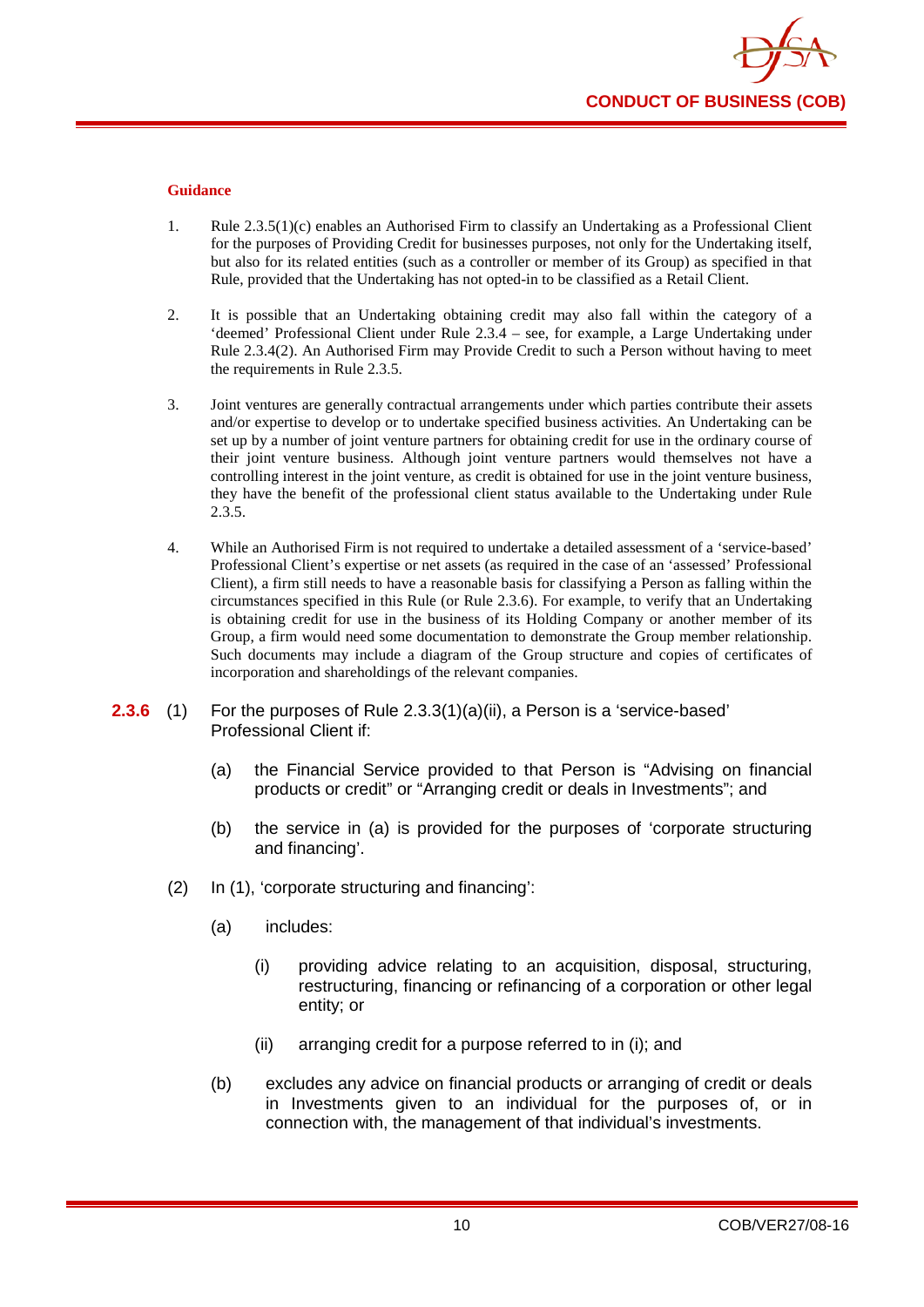

- 1. This Rule enables an Authorised Firm to classify a Person obtaining advice or arranging credit for the purposes of corporate structuring and financing as a Professional Client based on the nature of such activities, which are generally sought by Persons with greater expertise and resources than Retail Clients. Such advice and arranging occurs in the context of takeovers and merger activities and capital raising activities of companies, including any Initial Public Offerings or other offers of securities for capital raising purposes.
- 2. If a Client seeking corporate structuring and financing services is also a Person who falls within the category of a 'deemed' Professional Client under Rule 2.3.4, an Authorised Firm may provide to such a Person those services without having to meet the requirements in Rule 2.3.6.
- 3. Under Rule 2.3.6(2)(b), any advisory and arranging services given to an individual who is a wealth management Client for the purposes of their investment activities or portfolio management are excluded because such Clients are not necessarily Professional Clients. Therefore, for such a Client to qualify as a Professional Client, he would need to be an 'assessed' Professional Client, which requires an assessment of his net assets and expertise against the requirements in Rules 2.4.2 and 2.4.3.

#### **'Assessed' Professional Clients**

#### **Individuals**

- **2.3.7** (1) For the purposes of Rule 2.3.3(1)(a)(iii), an individual is an 'assessed' Professional Client if:
	- (a) the individual has net assets of at least \$1 million calculated in accordance with Rule 2.4.2; and
	- (b) either:
		- (i) the individual is, or has been, in the previous two years, an Employee in a relevant professional position of an Authorised Firm or a Regulated Financial Institution; or
		- (ii) the individual appears, on reasonable grounds, to have sufficient experience and understanding of relevant financial markets, products or transactions and any associated risks, following the analysis set out in Rule 2.4.3.
	- (2) An Authorised Firm may classify any legal structure or vehicle, such as an Undertaking, trust or foundation, which is set up solely for the purpose of facilitating the management of an investment portfolio of an individual assessed as meeting the requirements in (1) as a Professional Client.
	- (3) An Authorised Firm may also classify as a Professional Client another individual (the "joint account holder") who has a joint account with an individual assessed as meeting the requirements in (1) (the "primary account holder") if:
		- (a) the joint account holder is a family member of the primary account holder;
		- (b) the account is used for the purposes of managing investments for the primary account holder and the joint account holder; and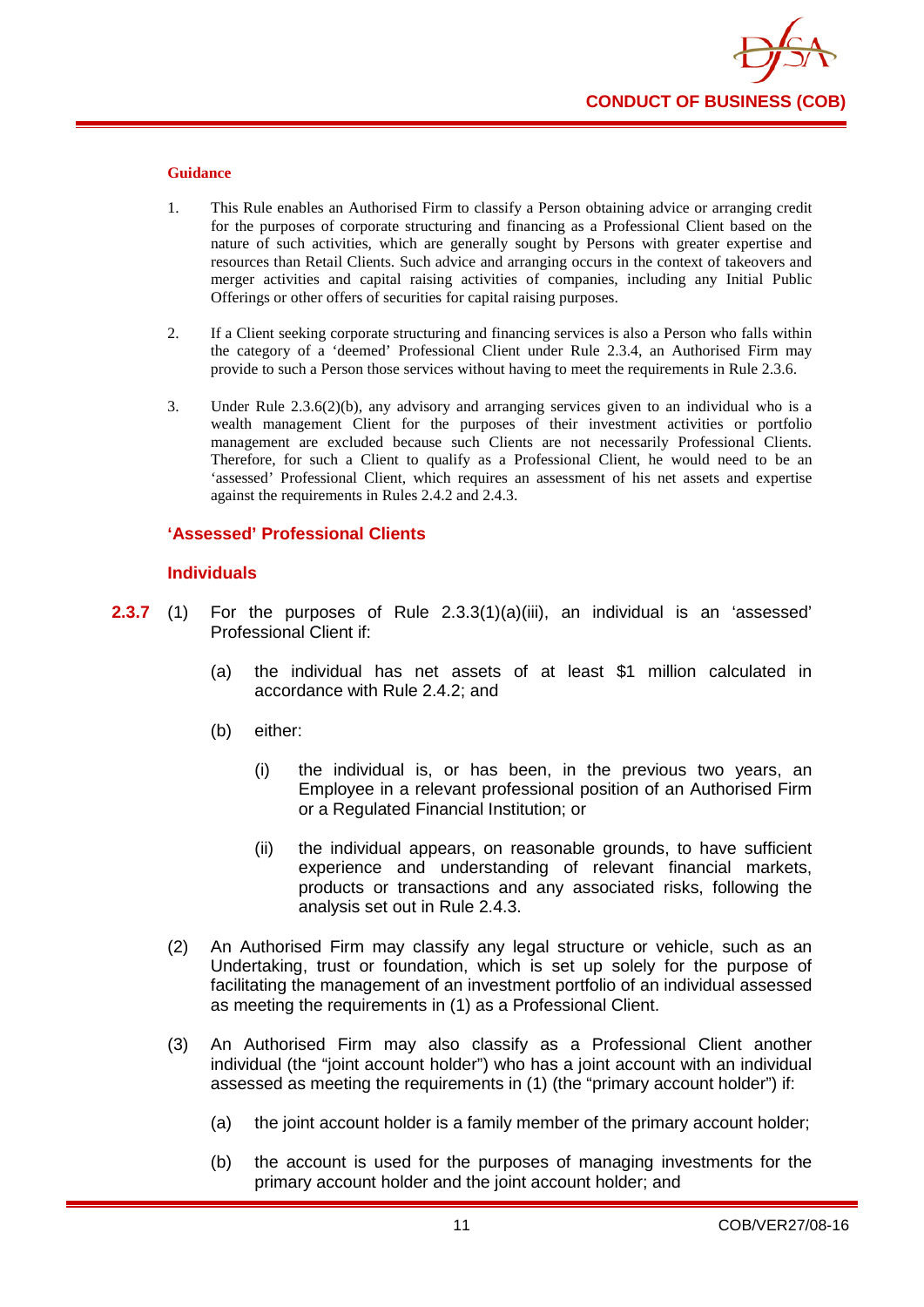- (c) the joint account holder has confirmed in writing that investment decisions relating to the joint account are generally made for, or on behalf of, him by the primary account holder.
- (4) In (3), a 'family member' of the primary account holder is:
	- (a) his spouse;
	- (b) his children and step-children, his parents and step-parents, his brothers and sisters and his step-brothers and step-sisters; and
	- (c) the spouse of any individual within (b).

- 1. Under Rule 2.6.3, the net asset test referred to in Rule 2.3.7(1)(a) remains \$500,000 until 1 April 2016.
- 2. An individual can generally only be classified as a Professional Client if he meets the requirements in Rule 2.3.7(1) or (3). This is because all the other criteria relevant to Professional Clients in this chapter apply to Undertakings and not to individuals, with the possible exception of a trustee of a trust under Rule 2.3.4(j).
- 3. An individual classified as a Professional Client may operate a joint account with more than one family member. Under the general principle of interpretation that the singular includes the plural, provided each such family member meets the requirements set out in Rule 2.3.7(3), they can all be classified as Professional Clients.
- 4. A legal structure or vehicle of a Professional Client, which is itself classified as a Professional Client under Rule 2.3.7(2), does not have a right to opt-in as a Retail Client, as that right belongs to the Professional Client for whose purposes the vehicle is set up.
- 5. A family member of a Professional Client classified as a Professional Client under Rule 2.3.7(3) also does not per se have a right to opt-in to be classified as a Retail Client with regard to the operation of the joint account. However, such an individual has the right to withdraw his confirmation given under Rule  $2.3.7(3)(c)$  to have decisions on behalf of him made by the Professional Client who is the primary account holder of the joint account. An Authorised Firm must ensure that once such a withdrawal is made, the withdrawing individual is no longer classified as a Professional Client. The joint account arrangements would also need to be reviewed as the primary account holder would no longer have the power to make decisions on behalf of the withdrawing individual.
- 6. In the case of a joint account operated by a primary account holder who is a parent or legal guardian of a minor, the procedures for obtaining the formal consent referred to in Rule  $2.3.7(3)(c)$  would generally not be required, as such parent or guardian would have the authority to act for the minor where he is the joint account holder.

#### **Undertakings**

- **2.3.8** (1) For the purposes of Rule 2.3.3(1)(a)(iii), an Undertaking is an 'assessed' Professional Client if the Undertaking:
	- (a) has own funds or called up capital of at least \$1 million; and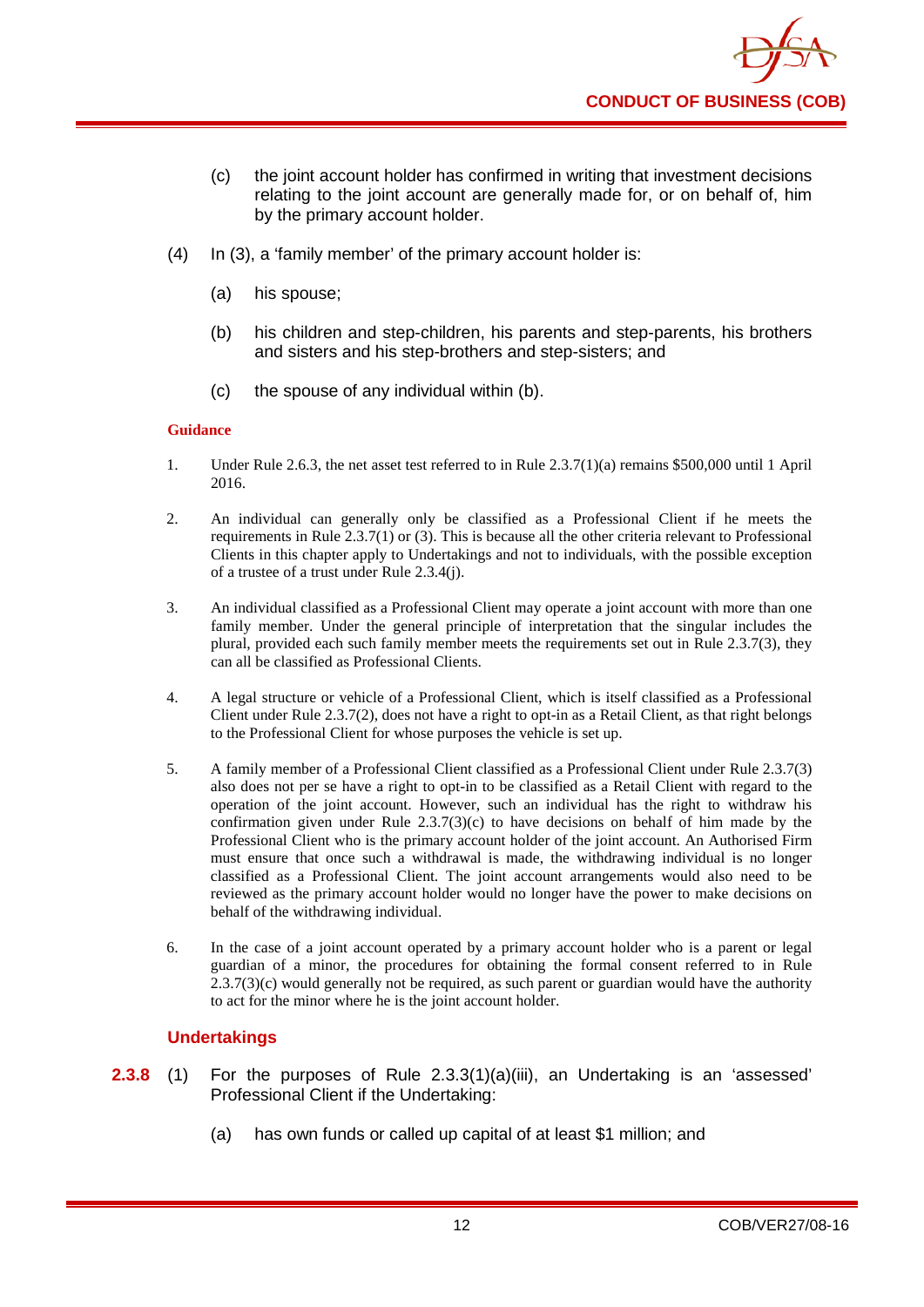

- (b) appears, on reasonable grounds, to have sufficient experience and understanding of relevant financial markets, products or transactions and any associated risks, following the analysis set out in Rule 2.4.3.
- (2) An Authorised Firm may also classify an Undertaking as a Professional Client if the Undertaking has:
	- (a) a controller;
	- (b) a Holding Company;
	- (c) a Subsidiary; or
	- (d) a joint venture partner,

who meets the requirements to be classified as an 'assessed' Professional Client pursuant to either Rule  $2.3.7(1)(a)$  and  $(b)(ii)$  or Rule  $2.3.8(1)$  as applicable, or a 'deemed' Professional Client pursuant to Rule 2.3.4(1).

- (3) In this Rule:
	- (a) the terms 'own funds' and 'called up capital' in (1)(a) have the meaning given under Rule 2.3.4(3)(b) or (c) as the case may be; and
	- (b) the term 'controller' in (2)(a) means an individual who meets the criteria in Rule 2.3.5(2).

#### **Guidance**

- 1. Under Rule 2.6.3, the asset test referred to in Rule 2.3.8(1)(a) remains \$500,000 until 1 April 2016.
- 2. Where an Authorised Firm proposes to classify an Undertaking as a Professional Client under (2), the firm must assess whether the Person on whom reliance is placed, i.e. a Person referred to in (2)(a) to (d) as is relevant, meets the Professional Client criteria, unless that Person falls within a category of 'deemed' Professional Client.
- 3. Where an Undertaking is set up by partners in a joint venture for the purposes of their joint venture, the Undertaking itself can be treated as a Professional Client provided a joint venture partner meets the Professional Client criteria (see Guidance paragraph 3 under Rule 2.3.5 for a description of a joint venture). To be able to rely on a joint venture partner's Professional Client status, such a partner should generally be a key decision maker with respect to the business activities of the joint venture, and not just a silent partner.

#### **Market Counterparties**

- **2.3.9** (1) An Authorised Firm may classify a Person as a Market Counterparty if:
	- (a) that Person is:
		- (i) a 'deemed' Professional Client pursuant to Rule 2.3.4;
		- (ii) an 'assessed' Professional Client pursuant to Rule 2.3.8(2)(b) which is wholly owned by a Holding Company that is a 'deemed' Professional Client pursuant to Rule 2.3.4(1)(g) or (h); or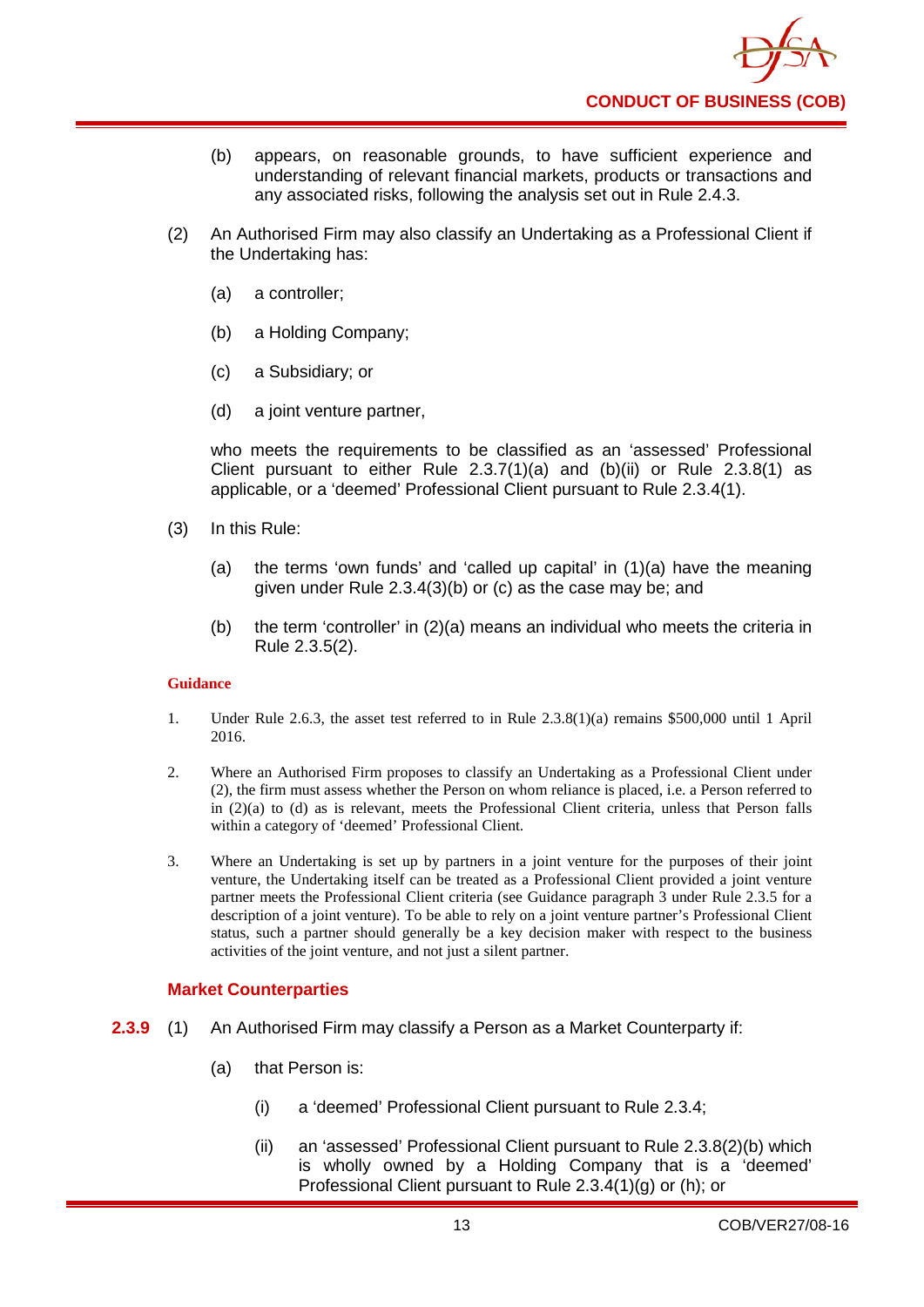- (iii) a 'deemed' Market Counterparty pursuant to Rule (1A); and
- (b) in the case of Persons referred to in  $(a)(i)$  and  $(ii)$ , the requirements in  $(2)$ have been met.
- (1A) An Insurer, Insurance Intermediary or Insurance Manager may 'deem' any one or more of the following Persons to be a Market Counterparty:
	- (a) a ceding insurer; and
	- (b) in respect of the services provided to that ceding insurer, any reinsurer, insurance agent or insurance broker that facilitates the provision of the services to the ceding insurer.
- (2) For the purposes of (1)(b), an Authorised Firm must, before classifying a Person as a Market Counterparty, ensure that:
	- (a) the Person has been given a prior written notification of the classification as a Market Counterparty; and
	- (b) that Person has not requested to be classified otherwise within the period specified in the notice.
- (3) The notification in (2)(a) may be given in respect of particular Financial Services or Transactions or in respect of all Financial Services and Transactions.
- (4) The notification in (2)(a) need only be given:
	- (a) in the case of a Fund, either to the Fund or its Fund Manager; and
	- (b) in the case of a pension fund, either to such fund or its management company.

When an Authorised Firm carries on, or provides or obtains, Financial Services with or from another Authorised Firm or a Regulated Financial Institution, as those entities are 'deemed' Professional Clients under Rule 2.3.4(1), they could be classified as Market Counterparties, provided the procedures set out in Rule 2.3.9(2) are complied with. For example, such services may include providing the Financial Services of custody, managing assets, or fund administration services to a Fund Manager of a Collective Investment Fund or a pension fund.

# <span id="page-18-0"></span>**2.4 Procedures relating to client classification**

#### **Option for a Professional Client to be classified as a Retail Client**

**2.4.1** (1) For the purpose of Rule 2.3.3(1)(b), an Authorised Firm must, subject to (4), when first establishing a relationship with a Person as a Professional Client, inform that Person in writing of: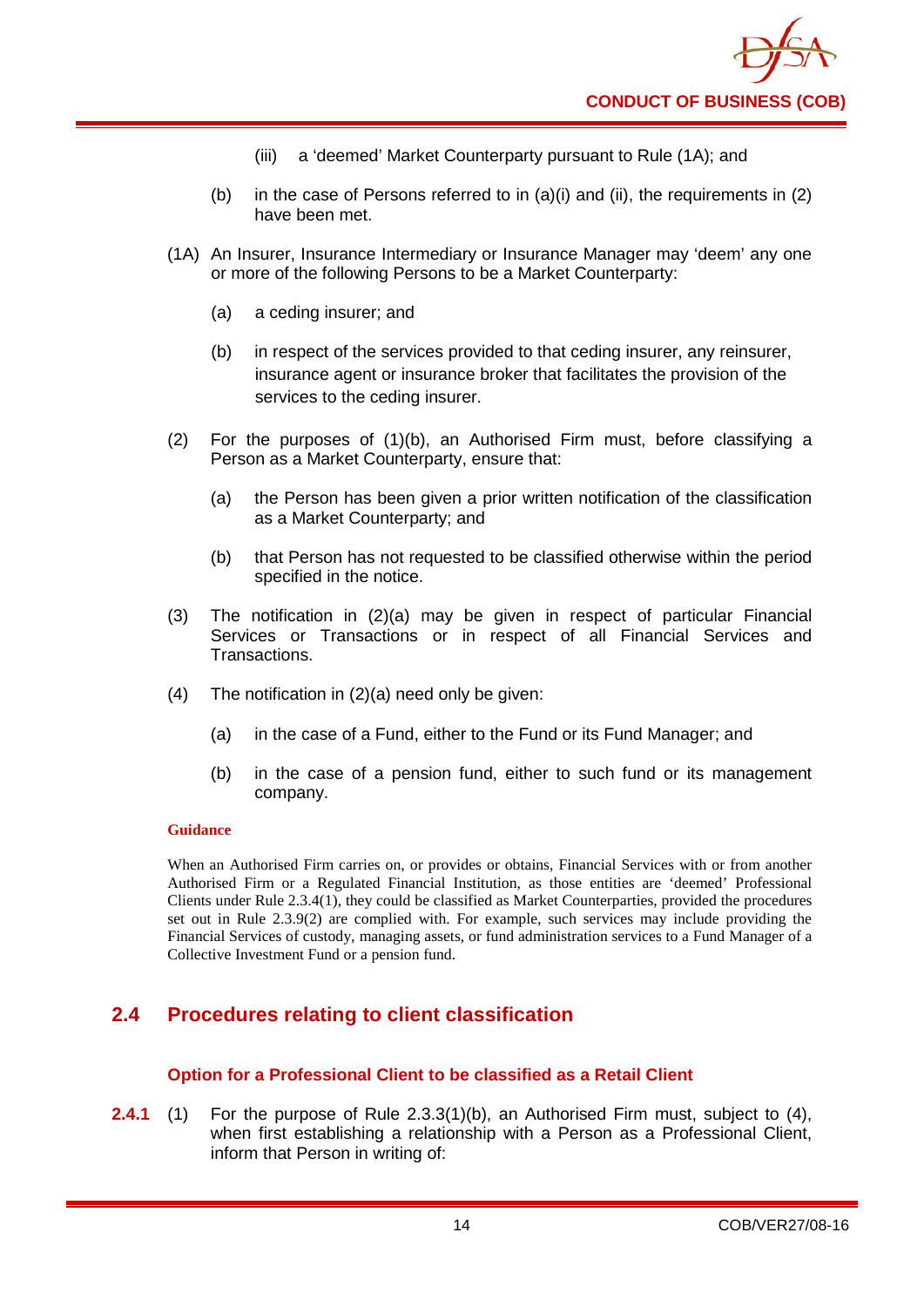

- (a) that Person's right to be classified as a Retail Client;
- (b) the higher level of protection available to Retail Clients; and
- (c) the time within which the Person may elect to be classified as a Retail Client.
- (2) If the Person does not expressly elect to be classified as a Retail Client within the time specified by the Authorised Firm, the Authorised Firm may classify that Person as a Professional Client.
- (3) If a Person already classified as a Professional Client by an Authorised Firm expressly requests the Authorised Firm to be re-classified as a Retail Client, the Authorised Firm must, subject to (4), re-classify such a Person as a Retail Client.
- (4) If an Authorised Firm does not provide Financial Services to Retail Clients, it must inform the Person of this fact and any relevant consequences.

- 1. The obligation in Rule 2.4.1(1) applies to an Authorised Firm when it first provides, or intends to provide, a Financial Service to a Professional Client.
- 2. Once an Authorised Firm has first classified a Person as a Professional Client, under the procedures in Rule 2.3.3(1), that Professional Client has a right at any subsequent time to ask, under Rule 2.4.1(3), to be re-classified as a Retail Client to obtain a higher level of protection. Although the right to ask the firm to be re-classified as a Retail Client is available to the Professional Client, as a matter of good practice:
	- a. the firm should also periodically review whether the circumstances relating to the particular Client remain the same; and
	- b. if the firm becomes aware of any circumstances which would warrant a re-classification of the Client, initiate the process with the Client to give that Client a more appropriate classification.
- 3. Where an existing Professional Client is offered a new Financial Service or new financial product, a re-classification might be appropriate if:
	- a. the new Financial Service or financial product is substantially different to those previously offered to that Client; and
	- b. the Client's experience and understanding appears not to extend to the new Financial Service or financial product.
- 4. An Authorised Firm cannot provide Financial Services to a Retail Client unless it has a Retail Endorsement on its Licence. However, such a firm may refer to another appropriately licensed firm any Person who elects to opt-in as a Retail Client.

#### **Assessment of net assets**

- **2.4.2** An Authorised Firm, when calculating net assets of an individual for the purposes of the requirement under Rule 2.3.7(1)(a):
	- (a) must exclude the value of the primary residence of that Person; and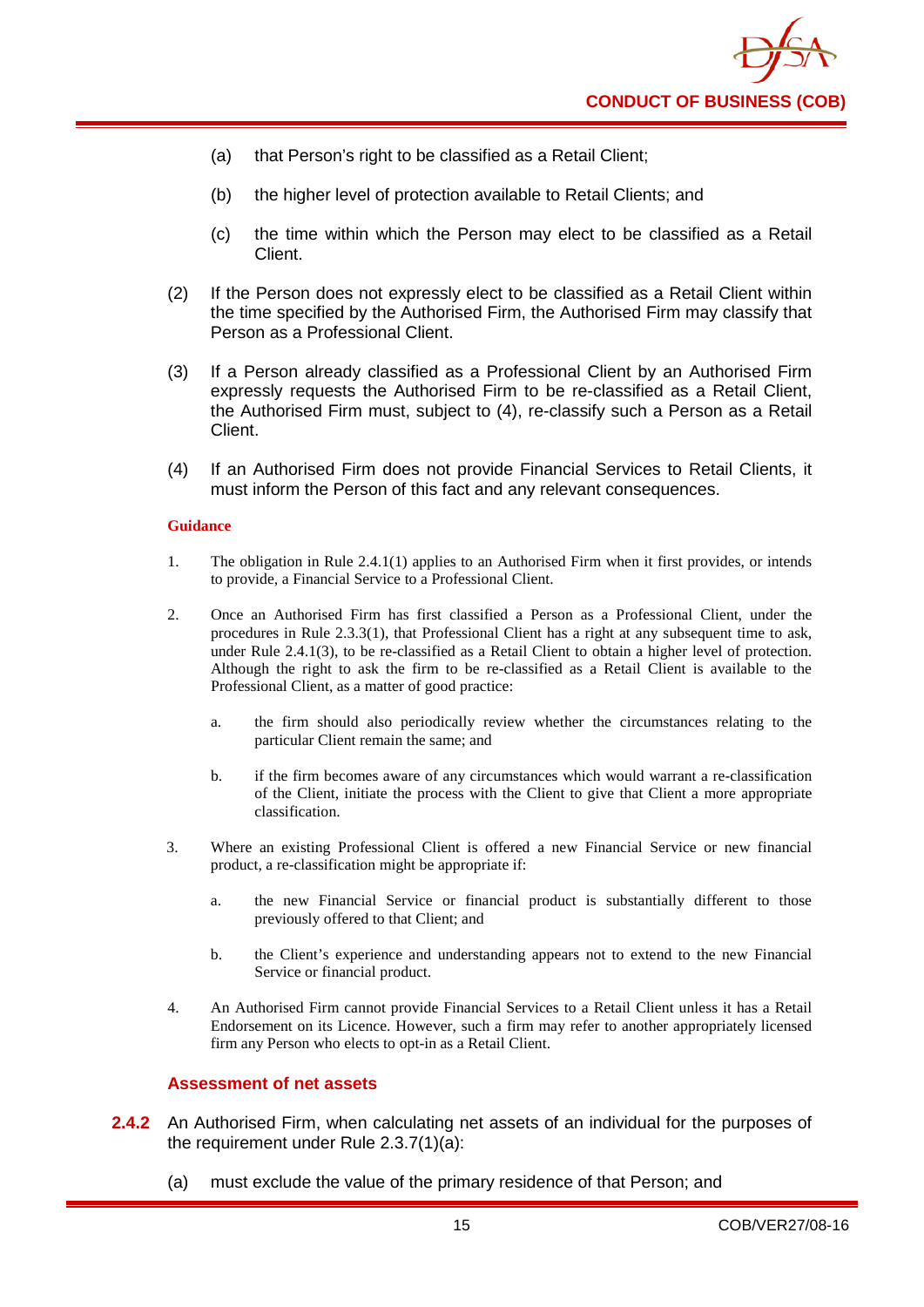#### (b) may include any assets held directly or indirectly by that Person.

#### **Guidance**

- 1. The reference to "assets held directly or indirectly" is designed to include assets held by direct legal ownership, by beneficial ownership (for example, as a beneficiary in a trust), or by both legal and beneficial ownership. Such assets may be held, for instance, through a special purpose or personal investment vehicle, a foundation, or the like. Similarly, any real property held subject to an Islamic mortgage, where the lender has the legal title to the property, may be counted as indirectly held property of a Client, less the amount owing on the mortgage, where it is not a primary residence.
- 2. As the test is to determine the net assets (not gross assets) of an individual, any mortgages or other charges held over the property to secure any indebtedness of the individual should be deducted from the value of the assets.
- 3. An individual's primary residence is excluded from the calculation of their net assets. If an individual who is an expatriate has a primary residence in his home country, such a residence should not generally be counted for the purposes of meeting the net asset test, particularly if the current residence in their host country is rented. However, if the current residence in the host country is owned by the individual, then that may be treated as their primary residence and the value of the residence in the home country of the individual may be counted for the purposes of meeting the net asset test, provided there is sufficient evidence of ownership and an objective valuation of the relevant premises.
- 4. An Authorised Firm should be able to demonstrate that it has objective evidence of the ownership and valuation of any assets taken into account for the purposes of meeting the net asset test.

#### **Assessment of knowledge and experience**

- **2.4.3** (1) For the purpose of the analysis required under Rules 2.3.7(1)(b)(ii) and 2.3.8(1)(b), an Authorised Firm must include, where applicable, consideration of the following matters:
	- (a) the Person's knowledge and understanding of the relevant financial markets, types of financial products or arrangements and the risks involved either generally or in relation to a proposed Transaction;
	- (b) the length of time the Person has participated in relevant financial markets, the frequency of dealings and the extent to which the Person has relied on professional financial advice;
	- (c) the size and nature of transactions that have been undertaken by, or on behalf of, the Person in relevant financial markets;
	- (d) the Person's relevant qualifications relating to financial markets;
	- (e) the composition and size of the Person's existing financial investment portfolio;
	- (f) in the case of credit or insurance transactions, relevant experience in relation to similar transactions to be able to understand the risks associated with such transactions; and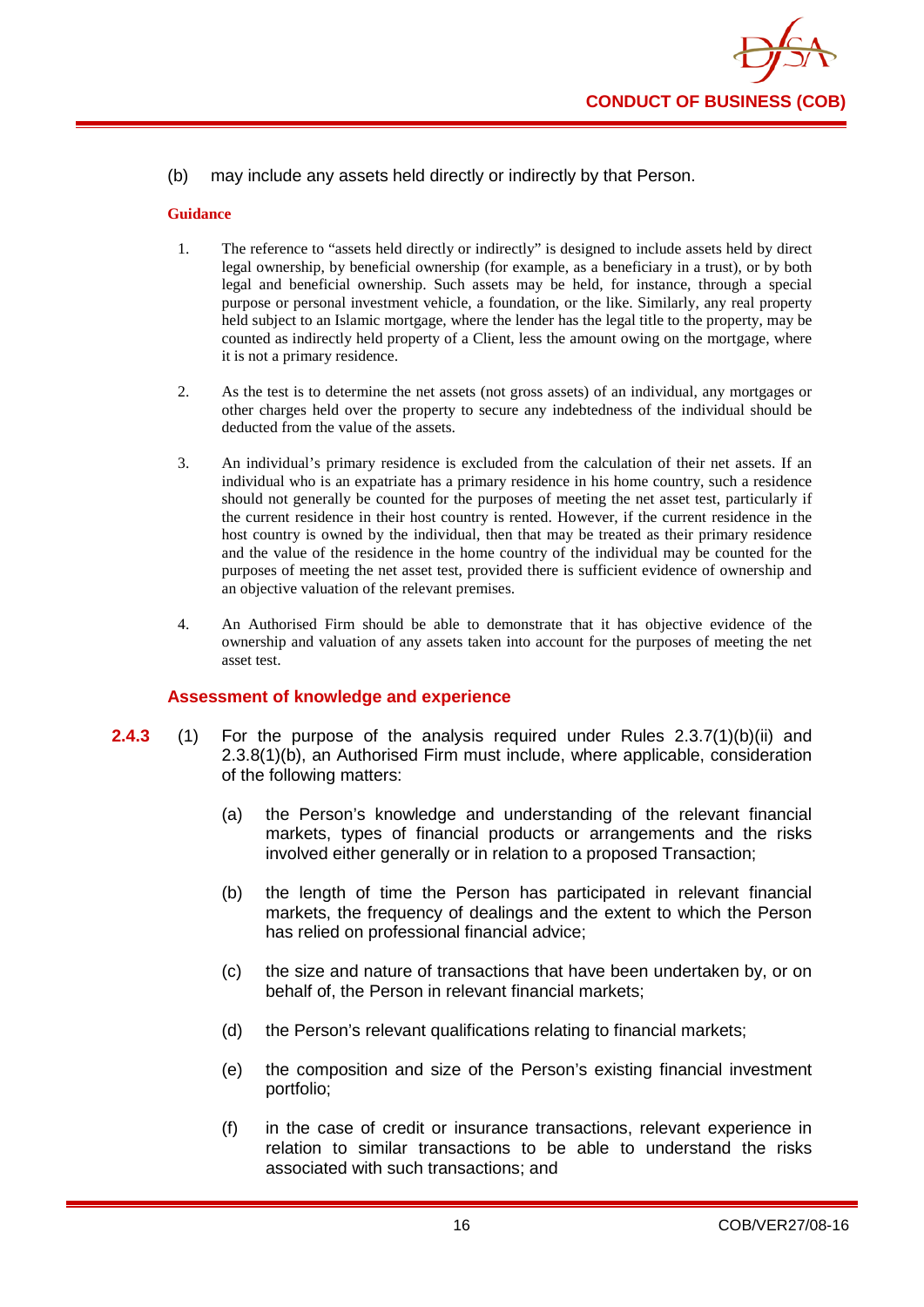- (g) any other matters which the Authorised Firm considers relevant.
- (2) Where the analysis is being carried out in respect of an Undertaking, the analysis must be applied, as appropriate, to those individuals who are authorised to undertake transactions on behalf of the Undertaking.

Generally, an Authorised Firm may consider a Person to have relevant experience and understanding where such a Person:

- a. has been involved in similar transactions in a professional or personal capacity sufficiently frequently to give the Authorised Firm reasonable assurance that the Person is able to make decisions of the relevant kind, understanding the type of risks involved; or
- b. is found to be acting, in relation to the particular transaction involved, in reliance on a recommendation made by an Authorised Firm or Regulated Financial Institution.

#### **Reliance on a classification made elsewhere**

- **2.4.4** (1) This Rule applies to an Authorised Firm which is a Branch or is a member of a Group.
	- (2) An Authorised Firm may, subject to (3), rely on a client classification made, if it is a Branch, by its head office or any other branch of the same legal entity, or if it is a member of a Group, by any other member of its Group, if it has reasonable grounds to believe that such a client classification is substantially similar to the client classification required under this chapter.
	- (3) If any gaps are identified between the requirements applicable to the Authorised Firm under this chapter and the requirements under which the client classification is carried out by another entity referred to in (2), the Authorised Firm may only rely on such a client classification if it has effectively addressed the identified gaps.

#### **Guidance**

- 1. Generally, an Authorised Firm relying on this Rule should be able to demonstrate to the DFSA the due diligence process that it had undertaken to assess whether the client classification made by its head office or other branch of the same legal entity or a member of its Group substantially meets the client classification requirements in this chapter and, if any gaps are identified, how those gaps are effectively addressed. See Rule 2.5.3, which requires the provision of unrestricted access to records for demonstrating to the DFSA due compliance with this Rule.
- 2. If an Authorised Firm wishes to use any client classification undertaken by any third party other than its head office or another branch of the same legal entity, or a member of its Group, such an arrangement is generally treated as an outsourcing arrangement. Therefore, the Authorised Firm would need to meet the GEN requirements relating to outsourcing.

#### **Group clients**

- **2.4.5** (1) This Rule applies to an Authorised Firm which:
	- (a) is a member of a Group; and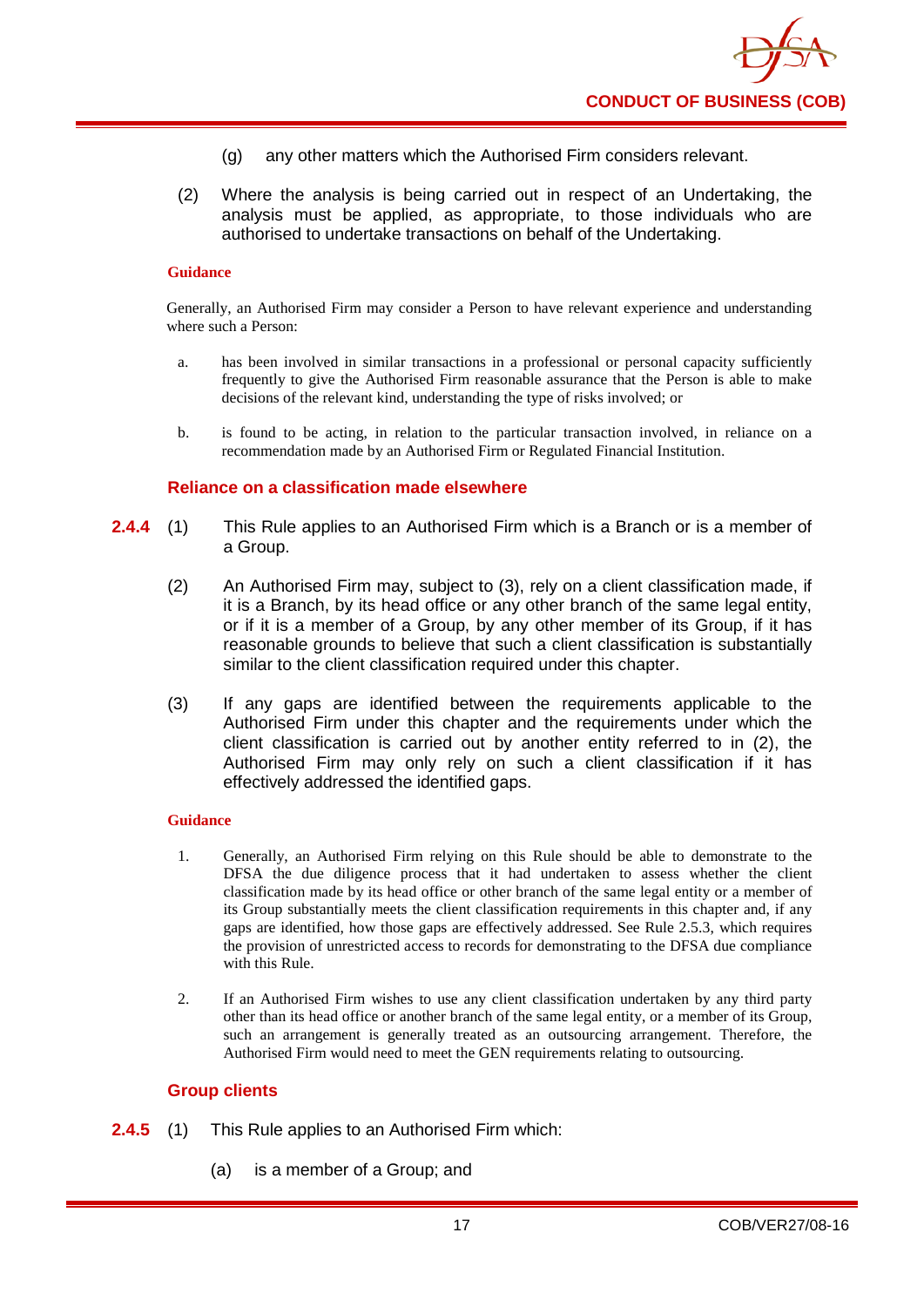

- (b) provides to a Client one or more Financial Services where the services provided by the firm form part of a bundle of financial services provided to that Client by it and its Group members.
- (2) An Authorised Firm referred to in (1) must ensure that:
	- (a) the client classification it adopts for any Financial Service which it provides to the Client is both consistent with the requirements in this chapter and appropriate for the overall bundle of financial services provided to that Client;
	- (b) the Client has a clear understanding of the arrangement under which Financial Services are provided to the Client by the Authorised Firm in conjunction with the other members of the Group; and
	- (c) any risks arising from the arrangements referred to in (b) are identified and appropriately and effectively addressed.

- 1. The provision of a 'bundle' of financial services may involve different arrangements within different Groups. The DFSA considers that the provision of a 'bundle' of financial services occurs where:
	- a. several members of a Group provide discrete stand-alone financial services to a single Client but do so as part of providing a complete suite of related financial services to that Client. An example would be where one member of the Group gives investment advice to the Client, another member of the Group executes the transaction (based on the advice) relating to a financial product and yet another member of the Group is the issuer of that financial product;
	- b. several members of a Group provide different aspects of the same financial service to a single Client; or
	- c. the bundle comprises any combination of both (a) and (b).
- 2. A bundle of financial services referred to in 1 above can be project specific. An example is where a number of members within a Group providing discrete aspects of expertise that go to facilitate a merger and acquisition project of a Client. In such a situation, different members of the Group could prepare and provide:
	- a. advice relating to a proposed restructure;
	- b. advice relating to financing of the restructure; and
	- c. arranging credit for financing the restructure.
- 3. In order to provide flexibility for Authorised Firms which are members of a Group to provide such bundles of financial services to their Clients in a manner that suits the Client's needs and the nature of the service, Rule 2.4.5 sets out the overarching objectives that must be achieved (i.e. outcome based requirements), rather than any detailed requirements. This Rule goes beyond a simple reliance on a 'client classification' made by another member of a Group under Rule 2.4.4.
- 4. Depending on the nature of the arrangement under which Group members choose to provide to the same Client a bundle of Financial Services, and the nature of the Financial Services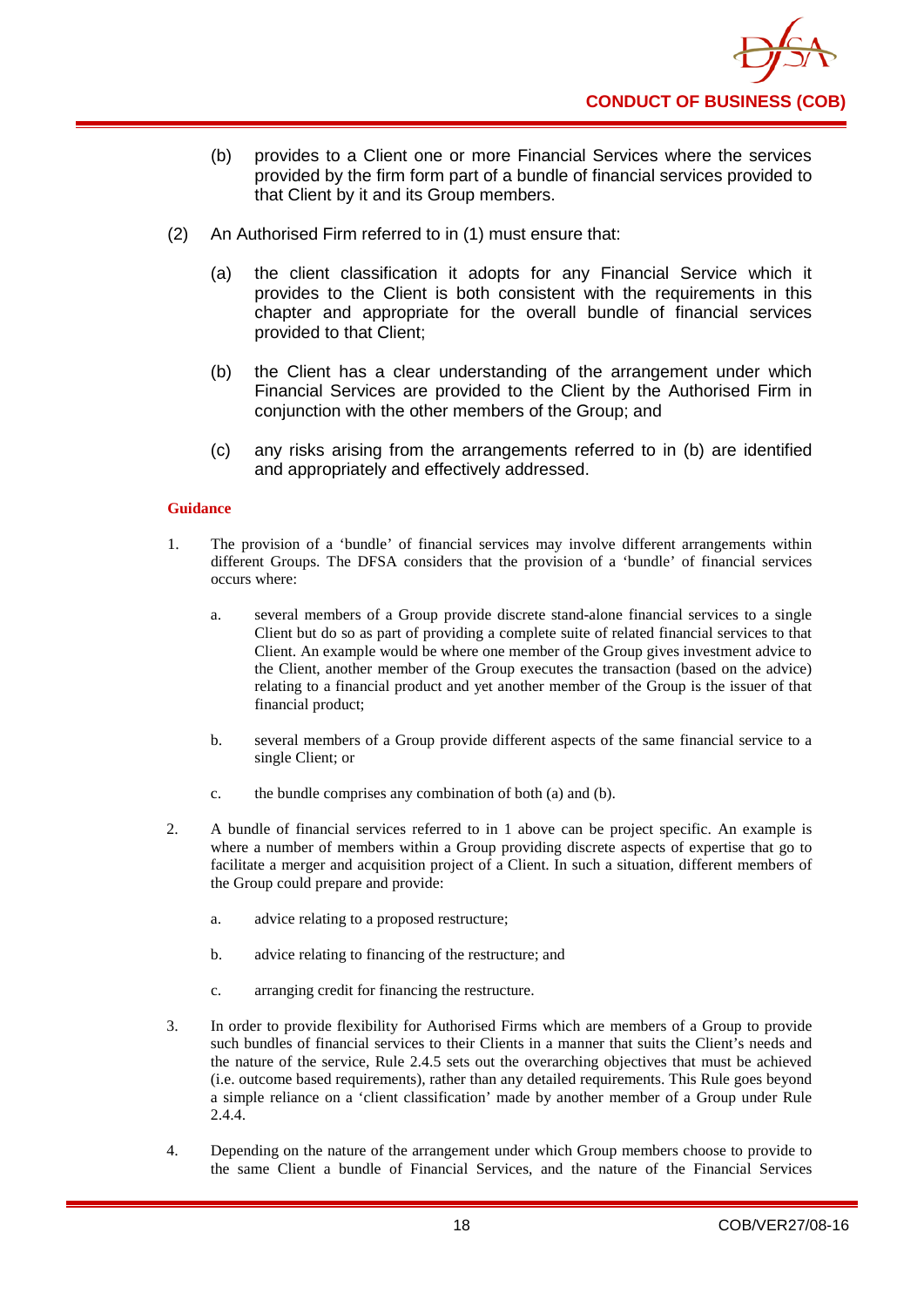involved, the risks associated with such arrangements may vary. Some of the common risks that could arise, and therefore would need to be addressed, include:

- a. conflicting legal requirements applicable to the provision of the relevant Financial Services, particularly if the members of the Group are located in different jurisdictions; and
- b. a Client not being able to identify clearly the actual service provider or providers and resulting legal exposure to the Client that may arise for all members of the Group. To address this risk, it is good practice for each member of the Group to set out in writing (e.g. in the client agreement) the services for which it is responsible. See also Rule 3.3.4(3)(b) for the firm's obligations.
- 5. GEN section 5.3 sets out the systems and controls requirements that apply to all Authorised Firms. In order to meet those GEN requirements, an Authorised Firm relying on Rule 2.4.5 should consider, at a minimum, having the following:
	- a. a clear description of the Group arrangement under which a bundle of financial services is provided – such as which member of the Group is responsible for which aspects of the bundle of Financial Service provided to the Client, or alternatively, that collective responsibility would be assumed by all or some members of the Group;
	- b. how the Client is classified for the purposes of the relevant Financial Service provided by the firm;
	- c. identification of where records relating to client classification and Financial Services provided to the Client are maintained;
	- d. which firm, if any, is responsible for the overall bundle of financial services and, if this is not the case, how the accountability for the financial services is apportioned among members within the Group;
	- e. a client agreement (whether entered into by the Authorised Firm or by a member of its Group under Rule 3.3.4) which adequately covers all the financial services provided to the Client, including those provided by the firm; and
	- f. what the identified risks are and how they are being addressed.
- 6. See Rule 2.5.3 which requires the provision of unrestricted access to records for demonstrating to the DFSA due compliance with this Rule.
- 7. Rule 2.4.5 is not expressly extended to a Branch as it is not a separate legal entity, and hence would generally have greater flexibility than Group members providing a bundle of services when providing Financial Services to a Client in conjunction with its head office or any other branch of the same legal entity. However, to the extent a Branch operates as a stand-alone entity, it may use the same outcome-based approach reflected in Rule 2.4.5 where it provides any Financial Services to a Client in conjunction with its head office or other branches of the same legal entity.

# <span id="page-23-0"></span>**2.5 Record keeping**

- **2.5.1** An Authorised Firm must keep records of:
	- (1) the procedures which it has followed under the Rules in this chapter, including any documents which evidence the Client's classification; and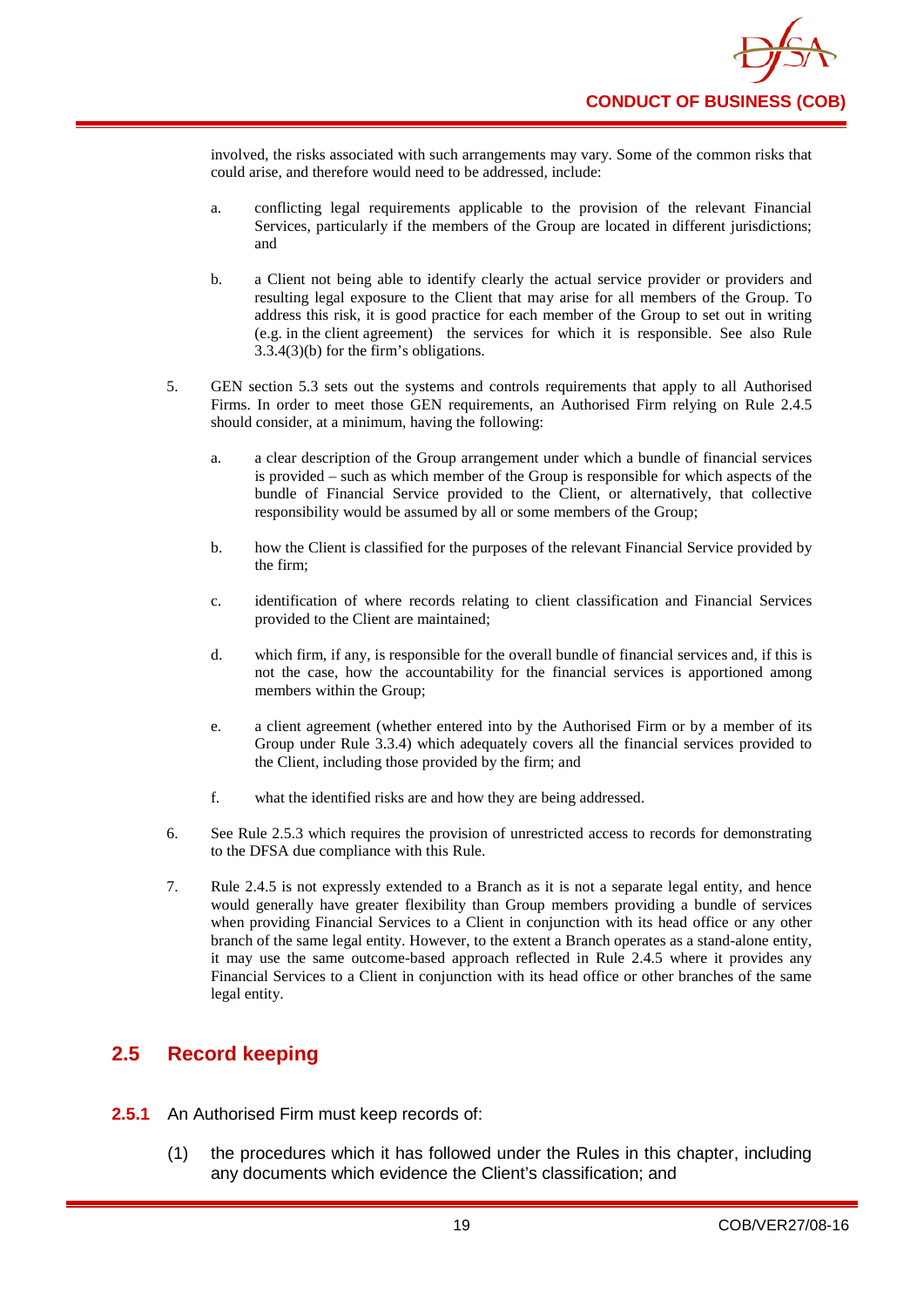- (2) any notice sent to the Client under the Rules in this chapter and evidence of despatch.
- **2.5.2** (1) The records in Rule 2.5.1 must be kept by an Authorised Firm for at least six years from the date on which the business relationship with a Client has ended.
	- (2) In complying with (1), an Authorised Firm may, if the date on which the business relationship with the Client ended is unclear, treat the date of the completion of the last Transaction with the Client as the date on which the business relationship ended.
- **2.5.3** (1) Without limiting the generality of the record keeping requirements applicable to an Authorised Firm, an Authorised Firm must, where it relies on Rule 2.4.4 and Rule 2.4.5, ensure that the DFSA has unrestricted access to all the records required for the firm to be able to demonstrate to the DFSA its compliance with the applicable requirements, including any records maintained by or at its head office or any other branch of the same legal entity, or a member of its Group.
	- (2) An Authorised Firm must notify the DFSA immediately if, for any reason, it is no longer able to provide unrestricted access to records as required under (1).

- 1. See GEN Rules 5.3.24 5.3.27 for the requirements relating to record keeping. These Rules require, among other things, that Authorised Firms be able to produce records, however kept, within a reasonable period not exceeding three business days.
- 2. If an Authorised Firm is aware of any restrictions that prevent it from being able to produce relevant records relating to a client classification referred to in Rule 2.5.3(1), that firm would need to undertake its own client classifications.

# <span id="page-24-0"></span>**2.6 Transitional Rules**

- **2.6.1** An Authorised Firm may continue to treat a Person as a Retail Client, Professional Client, or Market Counterparty, as the case may be, without having to re-classify the Person under section 2.3:
	- (a) where the Authorised Firm was treating that Person as such a Client (including under a waiver or modification in force) immediately prior to 1 April 2015; and
	- (b) with regard to the Financial Services carried on with or for that Client prior to that date.
- **2.6.2** Without limiting the generality of Rule 2.6.1, and for the avoidance of doubt, any client classification adopted, Transaction carried on with or for a Client, or Client Agreement entered into with a Client for the purposes of section 3.3, prior to 1 April 2015, remains in force on and after that date.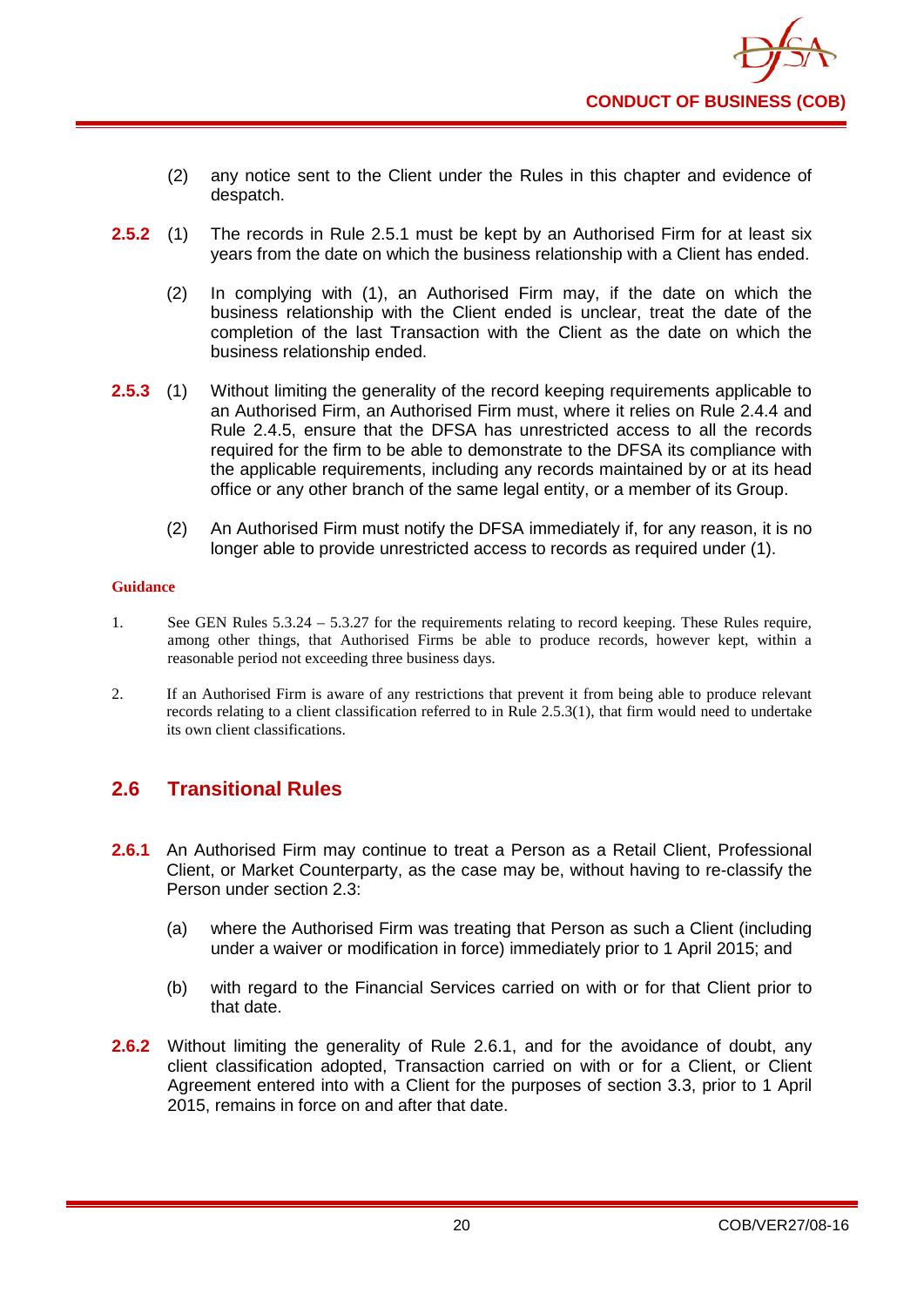- 1. The introduction of the new client classification regime does not trigger the need to re-classify existing Clients. However, with regard to an existing Client who has been grandfathered under Rule 2.6.1, the need for a re-classification may subsequently arise in a number of circumstances such as those set out in paragraphs 2, 3 and 4.
- 2. Where a Professional Client grandfathered under Rule 2.6.1 subsequently requests to opt-in as a Retail Client under Rule 2.4.1(3), the Authorised Firm will need to re-classify that Client in accordance with the requirements in that Rule.
- 3. Where a grandfathered Client wishes to obtain a new Financial Service after the new regime came into force, an Authorised Firm will not be able to rely on the existing client classification relating to that Client in respect of the new Financial Service. This is because Rule 2.6.1 only applies in respect of the Financial Services carried on with or for a Client before the new regime came into force. Therefore, the firm will need to make a new classification relating to such a Client in respect of the new Financial Service and do so under the new client classification regime.
- 4. If an Authorised Firm becomes aware that a grandfathered professional client no longer fulfils the requirements to remain classified as a Professional Client, it will need to comply with the requirements in Rule 2.3.3(2).
- **2.6.3** (1) For the purposes of classifying a Person as an 'assessed' Professional Client under either Rule 2.3.7 or Rule 2.3.8, the reference to \$1 million in each of Rules 2.3.7(1)(a) and 2.3.8(1)(a) is to be read as a reference to \$500,000 on and before 31 March 2016.
	- (2) An Authorised Firm may continue to treat a Person as an 'assessed' Professional Client in reliance on the lower asset threshold specified in (1) on and after 1 April 2016 provided:
		- (a) it is in respect of the Financial Services carried on with or for the Client prior to that date; and
		- (b) the firm continues to ensure that all the other applicable requirements in this chapter are met in respect of that Client.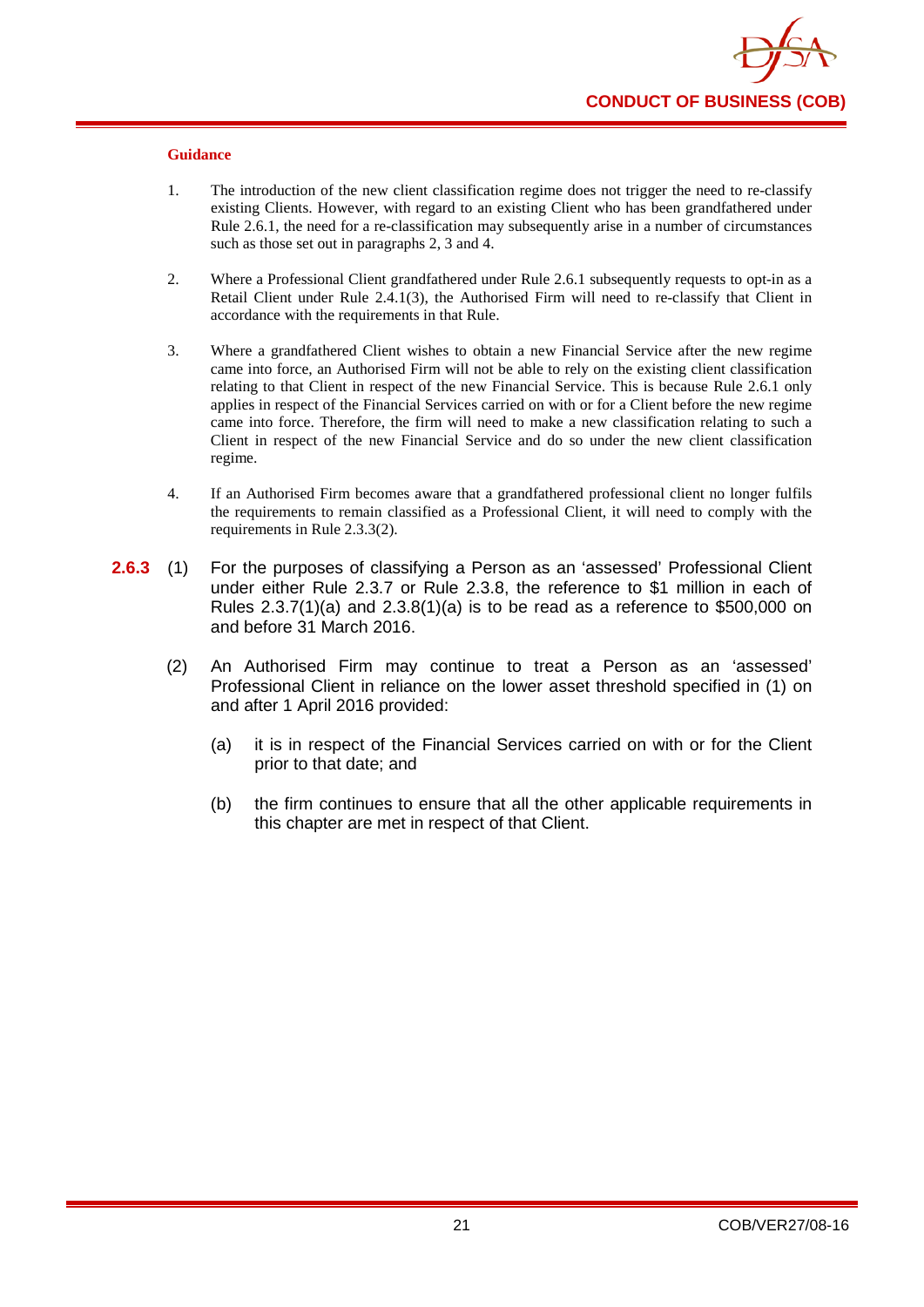

# <span id="page-26-0"></span>**3 CORE RULES – INVESTMENT BUSINESS, ACCEPTING DEPOSITS, PROVIDING CREDIT AND PROVIDING TRUST SERVICES**

#### **Guidance**

- 1. The Rules in this chapter give support to the Principles in GEN section 4.2 and in particular Principles 1, 2, 6 and 7.
- 2. There are additional Rules that apply to Authorised Firms in other chapters of this module, which are more specific to the nature of the Financial Service conducted by the Authorised Firm.

# <span id="page-26-1"></span>**3.1 Application**

- **3.1.1** This chapter applies to an Authorised Firm which carries on or intends to carry on:
	- (a) Investment Business;
	- (b) Accepting Deposits;
	- (c) Providing Credit; or
	- (d) Providing Trust Services,

except where it is expressly provided otherwise.

# <span id="page-26-2"></span>**3.2 Communication of information and marketing material**

#### **General**

- **3.2.1** When communicating information to a Person in relation to a financial product or financial service, an Authorised Firm must take reasonable steps to ensure that the communication is clear, fair and not misleading.
- **3.2.2** An Authorised Firm must not, in any form of communication with a Person, including an agreement, attempt to limit or avoid any duty or liability it may have to that Person or any other Person under legislation administered by the DFSA.
- **3.2.3** Where a Rule in COB requires information to be sent to a Client, the Authorised Firm must provide that information directly to the Client and not to another Person, unless it is on the written instructions of the Client.

#### **Guidance**

In Rule 3.2.2, a communication would include a financial promotion, a client agreement, terms of business, financial product terms and conditions, a mandate, power of attorney entered into for the purposes of a financial service or product and any other communication which relates in whole or in part to the provision of a financial service or product.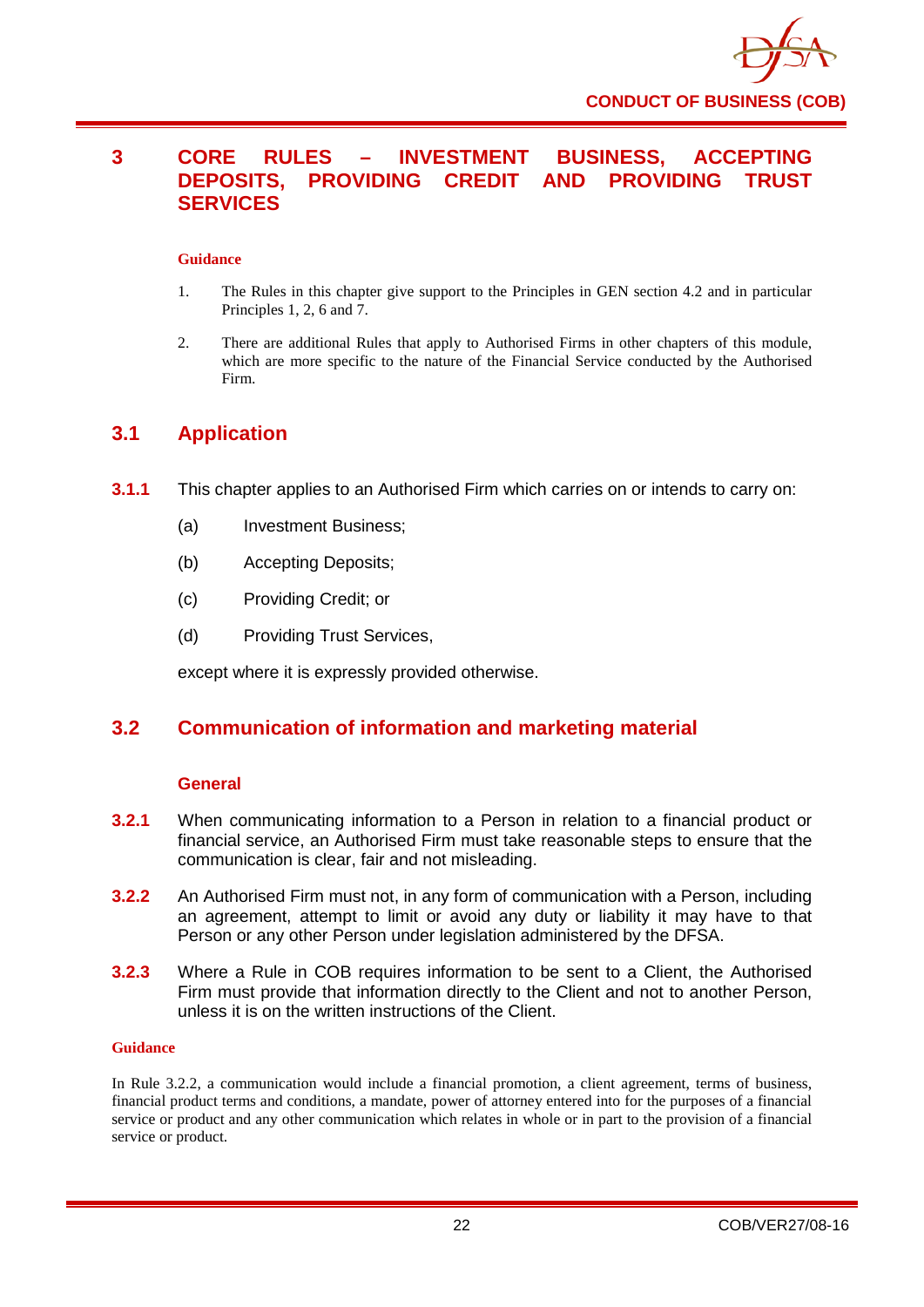

#### **Marketing material**

- **3.2.4** (1) An Authorised Firm must ensure that any marketing material communicated to a Person contains the following information:
	- (a) the name of the Authorised Firm communicating the marketing material or, on whose behalf the marketing material is being communicated;
	- (b) the Authorised Firm's regulatory status as required under GEN section 6.4; and
	- (c) if the marketing material is intended only for Professional Clients, a clear statement to that effect and that no other Person should act upon it.
	- (2) In (1), marketing material includes any invitation or inducement to enter into an agreement:
		- (a) in relation to a financial product or to engage in a Financial Service with the Authorised Firm; or
		- (b) in relation to a financial product or financial service offered by a Person other than the Authorised Firm.
	- (3) An Authorised Firm which communicates marketing material in (2)(b) must:
		- (a) ensure that the marketing material complies with the applicable Rules and any legislation administered by the DFSA; and
		- (b) not distribute such marketing material if it becomes aware that the Person offering the financial product or financial service to which the material relates is in breach of the regulatory requirements that apply to that Person in relation to that product or service.
- **3.2.5** An Authorised Firm must take reasonable steps to ensure that:
	- (a) any marketing material intended for Professional Clients is not sent or directed to any Persons who are not Professional Clients; and
	- (b) no Person communicates or otherwise uses the marketing material on behalf of the Authorised Firm in a manner that amounts to a breach of the requirements in this section.

#### **Past performance and forecasts**

- **3.2.6** An Authorised Firm must ensure that any information or representation relating to past performance, or any future forecast based on past performance or other assumptions, which is provided to or targeted at Retail Clients:
	- (a) presents a fair and balanced view of the financial products or financial services to which the information or representation relates;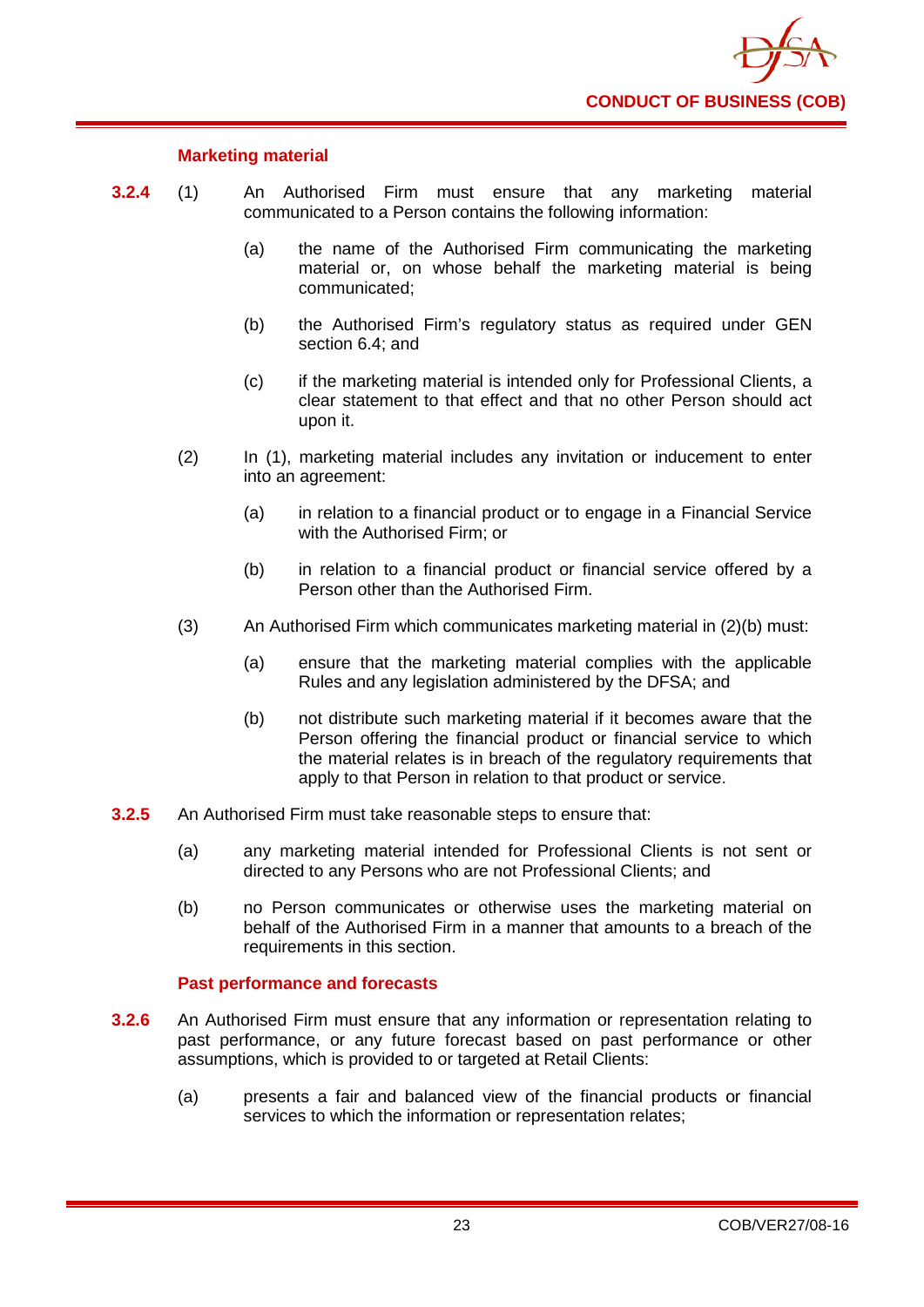

- (b) identifies, in an easy to understand manner, the source of information from which the past performance is derived and any key facts and assumptions used in that context are drawn; and
- (c) contains a prominent warning that past performance is not necessarily a reliable indicator of future results.

In presenting information relating to past performance of a financial product or financial service, the Authorised Firm should follow, to the extent relevant, the Global Investment Performance Standards (GIPS) issued by Institute of Chartered Financial Analysts of the USA or a reputable independent actuarial, financial or statistical reporting service provider.

# <span id="page-28-0"></span>**3.3 Key information and Client Agreement**

#### **Application**

- **3.3.1** The Rules in this section do not apply to an Authorised Firm when it is:
	- (a) carrying on a Financial Service with or for a Market Counterparty;
	- (b) Accepting Deposits;
	- (c) Providing Credit;
	- (d) carrying on an activity of the kind described in GEN Rule 2.26.1 that constitutes marketing; or
	- (e) a Fund Manager of a Fund Offering the Units of a Fund it manages.
- **3.3.2** (1) Subject to (2), an Authorised Firm must not carry on a Financial Service with or for a Person unless:
	- (a) there is a Client Agreement containing the key information specified in App2 which is either entered into:
		- (i) between the Authorised Firm and that Person; or
		- (ii) in accordance with the requirements in Rule 3.3.4; and
	- (b) before entering into the Client Agreement with the Person, the Authorised Firm has provided to that Person the key information referred to in (a) in good time to enable him to make an informed decision relating to the relevant Financial Service.
	- (2) An Authorised Firm may provide a Financial Service to a Client without having to comply with the requirement in (1);
		- (a) subject to (3), where it is, on reasonable grounds, impracticable to comply; or
		- (b) where the Client has expressly agreed to dispense with the requirement in regard to a personal investment vehicle.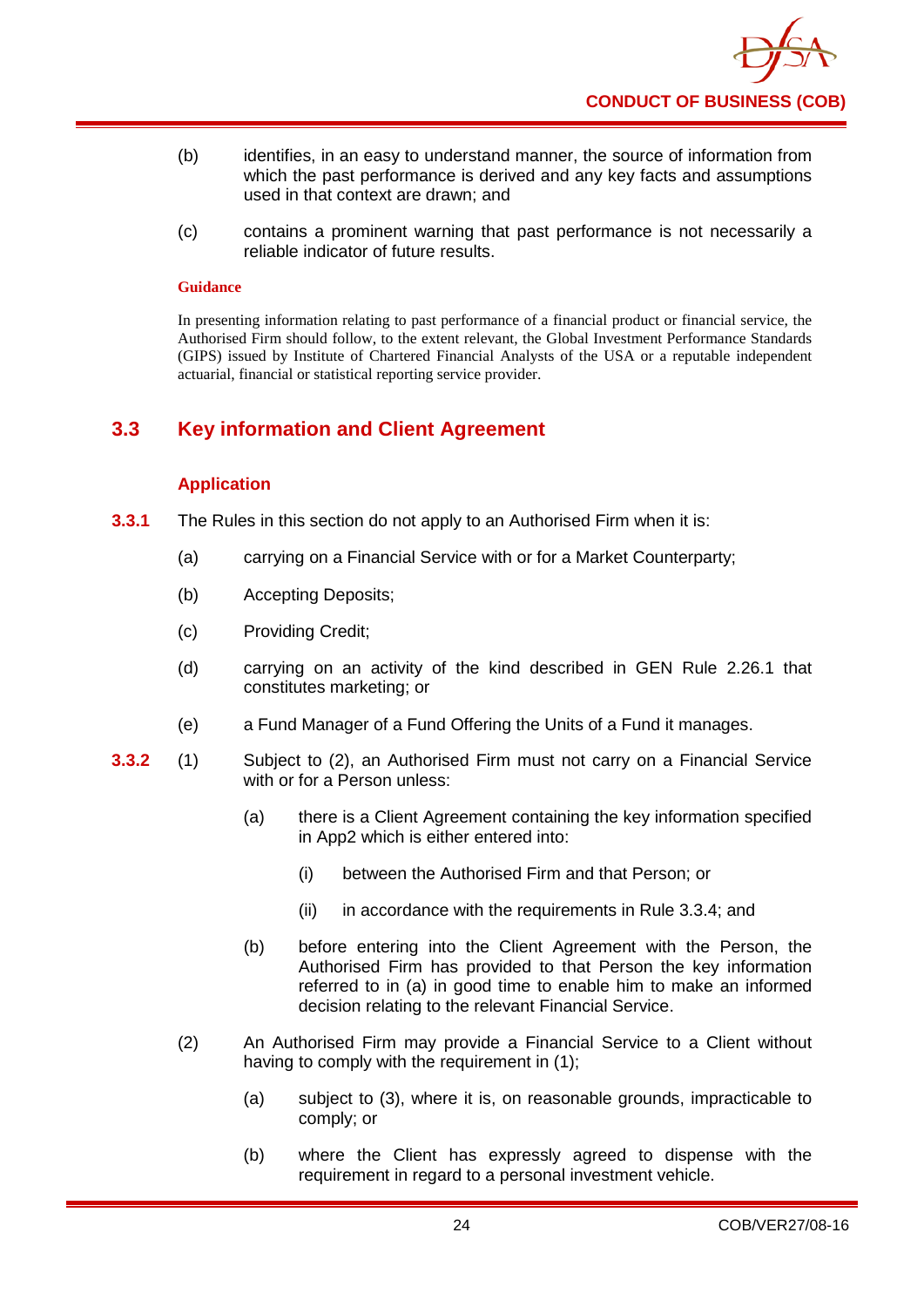- (3) When (2)(a) applies, an Authorised Firm providing the Financial Service must:
	- (a) first explain to the Person why it is impracticable to comply; and
	- (b) enter into a Client Agreement as soon as practicable thereafter.

- 1. App 2 sets out the core information that must be included in every Client Agreement and additional disclosure for certain types of activities to which this chapter applies. The information content for Client Agreements with Retail Clients is more detailed than for Professional Clients.
- 2. For the purposes of Rule 3.3.2(1)(b), an Authorised Firm may either provide a Person with a copy of the proposed Client Agreement, or give that information in a separate form. If there are any changes to the terms and conditions of the proposed agreement, the Authorised Firm should ensure that the Client Agreement to be signed with the Person accurately incorporates those changes.
- 3. For the purposes of Rule 3.3.2(2)(a), an Authorised Firm may consider it is reasonably impracticable to provide the key information to a Person if that Person requests the Authorised Firm to execute a Transaction on a time critical basis. Where an Authorised Firm has given the explanation referred to in Rule 3.3.2(3)(a) verbally, it should maintain records to demonstrate to the DFSA that it has provided that information to the Client.

#### **Changes to the client agreement**

**3.3.3** If the Client Agreement provided to a Retail Client allows an Authorised Firm to amend the Client Agreement without the Client's prior written consent, the Authorised Firm must give at least 14 days notice to the Client before providing a Financial Service to that Client on any amended terms, unless it is impracticable to do so.

#### **Reliance on a Client Agreement made by another entity**

- **3.3.4** (1) An Authorised Firm may, for the purposes of Rule 3.3.2(1)(a)(ii), rely on a Client Agreement executed in accordance with the requirements in either (2) or (3).
	- (2) For the purposes of (1), an Authorised Firm which is a Branch may rely on a Client Agreement, executed by its head office or any other branch of the same legal entity, if:
		- (a) the Client Agreement adequately and clearly applies to the Financial Services provided by the Branch; and
		- (b) the Authorised Firm ensures that the Client Agreement is available to the DFSA on request.
	- (3) For the purposes of (1), an Authorised Firm may rely on a Client Agreement, executed by a member of its Group if:
		- (a) it is providing a Financial Service pursuant to Rule 2.4.5;
		- (b) the Client Agreement clearly sets out: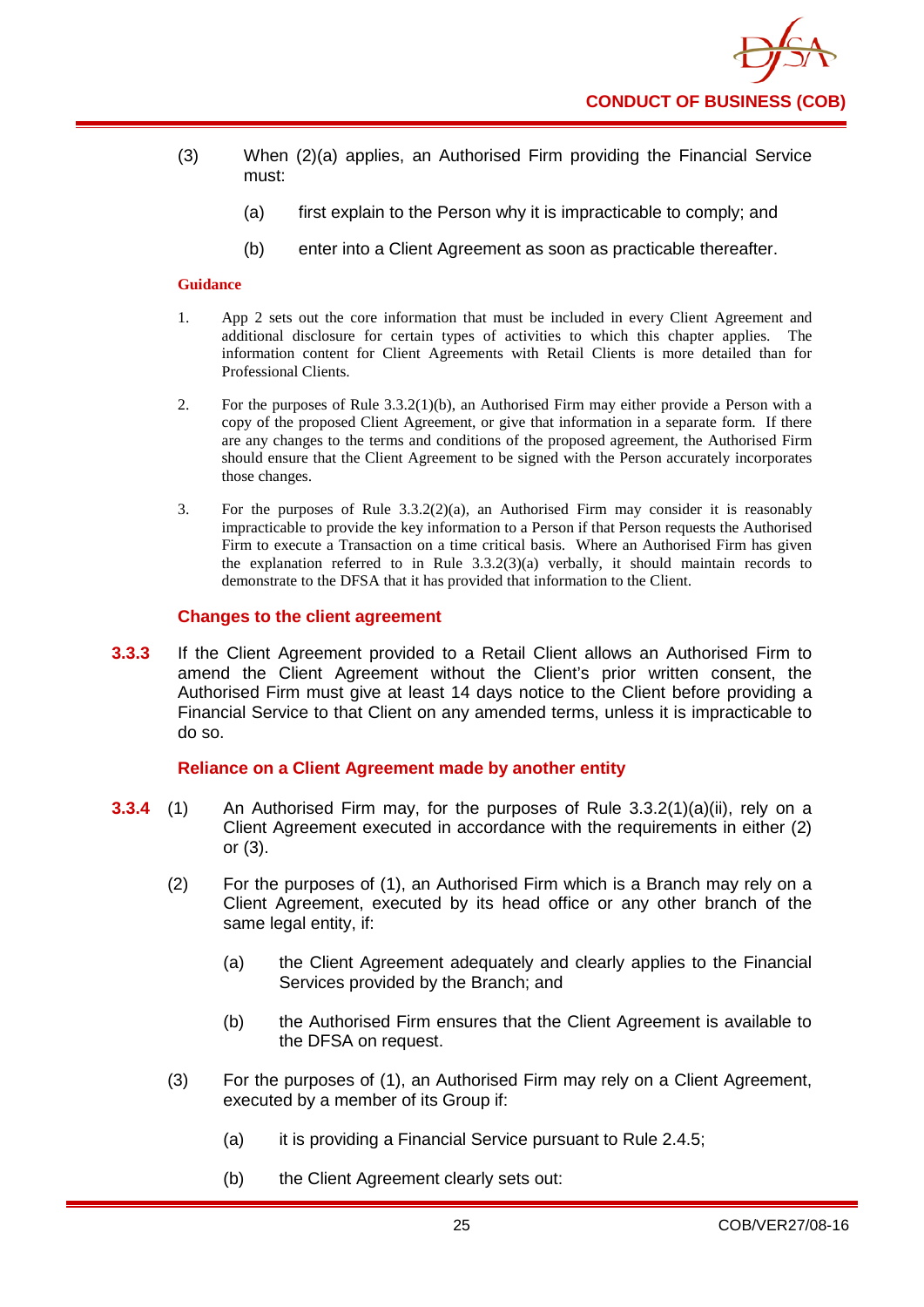

- (i) the Financial Service provided by the Authorised Firm and;
- (ii) that the Client's rights in respect of (i) are enforceable against the Authorised Firm; and
- (c) the Authorised Firm ensures that the Client Agreement is available to the DFSA on request.
- (4) An Authorised Firm must notify the DFSA immediately if, for any reason, it is no longer able to provide unrestricted access to a Client Agreement as required under (2) or (3).

# <span id="page-30-0"></span>**3.4 Suitability**

#### **Application**

- **3.4.1** The Rules in this section do not apply where the Authorised Firm:
	- (a) undertakes a Transaction with a Market Counterparty;
	- (b) undertakes an Execution-Only Transaction;
	- (c) undertakes the activities of Accepting Deposits or Providing Credit;
	- (d) carries on an activity of the kind described in GEN Rule 2.26.1 that constitutes marketing, or
	- (e) carries on the activity of operating an MTF.

#### **Suitability assessment**

- **3.4.2** (1) Subject to (2), an Authorised Firm must not recommend to a Client a financial product or financial service, or execute a Transaction on a discretionary basis for a Client, unless the Authorised Firm has a reasonable basis for considering the recommendation or Transaction to be suitable for that particular Client. For this purpose, the Authorised Firm must:
	- (a) undertake an appropriate assessment of the particular Client's needs and objectives, and, financial situation, and also, to the extent relevant, risk tolerance, knowledge, experience and understanding of the risks involved; and
	- (b) take into account any other relevant requirements and circumstances of the Client of which the Authorised Firm is, or ought reasonably to be aware.
	- (2) An Authorised Firm may, subject to (3), limit the extent to which it will consider suitability when making a recommendation to, or undertaking a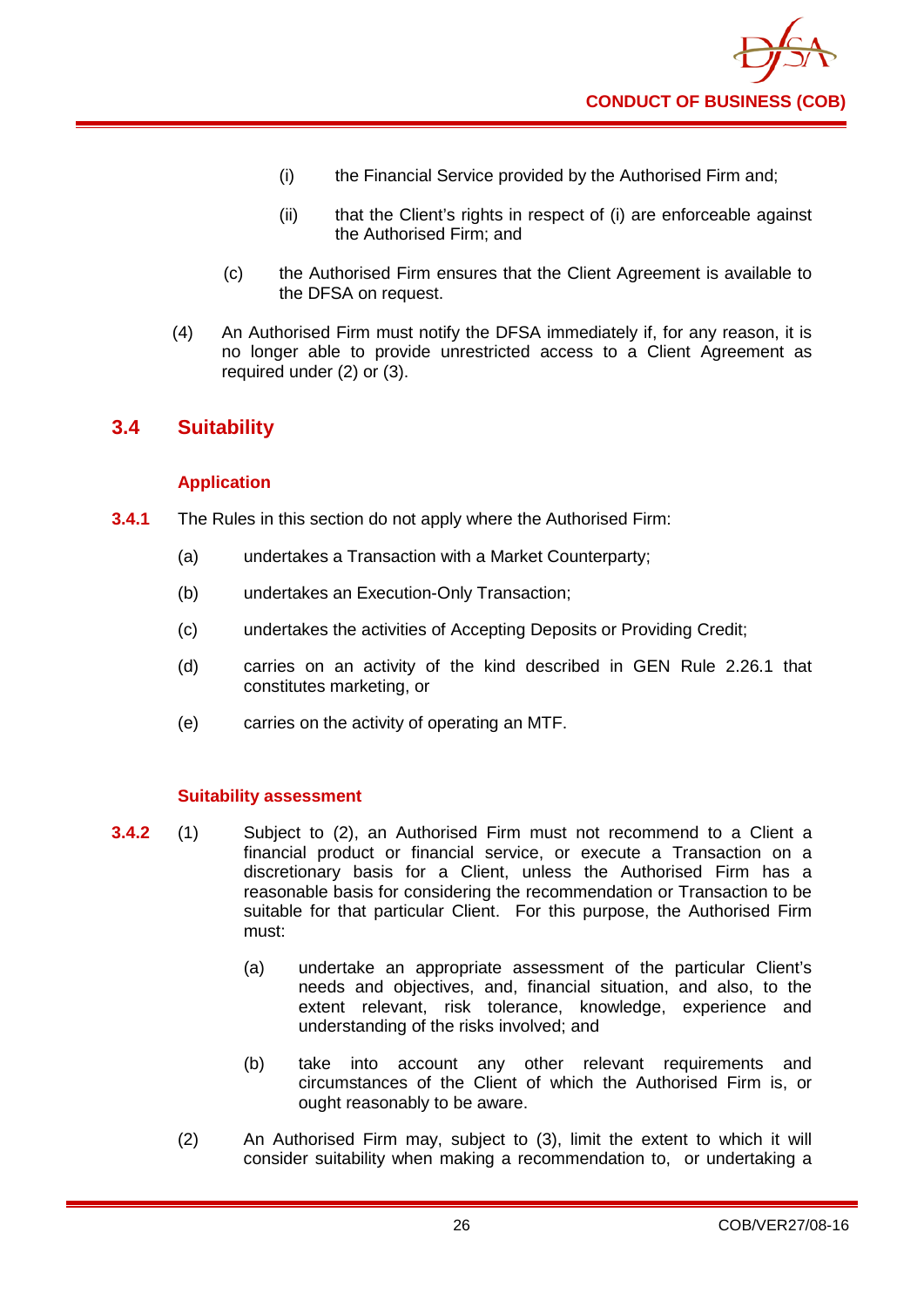

Transaction on a discretionary basis for or on behalf of, a Professional Client if, prior to carrying on that activity, the Authorised Firm:

- (a) has given a written warning to the Professional Client in the form of a notice clearly stating either that the Authorised Firm will not consider suitability, or will consider suitability only to the extent specified in the notice; and
- (b) the Professional Client has given his express consent, after a proper opportunity to consider the warning, by signing that notice.
- (3) Where an Authorised Firm manages a Discretionary Portfolio Management Account for a Professional Client, it must ensure that the account remains suitable for the Professional Client, having regard to the matters specified in (1) (a) and (b).

#### **Guidance**

- 1. An Authorised Firm Providing Trust Services does not have to undertake an assessment of the factors such as risk tolerance, knowledge and experience of a Client when assessing the suitability of the service to a particular Client. This is because those considerations are not relevant to the activity of Providing Trust Services.
- 2. The extent to which an Authorised Firm needs to carry out a suitability assessment for a Professional Client depends on its agreement with such a Client. The agreement may limit the suitability assessment to a specified extent, or may dispense with the suitability assessment completely. To the extent a limited suitability assessment is agreed upon, the firm must carry out the suitability assessment as agreed. Limitations may, for example, relate to the objectives of the Client or the product range in respect of which the recommendations are to be made.
- **3.4.3** An Authorised Firm must take reasonable steps to ensure the information it holds about a Client is accurate, complete and up to date.

# <span id="page-31-0"></span>**3.5 Conflicts of interest**

#### **Fair treatment**

- **3.5.1** (1) An Authorised Firm must take reasonable steps to ensure that conflicts and potential conflicts of interest between itself and its Clients and between one Client and another are identified and then prevented or managed in such a way that the interests of a Client are not adversely affected and to ensure that all its Clients are fairly treated and not prejudiced by any such conflicts of interest.
	- (2) Where an Authorised Firm is aware of a conflict or potential conflict of interest, it must prevent or manage that conflict of interest by using one or more of the following arrangements as appropriate:
		- (a) establishing and maintaining effective Chinese Walls to restrict the communication of the relevant information;
		- (b) disclosing the conflict of interest to the Client in writing either generally or in relation to a specific Transaction; or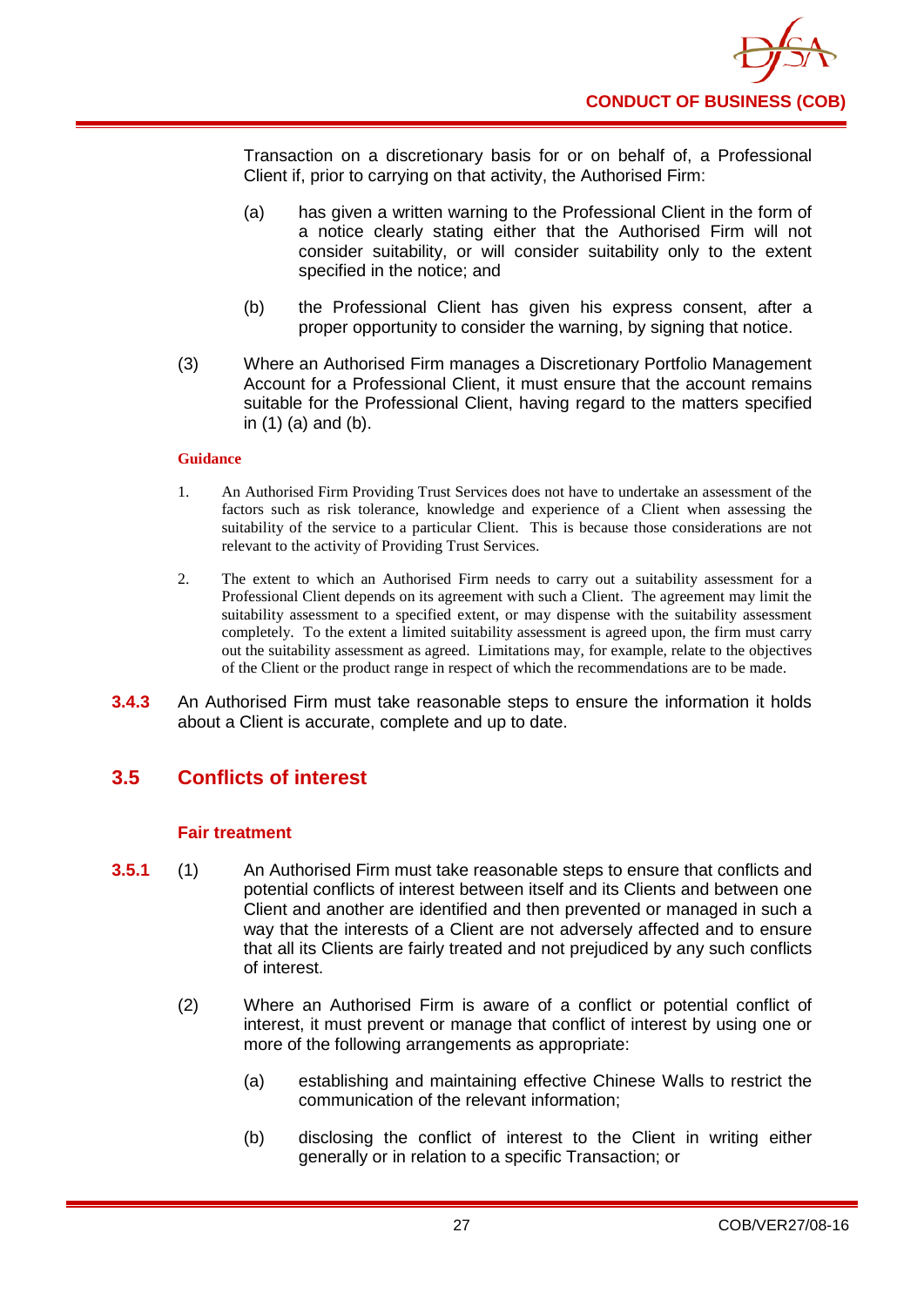- (c) relying on a written policy of independence, which requires an Employee to disregard any conflict of interest when advising a Client or exercising a discretion.
- (3) If an Authorised Firm is unable to prevent or manage a conflict or potential conflict of interest as provided in (2), it must decline to act for that Client.

#### **Attribution of knowledge**

**3.5.2** When a COB Rule applies to an Authorised Firm that acts with knowledge, the Authorised Firm will not be taken to act with knowledge for the purposes of that Rule as long as none of the relevant individuals involved for on behalf of the Authorised Firm acts with that knowledge as a result of a Chinese Wall arrangement established under Rule 3.5.1(2)(a).

#### **Inducements**

- **3.5.3** (1) An Authorised Firm must have systems and controls including policies and procedures to ensure that neither it, nor an Employee or Associate of it, offers, gives, solicits or accepts inducements such as commissions or other direct or indirect benefits where such inducements are reasonably likely to conflict with any duty that it owes to its Clients.
	- (2) Subject to (3), an Authorised Firm must, before recommending a financial product as defined in GEN Rule 2.11.1(5) to, or Executing a Transaction for, a Retail Client, disclose to that Client any commission or other direct or indirect benefit which it, or any Associate or Employee of it, has received or may or will receive, in connection with or as a result of the firm making the recommendation or executing the Transaction.
	- (3) An Authorised Firm need not disclose to a Retail Client under (2) any details about inducements where it:
		- (a) believes on reasonable grounds that the Retail Client is already aware of the relevant inducements;
		- (b) is undertaking an Execution-Only Transaction for that Retail Client; or
		- (c) is executing a Transaction pursuant to the terms of a Discretionary Portfolio Management Agreement for that Retail Client.
	- (4) An Authorised Firm may provide the information required under (2) in summary form, provided it informs the Client that more detailed information will be provided to the Client upon request and complies with such a request.

#### **Guidance**

In relation to Rule 3.5.3 (1), in circumstances where an Authorised Firm believes on reasonable grounds that the Client's interests are better served by a Person to whom the referral is to be made, any commission or other benefit which the firm or any of its Employees or Associates receives in respect of such a referral would not be a prohibited inducement under that Rule.

**3.5.4** An Authorised Firm may only accept goods and services under a Soft Dollar Agreement if the goods and services are reasonably expected to: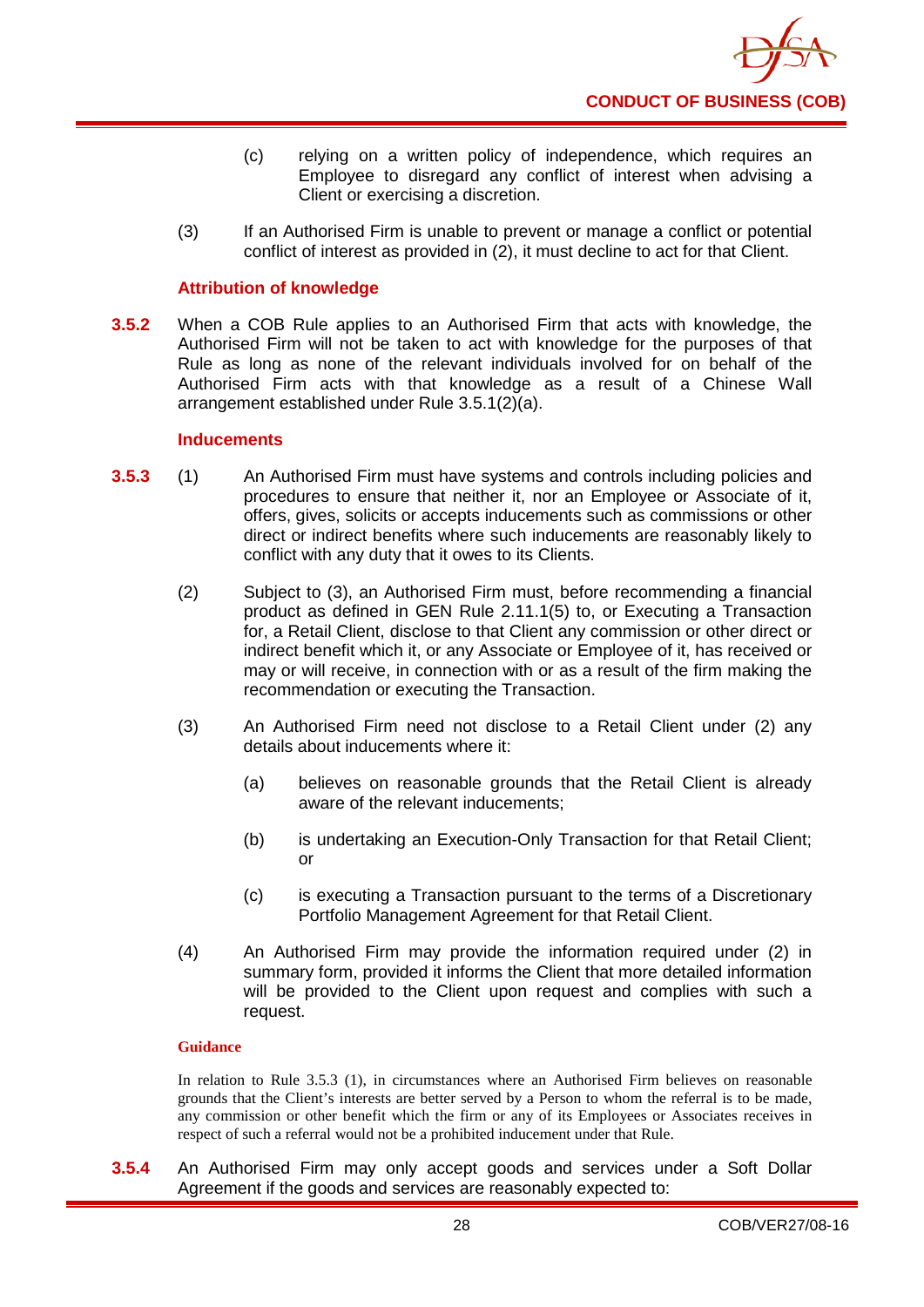- (a) assist in the provision of Investment Business services to the Authorised Firm's Clients by means of:
	- (i) specific advice on dealing in, or on the value of, any Investment;
	- (ii) research or analysis relevant to (i) or about Investments generally; or
	- (iii) use of computer or other information facilities to the extent that they are associated with specialist computer software or research services, or dedicated telephone lines;
- (b) provide custody services relating to Investments belonging to, or managed for, Clients;
- (c) provide services relating to portfolio valuation or performance measurement services; or
- (d) provide market price services.

An Authorised Firm should undertake a thorough assessment of the nature of the goods and services and the terms upon which they are to be provided under a Soft Dollar Agreement to ensure that the receipt of such goods and services provide commensurate value. This is particularly the case if any costs of such goods and services are to be passed through to Clients. Where the Client bears the cost of the goods and services, the disclosure obligation relating to costs and charges under Rule 3.3.2 (see App 2) will apply to such costs.

- **3.5.5** An Authorised Firm must not Deal in Investments as Agent for a Client, either directly or indirectly, through any broker under a Soft Dollar Agreement, unless:
	- (a) the agreement is a written agreement for the supply of goods or services described in Rule 3.5.4, which do not take the form of, or include, cash or any other direct financial benefit;
	- (b) Transaction execution by the broker is consistent with any best execution obligations owed to the Client;
	- (c) the Authorised Firm has taken reasonable steps to ensure that the services provided by the broker are competitive, with no comparative price disadvantage, and take into account the interests of the Client;
	- (d) for Transactions in which the broker acts as principal, the Authorised Firm has taken reasonable steps to ensure that Commission paid under the agreement will be sufficient to cover the value of the goods or services to be received and the costs of execution; and
	- (e) the Authorised Firm makes adequate disclosure in accordance with Rules 3.5.6 and 3.5.7.
- **3.5.6** Before an Authorised Firm enters into a Transaction for or on behalf of a Retail Client or Professional Client, either directly or indirectly, with or through the agency of another Person, in relation to which there is a Soft Dollar Agreement which the Authorised Firm has, or knows that another member of its Group has, with that other Person, it must disclose to its Client: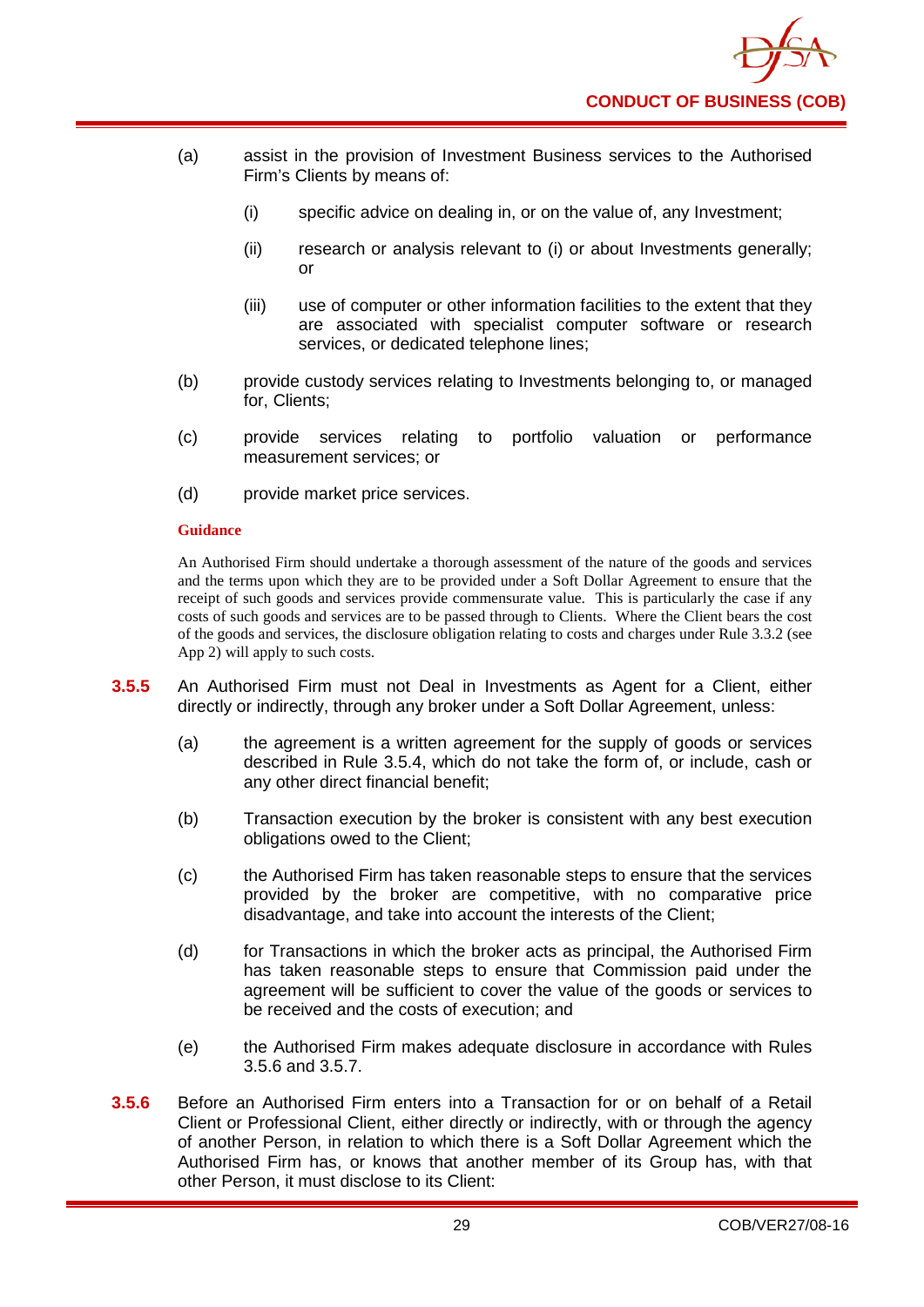- (a) the existence of a Soft Dollar Agreement; and
- (b) the Authorised Firm's or its Group's policy relating to Soft Dollar Agreements.
- **3.5.7** (1) If an Authorised Firm or member of its Group has a Soft Dollar Agreement under which either the Authorised Firm or member of its Group Deals for a Client, the Authorised Firm must provide that Client with the following information:
	- (a) the percentage paid under Soft Dollar Agreements of the total Commission paid by or at the direction of:
		- (i) the Authorised Firm; and
		- (ii) any other member of the Authorised Firm's Group which is a party to those agreements;
	- (b) the value, on a cost price basis, of the goods and services received by the Authorised Firm under Soft Dollar Agreements, expressed as a percentage of the total Commission paid by or at the direction of:
		- (i) the Authorised Firm; or
		- (ii) other members of the Authorised Firm's Group;
	- (c) a summary of the nature of the goods and services received by the Authorised Firm under the Soft Dollar Agreements; and
	- (d) the total Commission paid from the portfolio of that Client.
	- (2) The information in (1) must be provided to that Client at least once a year, covering the period since the Authorised Firm last reported to that Client.

# <span id="page-34-0"></span>**3.6 Record Keeping**

- **3.6.1** An Authorised Firm must, for a minimum of six years, maintain sufficient records in relation to each activity and function of the Authorised Firm. These must include, where applicable, the following:
	- (a) any marketing material issued by, or on behalf of, the Authorised Firm;
	- (b) any financial products or Financial Services provided to a Client and each advice or recommendation made to a Client,
	- (c) a record of each Client Agreement including any subsequent amendments to it as agreed with the Client;
	- (d) records relating to the suitability assessment undertaken by the Authorised Firm to demonstrate compliance with Rule 3.4.2;
	- (e) records to demonstrate compliance with the requirements relating to inducements under section 3.5, including any disclosure made to Clients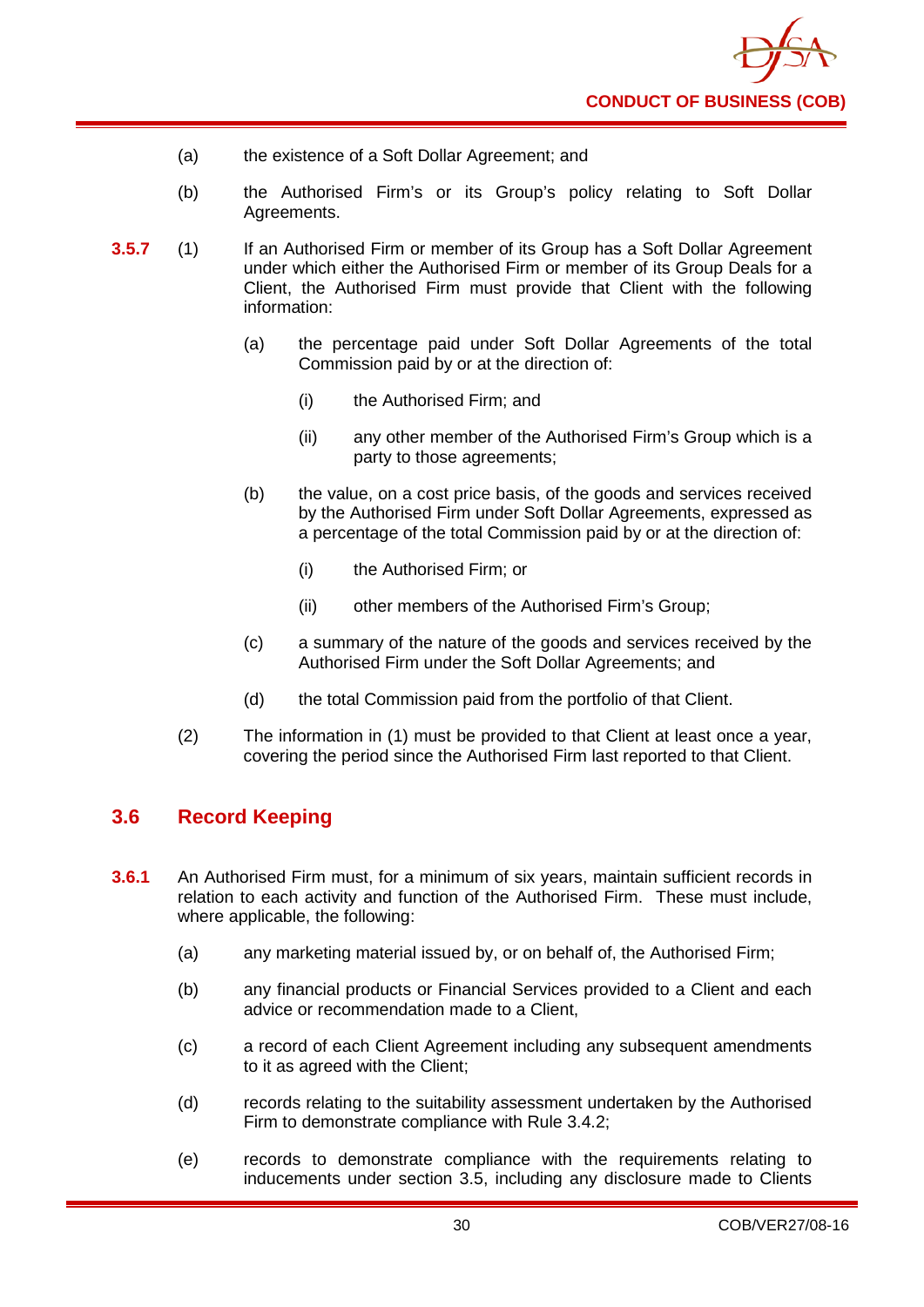

under that section and if any goods and services are received by the Authorised Firm under a Soft Dollar Agreement, the details relating to those agreements; and

- (f) any other disclosures made to Clients.
- **3.6.2** For the purposes of Rule 3.6.1, the six year period commences:
	- (a) in the case of the requirement in Rule  $3.6.1(a)$ , from the date on which the marketing material was last provided to a Person;
	- (b) in the case of the requirement in Rule 3.6.1(b) to (d), from the date the Client ceases to be a Client of the Authorised Firm; and
	- (c) in the case of the requirement in Rule 3.6.1(e), from the date on which the relevant inducements were last received.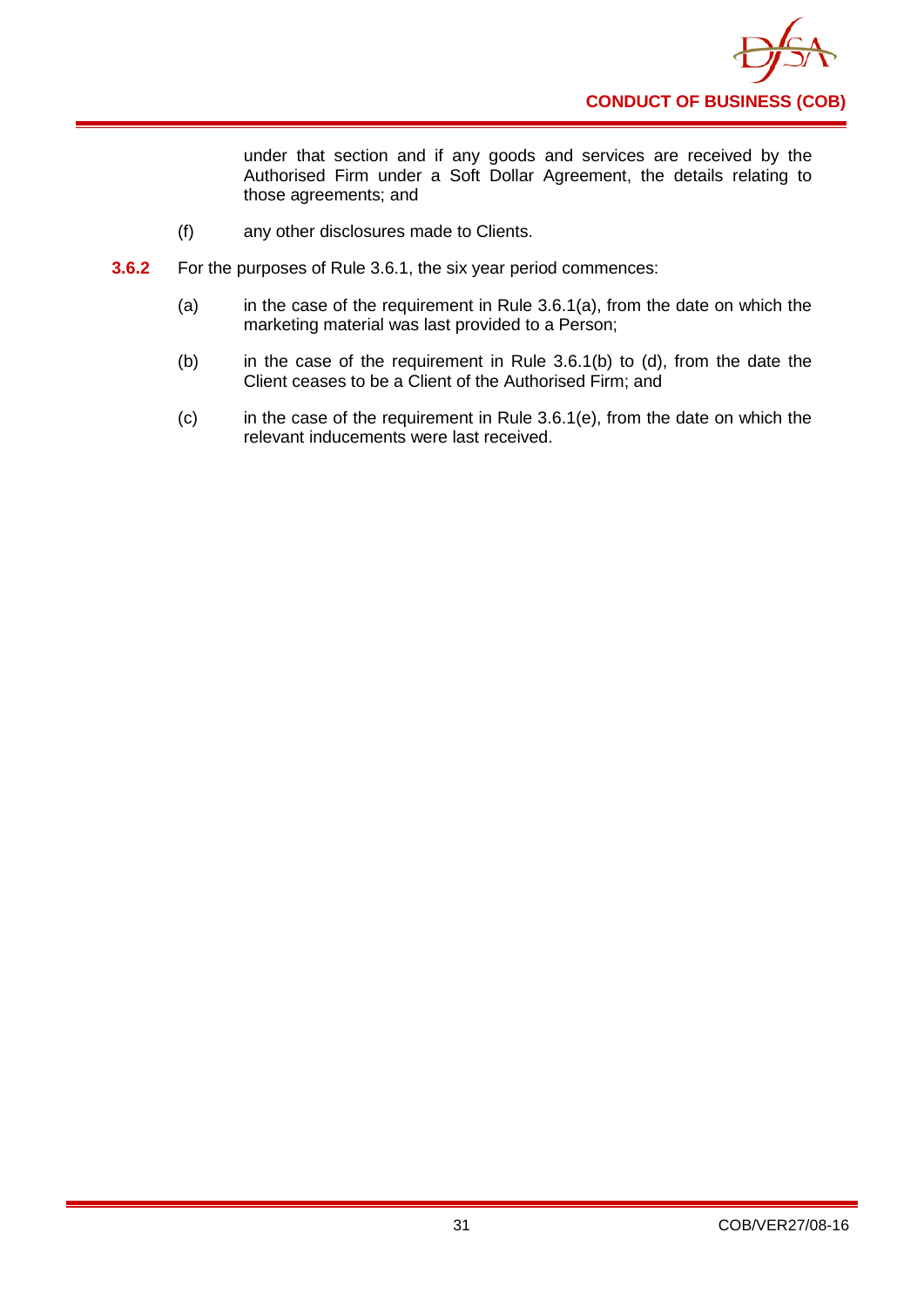

# **4 ADDITIONAL RULES - ACCEPTING DEPOSITS AND PROVIDING CREDIT**

# **4.1 Application**

**4.1.1** The Rules in this chapter apply to an Authorised Firm with respect to Accepting Deposits or Providing Credit through an establishment maintained by it in the DIFC.

# **4.2 Accepting Deposits**

- **4.2.1** A Bank, in the course of Accepting Deposits, must not:
	- (a) Accept Deposits from the State's markets;
	- (b) Accept Deposits in the U.A.E. Dirham;
	- (c) undertake currency or foreign exchange transactions involving the U.A.E. Dirham; or
	- (d) Accept Deposits from Retail Clients.

# **4.3 Providing Credit**

- **4.3.1** (1) An Authorised Firm may, subject to (2), Provide Credit to a:
	- (a) Professional Client; and
	- (b) Retail Client, but only where:
		- (i) the Retail Client is an Undertaking; and
		- (ii) the Credit Facility is provided to the Retail Client for a business purpose.
	- (2) An Authorised Firm, in the course of Providing Credit, must not:
		- (a) Provide Credit in the U.A.E. Dirham; or
		- (b) undertake currency or foreign exchange transactions involving the U.A.E. Dirham.

## **4.4 Depositor protection**

**4.4.1** (1) Subject to (2), to the extent that the Rules in this section are inconsistent with the Insolvency Law 2009 and any regulations made for the purposes of that law the Rules in this section will prevail.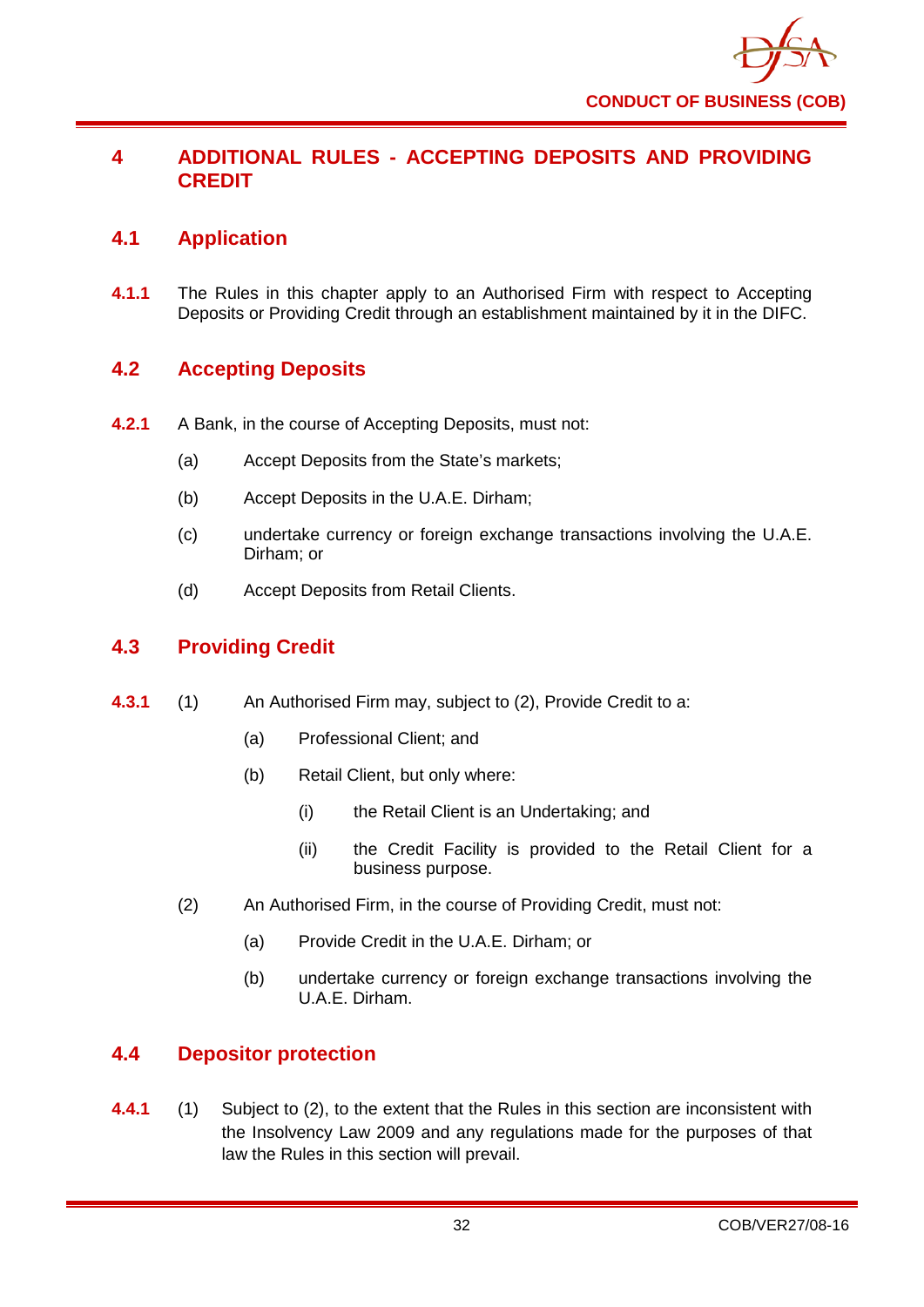- (2) The following provisions of laws, Rules and Regulations prevail over the Rules in this section:
	- (a) parts A5.13.2 (a), (b), (c) and (d)(ii) of the Client Money Distribution Rules;
	- (b) Article 65 of the Insolvency Law 2009;
	- (c) the DIFC Preferential Creditor Regulations; and
	- (d) Regulations 5.45.4 and 5.52 of the DIFC Insolvency Regulations.
- **4.4.2** (1) In the event of:
	- (a) the appointment of a provisional liquidator, liquidator, receiver or administrator, or trustee in bankruptcy, over a Bank which is a Domestic Firm; or
	- (b) a direction by the DFSA to a Bank which is a Domestic Firm under Article 76 of the Regulatory Law 2004 to deal with all or substantially all its Deposits in a specified manner,

eligible depositors of the Bank have priority over, and shall be paid in priority to, all other unsecured creditors of the Bank.

- (2) In (1), an "eligible depositor" means, subject to (3), a Person who, at the relevant time, is a creditor of a Bank referred to in (1) by virtue of being owed an amount of Money held by the Bank as a Deposit.
- (3) In (2), eligible depositor excludes any creditor which is:
	- (i) a Market Counterparty; or
	- (ii) a bank.

#### **Guidance**

Article 101 of the DIFC Insolvency Law 2009 gives the DFSA a power to modify the application of provisions of that law and the Regulations made for the purposes of it in particular cases or classes of case. It permits the DFSA to make Rules which provide for the orderly conduct of affairs or winding up of an Authorised Firm and to prescribe procedures and priorities for dealing with assets of the Authorised Firm or other persons in the event of pending or actual insolvency or other default.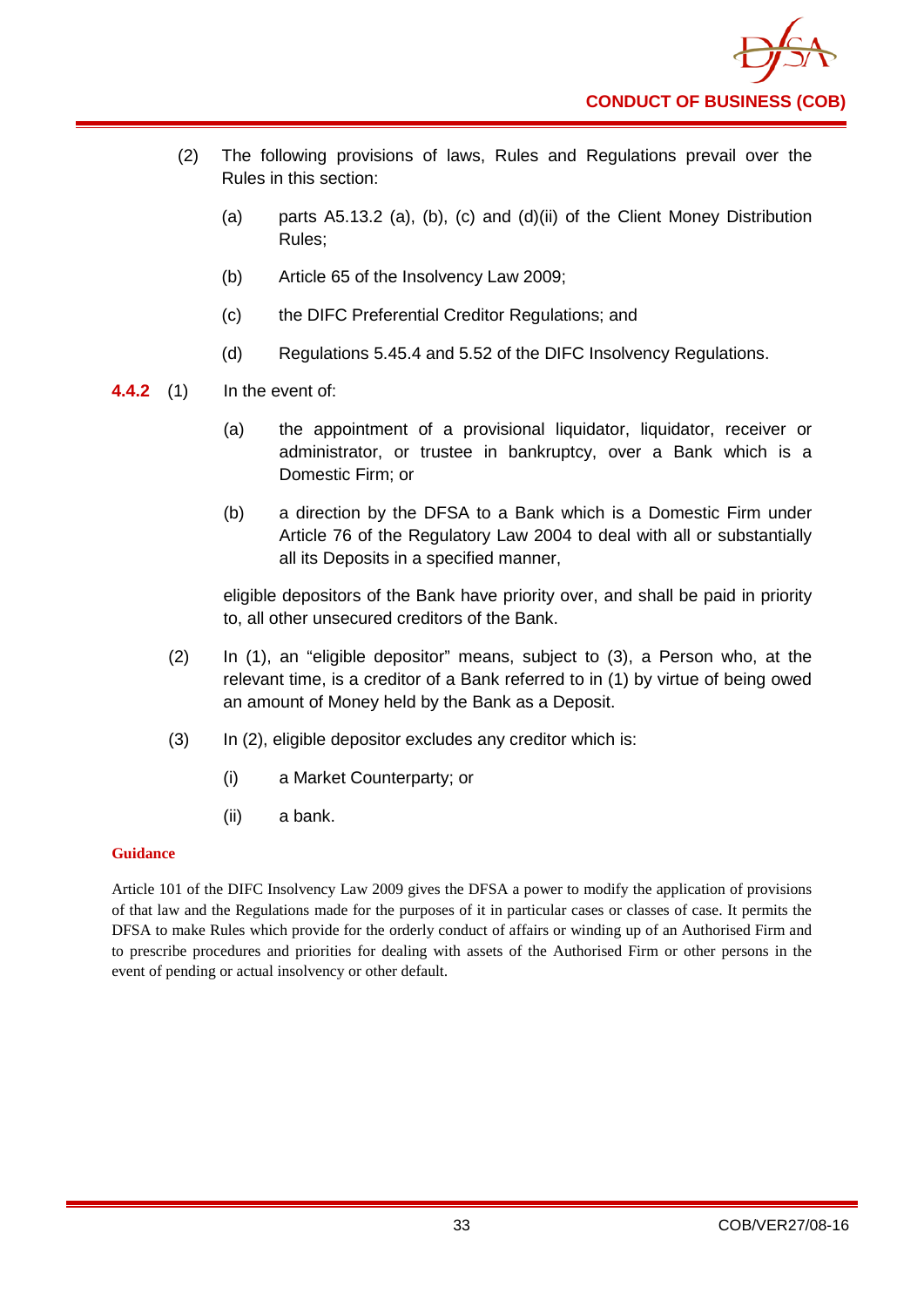

# **5 ADDITIONAL RULES – PROVIDING TRUST SERVICES**

## **5.1 Application**

**5.1.1** This chapter applies to a Trust Service Provider with respect to the conduct of Providing Trust Services.

#### **Guidance**

The requirements in chapter 3 also apply to Trust Service Providers.

## **5.2 General**

- **5.2.1** For the purposes of this chapter, a settlor, a trustee or a named beneficiary of a trust in respect of which the Trust Service Provider is engaged in Providing Trust Services may be treated as a Client of the Authorised Firm.
- **5.2.2** A Trust Service Provider must maintain adequate knowledge of, and comply with, all applicable DIFC laws, Rules and Regulations relevant to Providing Trust Services.
- **5.2.3** A Trust Service Provider must be able to demonstrate that it is in compliance with appropriate standards of corporate governance.
- **5.2.4** A Trust Service Provider must transact its business (including the establishing, transferring or closing of business relationships with its Clients) in an expeditious manner where appropriate unless there are reasonable grounds to do otherwise.

### **Exercise of Discretion**

- **5.2.5** Where a Trust Service Provider is responsible for exercising discretion for, or in relation to, its Clients, it must take all reasonable steps to obtain sufficient information in order to exercise, subject to Rule 5.2.6, its discretion or other powers in a proper manner.
- **5.2.6** A Trust Service Provider must only exercise its power or discretion for a proper purpose.
- **5.2.7** The Trust Service Provider must ensure that its understanding of a Client's business is refreshed by means of regular reviews.
- **5.2.8** The Trust Service Provider must ensure that any trustee exercises his discretion in accordance with his fiduciary and other duties under the laws governing the trust of which he is a trustee.

### **Delegation of duties or powers**

**5.2.9** Any delegation of duties or powers by a Trust Service Provider, whether by Power of Attorney or otherwise, must only be entered into for a proper purpose, permissible by law and limited and monitored as appropriate.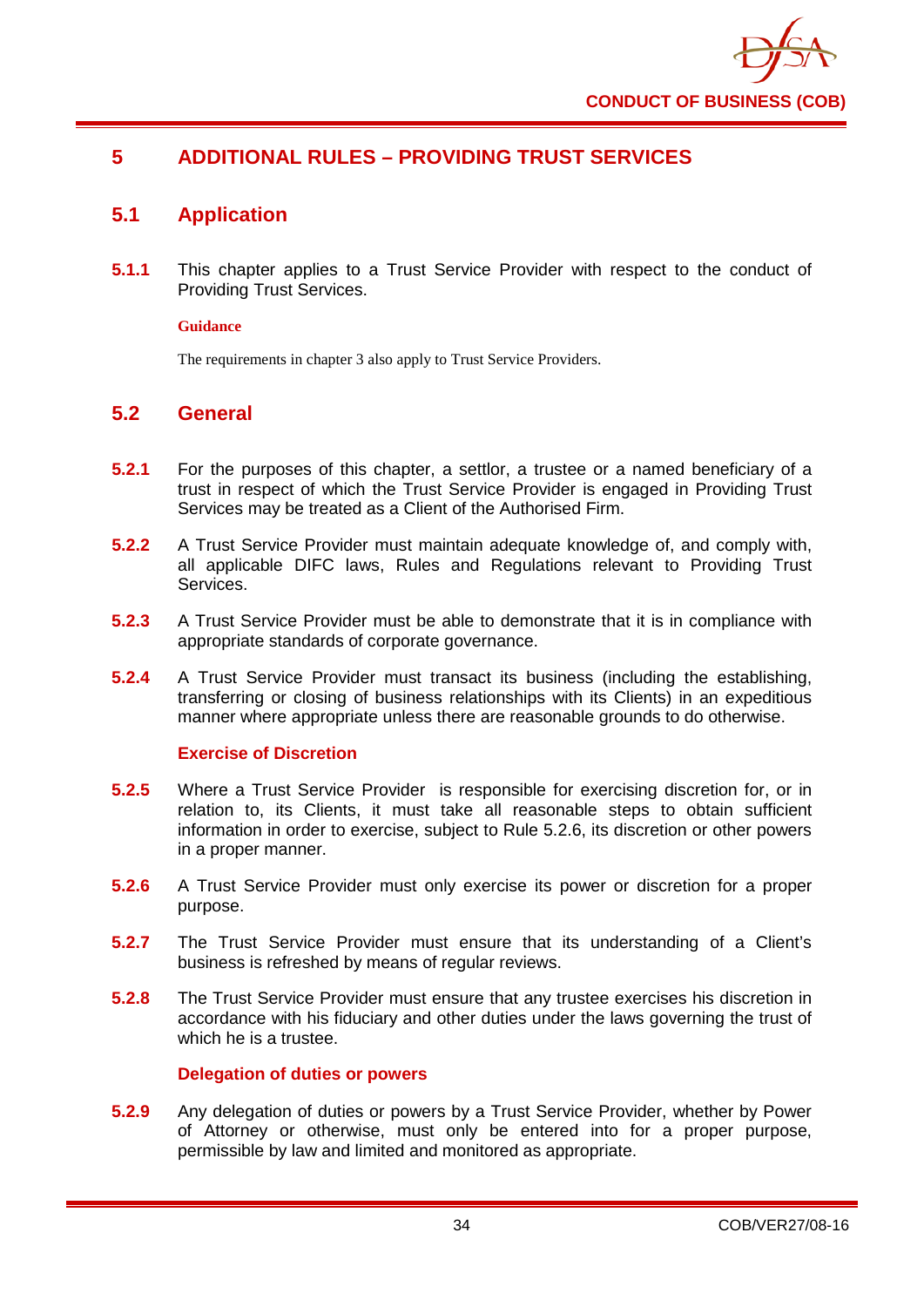

# **5.3 Reviews**

**5.3.1** A Trust Service Provider must ensure that adequate procedures are implemented to ensure that regular reviews at appropriate intervals are conducted in respect of Providing Trust Services to its Clients.

## **5.4 Professional indemnity insurance cover**

- **5.4.1** A Trust Service Provider must maintain professional indemnity insurance cover appropriate to the nature and size of the Trust Service Provider's business.
- **5.4.2** A Trust Service Provider must:
	- (a) provide the DFSA with a copy of its professional indemnity insurance cover; and
	- (b) notify the DFSA of any changes to the cover including termination and renewal.
- **5.4.3** A Trust Service Provider must provide the DFSA on a yearly basis, with the details of the arrangements in force together with evidence of the cover. Any claims in excess of \$10,000 or changes to the arrangements previously notified to the DFSA under this Rule must be notified to the DFSA as they arise.

### **5.5 Dual control**

- **5.5.1** The Trust Service Provider must have adequate internal controls, including having two Persons with appropriate skills and experience managing the business.
- **5.5.2** While a Trust Service Provider may have a single Person with overall responsibility, at least another Person must have the skills and experience to be able to run the business of the Trust Service Provider in the absence of the senior Person and must be in a position to challenge the actions of the senior Person where they consider that those actions may be contrary to the provisions of DIFC Laws, Rules or Regulations or any other applicable legislation, may not be in the interests of the Client, or may be contrary to sound business principles.

### **5.6 Internal reporting**

- **5.6.1** A Trust Service Provider must have arrangements for internal reporting to ensure that the directors or the partners can satisfy themselves that:
	- (a) the requirements of the relevant legislation are being met on an on going basis;
	- (b) the Trust Service Provider's business is being managed according to sound business principles and, in particular, that it can meet its financial commitments as they fall due;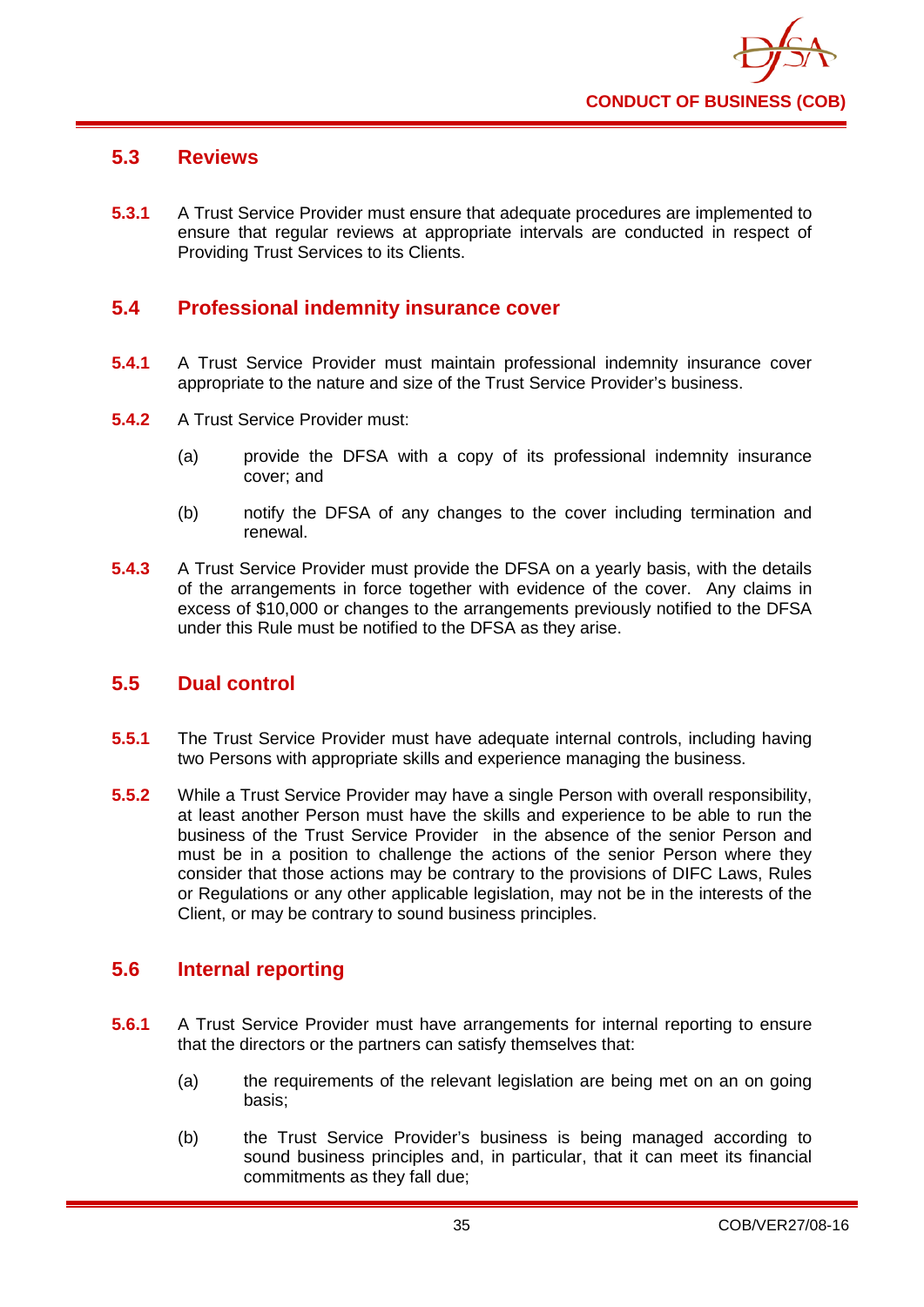

- (c) the affairs of its Clients are being managed in accordance with the service agreements;
- (d) the trustees are acting in accordance with their fiduciary and other duties;
- (e) the affairs of its Clients are being properly monitored and in particular that the Client is not using the trust structure to hide assets from legitimate enquiry, to avoid proper obligations in other jurisdictions or to engage in illegal activities in other jurisdictions;
- (f) the assets of its Clients are properly managed and safeguarded; and
- (g) the recruitment, training and motivation of staff is sufficient to meet the obligations of the business.

## **5.7 Recording of Selection Criteria**

- **5.7.1** Where the Trust Service Provider seeks the advice of a third party in connection with a Client's affairs, for example to advise on or manage investments, the Trust Service Provider must record the criteria for selection of the adviser and the reasons for the selection made.
- **5.7.2** The Trust Service Provider must monitor the performance of the adviser and ensure that it is in a position to change advisers if it is in the interests of the Client.

## **5.8 Qualification and experience of Trust Service Provider staff**

- **5.8.1** Staff employed or Persons recommended by the Trust Service Provider must have appropriate qualifications and experience.
- **5.8.2** A Trust Service Provider must ensure that all transactions or decisions entered into, taken by or on behalf of Clients are properly authorised and handled by Persons with an appropriate level of knowledge, experience, qualifications and status according to the nature and status of the transactions or decisions involved (this applies also to decisions taken by trustees who are recommended by, but not employed by, a Trust Service Provider).
- **5.8.3** A Trust Service Provider must ensure that, each of its officers and employees, agents, Persons acting with its instructions and Persons it recommends to act as trustees have an appropriate understanding of the fiduciary and other duties of a trustee and any duties arising under the laws relevant to the administration and affairs of Clients for which they are acting in the jurisdictions in which they are carrying on business and in which the assets being managed are held.
- **5.8.4** A Trust Service Provider must ensure that staff competence is kept up to date through training and continuous professional development as appropriate.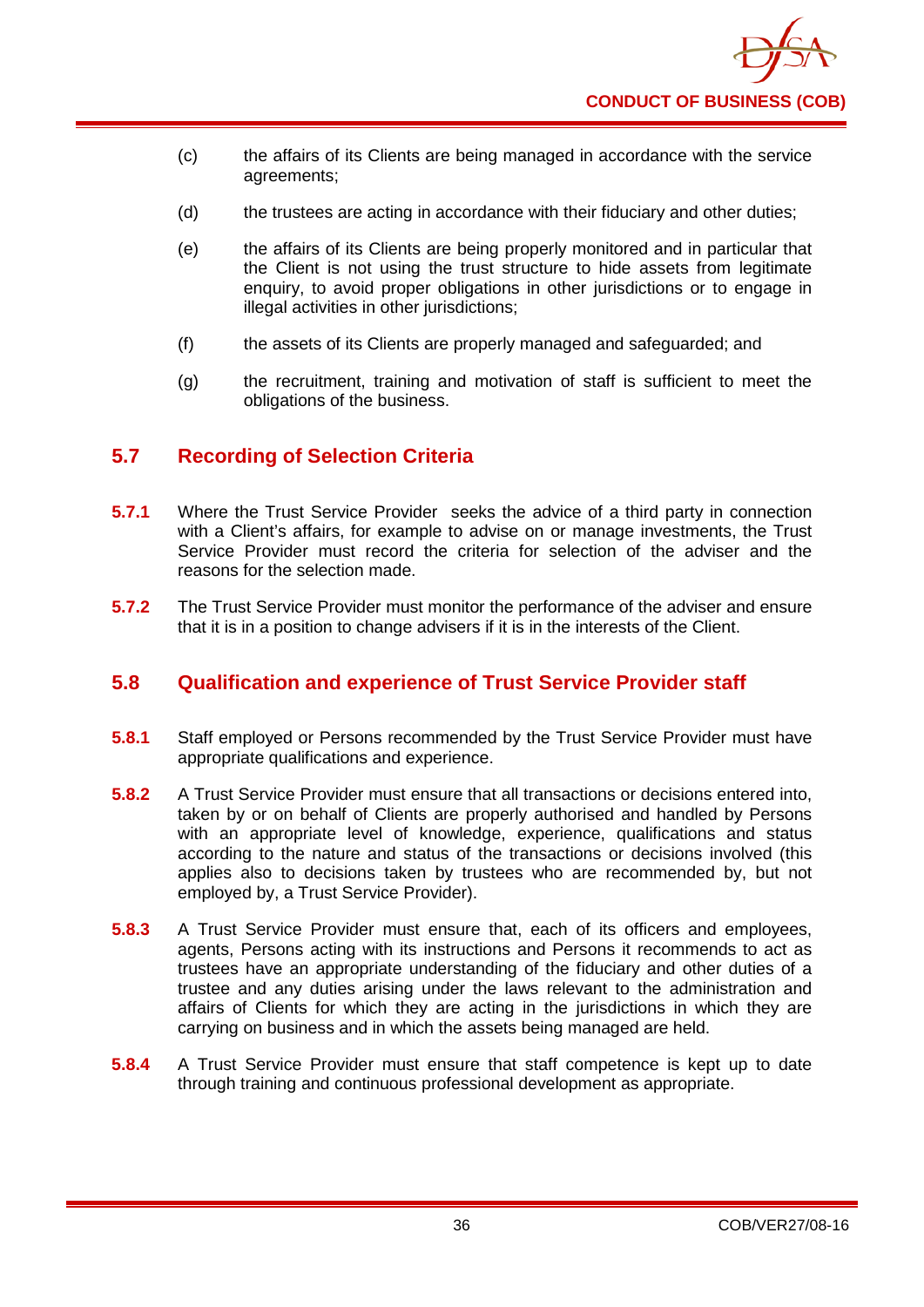

## **5.9 Books and records**

**5.9.1** The books and records of a Trust Service Provider must be sufficient to demonstrate adequate and orderly management of Clients' affairs. A Trust Service Provider must prepare proper accounts, at appropriately regular intervals on the trusts and underlying companies administered for its Clients. Where trusts and underlying companies are governed by the laws of a jurisdiction that require accounts to be kept in a particular form, the Trust Service Provider must meet those requirements. In any case, the Trust Service Provider's books and records must be sufficient to allow the recreation of the transactions of the business and its Clients and to demonstrate what assets are due to each Client and what liabilities are attributable to each Client.

### **5.10 Due diligence**

- **5.10.1** A Trust Service Provider must, at all times, have verified documentary evidence of the settlors, trustees (in addition to the Trust Service Provider itself) and principal named beneficiaries of trusts for which it Provides Trust Services. In the case of discretionary trusts with the capacity for the trustee to add further beneficiaries, a Trust Service Provider must also have verified, where reasonably possible, documentary evidence of any Person who receives a distribution from the trust and any other Person who is named in a memorandum or letter of wishes as being a likely recipient of a distribution from a trust.
- **5.10.2** A Trust Service Provider must demonstrate that it has knowledge of the source of funds that have been settled into trusts or have been used to provide capital to companies, or have been used in transactions with which the Trust Service Provider has an involvement.

## **5.11 Fitness and Propriety of Persons acting as trustees**

- **5.11.1** Where a Trust Service Provider arranges for a Person who is not an employee of the Trust Service Provider to act as trustee for a Client of the Trust Service Provider, the Trust Service Provider must ensure that such Person is fit and proper.
- **5.11.2** A Trust Service Provider must notify the DFSA of the appointment of a Person under Rule 5.11.1, including the name and business address if applicable and the date of commencement of the appointment.
- **5.11.3** Prior to the appointment of such a Person to act as a trustee, the Trust Service Provider must take reasonable steps to ensure that the Person has the required skills, experience and resources to act as a trustee for a Client of the Trust Service Provider.
- **5.11.4** A Trust Service Provider must notify the DFSA immediately if the appointment of such a Person is or is about to be terminated, or on the resignation of such Person, giving the reasons for the resignation and the measures which have been taken to ensure that a new trustee has been appointed.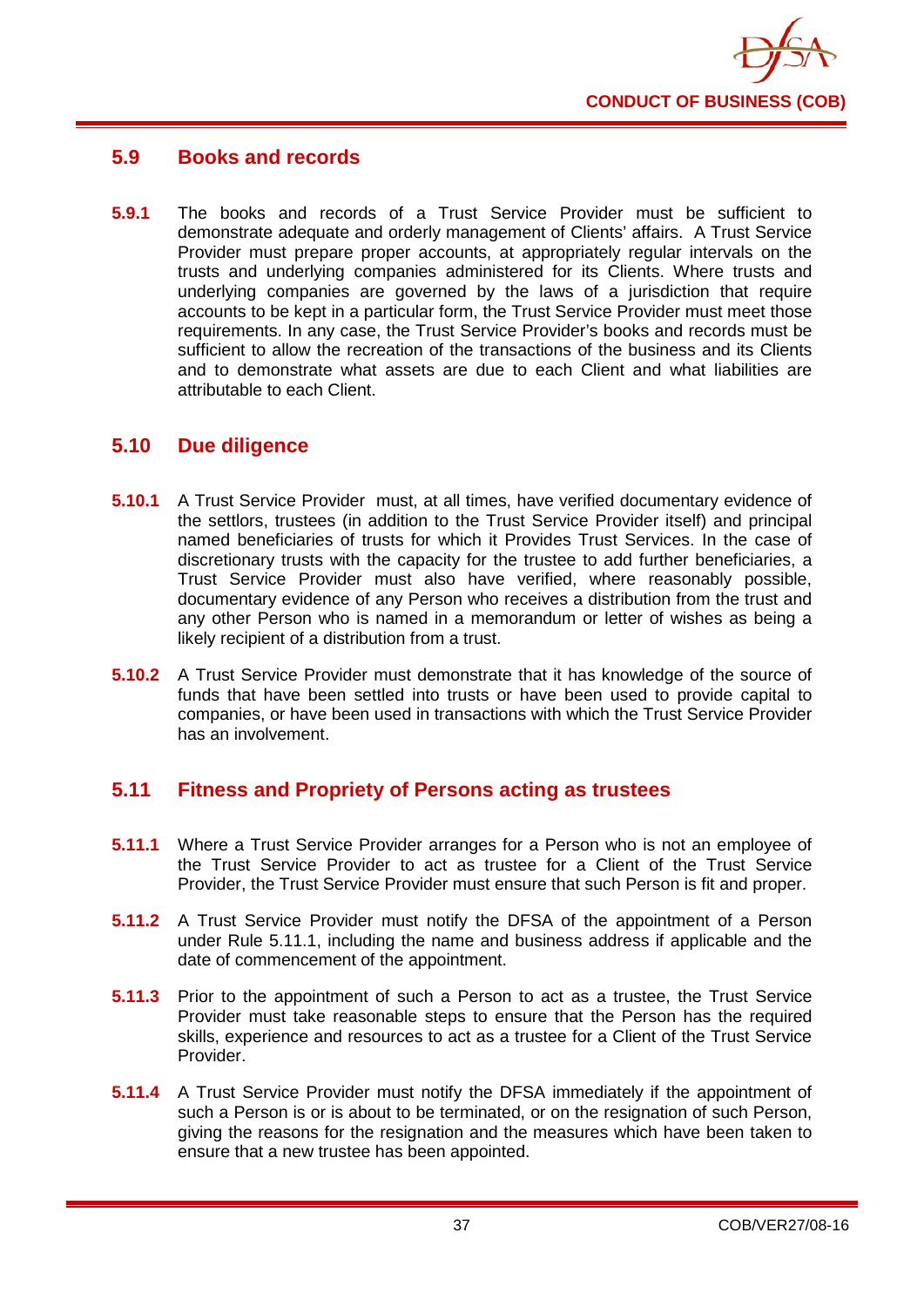

**5.11.5** A Person appointed to act as trustee for a Client of a Trust Service Provider who is not an Employee of the Trust Service Provider, must agree in writing to be bound by and comply with the same legal and regulatory requirements as if he were an Employee of the Trust Service Provider.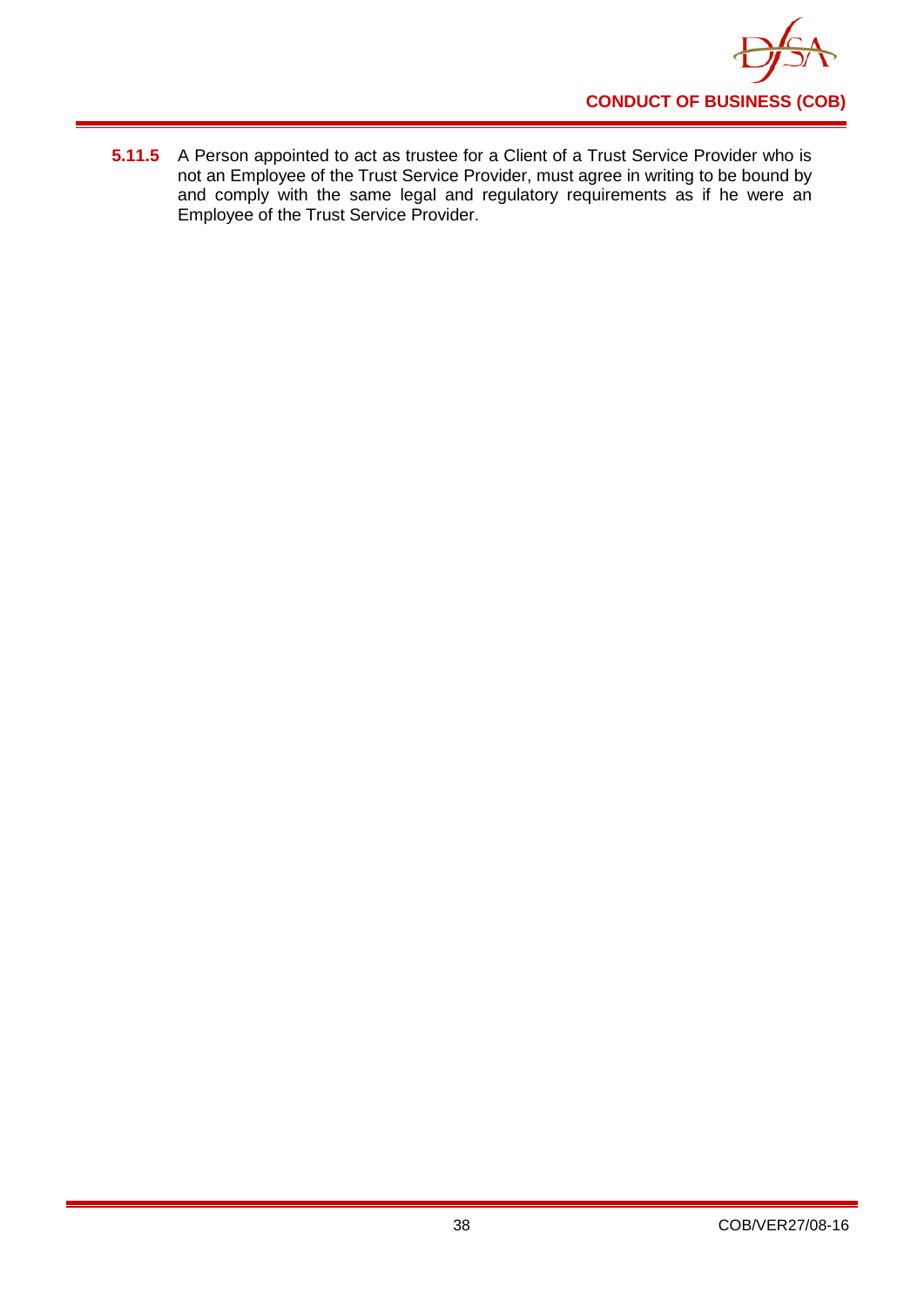

# **6 ADDITIONAL RULES - INVESTMENT BUSINESS**

## **6.1 Application**

**6.1.1** The Rules in this chapter apply to an Authorised Firm when conducting Investment Business. The requirements in this chapter apply to an Authorised Firm regardless of the classification of the Client, unless expressly provided otherwise.

#### **Guidance**

The requirements in chapter 3 also apply to the conduct of Investment Business.

## **6.2 Personal account transactions**

### **Conditions for personal account transactions**

- **6.2.1** An Authorised Firm must establish and maintain adequate policies and procedures so as to ensure that:
	- (a) an Employee does not undertake a Personal Account Transaction unless:
		- (i) the Authorised Firm has, in a written notice, drawn to the attention of the Employee the conditions upon which the Employee may undertake Personal Account Transactions and that the contents of such a notice are made a term of his contract of employment or services;
		- (ii) the Authorised Firm has given its written permission to that Employee for that transaction or to transactions generally in Investments of that kind; and
		- (iii) the transaction will not conflict with the Authorised Firm's duties to its Clients;
	- (b) it receives prompt notification or is otherwise aware of each Employee's Personal Account Transactions; and
	- (c) if an Employee's Personal Account Transactions are conducted with the Authorised Firm, each Employee's account must be clearly identified and distinguishable from other Clients' accounts.
- **6.2.2** The written notice in Rule 6.2.1(a)(i) must make it explicit that, if an Employee is prohibited from undertaking a Personal Account Transaction, he must not, except in the proper course of his employment:
	- (a) procure another Person to enter into such a Transaction; or
	- (b) communicate any information or opinion to another Person if he knows, or ought to know, that the Person will as a result, enter into such a Transaction or procure some other Person to do so.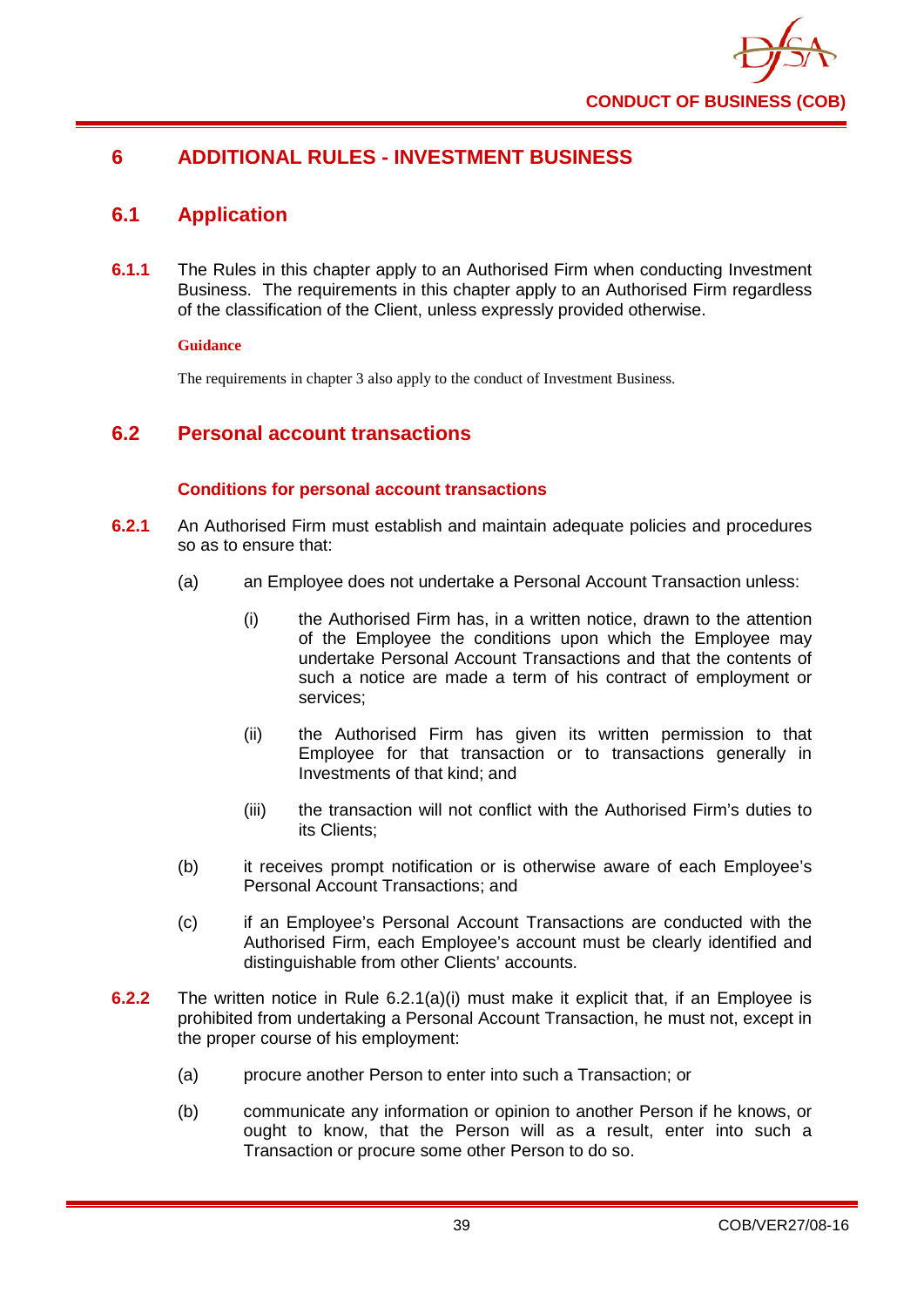- **6.2.3** Where an Authorised Firm has taken reasonable steps to ensure that an Employee will not be involved to any material extent in, or have access to information about, the Authorised Firm's Investment Business, then the Authorised Firm need not comply with the requirements in Rule 6.2.1 in respect of that Employee.
- **6.2.4** An Authorised Firm must establish and maintain procedures and controls so as to ensure that an Investment Analyst does not undertake a Personal Account Transaction in an Investment if the Investment Analyst is preparing Investment Research:
	- (a) on that Investment or its Issuer; or
	- (b) on a related investment, or its Issuer;

until the Investment Research is published or made available to the Authorised Firm's Clients.

### **Record Keeping**

- **6.2.5** (1) An Authorised Firm must maintain and keep a record of:
	- (a) the written notice setting out the conditions for Personal Account Transactions under Rule 6.2.1(a)(i);
	- (b) each permission given or denied by the Authorised Firm under Rule 6.2.1(a)(ii);
	- (c) each notification made to it under Rule 6.2.1(b); and
	- (d) the basis upon which the Authorised Firm has ascertained that an Employee will not be involved in to any material extent, or have access to information about, the Authorised Firm's Investment Business for the purposes of Rule 6.2.3.
	- (2) The records in (1) must be retained for a minimum of six years from the date of:
		- (a) in  $(1)(a)$  and  $(1)(d)$ , termination of the employment contract of each Employee;
		- (b) in (1)(b), each permission given or denied by the Authorised Firm; and
		- $(c)$  in  $(1)(c)$ , each notification made to the Authorised Firm.

## **6.3 Investment research and offers of securities**

### **Application**

**6.3.1** This section applies to an Authorised Firm preparing or publishing Investment Research.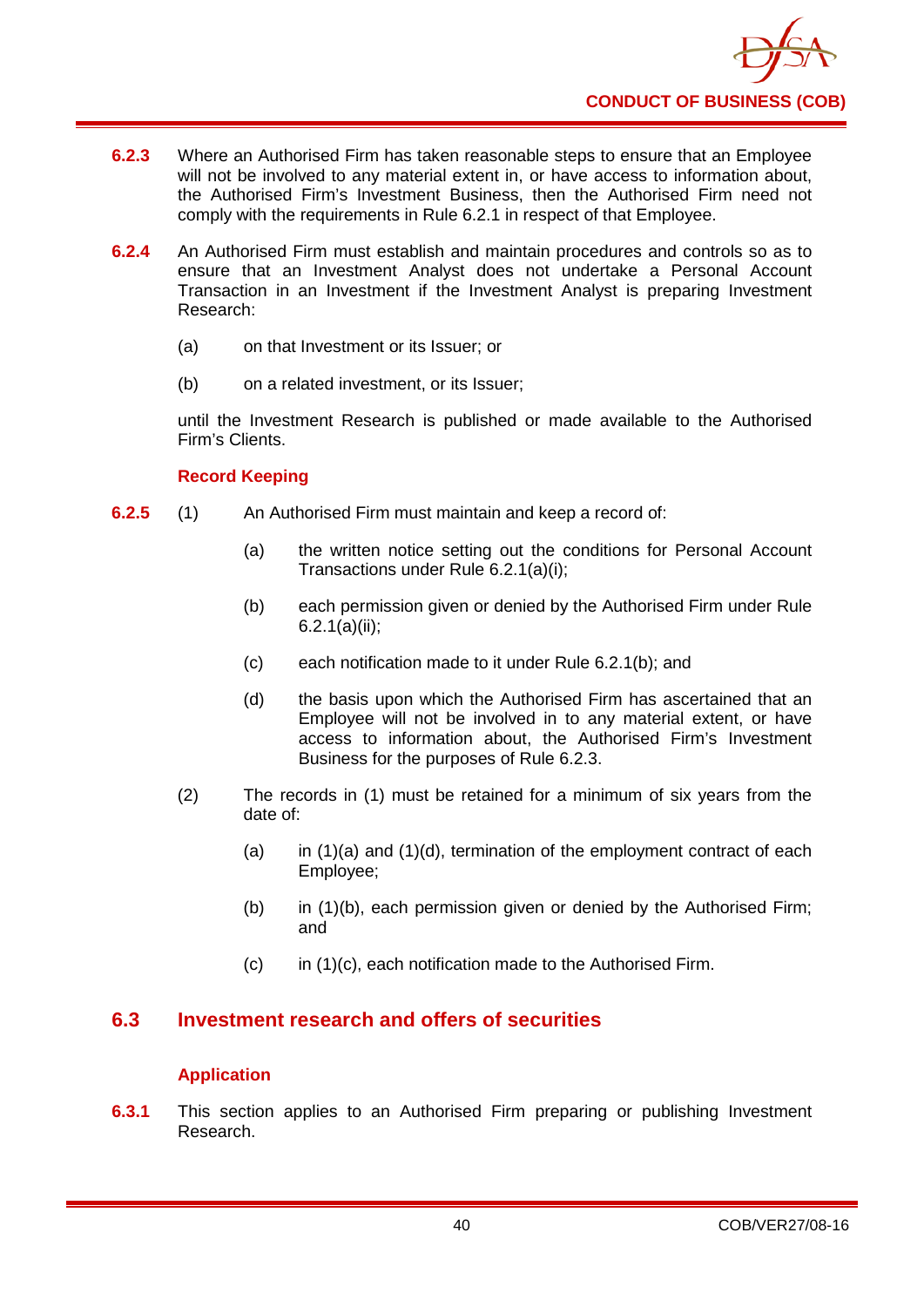

Investment Research is seen as a significant potential source of conflicts of interest within an Authorised Firm and therefore an Authorised Firm preparing or publishing investment research is expected to have adequate procedures, systems and controls to manage effectively any conflicts that arise.

- **6.3.2** An Authorised Firm that prepares and publishes Investment Research must have adequate procedures and controls to ensure:
	- (a) the effective supervision and management of Investment Analysts;
	- (b) that the actual or potential conflicts of interest are proactively managed in accordance with section 3.5 ;
	- (c) that the Investment Research issued to Clients is impartial; and
	- (d) that the Investment Research contains the disclosures described under Rules 6.3.3 and 6.3.4.

#### **Guidance**

An Authorised Firm's procedures, controls and internal arrangements, which may include Chinese Walls, should limit the extent of Investment Analysts participation in corporate finance business and sales and trading activities, and ensure remuneration structures do not affect their independence.

#### **Disclosures in investment research**

- **6.3.3** When an Authorised Firm publishes Investment Research, it must take reasonable steps to ensure that the Investment Research:
	- (a) clearly identifies the types of Clients for whom it is principally intended;
	- (b) distinguishes fact from opinion or estimates, and includes references to sources of data and any assumptions used;
	- (c) specifies the date when it was first published;
	- (d) specifies the period the ratings or recommendations are intended to cover;
	- (e) contains a clear and unambiguous explanation of the rating or recommendation system used;
	- (f) includes a distribution of the different ratings or recommendations, in percentage terms:
		- (i) for all Investments;
		- (ii) for Investments in each sector covered; and
		- (iii) for Investments, if any, where the Authorised Firm has undertaken corporate finance business with or for the Issuer over the past 12 months; and
	- (g) if intended for use only by a Professional Client or Market Counterparty, contains a clear warning that it should not be relied upon by or distributed to Retail Clients.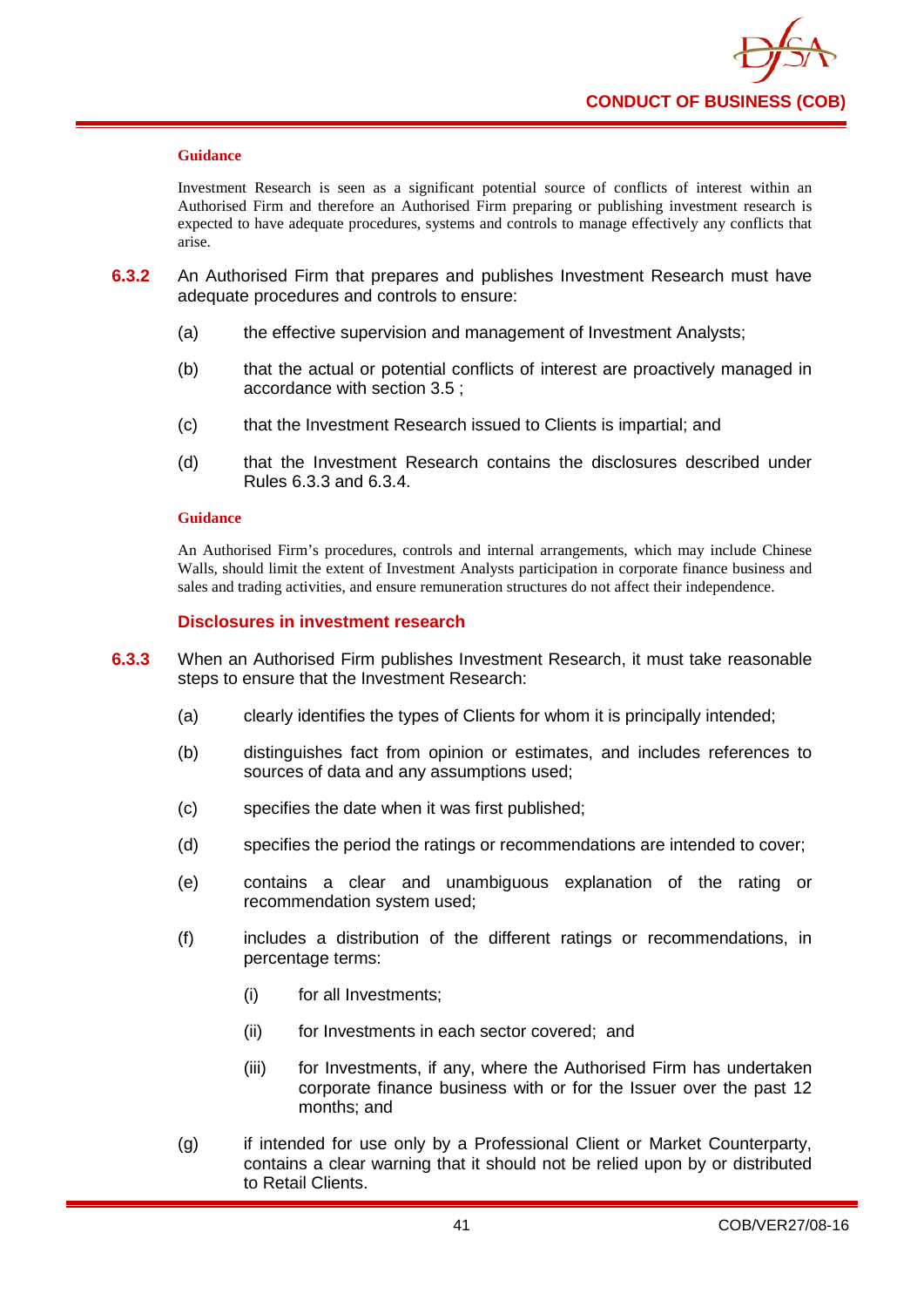

An Authorised Firm may consider including a price chart or line graph depicting the performance of the Investment for the period that the Authorised Firm has assigned a rating or recommendation for that investment, including the dates on which the ratings were revised for the purposes of the requirements such as in (d) and (e) of Rule 6.3.3.

- **6.3.4** For the purposes of this section, an Authorised Firm must take reasonable steps to ensure that when it publishes Investment Research, and in the case where a representative of the Authorised Firm makes a Public Appearance, disclosure is made of the following matters:
	- (a) any financial interest or material interest that the Investment Analyst or a Close Relative of the analyst has, which relates to the Investment;
	- (b) the reporting lines for Investment Analysts and their remuneration arrangements where such matters give rise to any conflicts of interest which may reasonably be likely to impair the impartiality of the Investment Research;
	- (c) any shareholding by the Authorised Firm or its Associate of 1% or more of the total issued share capital of the Issuer;
	- (d) if the Authorised Firm or its Associate acts as corporate broker for the Issuer;
	- (e) any material shareholding by the Issuer in the Authorised Firm;
	- (f) any corporate finance business undertaken by the Authorised Firm with or for the Issuer over the past 12 months, and any future relevant corporate finance business initiatives; and
	- (g) that the Authorised Firm is a Market Maker in the Investment, if that is the case.

#### **Guidance**

The requirements in Rule 6.3.4(a) and (b) apply to an Authorised Firm in addition to other requirements in the DFSA Rulebook. For example, an Authorised Firm is required to take reasonable steps to identify actual or potential conflicts of interest and then prevent or manage them under GEN Rule 4.2.7 (Principle 7 – Conflicts of Interest). Further, COB Rule 6.3.2 requires an Authorised Firm to have adequate procedures and controls when it prepares or publishes Investment Research.

#### **Restrictions on publication**

- **6.3.5** If an Authorised Firm acts as a manager or co-manager of an initial public offering or a secondary offering, it must take reasonable steps to ensure that:
	- (a) it does not publish Investment Research relating to the Investment during a Quiet Period; and
	- (b) an Investment Analyst from the Authorised Firm does not make a Public Appearance relating to that Investment during a Quiet Period.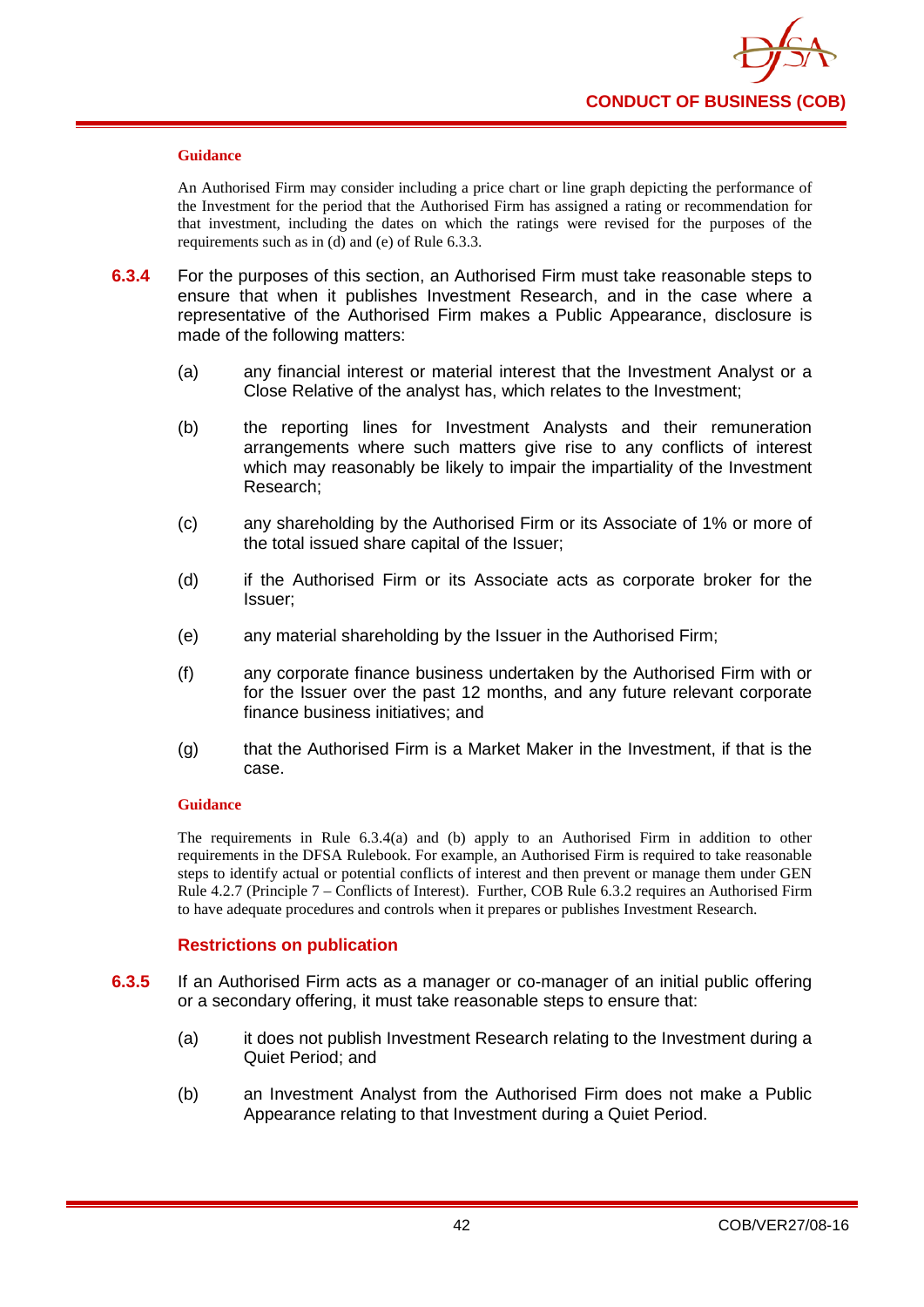

The DFSA does not consider the same conflicts of interest mentioned in this section arise if an Investment Analyst prepares Investment Research solely for an Authorised Firm's own use and not for publication. For example, if the research material is prepared solely for the purposes of the Authorised Firm's proprietary trading then the use of this information would fall outside the restrictions placed on publications.

#### **Restriction on own account transactions**

- **6.3.6** (1) Unless Rule 6.2.2 applies, an Authorised Firm or its Associate must not knowingly execute an Own Account Transaction in an Investment or related Investments, which is the subject of Investment Research, prepared either by the Authorised Firm or its Associate, until the Clients for whom the Investment Research was principally intended have had a reasonable opportunity to act upon it.
	- (2) The restriction in (1) does not apply if:
		- (a) the Authorised Firm or its Associate is a Market Maker in the relevant Investment;
		- (b) the Authorised Firm or its Associate undertakes an Execution-Only Transaction for a Client; or
		- (c) it is not expected to materially affect the price of the Investment.

#### **Guidance**

The exceptions in Rule 6.3.6(2) allow an Authorised Firm to continue to provide key services to the market and to its Clients even if the Authorised Firm would be considered to have knowledge of the timing and content of the Investment Research which is intended for publication to Clients, for example when it is impractical for an Authorised Firm to put in place a Chinese Wall because the Authorised Firm has few Employees or cannot otherwise separate its functions.

#### **Offers of securities**

**6.3.7** When an Authorised Firm carries out a mandate to manage an Offer of Securities, it must implement adequate internal arrangements, in accordance with section 3.5, to manage any conflicts of interest that may arise as a result of the Authorised Firm's duty to two distinct sets of Clients namely the corporate finance Client and the investment Client.

#### **Disclosure**

- **6.3.8** For the purposes of Rule 6.3.7, when an Authorised Firm accepts a mandate to manage an Offer, it must take reasonable steps to disclose to its corporate finance Client:
	- (a) the process the Authorised Firm proposes to adopt in order to determine what recommendations it will make about allocations for the Offer;
	- (b) details of how the target investor group, to whom it is planned to Offer the Securities, will be identified;
	- (c) the process through which recommendations are prepared and by whom; and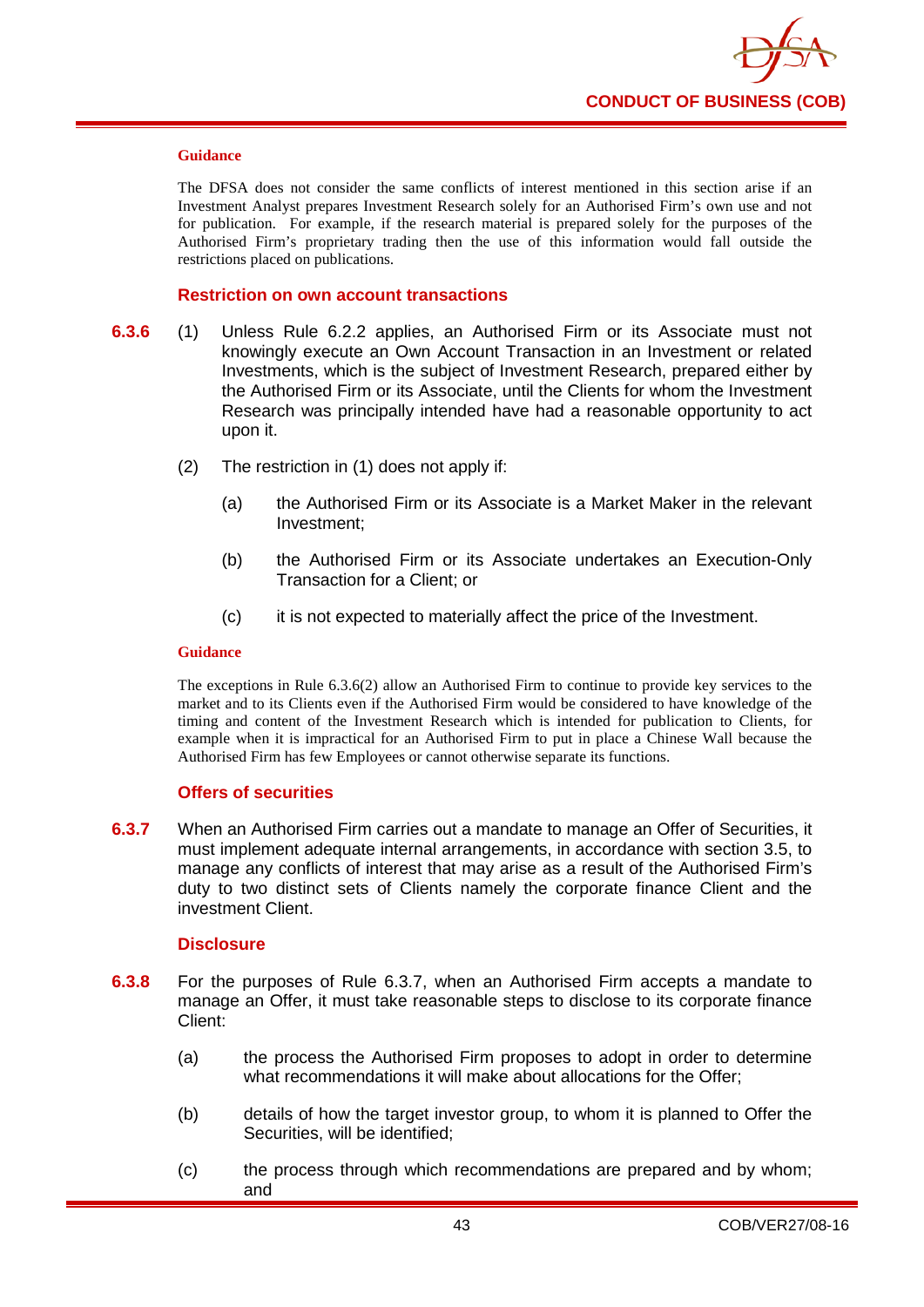(d) (if relevant) that it may recommend placing Securities with a Client of the Authorised Firm for whom the Authorised Firm provides other services, with the Authorised Firm's own proprietary book, or with an Associate, and that this represents a potential conflict of interest.

#### **Guidance**

It is the DFSA's expectation that an Authorised Firm's procedures to identify and manage conflicts of interest should extend to the allocation process for an offering of Securities.

## **6.4 Best execution**

### **Application**

- **6.4.1** (1) The Rules in this section do not apply to an Authorised Firm with respect to any Transaction which:
	- (a) it undertakes with a Market Counterparty;
	- (b) it carries out for the purposes of managing a Fund of which it is the Fund Manager;
	- (c) is an Execution-Only Transaction; or
	- (d) it undertakes on an MTF which it operates.
	- (2) Where an Authorised Firm undertakes an Execution-Only Transaction with or for a Client, the Authorised Firm is not relieved from providing best execution in respect of any aspect of that Transaction which lies outside the Client's specific instructions.

### **Providing best execution**

- **6.4.2** (1) When an Authorised Firm agrees, or decides in the exercise of its discretion, to Execute any Transaction with or for a Client in an Investment, it must provide best execution.
	- (2) An Authorised Firm provides best execution if it takes reasonable care to determine the best overall price available for that Investment under the prevailing market conditions and deals at a price which is no less advantageous to that Client.
	- (3) An Authorised Firm which is an ATS Operator is not required to provide best execution for Persons who are its Clients in circumstances where such Persons are dealing with each other on the Authorised Firm's ATS and the Authorised Firm is not acting for or on behalf of any such Persons in relation to a deal on that ATS.

#### **Requirements**

**6.4.3** In determining whether an Authorised Firm has taken reasonable care to provide the best overall price for a Client in accordance with Rule 6.4.2, the DFSA will have regard to whether an Authorised Firm has: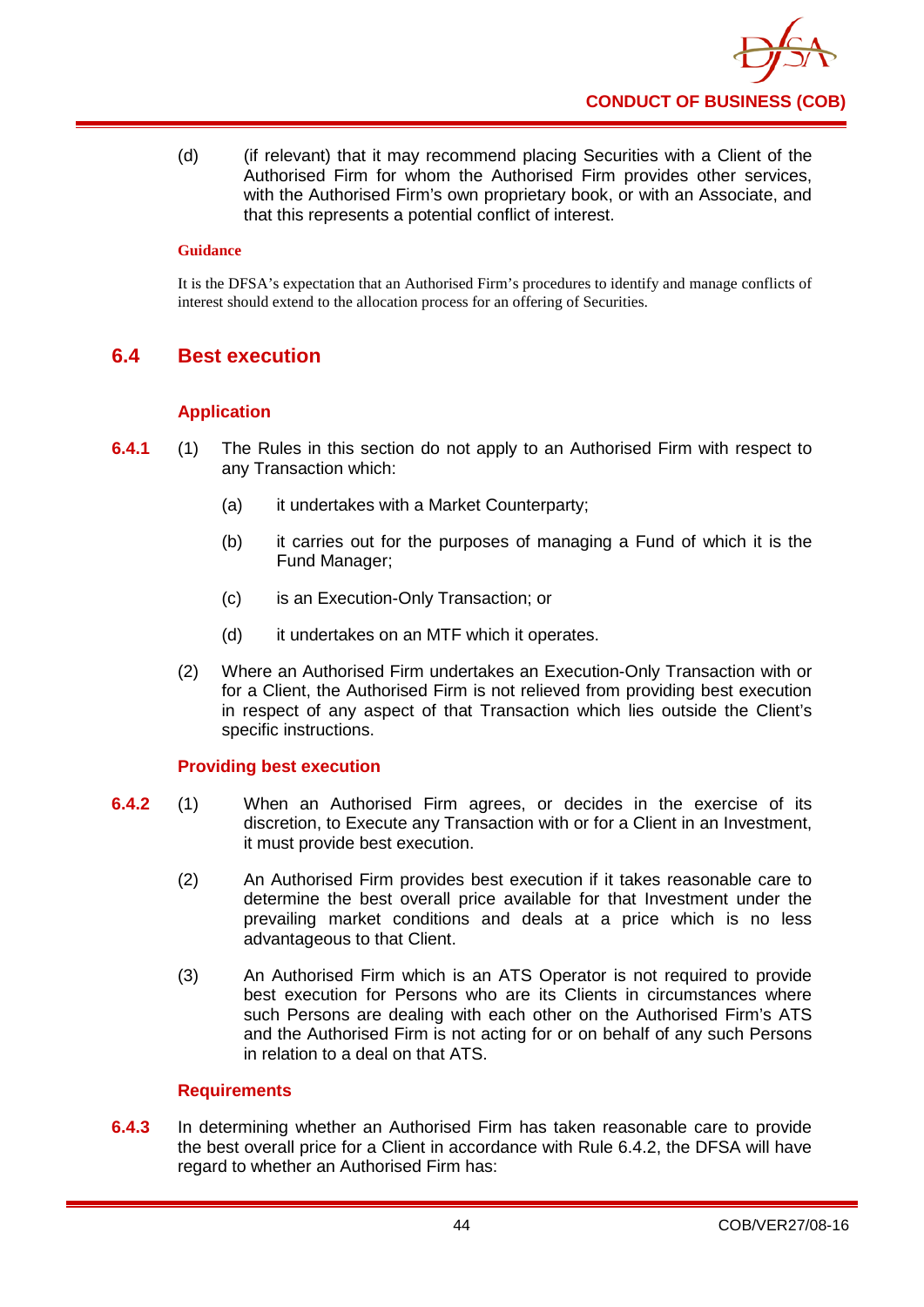

- (a) discounted any fees and charges previously disclosed to the Client;
- (b) not taken a Mark-up or Mark-down from the price at which it Executed the Transaction, unless this is disclosed to the Client; and
- (c) had regard to price competition or the availability of a range of price sources for the execution of its Clients' Transactions. In the case where the Authorised Firm has access to prices of different Authorised Market Institutions, other regulated financial markets or alternative trading systems, it must Execute the Transaction at the best overall price available having considered other relevant factors.
- **6.4.4** If another Person is responsible for the execution of a Transaction an Authorised Firm may rely on that Person to provide best execution where that Person has undertaken to provide best execution in accordance with this section.

When determining best execution, an Authorised Firm should consider the direct costs and indirect costs and the relevant order type and size, settlement arrangements and timing of a Client's order that could affect decisions on when, where and how to trade.

### **6.5 Non-market price transactions**

#### **Application**

- **6.5.1** (1) Subject to (2), this section applies to an Authorised Firm conducting Investment Business regardless of the classification of the Client.
	- (2) This section does not apply to a Client to whom a Person operating an MTF provides its MTF services.

#### **General prohibition**

- **6.5.2** (1) An Authorised Firm must not enter into a non-market price Transaction in any capacity, with or for a Client, unless it has taken reasonable steps to ensure that the Transaction is not being entered into by the Client for an improper purpose.
	- (2) The requirement in (1) does not apply in relation to a non-market price Transaction subject to the Rules of an Authorised Market Institution or regulated exchange.

#### **Record keeping**

**6.5.3** An Authorised Firm must make and retain, for a minimum of six years, a record of the steps it has taken in relation to each Transaction under this section.

#### **Guidance**

1. A non-market price Transaction is a Transaction where the dealing rate or price paid by the Authorised Firm or its Client differs from the prevailing market rate or price to a material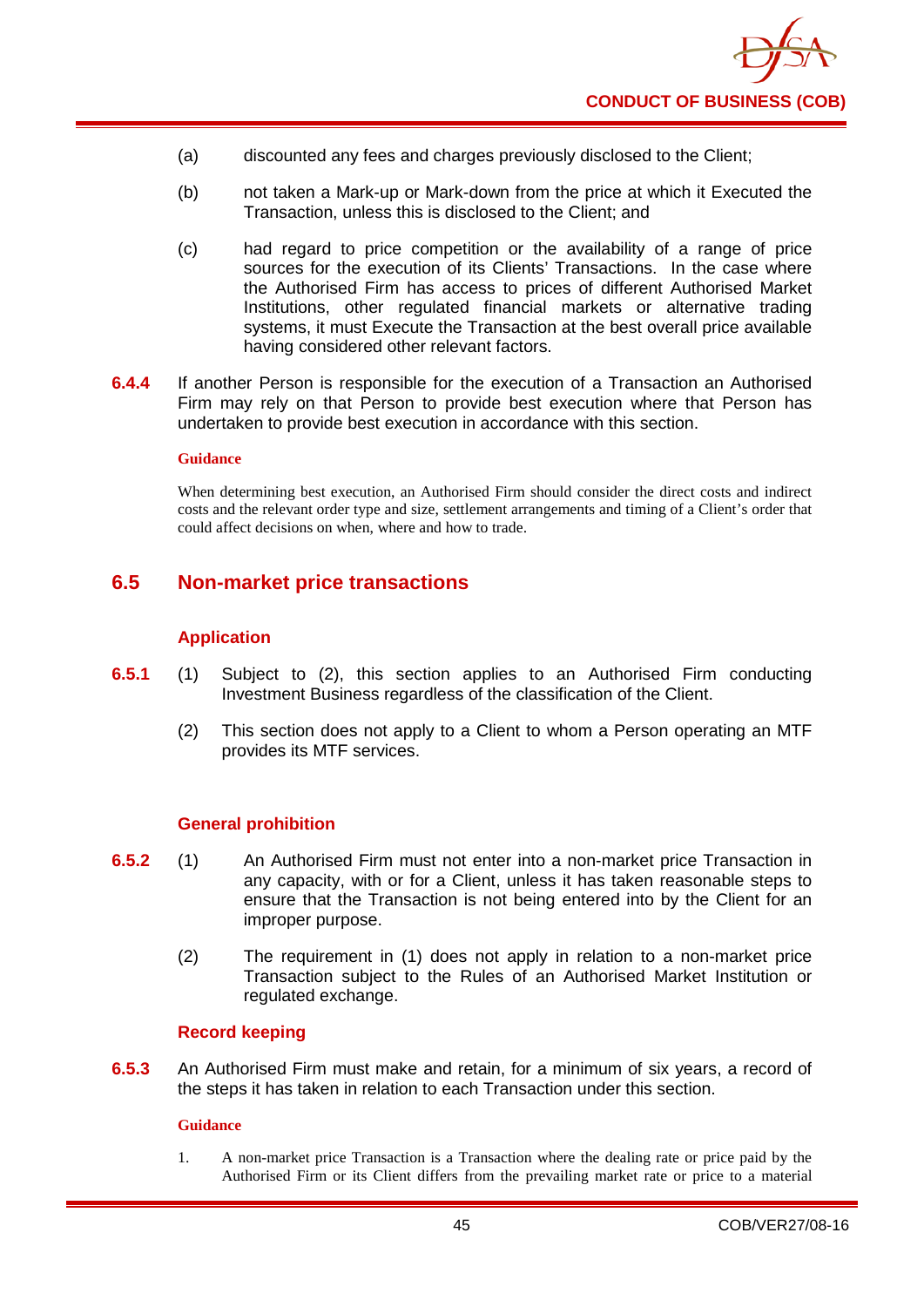

extent or the Authorised Firm or its Client gives materially more or less in value than it receives in return.

2. In general, Authorised Firms should undertake transactions at the prevailing market price. Failure to do this may result in an Authorised Firm participating, whether deliberately or unknowingly, in the concealment of a profit or loss, or in the perpetration of a fraud.

# **6.6 Aggregation and allocation**

### **Application**

- **6.6.1** The Rules in this section do not apply to an Authorised Firm with respect to any Transaction which:
	- (a) it undertakes with a Market Counterparty;
	- (b) it carries out for the purposes of managing a Fund of which it is the Fund Manager; or
	- (c) is undertaken on an MTF which it operates.

### **Aggregation of orders**

- **6.6.2** An Authorised Firm may aggregate an order for a Client with an order for other Clients or with an order for its own account only where:
	- (a) it is unlikely that the aggregation will operate to the disadvantage of any of the Clients whose Transactions have been aggregated;
	- (b) the Authorised Firm has disclosed in writing to the Client that his order may be aggregated and that the effect of the aggregation may operate on some occasions to his disadvantage;
	- (c) the Authorised Firm has made a record of the intended basis of allocation and the identity of each Client before the order is effected; and
	- (d) the Authorised Firm has in place written standards and policies on aggregation and allocation which are consistently applied and should include the policy that will be adopted when only part of the aggregated order has been filled.

### **Allocation of investments**

- **6.6.3** Where an Authorised Firm has aggregated a Client order with an order for other Clients or with an order for its own account, and part or all of the aggregated order has been filled, it must:
	- (a) promptly allocate the Investments concerned;
	- (b) allocate the Investments in accordance with the stated intention;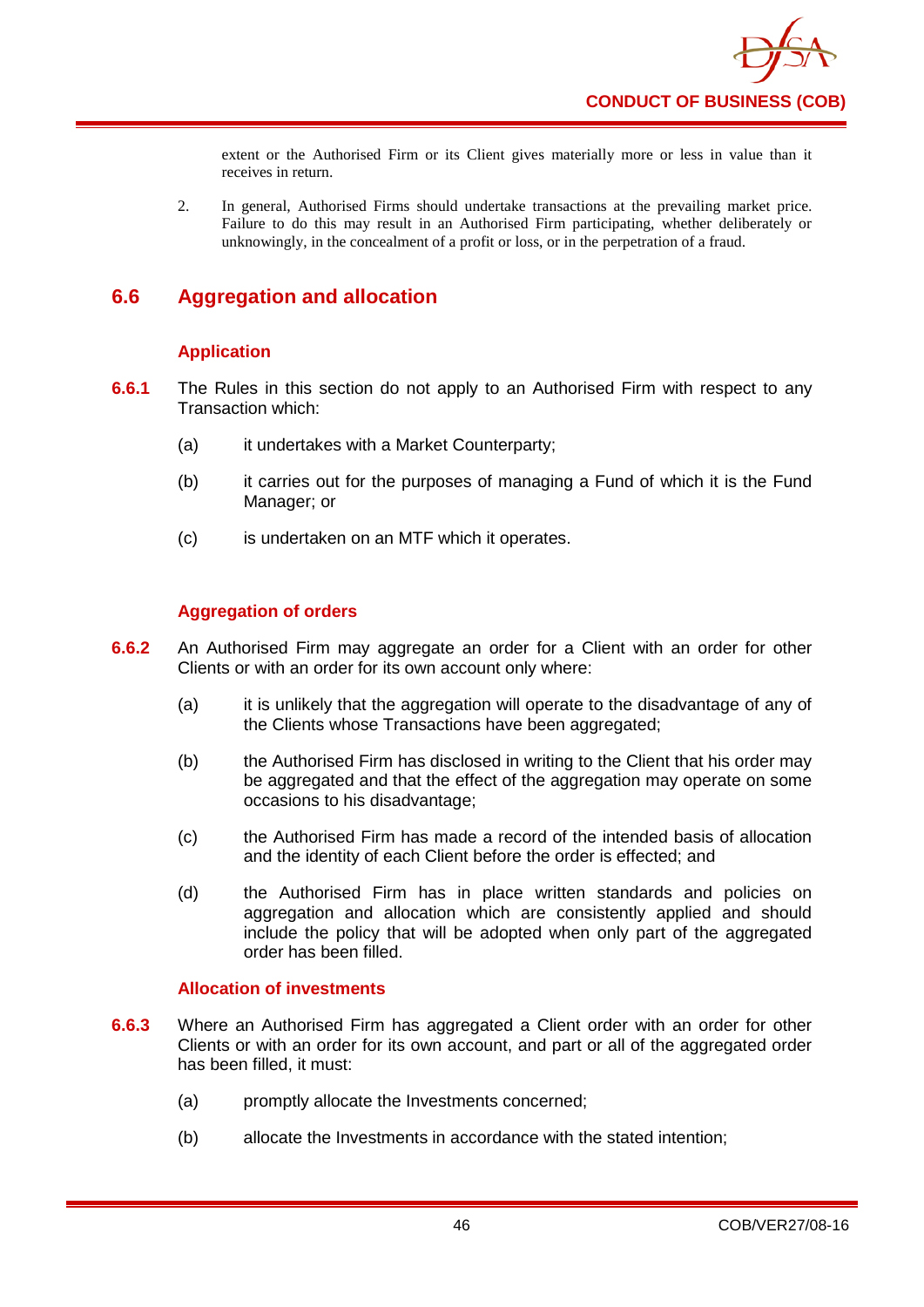

- (c) ensure the allocation is done fairly and uniformly by not giving undue preference to itself or to any of those for whom it dealt; and
- (d) make and maintain a record of:
	- (i) the date and time of the allocation;
	- (ii) the relevant Investments;
	- (iii) the identify of each Client concerned; and
	- (iv) the amount allocated to each Client and to the Authorised Firm recorded against the intended allocation as required in (b).

### **Record keeping**

**6.6.4** An Authorised Firm must retain the records required in Rules 6.6.2 (d) and 6.6.3 for six years from the date on which the order is allocated.

### **6.7 Record keeping – voice and electronic communications**

- **6.7.1** (1) An Authorised Firm must, subject to (2), take reasonable steps to ensure that it makes and retains recordings of its voice and electronic communications when such communications are with a Client or with another Person in relation to a Transaction, including the receiving or passing of related instructions.
	- (2) The obligation in (1) does not apply in relation to voice and electronic communications which are not intended to lead to the conclusion of a specific Transaction and are general conversations or communications about market conditions.

#### **Guidance**

The effect of Rule 6.7.1 is that an Authorised Firm may conduct the kind of business contemplated in (1) over a mobile phone or other handheld electronic communication device but only if the Authorised Firm is able to record such communications. Further, mere transmission of instructions by front office personnel to back office personnel within an Authorised Firm would not ordinarily be subject to this Rule.

- **6.7.2** (1) An Authorised Firm must be able to demonstrate prompt accessibility of all records.
	- (2) Records must be maintained in comprehensible form or must be capable of being promptly so reproduced.
	- (3) The Authorised Firm must make and implement appropriate procedures to prevent unauthorised alteration of its records.
- **6.7.3** Voice and electronic communication recordings must be retained for a minimum of six months.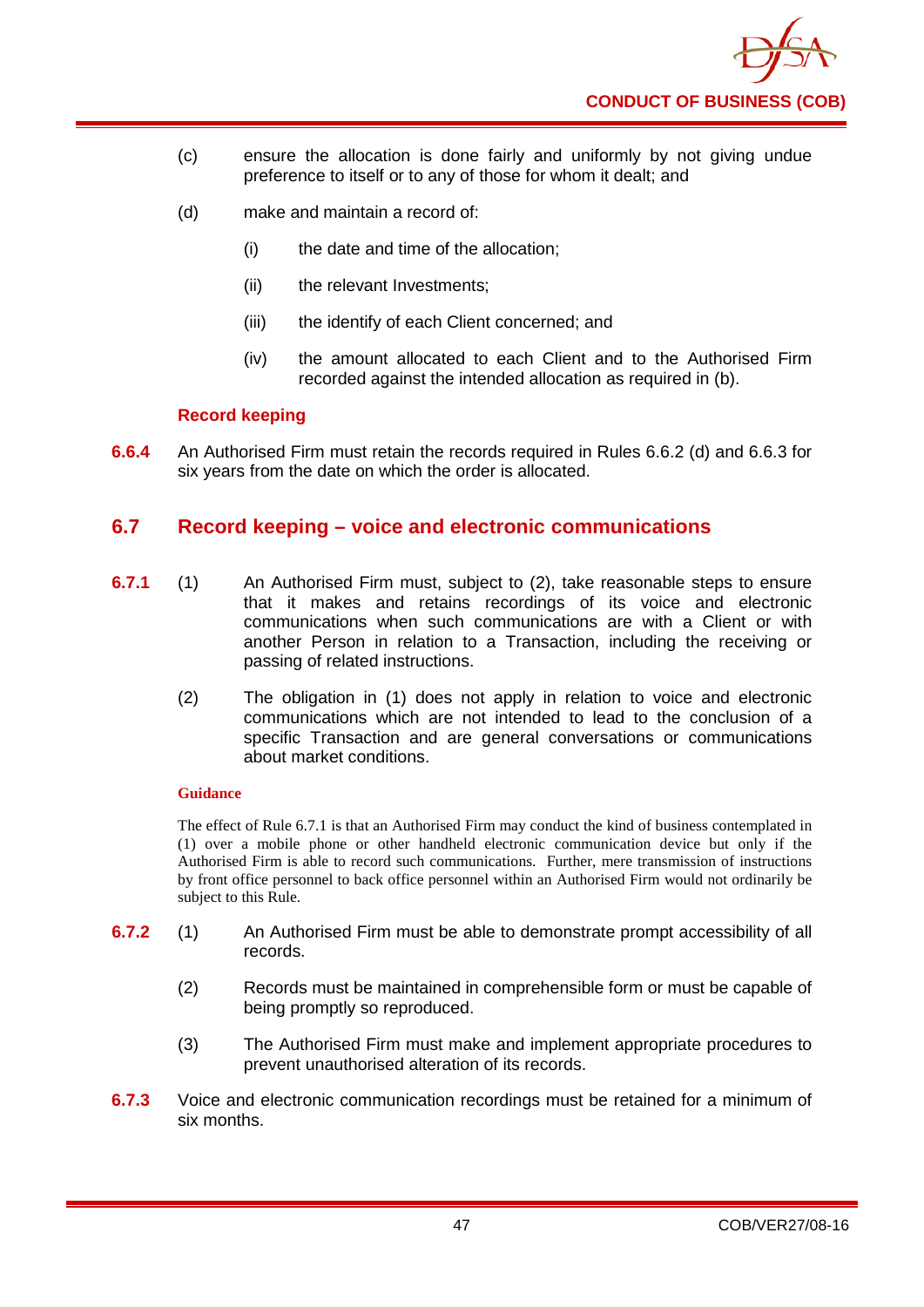

#### **Records of orders and transactions**

- **6.7.4** (1) When an Authorised Firm receives a Client order or in the exercise of its discretion decides upon a Transaction, it must promptly make a record of the information set out in App1 under Rule A1.1.1.
	- (2) When an Authorised Firm Executes a Transaction, it must promptly make a record of the information set out in App1 under Rule A1.1.2.
	- (3) When an Authorised Firm passes a Client order to another Person for Execution, it must promptly make a record of the information set out in App 1 under Rule A1.1.3.
- **6.7.5** The records referred to in Rule 6.7.4 must be retained by an Authorised Firm for a minimum of six years.

### **6.8 Other dealing rules**

### **Application**

- **6.8.1** (1) Subject to (2), the Rules in this section, other than Rule 6.8.7, do not apply to an Authorised Firm with respect to any Transaction which it:
	- (a) undertakes with a Market Counterparty; or
	- (b) carries out for the purposes of managing a Fund of which it is the Fund Manager.
	- (2) The Rules in this section do not apply to an Authorised Firm in respect of any Transactions which it undertakes on an MTF which it operates.

#### **Churning**

- **6.8.2** (1) An Authorised Firm must not Execute a Transaction for a Client in its discretion or advise any Client to transact with a frequency or in amounts to the extent that those Transactions might be deemed to be excessive.
	- (2) The onus will be on the Authorised Firm to ensure that such Transactions were fair and reasonable at the time they were entered into.

#### **Timely execution**

- **6.8.3** (1) Once an Authorised Firm has agreed or decided to enter into a Transaction for a Client, it must do so as soon as reasonably practical.
	- (2) An Authorised Firm may postpone the execution of a Transaction in (1) if it has taken reasonable steps to ensure that it is in the best interests of the Client.

#### **Fairly and in due turn**

**6.8.4** An Authorised Firm must deal with Own Account Transactions and Client Transactions fairly and in due turn.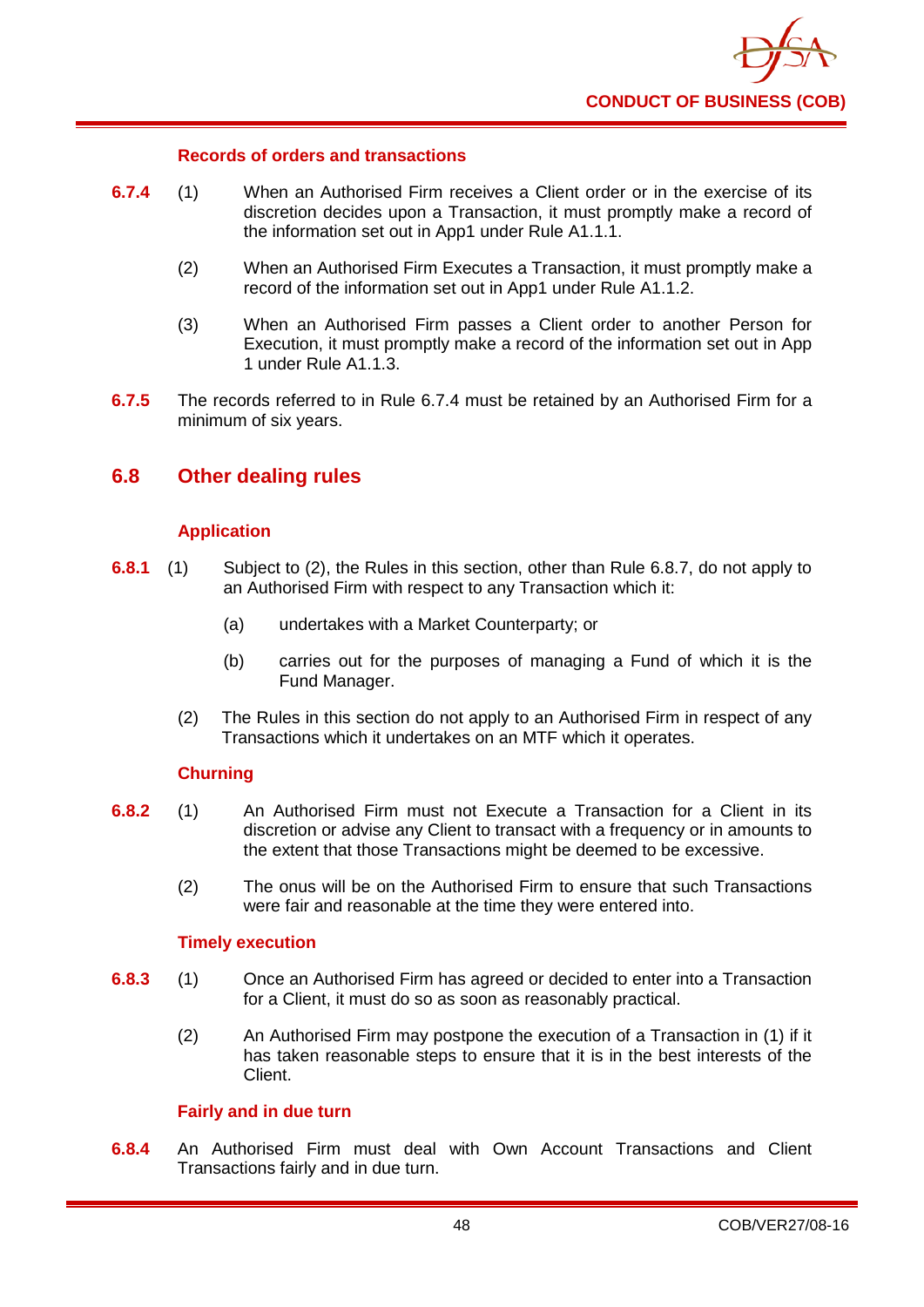

#### **Averaging of prices**

- **6.8.5** (1) An Authorised Firm may execute a series of Transactions on behalf of a Client within the same trading day or within such other period as may be agreed in writing by the Client, to achieve one investment decision or objective, or to meet Transactions which it has aggregated.
	- (2) If the Authorised Firm does so, it may determine a uniform price for the Transactions executed during the period, calculated as the weighted average of the various prices of the Transactions in the series.

#### **Timely allocation**

- **6.8.6** (1) An Authorised Firm must ensure that a Transaction it Executes is promptly allocated.
	- (2) The allocation must be:
		- (a) to the account of the Client on whose instructions the Transaction was executed;
		- (b) in respect of a discretionary Transaction, to the account of the Client or Clients with or for whom the Authorised Firm has made and recorded, prior to the Transaction, a decision in principle to execute that Transaction; or
		- (c) in all other cases, to the account of the Authorised Firm.

#### **Direct Electronic Access**

- **6.8.7** Where an Authorised Firm provides a Client (including a Market Counterparty) with direct electronic access to an Authorised Market Institution, Alternative Trading System, Regulated Exchange or regulated multilateral trading facility, the Authorised Firm must:
	- (a) establish and maintain policies, procedures, systems and controls to limit or prevent a Client from placing an order that would result in the Authorised Firm exceeding its existing position limits or credit limits; and
	- (b) ensure that such policies, procedures, systems and controls remain appropriate and effective on an on-going basis.

#### **Guidance**

An Authorised Firm should undertake on-going monitoring of its systems and controls to ensure that they are operating effectively and as intended and remain appropriate.

## **6.9 Confirmation notes**

### **Application**

**6.9.1** The Rules in this section do not apply to an Authorised Firm with respect to any Transaction which it: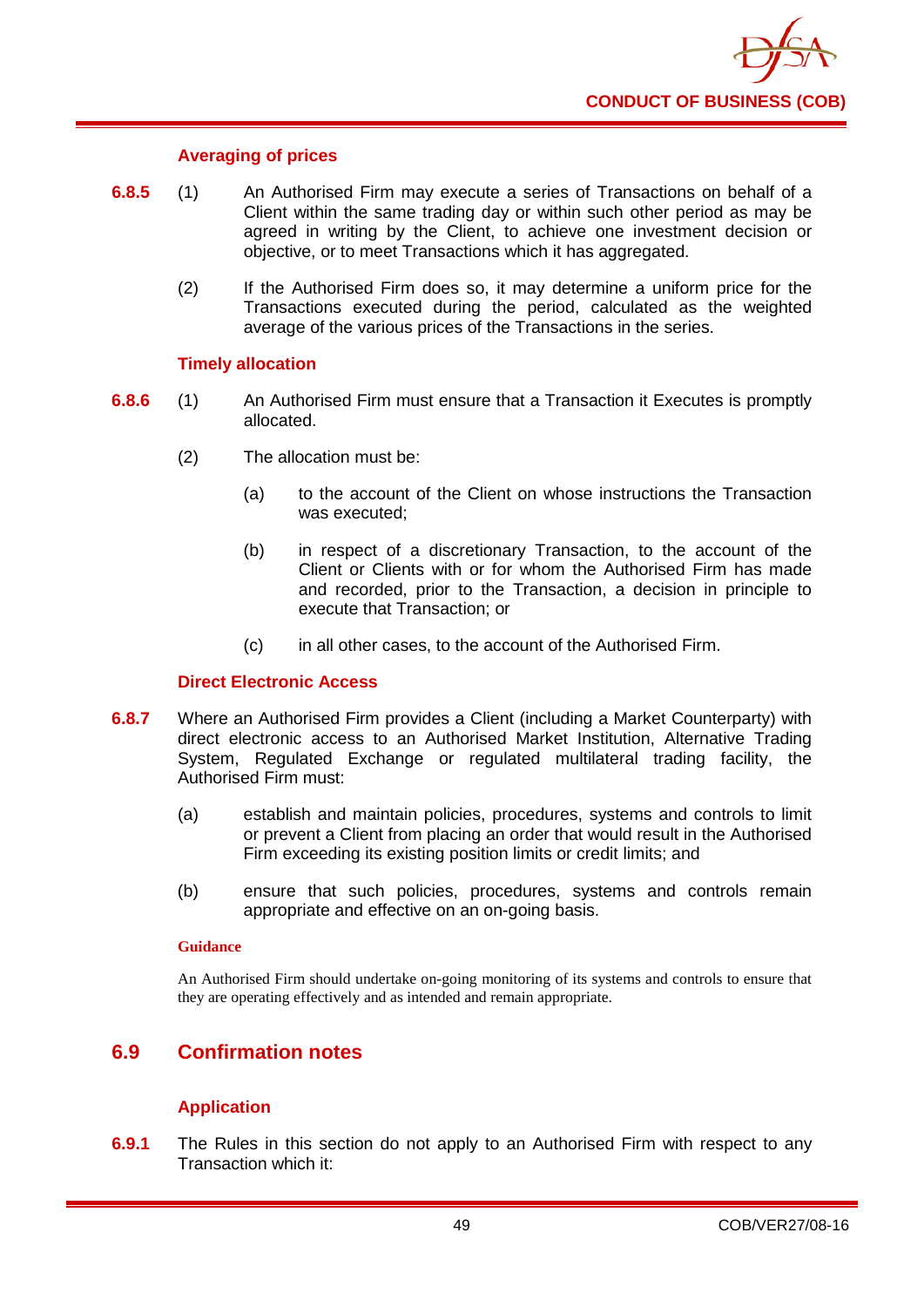- (a) undertakes with a Market Counterparty; or
- (b) carries out for the purposes of managing a Fund of which it is the Fund Manager.

#### **Sending confirmation notes**

- **6.9.2** (1) When an Authorised Firm Executes a Transaction in an Investment for a Client, it must ensure a confirmation note is sent to the Client as soon as possible and in any case no later than 2 business days following the date of Execution of the Transaction.
	- (2) Where an Authorised Firm has executed a Transaction or series of Transactions in accordance with Rule 6.8.5, the Authorised Firm must send a confirmation note relating to those Transactions as soon as possible, but no later than 2 business days following the last Transaction.
	- (3) The confirmation note must include the details of the Transaction in accordance with App3 section A3.1.
	- (4) An Authorised Firm is not required to issue a confirmation note where a Professional Client has advised in writing that he does not wish to receive such confirmation notes.

#### **Record keeping**

**6.9.3** An Authorised Firm must retain a copy of each confirmation note sent to a Client and retain it for a minimum of six years from the date of despatch.

### **6.10 Periodic statements**

### **Application**

- **6.10.1** The Rules in this section do not apply to an Authorised Firm with respect to any Transaction which it:
	- (a) undertakes with a Market Counterparty; or
	- (b) carries out for the purposes of managing a Collective Investment Fund of which it is the Fund Manager.

#### **Investment management and contingent liability investments**

- **6.10.2** (1) When an Authorised Firm:
	- (a) acts as an Investment Manager for a Client; or
	- (b) operates a Client's account containing uncovered open positions in a Contingent Liability Investment;

it must promptly and at suitable intervals in accordance with (2) provide the Client with a written statement ("a periodic statement") containing the matters referred to in App4 section A4.1.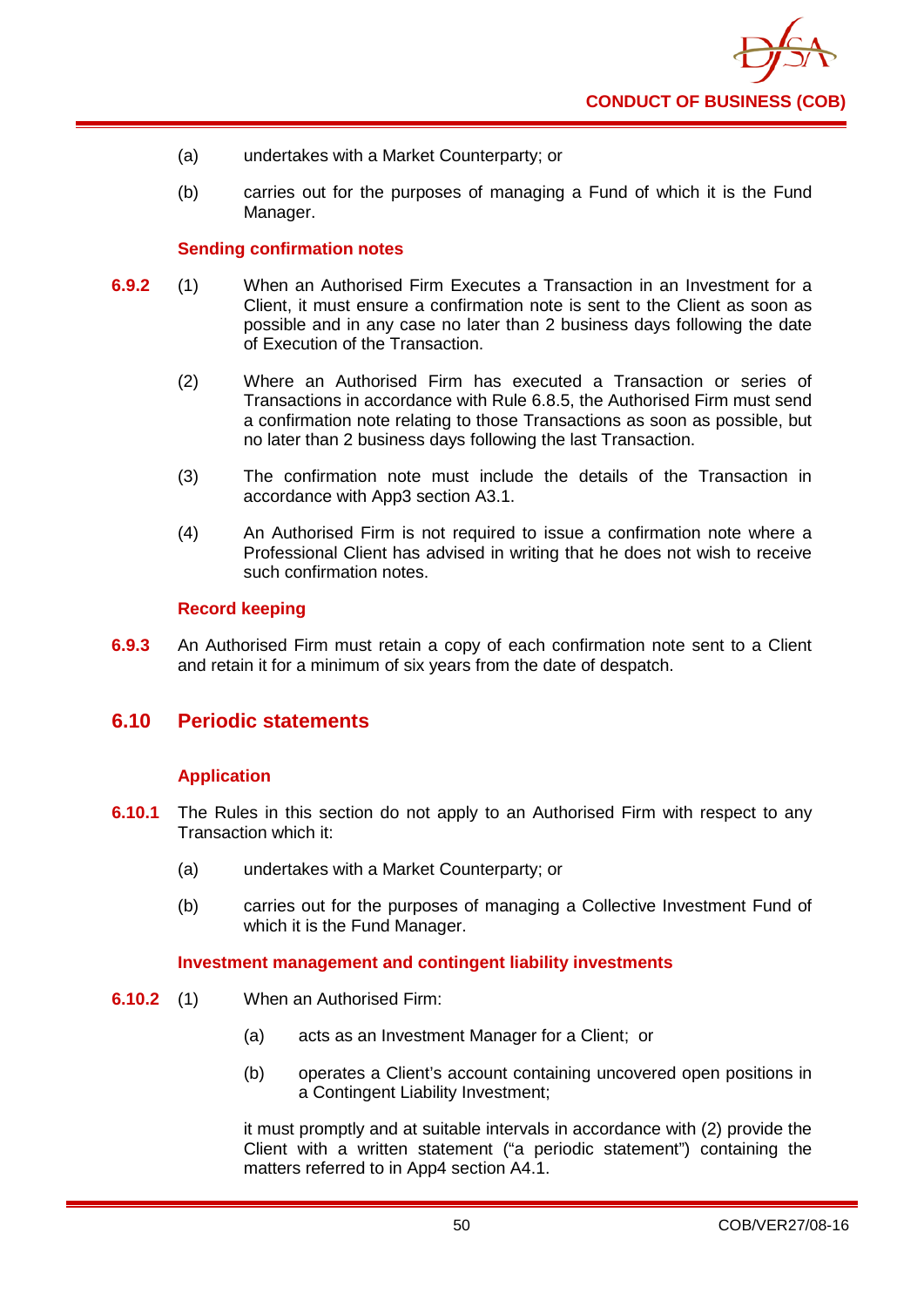- (2) For the purposes of (1), a "suitable interval" is:
	- (a) six-monthly;
	- (b) monthly, if the Client's portfolio includes an uncovered open position in Contingent Liability Investments; or
	- (c) at any alternative interval that a Client has on his own initiative agreed with the Authorised Firm but in any case at least annually.

#### **Record keeping**

**6.10.4** An Authorised Firm must make a copy of any periodic statement provided to a Client and retain it for a minimum of six years from the date on which it was provided.

### **6.11 Client Assets**

### **Application**

- **6.11.1** This section applies to an Authorised Firm which:
	- (a) holds or controls Client Assets; or
	- (b) Provides Custody or Arranges Custody.

#### **Guidance**

- 1. Client Assets is defined in the GLO Module as "Client Money and Client Investments".
- 2. Principle 9 of the Principles for Authorised Firms (Customer assets and money) requires an Authorised Firm to arrange proper protection for Clients' Assets when the firm is responsible for them. An essential part of that protection is that an Authorised Firm must properly safeguard Client Money and Client Investments held or controlled on behalf of a Client in the course of, or in connection with, the carrying on of Investment Business in or from the DIFC.
- 3. Rule 6.11.3 requires an Authorised Firm to introduce adequate organisational arrangements to minimise the risk of the loss or diminution of Client Assets, or of rights in connection with Client Assets, as a result of, for example, the Authorised Firm's or a third party's insolvency, fraud, poor administration, inadequate record-keeping or negligence.

#### **General requirements**

- **6.11.2** (1) An Authorised Firm which holds or controls Client Money must comply with sections 6.12 and 6.14.
	- (2) An Authorised Firm which holds or controls Client Investments or Provides Custody or Arranges Custody must comply with sections 6.13 and 6.14.
- **6.11.3** (1) An Authorised Firm must have systems and controls to ensure that Client Assets are identifiable and secure at all times.
	- (2) Where the Authorised Firm holds a mandate, or similar authority over an account with a third party, in the Client's own name, its systems and controls must: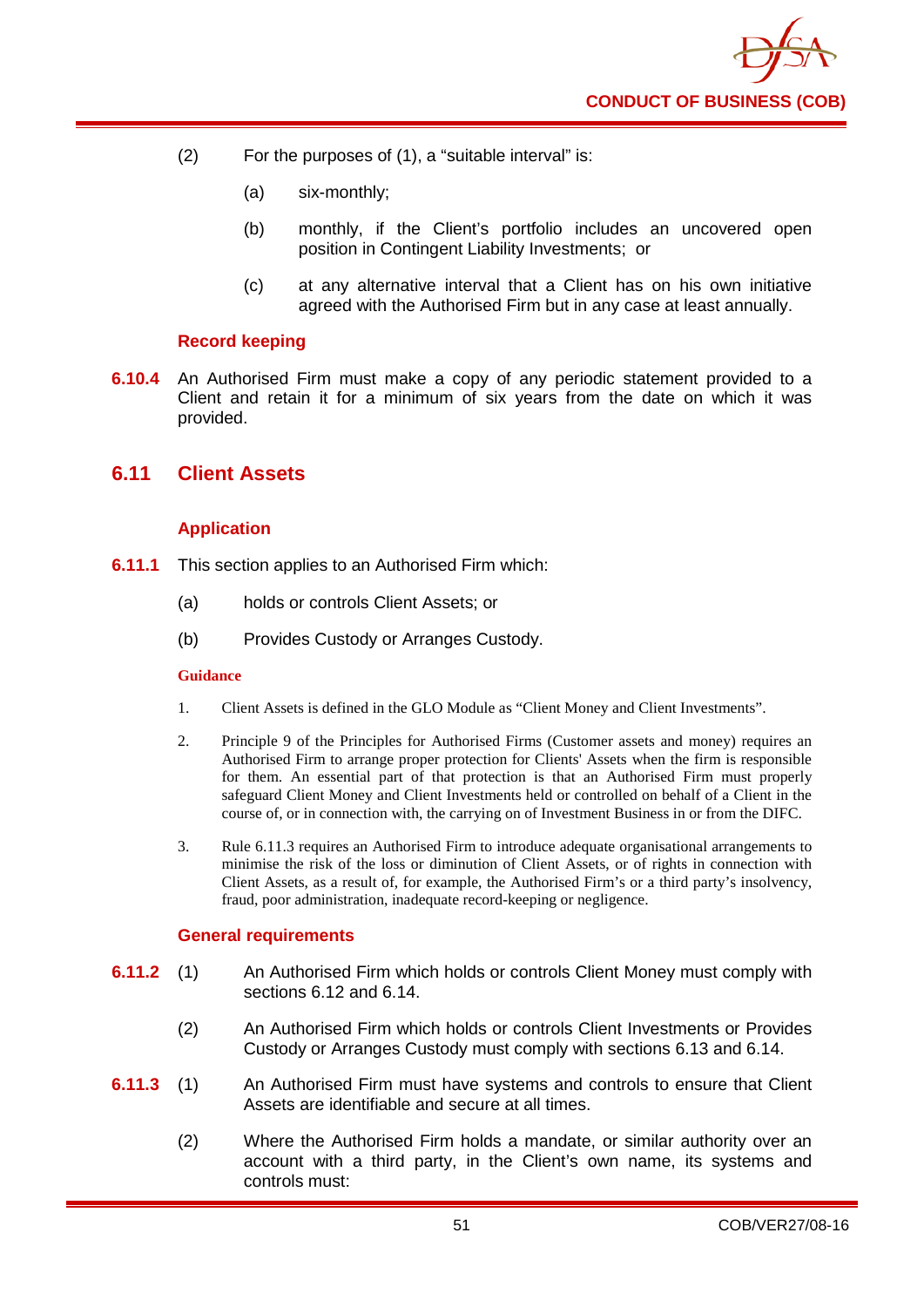

- (a) include a current list of all such mandates and any conditions placed by the Client or by the Authorised Firm on the use of the mandate;
- (b) include the details of the procedures and authorities for the giving and receiving of instructions under the mandate; and
- (c) ensure that all Transactions entered into using such a mandate are recorded and are within the scope of the authority of the Employee and the Authorised Firm entering into such Transactions.

Authorised Firms are reminded that they must ensure that their auditor produces a Client Money Auditor's Report and a Safe Custody Auditor's Report as applicable, in accordance with GEN 8.6.

#### **Holding or controlling client assets**

- **6.11.4** Client Assets are held or controlled by an Authorised Firm if they are:
	- (a) directly held by the Authorised Firm;
	- (b) held in an account in the name of the Authorised Firm; or
	- (c) held by a Person, or in an account in the name of a Person, controlled by the Authorised Firm.

#### **Guidance**

- 1 For the purposes pf Rule 6.11.4, the DFSA would consider a Person to be controlled by an Authorised Firm if that Person is inclined to act in accordance with the instructions of the Authorised Firm.
- 2. The DFSA would consider an account to be controlled by an Authorised Firm if that account is operated in accordance with the instructions of the Authorised Firm.

### **6.12 Client money**

- **6.12.1** All Money held or controlled on behalf of a Client in the course of, or in connection with, the carrying on of Investment Business in or from the DIFC is Client Money, except Money which is:
	- (a) held by the Authorised Firm as a Bank in an account with itself, provided the Authorised Firm notifies the Client in writing that the Client Money is held by it as a Bank and not in accordance with this chapter;
	- (b) immediately due and payable by the Client to the Authorised Firm;
	- (c) belonging to another Person within the Authorised Firm's Group unless that Person is an Authorised Firm or Regulated Financial Institution and that Person has confirmed to the Authorised Firm, in writing, that the beneficial owner of the Money is a Person who is not part of the Authorised Firm's Group;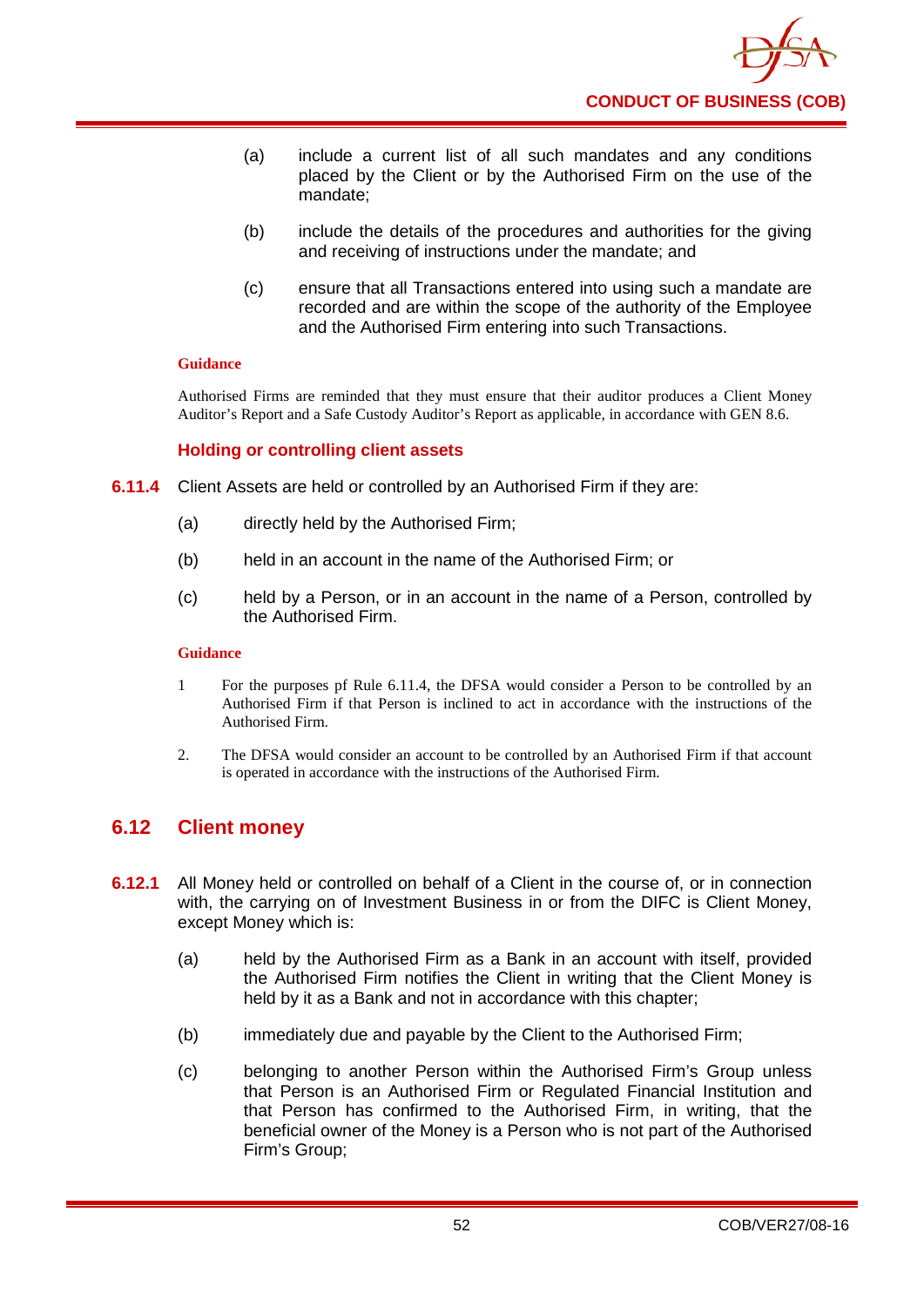- (d) in an account in the Client's name over which the Authorised Firm has a mandate or similar authority and who is in compliance with Rule 6.11.3 (2);
- (e) received in the form of a cheque, or other payable order, made payable to a third party other than a Person or account controlled by the Authorised Firm, provided the cheque or other payable order is intended to be forwarded to the third party within 1 business day of receipt; or
- (f) Fund Property of a Fund.

- 1. Authorised Firms are reminded that the exemption in Rule 6.12.1(a) would not apply to Money which is passed to a third party i.e. not held in an account with the Authorised Firm itself.
- 2. Pursuant to Rule 6.12.1(b), examples of Money which is immediately due and payable to an Authorised Firm includes Money which is:
	- a. paid by the way of brokerage, fees and other charges to the Authorised Firm or where it is entitled to deduct such remuneration from the Client Money held or controlled;
	- b. paid by the Authorised Firm in relation to a Client purchase or in settlement of a margin payment in advance of receiving a payment from the Client; or
	- c. owed by the Client to the Authorised Firm in respect of unpaid purchases by or for the Client if delivery of Investments has been made to the Client or credited to his account.
- 3. The CIR module contains specific provisions relating to the handing of Fund Property and also provisions relating to a Fund Administrator holding or controlling monies or assets belonging to third parties.

#### **Client money provisions**

- **6.12.2** (1) An Authorised Firm in Category 4 must not hold Client Money.
	- (2) An Authorised Firm which holds or controls Client Money for a Client must, subject to (3), comply with the Client Money Provisions in App5.
	- (3) Where the Client is a Market Counterparty, an Authorised Firm may exclude the application of the Client Money Provisions but only where it has obtained the prior written consent of the Market Counterparty to do so.

#### **Guidance**

In accordance with GEN chapter 8, an Authorised Firm which holds or controls Client Money must arrange for a Client Money Auditor's Report to be submitted to the DFSA on an annual basis.

### **Client disclosure**

- **6.12.3** (1) If an Authorised Firm holds or controls Client Money which is not subject to the Client Money Provisions pursuant to Rule 6.12.2 (2), it must disclose to that Market Counterparty in writing that:
	- (a) the protections conferred by the Client Money Provisions do not apply to such Client Money;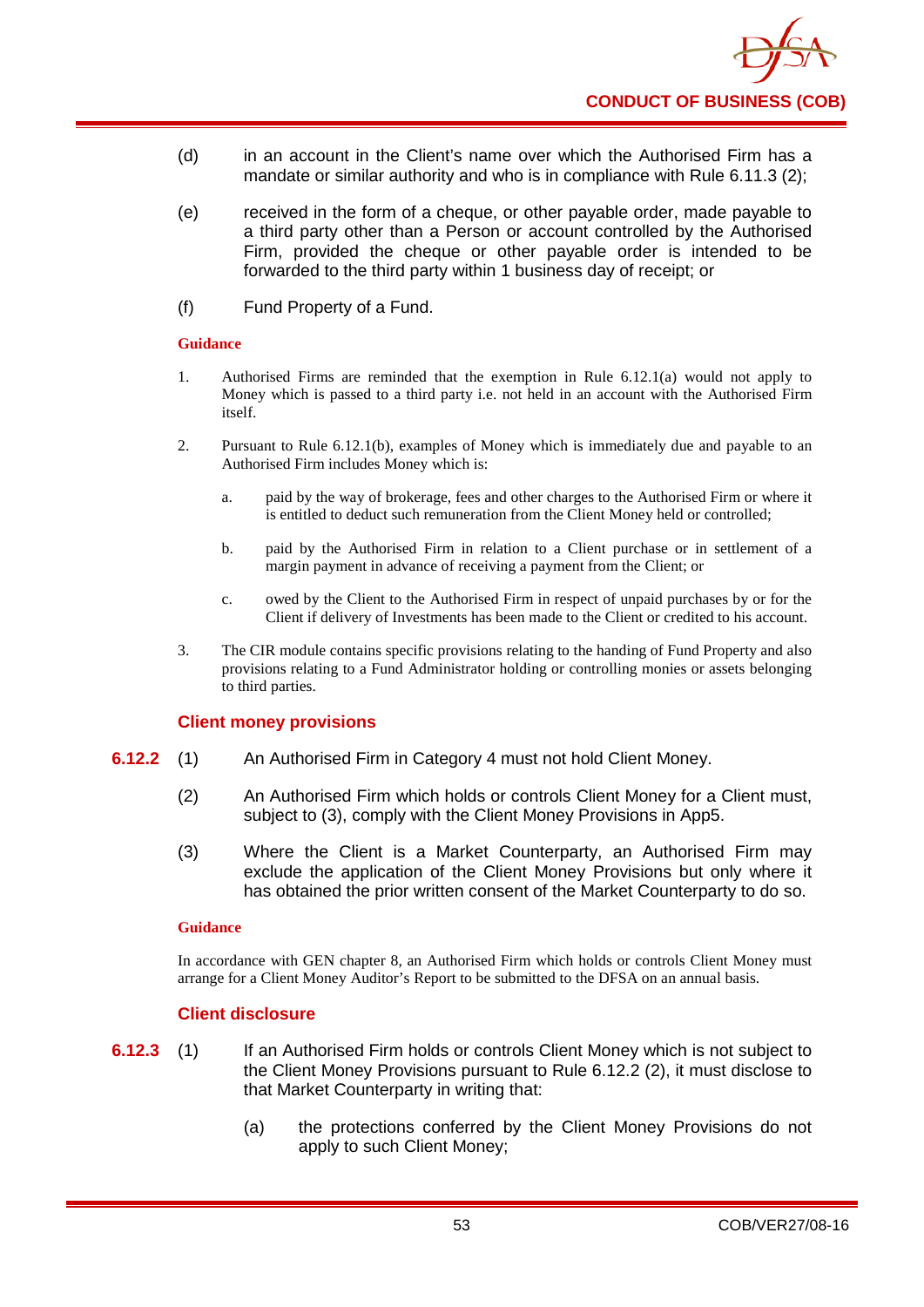- (b) as a consequence of (a), such Client Money may be mixed with Money belonging to the Authorised Firm, and may be used by the Authorised Firm in the course of the Authorised Firm's business; and
- (c) in the event of insolvency, winding up or other Distribution Event stipulated by the DFSA:
	- (i) in the case of a Domestic Firm, such Client Money will be subject to and distributed in accordance with the DFSA Client Money Distribution Rules; and
	- (ii) in the case of a non-Domestic Firm, such Client Money will be subject to a regime which may differ from the regime applicable in the DIFC.
- (2) The Authorised Firm must obtain that Market Counterparty's written acknowledgement of the disclosures made in (1) prior to holding or controlling Client Money for that Market Counterparty.

### **Distribution event**

**6.12.4** Following a Distribution Event, an Authorised Firm must comply with the Client Money Distribution Rules and all Client Money will be subject to such Rules.

### **Record keeping**

- **6.12.5** (1) An Authorised Firm must maintain records:
	- (a) which enable the Authorised Firm to demonstrate compliance with Rule 6.11.2;
	- (b) which enable the Authorised Firm to demonstrate and explain all entries of Money held or controlled in accordance with this chapter; and
	- (c) of all cheques received and forwarded in accordance with Rule 6.12.1(e).
	- (2) Records must be kept for a minimum of six years.

#### **Guidance**

The DFSA expects an Authorised Firm to maintain proper books and accounts based on the doubleentry booking principle. They should be legible, up to date and contain narratives with the entries which identify and provide adequate information about each transaction. Entries should be made in chronological order and the current balance should be shown on each of the Authorised Firm's ledgers.

### **6.13 Client investments**

**6.13.1** An Authorised Firm must treat all Investments held or controlled on behalf of a Client in the course of, or in connection with, the carrying on of Investment Business as Client Investments.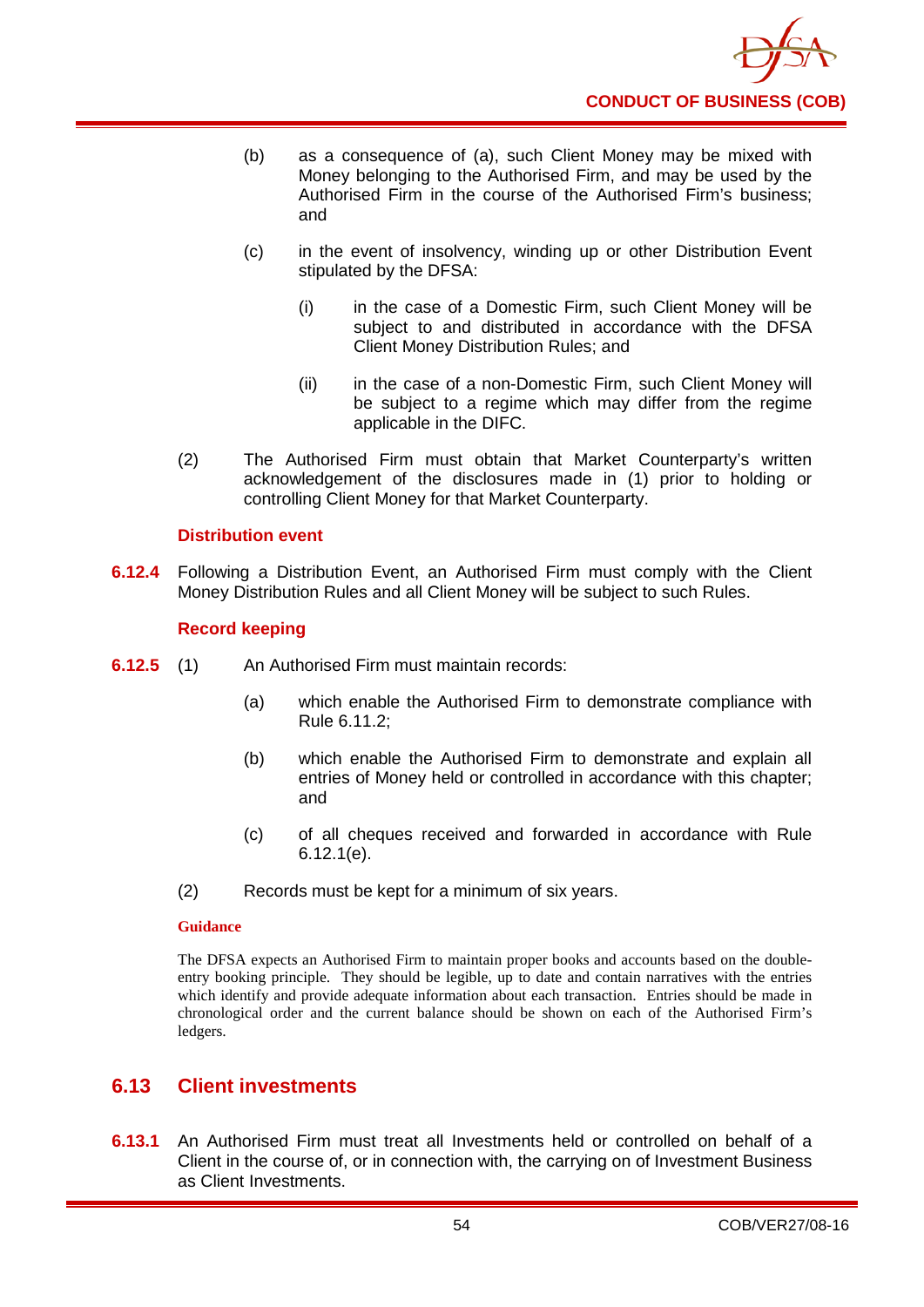

**6.13.2** An Authorised Firm which holds or controls Client Investments must have systems and controls in place to ensure the proper safeguarding of Client Investments.

#### **Guidance**

Instead of safeguarding Client Investments, an Authorised Firm may choose to safeguard Client Money equal to the value of the Client Investments.

- **6.13.3** (1) Subject to (2), an Authorised Firm:
	- (a) holding or controlling Client Investments;
	- (b) Providing Custody; or
	- (c) Arranging Custody

in or from the DIFC must do so in accordance with the Safe Custody Provisions in App6.

(2) The Safe Custody Provisions in App6 do not apply to Client Investments held as Collateral unless stated otherwise.

#### **Holding collateral**

- **6.13.4** Before an Authorised Firm holds Collateral from a Client it must disclose to that Client:
	- (a) the basis and any terms governing the way in which the Collateral will be held, including any rights which the Authorised Firm may have to realise the Collateral;
	- (b) if applicable, that the Collateral will not be registered in that Client's own name;
	- (c) if applicable, that the Authorised Firm proposes to return to the Client Collateral other than the original Collateral, or original type of Collateral; and
	- (d) that in the event of the insolvency, winding up or other Distribution Event stipulated by the DFSA:
		- (i) of a Domestic Firm, any excess Collateral will be sold and the resulting Client Money shall be distributed in accordance with the DFSA Client Money Distribution Rules; or
		- (ii) of a non-Domestic Firm, that Collateral will be subject to a regime which may differ from the regime applicable in the DIFC.
- **6.13.5** Before an Authorised Firm deposits Client's Collateral with a third party it must notify the third party that:
	- (a) the Collateral does not belong to the Authorised Firm and must therefore be held by the third party in a segregated Client Account in a name that clearly identifies it as belonging to the Authorised Firm's Clients; and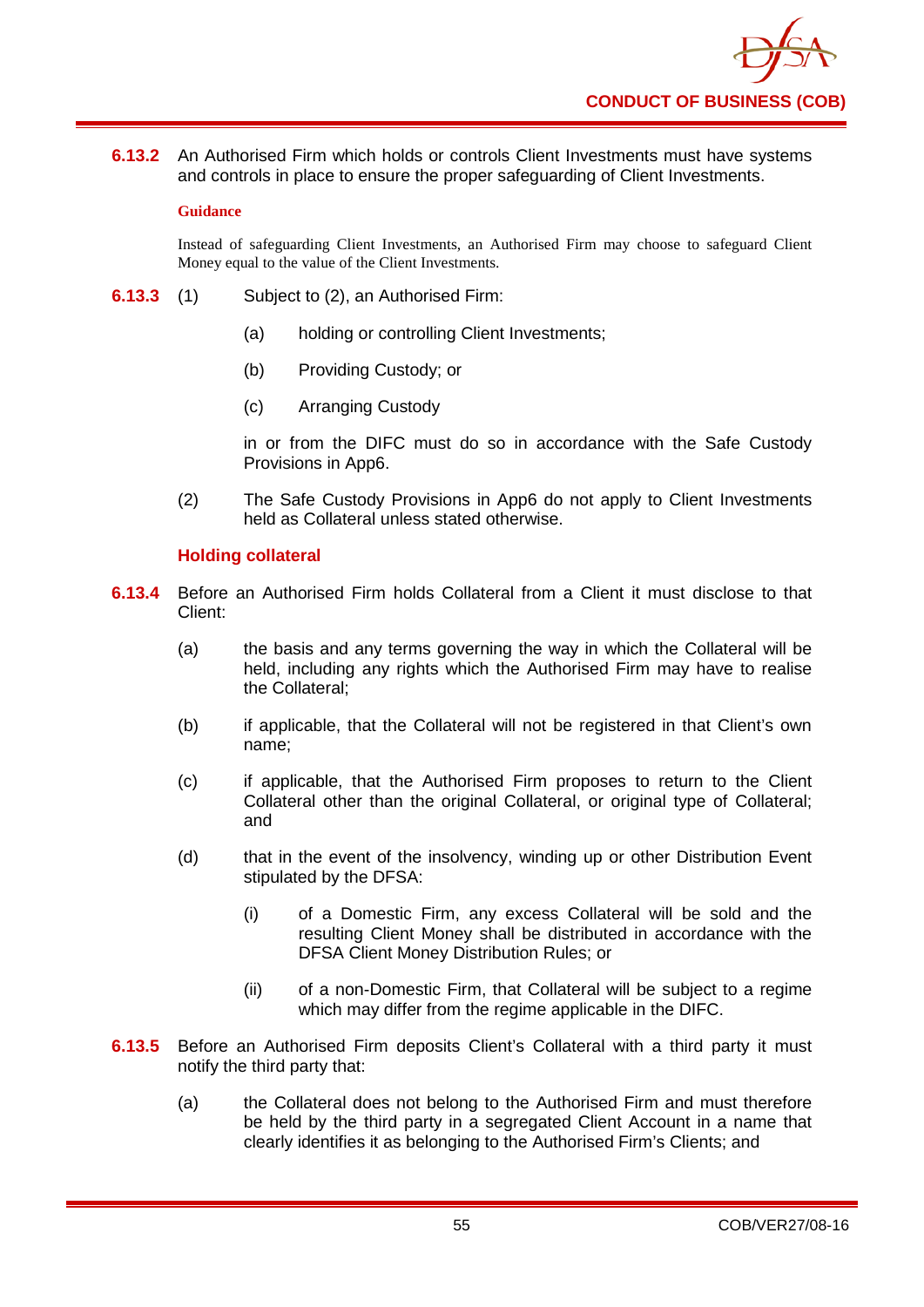- (b) the third party is not entitled to claim any lien or right of retention or sale over the Collateral except to cover the obligations owed to the third party which gave rise to that deposit, pledge, charge or security arrangement or any charges relating to the administration or safekeeping of the Collateral.
- **6.13.6** (1) An Authorised Firm may only permit Client's Collateral to be held by a third party where it has reasonable grounds to believe that the third party is, and remains, suitable to hold that Collateral.
	- (2) An Authorised Firm must be able to demonstrate to the DFSA's satisfaction the grounds upon which it considers the third party to be suitable to hold Client's Collateral.
- **6.13.7** (1) An Authorised Firm must take reasonable steps to ensure that the Collateral is properly safeguarded.
	- (2) An Authorised Firm must withdraw the Collateral from the third party where the Collateral is not being properly safeguarded unless the Client has indicated otherwise in writing.
- **6.13.8** An Authorised Firm holding Client's Collateral must send a statement every six months to the Client in accordance with section A6.8.
- **6.13.9** An Authorised Firm must reconcile the Client's Collateral in accordance with section A6.9.

## **6.14 Record keeping**

- **6.14.1** (1) An Authorised Firm must maintain records:
	- (a) which enable the Authorised Firm to demonstrate compliance with Rule 6.11.2; and
	- (b) which enable the Authorised Firm to demonstrate and explain all entries of Client Investments and Collateral held or controlled in accordance with this chapter.
	- (2) Records must be kept for a minimum of six years.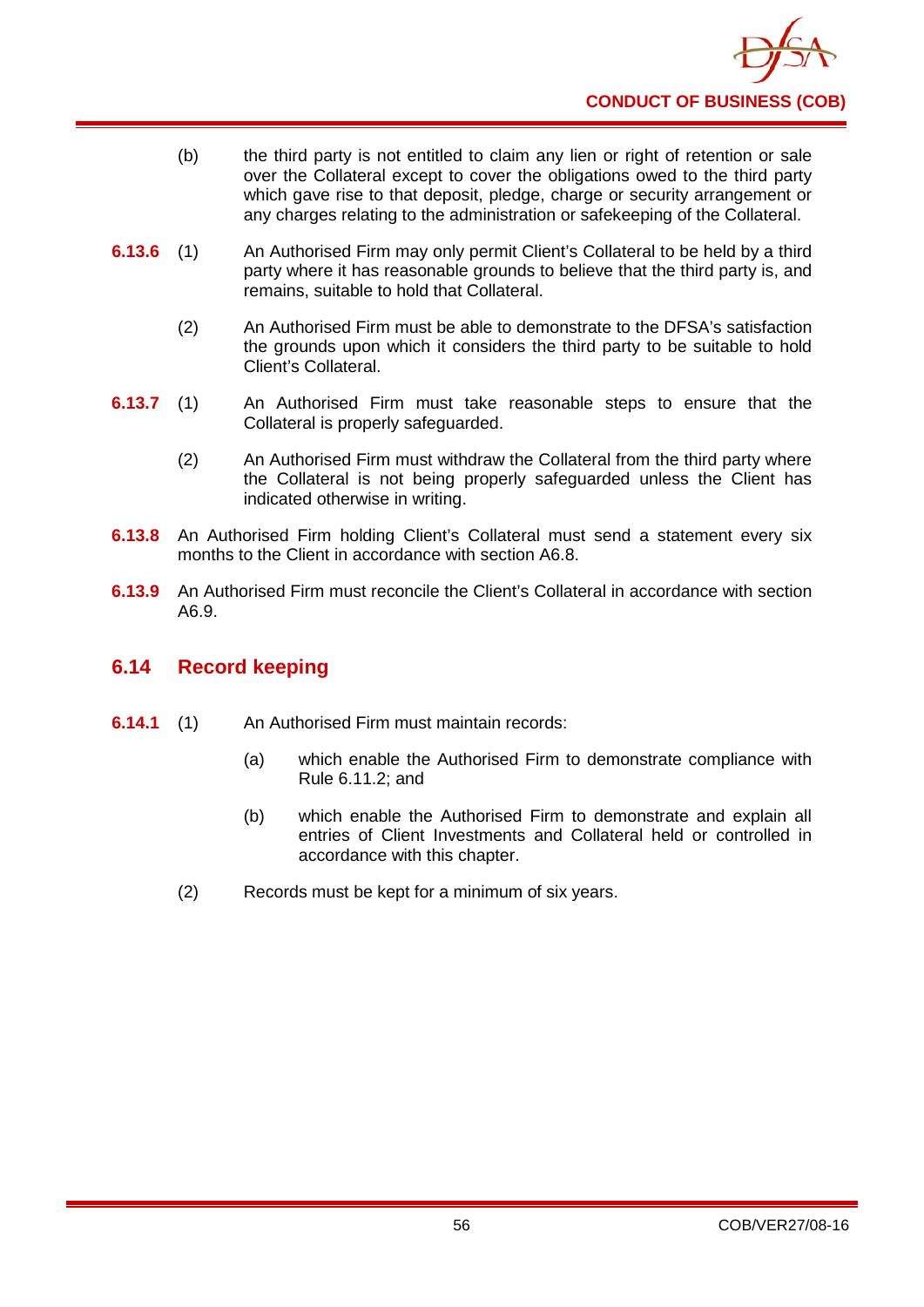

# **7 CORE RULES - INSURANCE**

## **7.1 Application and interpretation**

- **7.1.1** (1) The Rules in this chapter apply to an Authorised Firm with respect to the conduct in or from the DIFC of Insurance Business, Insurance Intermediation or Insurance Management to the extent specified in any Rule.
	- (2) The Rules in this chapter do not apply to an Insurer that is an Authorised ISPV with the exception of the Rules in section 7.2.
	- (3) Only section 7.2, Rules 7.3.1, 7.6.1 and 7.9.1 and sections 7.10 and 7.12 in this chapter apply to an Insurer, Insurance Intermediary or Insurance Manager when it carries on a Financial Service with or for a Market Counterparty.
- **7.1.2** In this chapter, unless otherwise stated, a reference to an "insurer" is a reference to both an Insurer and a Non-DIFC insurer.
- **7.1.3** (1) In this chapter, unless otherwise stated, a reference to a Client of an Insurance Manager is a reference to:
	- (a) an insurer to whom the Insurance Manager provides its Insurance Management services; and
	- (b) a Policyholder with whom the Insurance Manager interacts when carrying out its Insurance Management activities.
	- (2) In section 7.12, when an Insurance Manager provides Insurance Management services to a Captive Insurer, a reference to a Client in (1)(a) is a reference to:
		- (a) the Captive Insurer;
		- (b) any shareholder of the Captive Insurer; and
		- (c) any Person on whose behalf the Insurance Manager undertakes to establish that Person as an insurer.
	- $(3)$   $\ln (2)$ :
		- (a) a Captive Insurer includes a Cell of a Protected Cell Company which is an Insurer; and
		- (b) a shareholder includes a holder of Cell Shares.

#### **Guidance**

The Rules in this chapter apply to Authorised Firms conducting Insurance Business and Insurance Management in relation to all classes of Contracts of Insurance. However, those Rules apply to Authorised Firms conducting Insurance Intermediation only in relation to Contracts of Insurance that are not contracts of Long-Term Insurance. Other COB Rules relating to the Financial Services of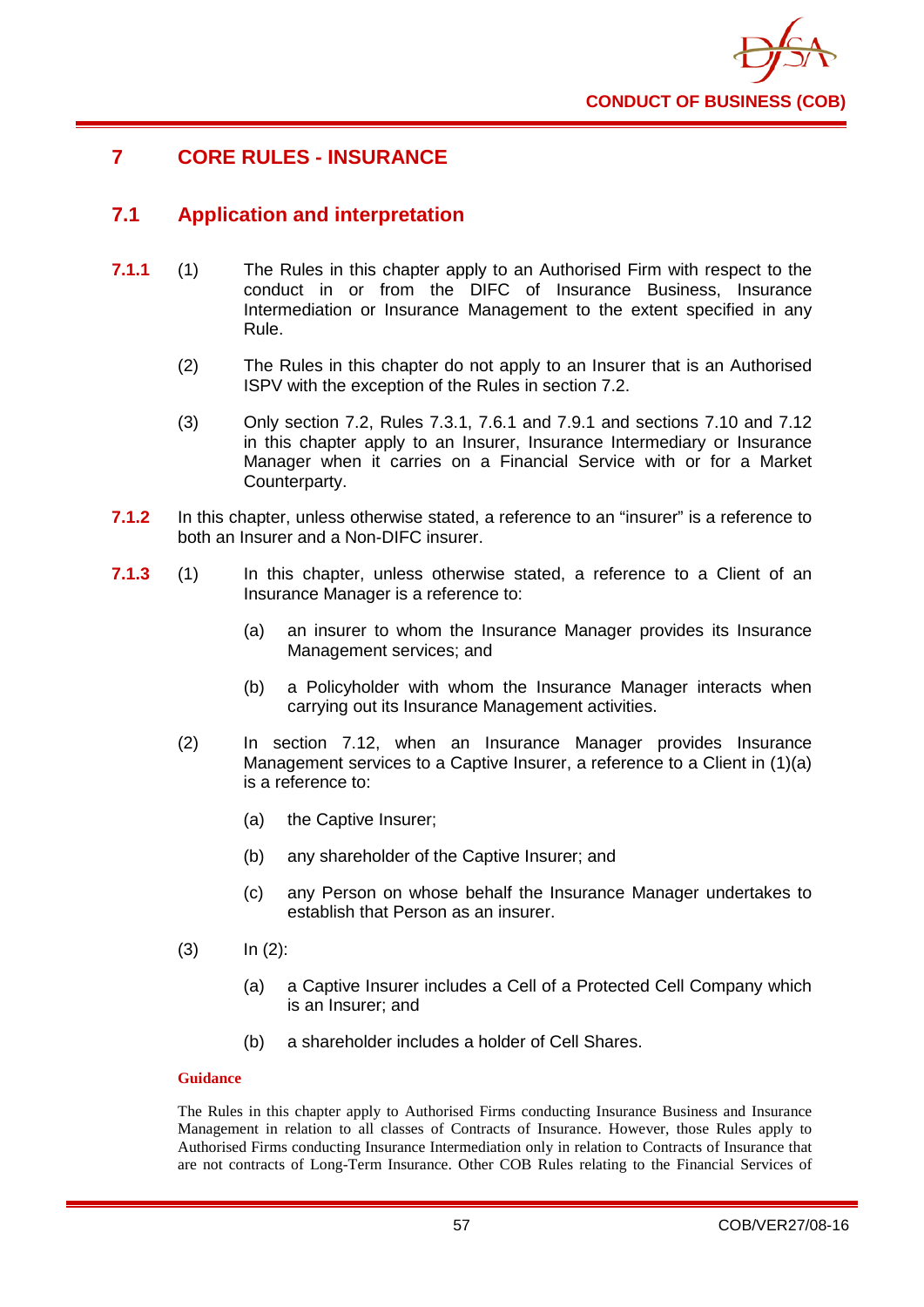Advising on Financial Products or Credit and Arranging Credit or Deals in Investments will apply to advising and arranging on contracts of Long-Term Insurance.

# **7.1A Table illustrating the application of the Rules in this chapter**

#### **Guidance**

| Rule                                                                           | <b>Insurer</b>                                      | <b>Insurance Intermediary</b>                             | <b>Insurance Manager</b>                      |
|--------------------------------------------------------------------------------|-----------------------------------------------------|-----------------------------------------------------------|-----------------------------------------------|
| Section 7.1: Application and interpretation                                    |                                                     |                                                           |                                               |
| Section 7.1A: Table illustrating the application of Rules                      | ✓                                                   | ✓                                                         | ✓                                             |
| Section 7.2: Insurance business, management and<br>intermediation restrictions | ✓                                                   | $\checkmark$ (other than Rules 7.2.3,<br>7.2.4 and 7.2.5) | $\checkmark$ (only Rules 7.2.2)<br>and 7.2.6) |
| Section 7.3: Communication of information and marketing<br>material            | ✓                                                   | ✓                                                         | $\checkmark$ (other than Rule<br>7.3.1(3)     |
| Section 7.4: Client's duty of disclosure                                       | $\checkmark$ (other than Rules 7.4.2,<br>7.4.3)     | ✓                                                         | X                                             |
| Section 7.5: Authorised Firm's duty of disclosure                              | $\checkmark$ (other than Rules 7.5.2)<br>and 7.5.3) | ✓                                                         | $\checkmark$ (other than Rule<br>7.5.3)       |
| Section 7.6: Disclosure of costs and remuneration                              |                                                     | ✓                                                         | $\checkmark$ (other than Rule<br>7.6.2)       |
| Section 7.7: Information about the proposed insurance                          | $\checkmark$                                        | ✓                                                         | $\mathbf{x}$                                  |
| Section 7.8: Suitability                                                       | ✓                                                   | ✓                                                         | X                                             |
| Section 7.9: Managing Conflicts of Interests                                   | $\mathbf{x}$                                        | ✓                                                         | ✓                                             |
| Section 7.10: Placement of Insurance                                           | X                                                   |                                                           |                                               |
| Section 7.11: Providing an ongoing service                                     | ✓                                                   |                                                           | X                                             |
| Section 7.12: Insurance Monies                                                 | $\mathbf{x}$                                        |                                                           | ✓                                             |

# **7.2 Insurance business, management and intermediation restrictions**

- **7.2.1** An Authorised Firm may only conduct Insurance Business or Insurance Intermediation with or for a Client to the extent specified in this section.
- **7.2.2** An Authorised Firm must ensure that it does not:
	- (a) if it is an Insurer, Effect a Contract of Insurance or Carry Out a Contract of Insurance through an establishment maintained by it in the DIFC;
	- (b) if it is an Insurance Intermediary, act in relation to a Contract of Insurance; or
	- (c) if it is an Insurance Manager, act in relation to a Contract of Insurance,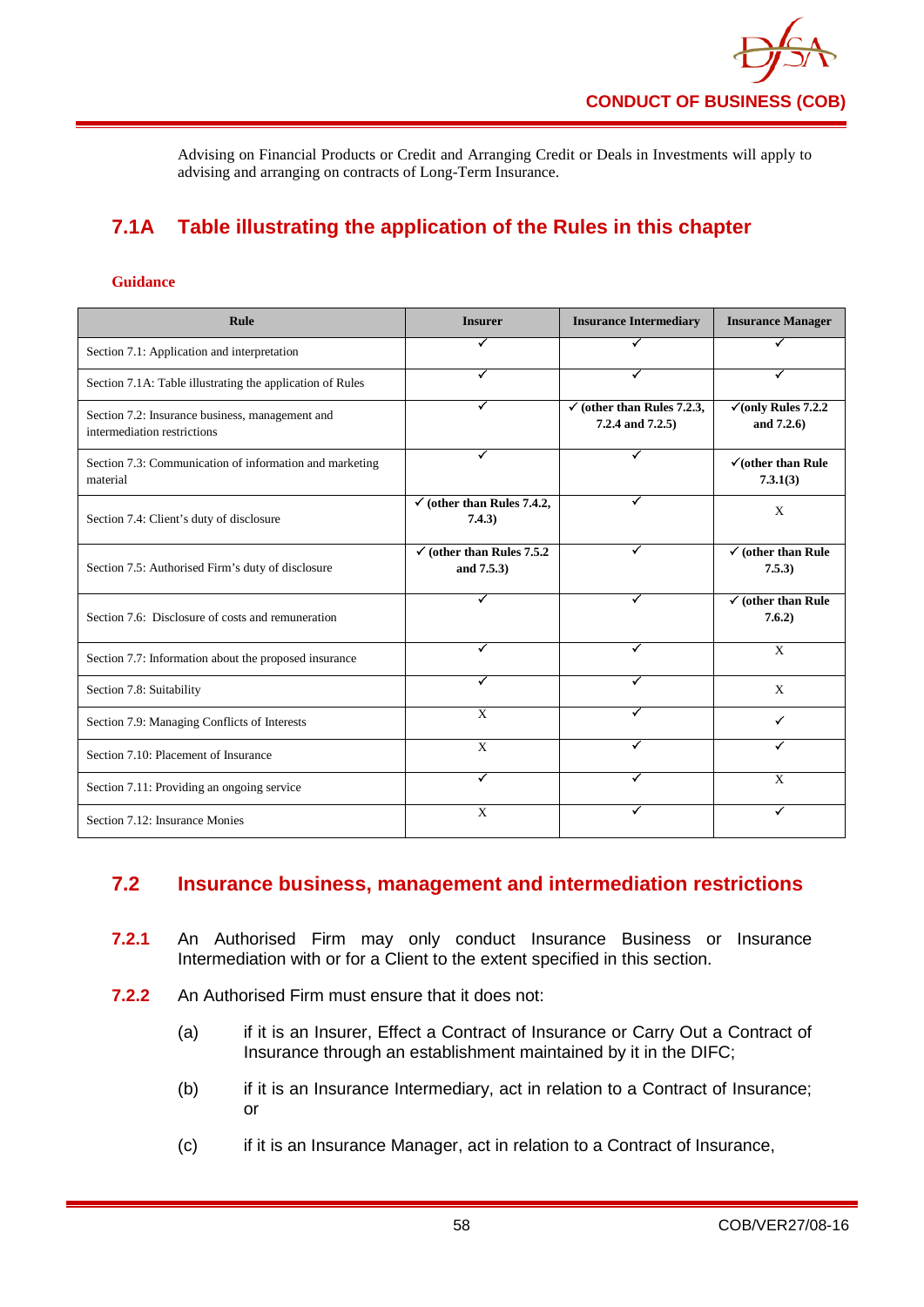where the contract is in relation to a risk situated within the State, unless the risk is situated in the DIFC, or the contract is one of re-insurance.

#### **Guidance**

The classes of insurance are set out in GEN App4. These include both insurance and reinsurance contracts relating to life insurance and non-life insurance (such as accident, sickness, property and travel insurance). However, the prohibition in Rule 7.2.2 only applies to a Contract of Insurance that is not a contract of re-insurance.

- **7.2.3** An Insurer must ensure that it does not carry on, through an establishment maintained by it in the DIFC, both Long-Term Insurance Business and General Insurance Business unless the General Insurance Business is restricted to Class 1 or Class 2 or both.
- **7.2.4** An Insurer which is a Protected Cell Company must ensure that all Insurance Business is attributable to a particular Cell of that Insurer.
- **7.2.5** An Insurer must not carry on any activity other than Insurance Business unless it is an activity in direct connection with or for the purposes of such business. For the purposes of this Rule, Managing Assets is not an activity in connection with or for the purposes of Insurance Business.

#### **Guidance**

- 1. The following activities will normally be considered in direct connection with or for the purposes of Insurance Business carried on by an Insurer:
	- a. investing, reinvesting or trading, as investor or rabb ul maal and for the Insurer's own account, that of its Subsidiary, its Holding Company or any Subsidiary of its Holding Company but not any other party, in Securities, loans, investment accounts, units or shares in collective investment funds, certificates of mudaraba, certificates of musharaka or other forms of investments that are intended to earn profit or return for the investor;
	- b. rendering other services related to Insurance Business operations including, but not limited to, actuarial, risk assessment, loss prevention, safety engineering, data processing, accounting, claims handling, loss assessment, appraisal and collection services;
	- c. acting as agent for another insurer in respect of contracts of insurance in which both insurers participate;
	- d. establishing Subsidiaries or Associates engaged or organised to engage exclusively in one or more of the businesses specified above; and
	- e. giving advice relating to its own Contracts of Insurance.
- 2. The DFSA may give individual guidance on other business activities that may be determined to be in direct connection with Insurance Business.
- **7.2.6** An Insurance Manager must not underwrite on behalf of a Non-DIFC insurer in relation to a Contract of Insurance with or for a Retail Client, unless the Insurance Manager has obtained the prior written approval of the DFSA in respect of that insurer.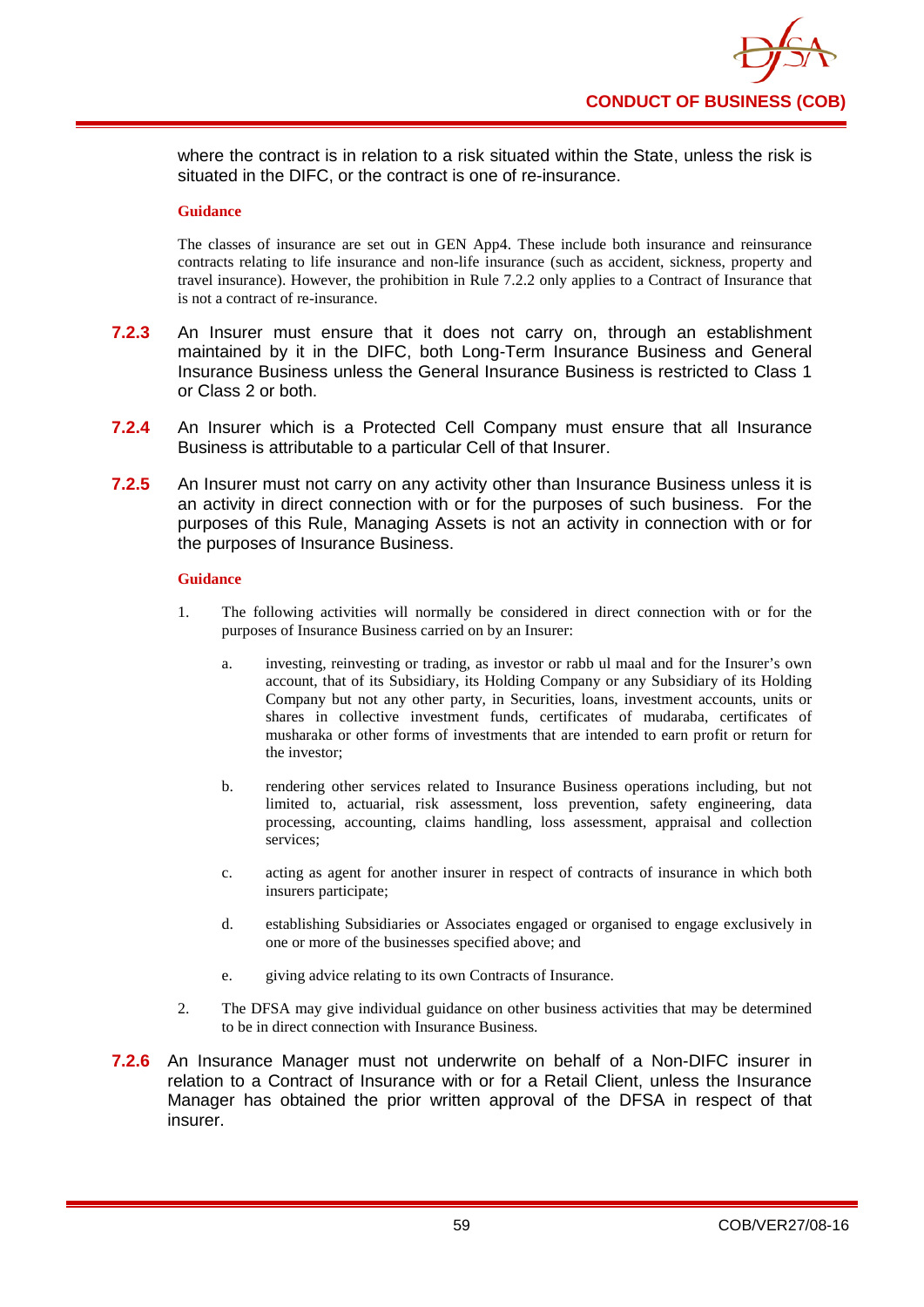

For the purposes of Rule 7.2.6, an Insurance Manager should submit to the DFSA sufficient information to establish that the Non-DIFC insurer for which it proposes to act is fit and proper and is subject to adequate regulation in its home jurisdiction.

# **7.3 Communication of information and marketing material**

### **General obligation**

- **7.3.1** (1) When communicating any information in relation to Insurance Business, Insurance Intermediation or Insurance Management to a Person, an Authorised Firm must take reasonable steps to ensure that the communication is clear, fair and not misleading.
	- (2) An Insurer, Insurance Intermediary or Insurance Manager must not, in any form of communication with a Person, including an agreement, attempt to limit or avoid any duty or liability it may have to that Person under legislation administered by the DFSA.
	- (3) An Insurer or Insurance Intermediary must, when providing or directing marketing material to a Client, comply with the requirements in section 3.2, if the marketing material relates to a Direct Long-Term Insurance Contract.

## **7.4 Client's duty of disclosure**

- **7.4.1** An Insurer or Insurance Intermediary must explain to a Client:
	- (a) the Client's duty to disclose all circumstances material to the insurance both before the insurance commences and during the continuance of the policy; and
	- (b) the consequence of any failure by the Client to make such disclosures.
- **7.4.2** An Insurance Intermediary must explain to a Client that all answers or statements given on a proposal form, claim form or any other relevant document are the Client's own responsibility and that the Client is responsible for checking the accuracy of such information.
- **7.4.3** If an Insurance Intermediary believes that any disclosure of material facts by a Client is not true, fair or complete, it must request the Client to make the necessary true, fair or complete disclosure, and if this is not forthcoming must consider declining to continue acting on that Client's behalf.

# **7.5 Authorised Firm's duty of disclosure**

#### **Guidance**

If an Authorised Firm is required to provide information to a Client or potential Client under this section or any other section in this Chapter before providing a service or doing anything, then the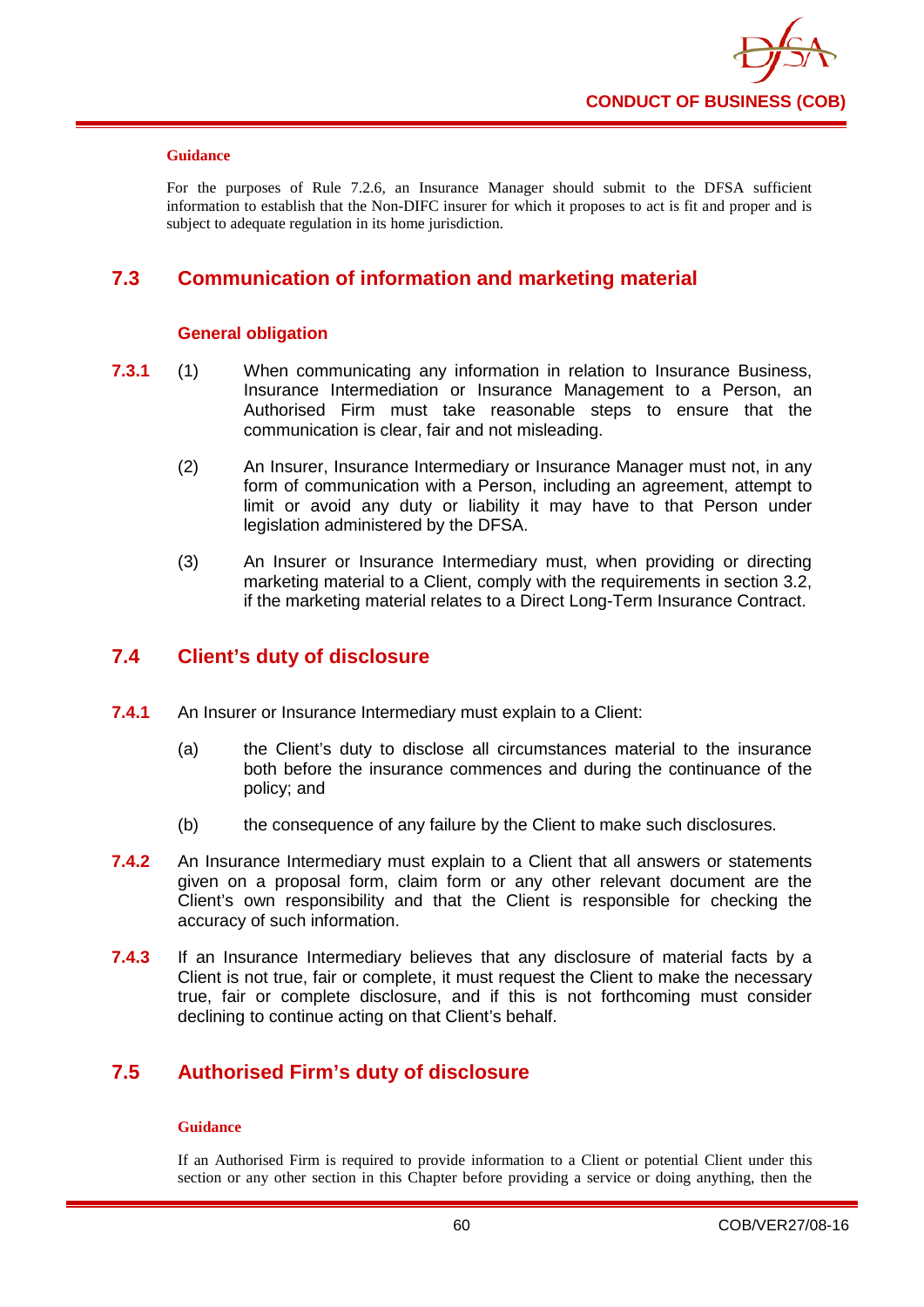information should be provided in good time before providing the service or doing the thing so that the Client has sufficient time to make an informed decision.

- **7.5.1** (1) An Insurer, Insurance Intermediary or Insurance Manager must, subject to (3), disclose to a Client:
	- (a) the name and address of the insurer or insurers effecting the Contract of Insurance;
	- (b) its own name and address where different; and
	- (c) contact details of the Person to whom a claim is to be notified.
	- (2) The disclosures in (1) must be made before effecting or placing the Contract of Insurance, or as soon as reasonably practicable thereafter.
	- (3) An Insurance Manager is not required to make the disclosure under (1) to an insurer to whom it provides Insurance Management services.
- **7.5.2** (1) An Insurance Intermediary or Insurance Manager must, subject to (3), disclose to a Client if:
	- (a) it has a direct or indirect holding representing 10% or more of the voting rights or capital in an insurer; or
	- (b) an insurer, or its parent undertaking, has a direct or indirect holding representing 10% or more of the voting rights or capital in the Insurance Intermediary or Insurance Manager.
	- (2) The disclosures in (1) must be made before providing Insurance Intermediation or Insurance Management services to the Client.
	- (3) An Insurance Manager is not required to make a disclosure under (1) to an insurer to whom it provides Insurance Management services.

#### **Guidance**

An Insurance Intermediary or Insurance Manager is required to disclose the information under Rule 7.5.1(1) and Rule 7.5.2(1) to any Policyholder with whom it interacts when carrying out its Insurance Intermediation or Insurance Management activities.

- **7.5.3** (1) An Insurance Intermediary must, before providing any Insurance Intermediation service to a Person as a Retail Client, disclose whether any advice or information is or will:
	- (a) be provided on the basis of a fair analysis of the market;
	- (b) not be provided on the basis of a fair analysis of the market because of any contractual agreement it has with any particular insurer or insurers to deal with only their products; or
	- (c) even if there are no contractual agreements of the type referred to in (b), not be provided on the basis of a fair analysis of the market.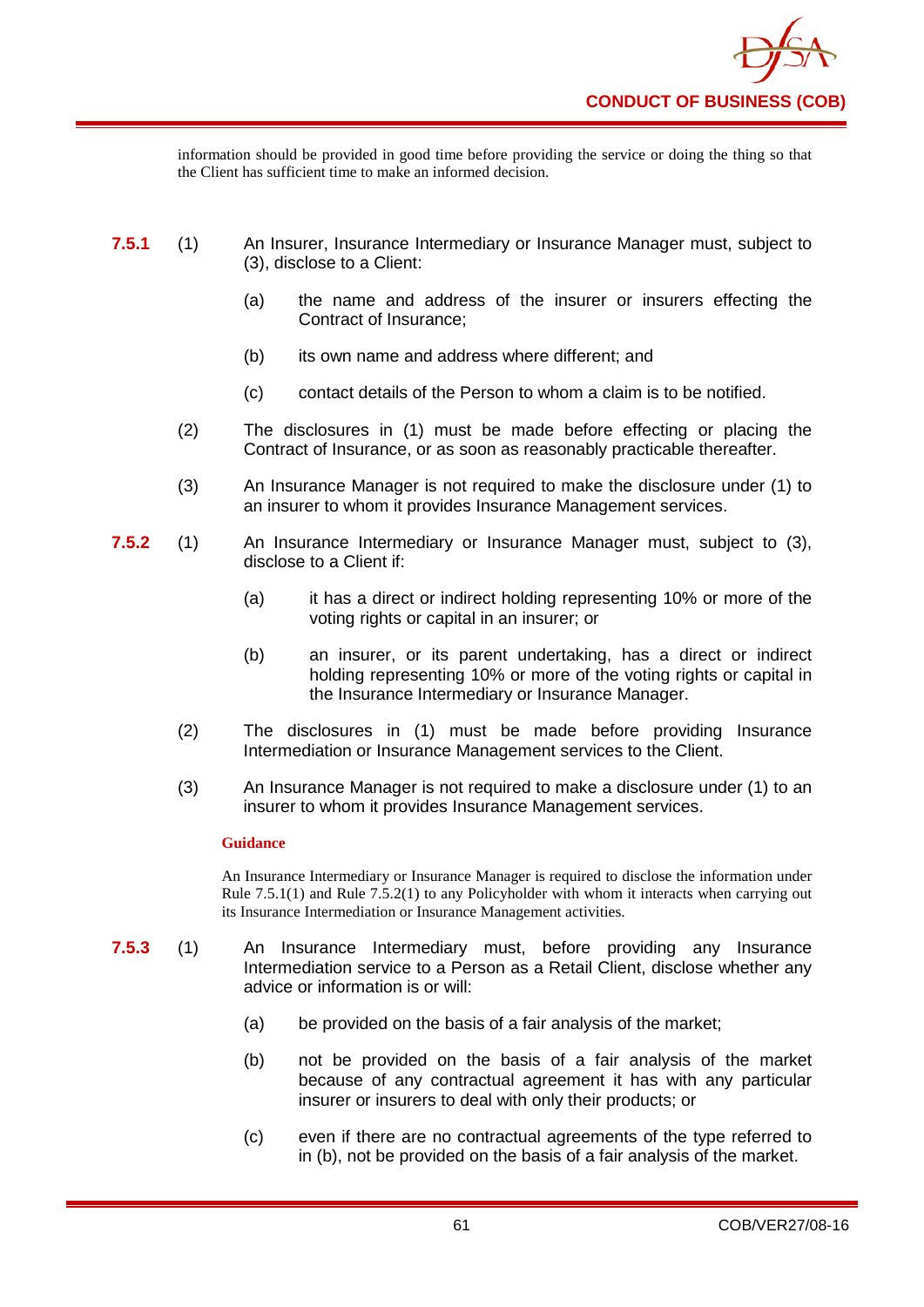- (2) If (1) (b) or (c) applies, the Insurance Intermediary must, if requested by the Retail Client, provide to that Client a list of insurers with whom it deals or may deal in relation to the relevant Contracts of Insurance.
- (3) An Insurance Intermediary must, before providing any Insurance Intermediation service to a Client, disclose to that Client whether it acts on behalf of an insurer or any other Person or acts independently on behalf of Clients.

- 1. An Insurance Intermediary should not represent itself as providing advice or information on the basis of a fair analysis of the market under Rule  $7.5.3(1)$  unless it has considered a sufficiently broad range of Contracts of Insurance and based its decision on an adequate analysis of those contracts.
- 2. Insurance Brokers act for Clients who are Policyholders. In doing so, they may claim under Rule 7.5.3(3) that they act 'independently' for the Clients.
- 3. The DFSA expects an Insurance Broker which holds itself out to a Client as acting 'independently' for the Client to be able to demonstrate its independence to the DFSA. Factors that the DFSA would take into account when assessing if an Insurance Broker has acted independently include whether that broker:
	- (a) has assessed a sufficiently large number of insurance products available on the market, and those products are sufficiently diverse in terms of their types and the issuers, to be able to suit the Client's needs and objectives;
	- (b) is free to select insurance products from a sufficiently large number of insurers for example, if a broker has close links with insurers, or exclusivity clauses in arrangements with insurers whose products they can select, the broker may not be able to claim it is independent; and
	- (c) has disclosed clearly to the Client all commissions and other economic benefits it or a Group member receives from insurers with whom it places insurance.

## **7.6 Disclosure of costs and remuneration**

**7.6.1** An Insurer, Insurance Intermediary or Insurance Manager must provide details of the costs of each Contract of Insurance or Insurance Intermediation service or Insurance Management service offered to a Client.

#### **Guidance**

- 1 The disclosure required by this Rule should include any premiums, fees, charges or taxes payable by the Client, whether or not these are payable to the Authorised Firm.
- 2 The disclosure should be made in terms readily understandable by the Client, taking into account the knowledge held by that Client in relation to the type of insurance in question.
- **7.6.2** An Insurer or Insurance Intermediary must, where any premium is payable through a Credit Facility made available to a Retail Client, disclose any interest, profit rate or charges payable by the Client for using that facility.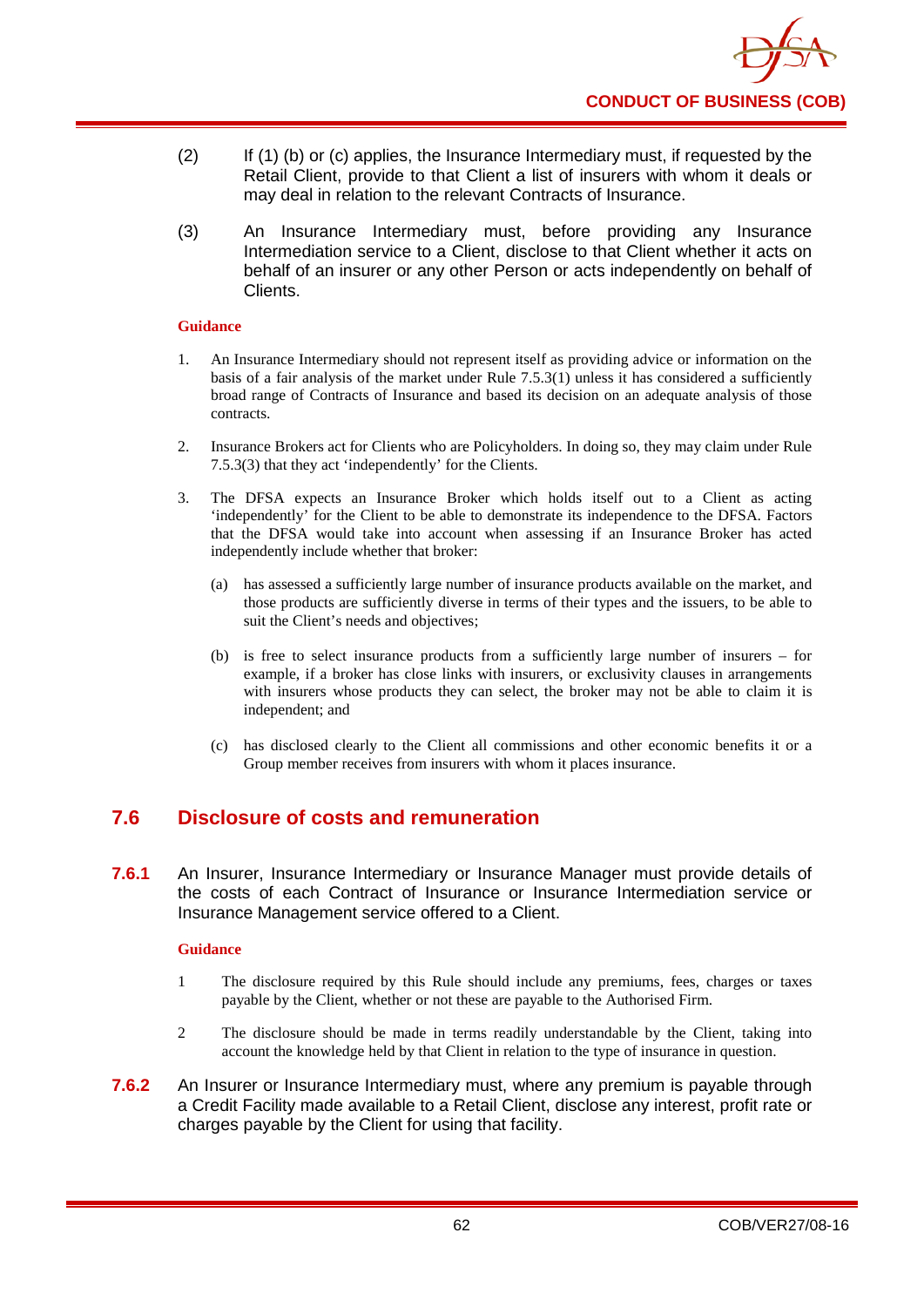

- **7.6.3** An Insurer, Insurance Intermediary or Insurance Manager must ensure that it does not impose any new costs, fees or charges without first disclosing the amount and the purpose of those charges to the Client.
- **7.6.4** (1) An Insurer, Insurance Intermediary or Insurance Manager must, on the request of any Client, disclose to that Client all commissions and other economic benefits accruing to the Authorised Firm or any member of the same Group from:
	- (a) any Insurance Intermediation business;
	- (b) any Insurance Management business; or
	- (c) any other business connected to or related to the provision of such business;

transacted by the Authorised Firm on behalf of that Client.

(2) The requirement to disclose the information under (1) does not apply where an Insurance Intermediary acts solely on behalf of a single insurer, and this fact has been disclosed to the Client.

## **7.7 Information about the proposed insurance**

- **7.7.1** An Insurer or Insurance Intermediary must provide adequate information in a comprehensive and timely manner to enable a Client to make an informed decision about the Contract of Insurance that is being proposed.
- **7.7.2** Without limiting the generality of the disclosure obligation under section 7.5, an Insurer or Insurance Intermediary must, for the purpose of complying with the obligation under that section:
	- (a) provide to a Client information about the key features of any insurance proposed including the essential cover and benefits, any significant or unusual restrictions, exclusions, conditions or obligations, and the applicable period of cover; and
	- (b) explain, except where the insurance cover is sourced from a single insurer, the differences in and the relative costs of similar types of insurance as proposed.

#### **Guidance**

When deciding to what extent it is appropriate to explain the terms and conditions of a particular insurance the Insurer or Insurance Intermediary should take into consideration the knowledge held by the Client in relation to the type of insurance in question.

### **Specific disclosure for Long-Term Insurance**

- **7.7.3** Where an Insurer or an Insurance Intermediary proposes Direct Long-Term Insurance to a Retail Client, the disclosure for the purposes of this section must include:
	- (a) the method of calculation of any bonuses;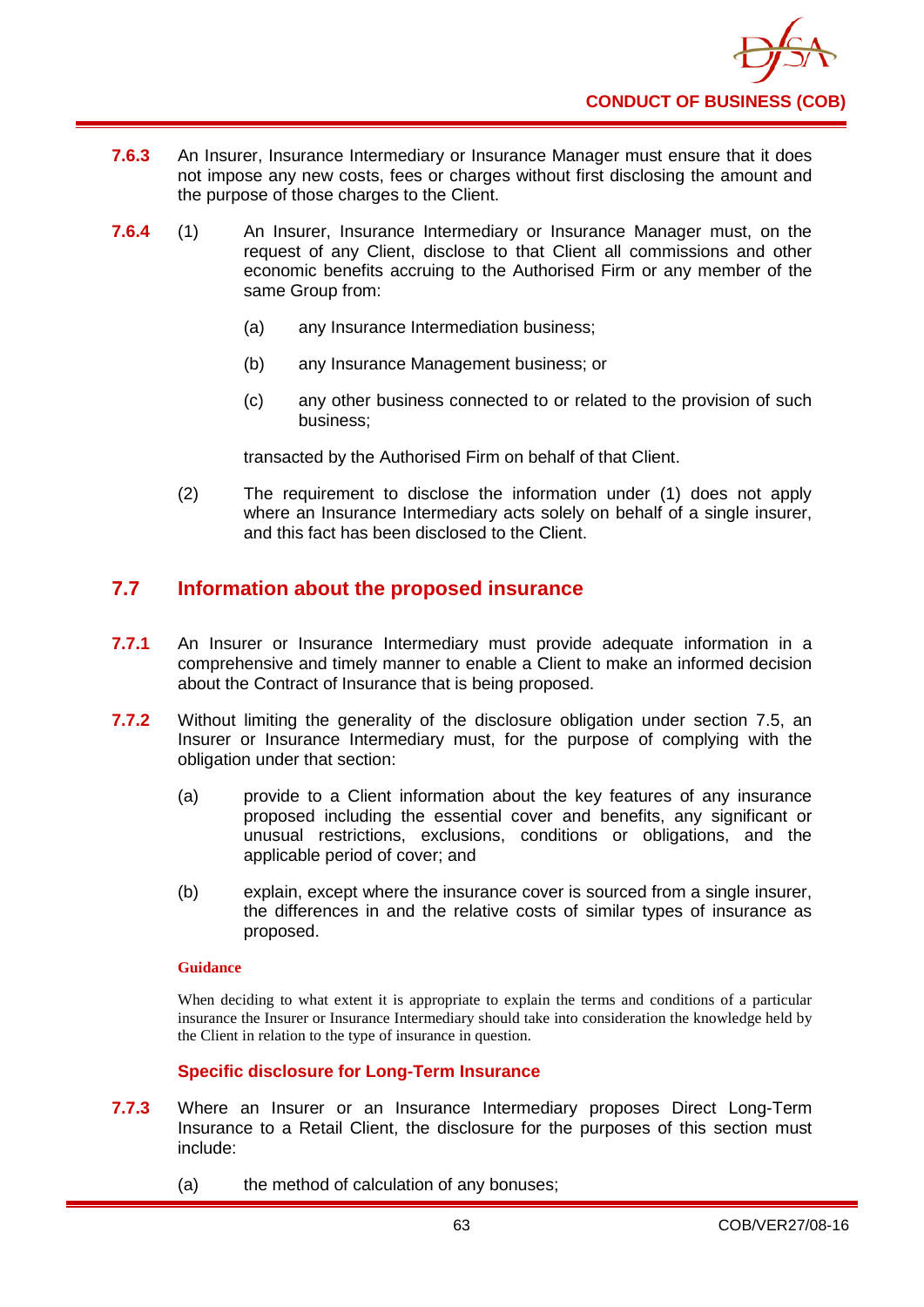- (b) an indication of surrender values and paid-up values, and the extent to which any such values are guaranteed;
- (c) for unit-linked insurance contracts, definition of the units to which they are linked, and a description of the underlying assets;
- (d) the basis of any projections included in the information; and
- (e) any facts that are material to the decision to invest, including risks associated with the investment and factors that may adversely affect the performance of the investments.
- **7.7.4** Deleted

### **7.8 Suitability**

- **7.8.1** An Insurer or an Insurance Intermediary must comply with the suitability requirement set out in section 3.4 when conducting any Insurance or Insurance Intermediation Business with or for a Retail Client in respect of Direct Long-Term Insurance.
- **7.8.2** (1) Subject to Rule 7.8.3, an Insurer or Insurance Intermediary must only make a recommendation to a Retail Client to enter into a Contract of Insurance that is General Insurance where it has taken reasonable steps to ensure that the recommended Contract of Insurance is suitable in light of the Client's demands and needs.
	- (2) The Insurer or Insurance Intermediary must obtain from a Retail Client such information as is necessary to identify the Client's circumstances and objectives, and consider whether the terms of the particular contract of General Insurance meet the requirements identified.
- **7.8.3** An Insurer and an Insurance Intermediary may only recommend to a Client a contract of General Insurance that does not meet all the Client's requirements if it clearly explains to the Client, at the point of making the recommendation, that the contract does not fully meet the Client's requirements and the differences in the insurance recommended.

#### **Guidance**

When deciding what level of explanation is appropriate for a Client to whom a contract of insurance that does not fully meet that Client's requirements is recommended, the Insurer or Insurance Intermediary should take into consideration the knowledge held by the Client in relation to the type of insurance in question.

**7.8.4** Where an Insurance Intermediary is instructed to obtain insurance which is contrary to the advice that it has given to a Client, the Insurance Intermediary must obtain from the Client written confirmation of the Client's instructions before arranging or buying the relevant insurance.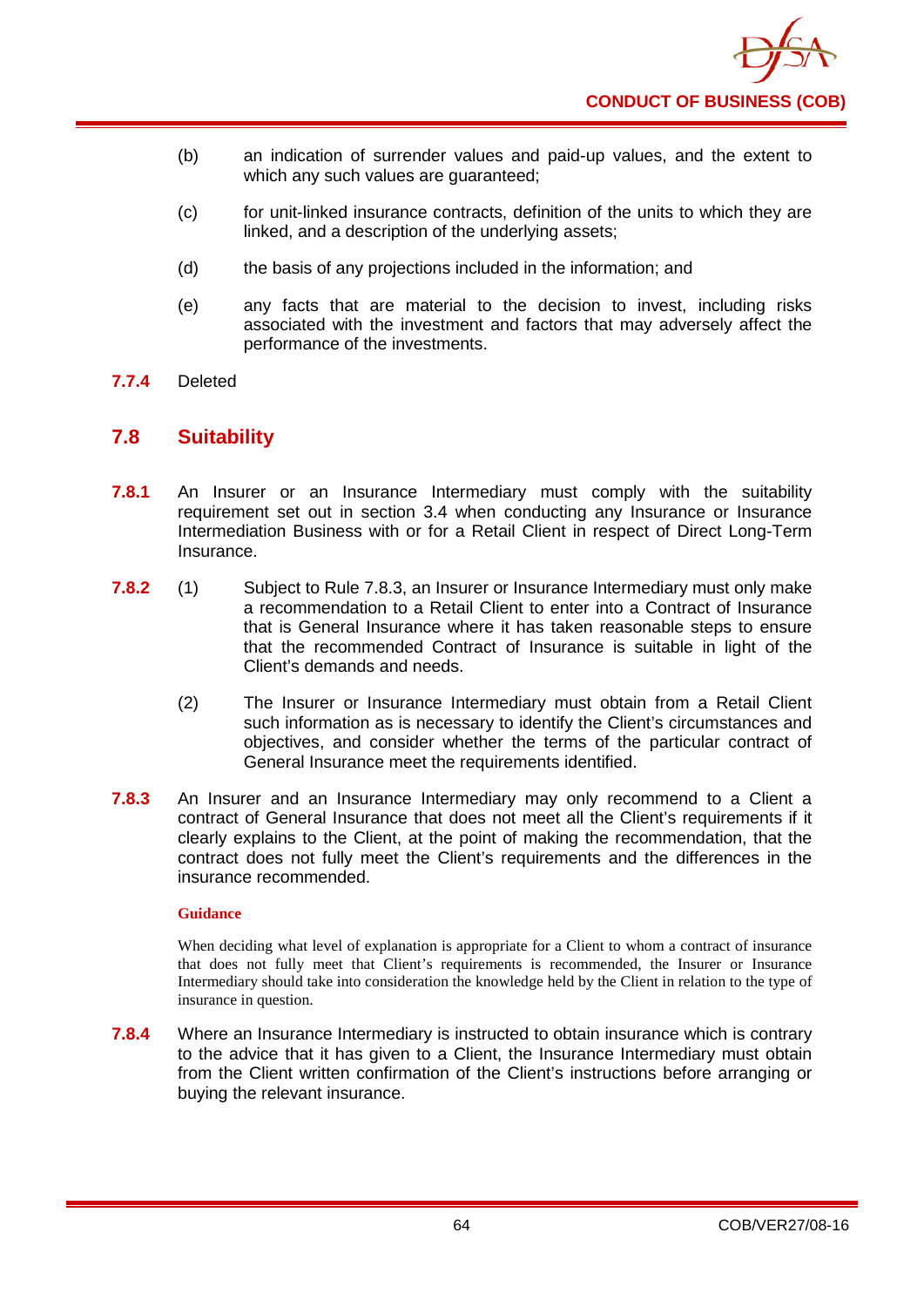

# **7.9 Managing conflicts of interest**

- **7.9.1** (1) An Insurance Intermediary or Insurance Manager must manage any conflict of interest to ensure that all its Clients are fairly treated and not prejudiced by any such interests.
	- (2) An Insurance Intermediary or Insurance Manager must manage the conflict of interest by disclosing such conflict to the Clients in writing either generally or in relation to a specific Transaction.
	- (3) If an Insurance Intermediary or Insurance Manager is unable to manage a conflict of interest, it must decline to act for the Client.

#### **Guidance**

- 1. An Insurance Intermediary, when considering how it manages conflicts of interests, should clearly identify the capacity in which it acts and to whom it owes duties. For example, if it is acting as an Insurance Broker, it is acting as an agent for the policyholder and it has a duty to act in the best interests of the policyholder. If it is acting as an Insurance Agent, it has a duty to act in the best interests of its principal i.e. the insurer or insurers from whom it holds an authority to act as agent.
- 2. While the Rules do not prohibit an Insurance Intermediary from acting for both an insurer and policyholder in relation to the same risk, such an arrangement could result in conflicts of interest that are hard to manage. If an Insurance Intermediary proposes to act for both an insurer and policyholder in relation to the same risk, it should, under Rule 7.9.1(2), clearly disclose that information in a timely manner. The DFSA expects the firm to at least:
	- a. notify both parties about the procedures it will follow if acting in the interest of the policyholder or the insurer is likely to impair its ability to act in the interests of the other party; and
	- b. if one or both parties express concerns relating to the proposed process, decline to act for both parties under Rule 7.9.1(3) and instead act for only one party.
- 3. An Insurance Manager will also need to identify and manage conflicts of interest that arise in the course of carrying on its business, for example, in the course of settling claims.

## **7.10 Placement of Insurance**

### **Instructions**

**7.10.1** An Insurance Intermediary or Insurance Manager must not place a Contract of Insurance with or on behalf of an insurer unless it has satisfied itself on reasonable grounds that the insurer may lawfully effect that contract under the laws of the jurisdictions in which the insurer and the risk are located.

#### **Quotations**

**7.10.2** When giving a quotation, an Insurance Intermediary or Insurance Manager must take due care to ensure the accuracy of the quotation and its ability to obtain the insurance at the quoted terms.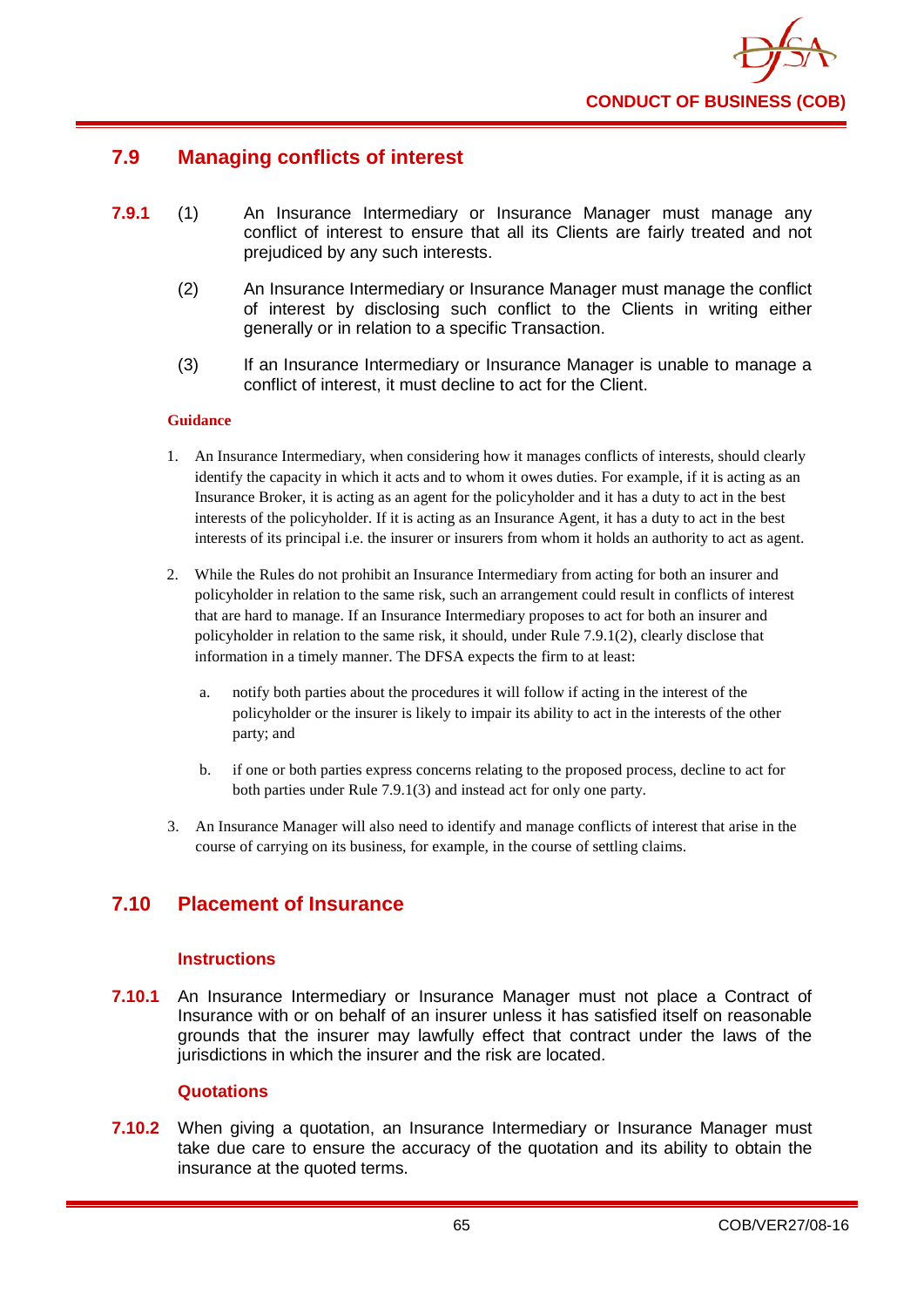

#### **Confirmation of cover**

- **7.10.3** (1) An Insurer, in Effecting Contracts of Insurance, must promptly document the principal economic and coverage terms and conditions agreed upon under any Contract of Insurance and finalise such contract in a timely manner.
	- (2) An Insurer, Insurance Intermediary or Insurance Manager must, as soon as reasonably practicable, provide a Client with written confirmation and details of the insurance which it has effected for the Client or has obtained on behalf of the Client, including any changes to an existing Contract of Insurance.
	- (3) An Insurer, Insurance Intermediary or Insurance Manager must, as soon as reasonably practicable, provide the Client with the full policy documentation where this was not included with the confirmation of cover.
	- (4) In (2) and (3), a Client of an Insurance Manager is any Policyholder with whom the Insurance Manager interacts when carrying on its Insurance Management activities.

## **7.11 Providing an ongoing service**

### **Amendments to and renewal of insurance**

- **7.11.1** (1) An Insurer or Insurance Intermediary must deal promptly with a Client's request for an amendment to the insurance cover and provide the Client with full details of any premium or charges to be paid or returned.
	- (2) An Insurer or Insurance Intermediary must provide a Client with written confirmation when the amendment is made and remit any return premium or charges due to the Client without delay.
- **7.11.2** An Insurer or Insurance Intermediary must give adequate advance notification to a Client of the renewal or expiration date of an existing insurance policy so as to allow the Client sufficient time to consider whether continuing cover is required.
- **7.11.3** On expiry or cancellation of the insurance, at the request of the Client, an Insurer or Insurance Intermediary must promptly make available all documentation and information to which the Client is entitled.

### **Claims**

- **7.11.4** Where an Insurance Intermediary handles insurance claims it must:
	- (a) on request, give the Client reasonable guidance in pursuing a claim under the relevant policy;
	- (b) handle claims fairly and promptly and keep the Client informed of progress;
	- (c) inform the Client in writing, with an explanation, if it is unable to deal with any part of a claim; and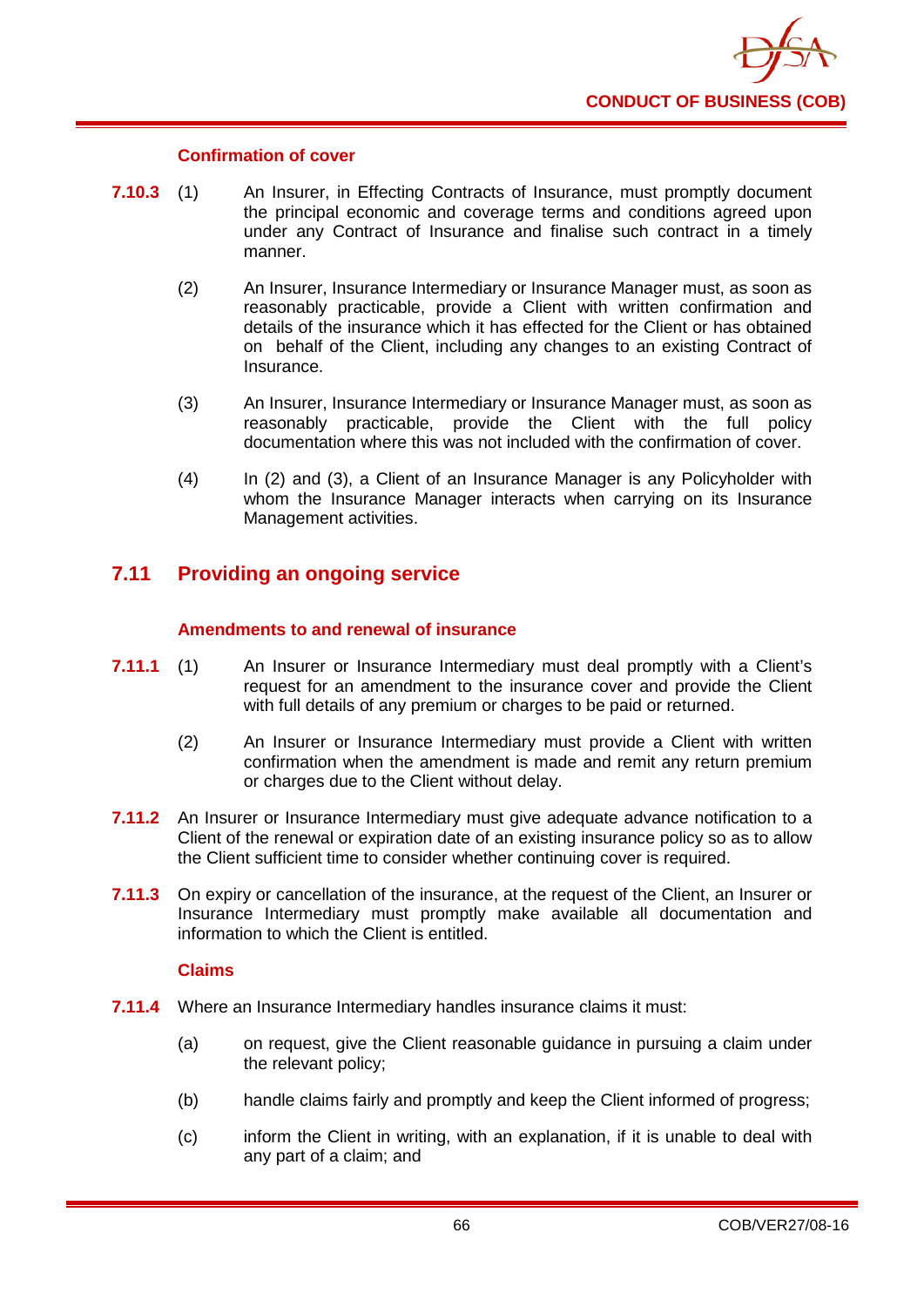- (d) forward settlement of any claim, as soon as reasonably practicable, once it has been agreed.
- **7.11.5** An Insurer must:
	- (a) handle claims fairly and promptly;
	- (b) keep the Client informed of the progress of the claim;
	- (c) not reject a claim unreasonably;
	- (d) if only part of a claim is accepted:
		- (i) provide a clear statement about the part of the claim that is accepted; and
		- (ii) give clear reasons for rejecting that part of the claim that has not been accepted; and
	- (e) settle the claim promptly.

## **7.12 Insurance monies**

### **Application**

**7.12.1** This section applies to an Insurance Intermediary and an Insurance Manager, in respect of activities carried on in or from the DIFC.

### **General**

- **7.12.2** (1) Insurance Monies are, subject to (2), any monies arising from Insurance Intermediation or the Insurance Management business which are any of the following:
	- (a) premiums, additional premiums and return premiums of all kinds;
	- (b) claims and other payments due under Contracts of Insurance;
	- (c) refunds and salvages;
	- (d) fees, charges, taxes and similar fiscal levies relating to Contracts of Insurance;
	- (e) discounts, commissions and brokerage; or
	- (f) monies received from or on behalf of a Client of an Insurance Manager, in relation to his Insurance Management business.
	- (2) Monies are not Insurance Monies where there is a written agreement in place between the Insurance Intermediary or Insurance Manager and the insurer to whom the relevant monies are to be paid (or from whom they have been received) under which the insurer agrees that: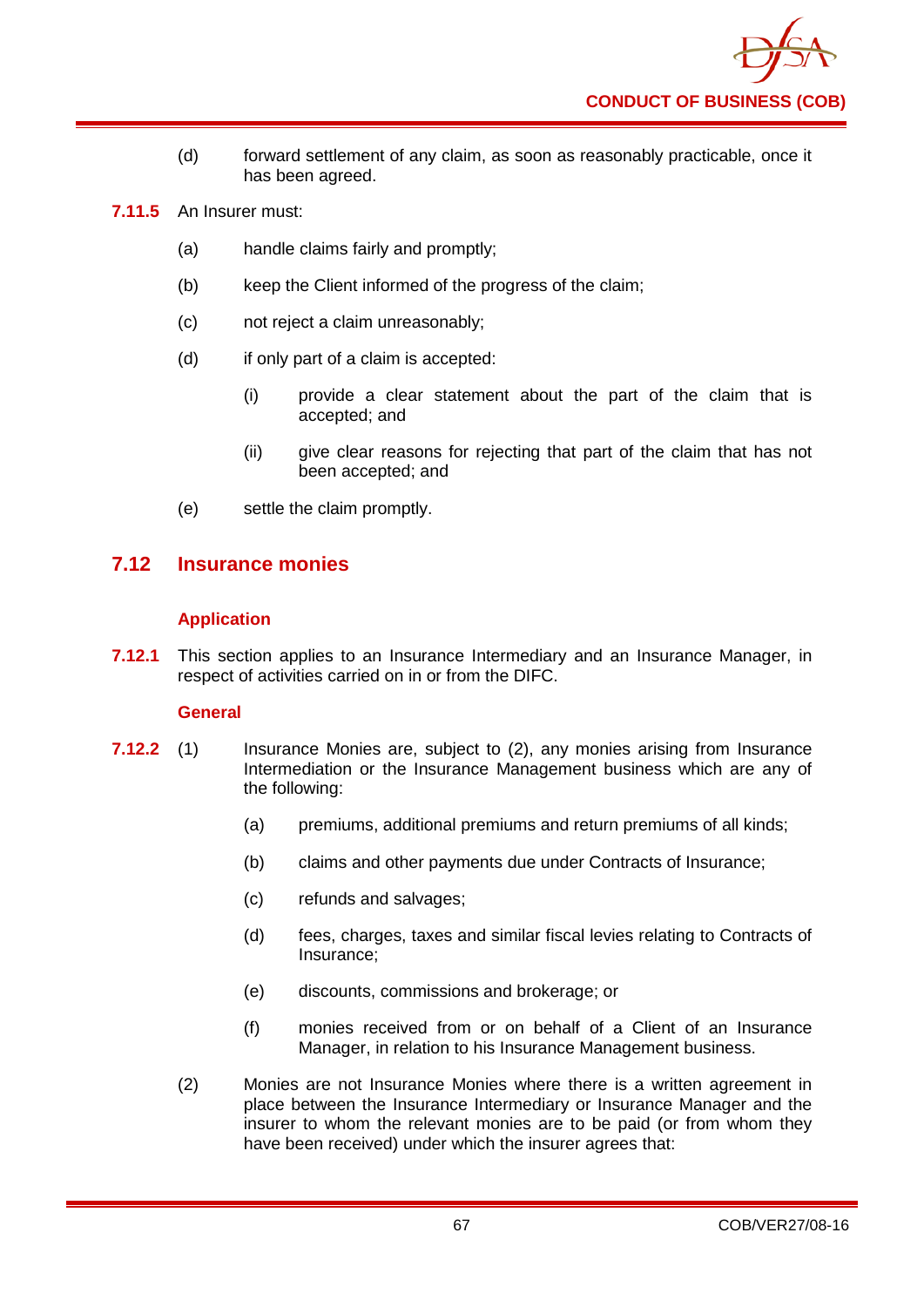- (a) the Insurance Intermediary or Insurance Manager, as the case may be, holds as agent for the insurer all monies received by it in connection with Contracts of Insurance effected or to be effected by the insurer;
- (b) insurance cover is maintained for the Client once the monies are received by the Insurance Intermediary or the Insurance Manager, as the case may be; and
- (c) the insurer's obligation to make a payment to the Client is not discharged until actual receipt of the relevant monies by the Client.

If an Insurance Manager does not have in place risk transfer arrangements referred to in Rule 7.12.2(2), the Insurance Manager holds Insurance Monies, so far as they belong to Policyholders, at the risk of those Policyholders.

### **Insurance money segregation**

- **7.12.5** (1) An Insurance Intermediary or Insurance Manager when dealing with Insurance Monies must:
	- (a) maintain one or more separate Insurance Bank Accounts with an Eligible Bank;
	- (b) ensure that each Insurance Bank Account contains in its title the name of the Authorised Firm, together with the designation Insurance Bank Account (or IBA);
	- (c) prior to operating an Insurance Bank Account, give written notice to, and request written confirmation from, the Eligible Bank that the bank is not entitled to combine the Insurance Bank Account with any other account unless that account is itself an Insurance Bank Account held by the Authorised Firm, or to any charge, encumbrance, lien, right of set-off, compensation or retention against monies standing to the credit of the Insurance Bank Account;
	- (d) pay all Insurance Monies directly and without delay into an Insurance Bank Account;
	- (e) use an Insurance Bank Account only for the following purposes:
		- (i) the receipt of Insurance Monies;
		- (ii) the receipt of such monies as may be required to be paid into the Insurance Bank Account to ensure compliance by the Authorised Firm with any conditions or requirements prescribed by the DFSA;
		- (iii) the payment to Clients or to insurers of monies due under Insurance Intermediation Business transactions;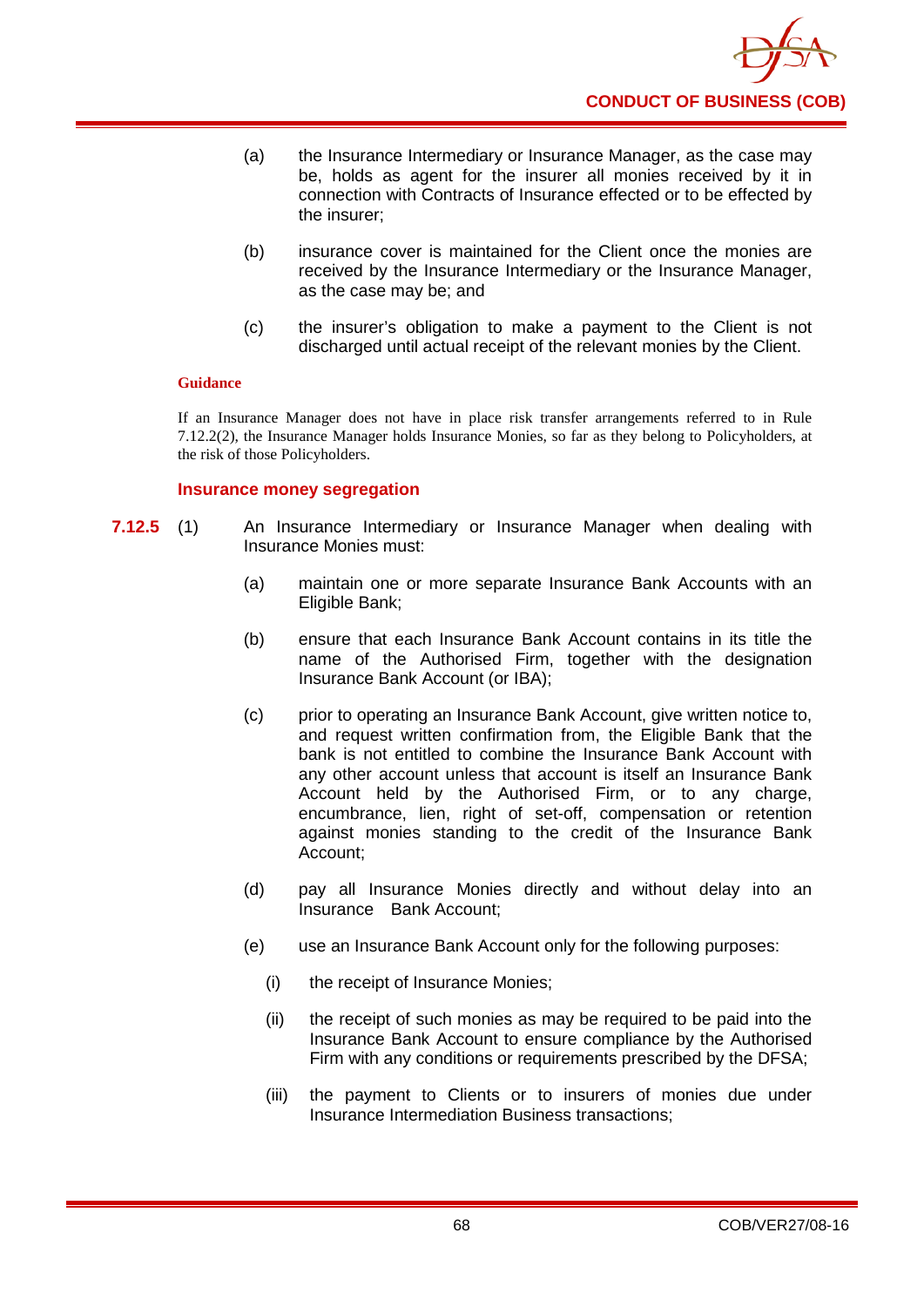

- (iv) the payment of all monies payable by the Authorised Firm in respect of the acquisition of or otherwise in connection with Approved Assets;
- (v) the withdrawal of brokerage, management fees and other income related to Insurance Intermediation Business, either in cash or by way of transfer to an account in the name of the Intermediary which is not an Insurance Bank Account, provided that no such sum may be withdrawn from the Insurance Bank Account before the time at which that amount may be brought into account as income of the Insurance Intermediary;
- (vi) the withdrawal of monies that are required to be transferred under (2) or Rule 7.12.9A;
- (vii) the withdrawal of monies paid into the Insurance Bank Account in error; and
- (viii) the withdrawal of any monies credited to the Insurance Bank Account in excess of those required by any conditions and requirements prescribed by the DFSA;
- (f) ensure that any amount held in the Insurance Bank Account or other Approved Assets, together with any amount due and recoverable from insurance debtors, is equal to, or greater than the amount due to insurance creditors; and
- (g) take immediate steps to restore the required position if at any time it becomes aware of any deficiency in the required segregated amount.
- (2) If an Eligible Bank has not provided the written confirmation referred to in (1)(c) within 40 business days after the Authorised Firm made the request, the Authorised Firm must as soon as possible withdraw Insurance Monies held in the Insurance Bank Account with that Eligible Bank and deposit them in an Insurance Bank Account with another Eligible Bank.
- (3) An Insurance Intermediary or Insurance Manager is not required to comply with the requirement in  $(1)(c)$  if it has no account, other than one or more Insurance Bank Accounts, with the Eligible Bank.
- **7.12.6** An Insurance Intermediary or Insurance Manager may not obtain a loan or overdraft for any purpose relating to an Insurance Bank Account unless that advance:
	- (a) is on a bank account which is designated as an Insurance Bank Account, and the loan or overdraft is used for payment to Clients or to insurers of monies due under Insurance Intermediation transactions;
	- (b) does not give rise to a breach of the requirements of Rule 7.12.5(e); and
	- (c) is of a temporary nature and is repaid as soon as reasonably practicable.
- **7.12.7** An Insurance Intermediary or Insurance Manager must hold Insurance Monies either in an Insurance Bank Account or in Approved Assets.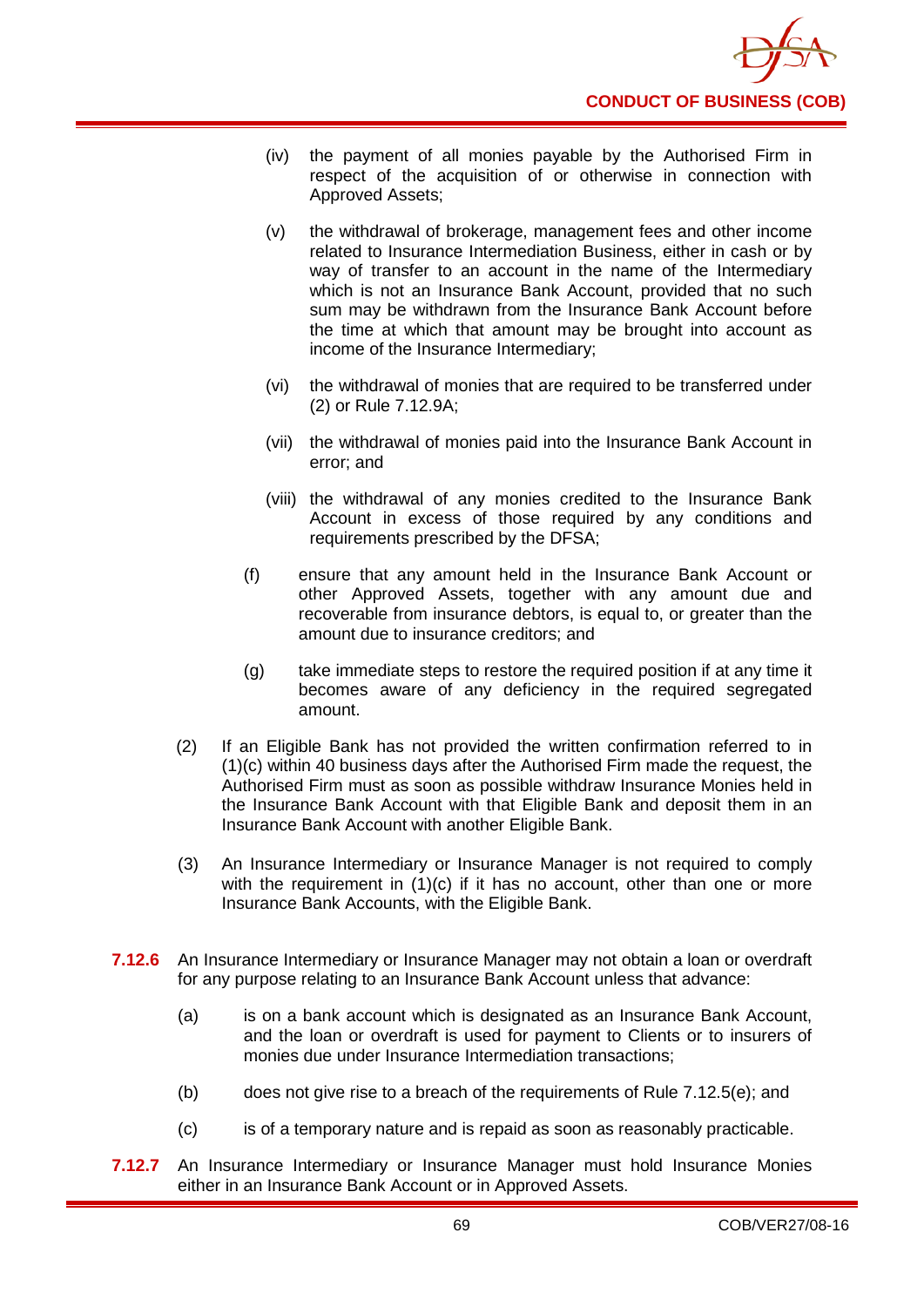

- **7.12.8** An Insurance Intermediary or Insurance Manager must ensure that Approved Assets are:
	- (a) registered in the name of the Insurance Intermediary or Insurance Manager and designated as being an 'Insurance Bank Account'; or
	- (b) held for the Insurance Bank Account of the Insurance Intermediary or Insurance Manager at the bank at which such Insurance Bank Account is held.
- **7.12.9** An Insurance Intermediary or Insurance Manager must ensure that monies, other than interest, arising from Approved Assets or their realisation, sale or disposal are paid into an Insurance Bank Account.
- **7.12.9A** (1) An Insurance Intermediary or Insurance Manager must not hold Insurance Monies for a Client in an Insurance Bank Account with an Eligible Bank outside the State, unless it has previously disclosed in writing to the Client:
	- (a) that the money may be held in an Insurance Bank Account outside the State;
	- (b) that in such circumstances, the legal and regulatory regime applying to the Eligible Bank may be different from that in the State;
	- (c) in the event of failure of the Eligible Bank, the money may be treated in a different way to that which would apply if the money were held by a bank in the State;
	- (d) if it is the case, that the particular Eligible Bank has not accepted that it has no right of set-off or counterclaim against money held in the Insurance Bank Account in respect of any sum owed on any other account of the Authorised Firm; and
	- (e) that the Client may notify the Authorised Firm if he does not wish the money to be held in an Insurance Bank Account outside the State or in a particular jurisdiction.
	- (2) If a Client notifies an Insurance Intermediary or Insurance Manager in writing that he does not wish the Insurance Monies to be held in an Insurance Bank Account outside the State or in a particular jurisdiction, the Insurance Intermediary or Insurance Manager must ensure that, no later than 20 days after receiving the notice, either:
		- (a) the Insurance Monies are transferred into an Insurance Bank Account with an Eligible Bank in the State, or in a jurisdiction to which the Client has not objected, as the case may be; or
		- (b) if no such alternative arrangement can be made, the Insurance Monies are returned to the Client.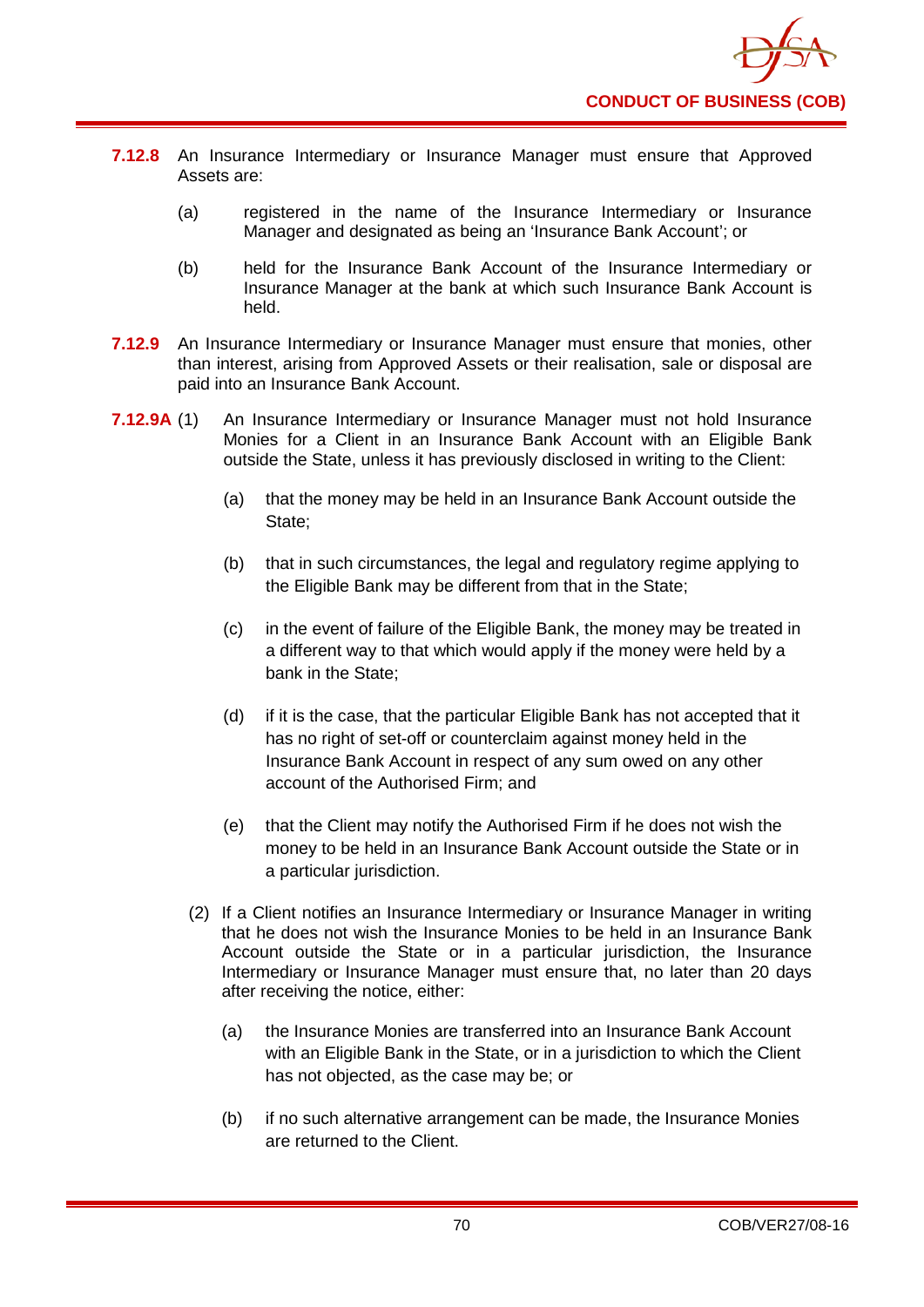- **7.12.10** An Insurance Intermediary or Insurance Manager may not hold Insurance Monies in Approved Assets until it has given written notice to and received written notice from the bank referred to in Rule 7.12.8(b) that the bank is not entitled to any charge, encumbrance, lien, right of set-off, compensation or retention against Approved Assets held for the Insurance Intermediary's or Insurance Manager's Insurance Bank Account.
- **7.12.11** An Insurance Intermediary or Insurance Manager may only use Approved Assets as security for a loan or overdraft where that loan or overdraft is for a purpose relating to an Insurance Bank Account as permitted by Rule 7.12.6.
- **7.12.12** Where Insurance Monies are held in Approved Assets whose rating drops below the minimum stipulated within the definitions, that investment or asset will cease to be an Approved Asset and the Insurance Intermediary or Insurance Manager must dispose of the investment or asset as soon as possible and no later than within 30 days of the rating change.
- **7.12.13** An Insurance Intermediary or Insurance Manager may not use derivatives in the management of Insurance Monies except for the prudent management of foreign exchange risks.
- **7.12.14** An Insurance Intermediary who has a credit balance for a Client who cannot be traced should not take credit for such an amount except where:
	- (a) he has taken reasonable steps to trace the Client and to inform him that he is entitled to the money;
	- (b) at least six years from the date the credit was initially notified to the Client; and
	- (c) Rule 7.12.5(f) will continue to be satisfied after the withdrawal of such money.
- **7.12.15** An Insurance Intermediary must keep records of all sums withdrawn from the Insurance Bank Account or realised Approved Assets as a result of credit taken under Rule 7.12.14 for at least six years from the date of withdrawal or realisation.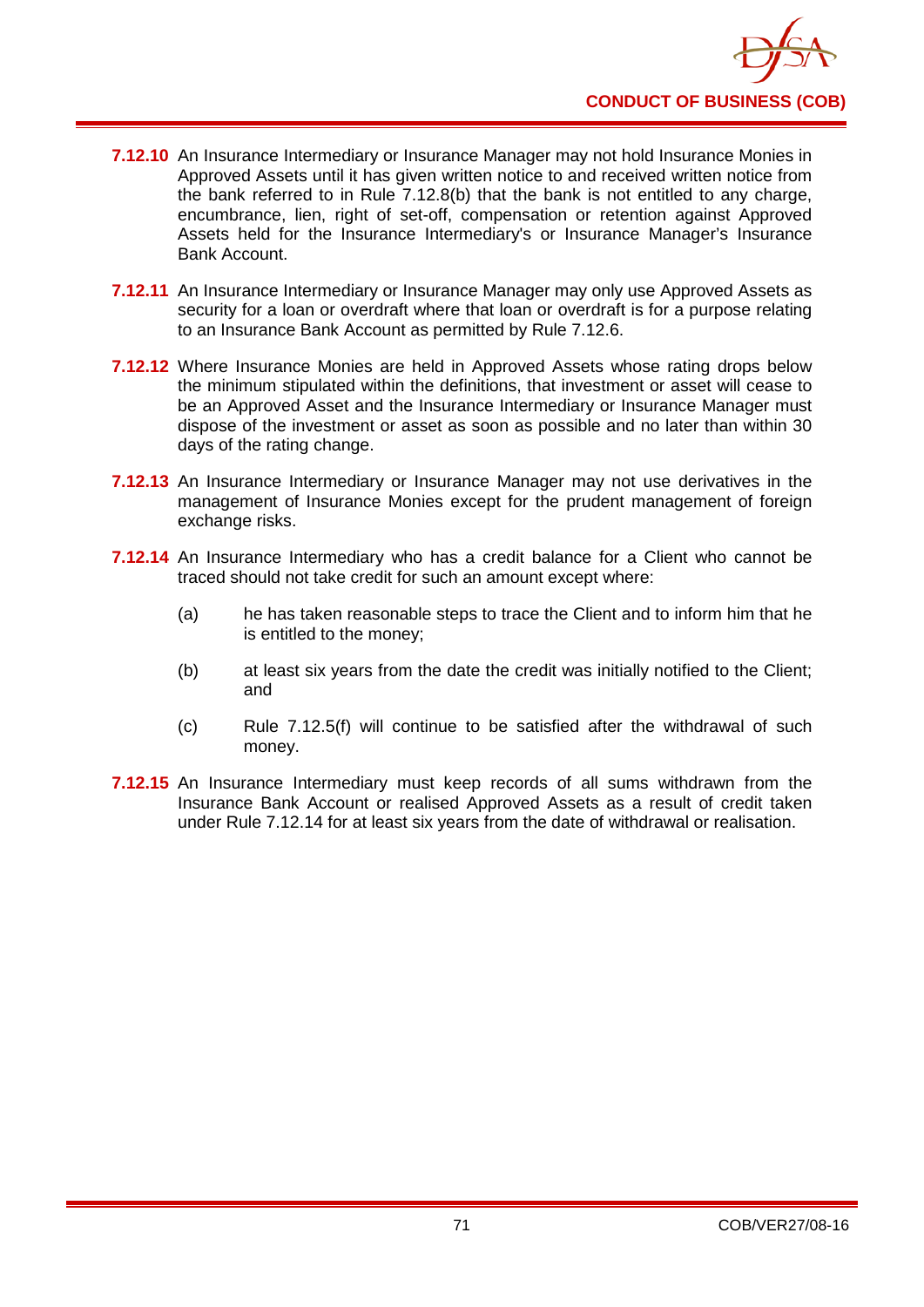

# **8 SPECIFIC RULES – OPERATING A CREDIT RATING AGENCY**

# **8.1 Application**

- **8.1.1** (1) This chapter applies to every Person who carries on, or intends to carry on, the Financial Service of Operating a Credit Rating Agency in or from the DIFC.
	- (2) In this chapter, where a reference is made to a Rating Subject which is a credit commitment, a debt or a debt-like Investment referred to in GEN Rule 2.27.1(3)(b) or (c), that reference is to be read, where the context requires, as a reference to the Person responsible for obtaining the Credit Rating.

#### **Guidance**

1. The Financial Service of Operating a Credit Rating Agency is defined in GEN Rule 2.27.1. This chapter contains the specific conduct requirements that apply to Persons carrying on the Financial Service of Operating a Credit Rating Agency.

#### **Code of conduct/ethics**

2. The outcome intended by some of the specific conduct requirements in this chapter can be achieved by adopting a code of conduct/ethics. Whilst not proposing to prescribe that a Credit Rating Agency must have a code of conduct/ethics, a Credit Rating Agency should consider, particularly where noted in relation to specific Rules, adopting such a code as a means of achieving the outcome intended by the relevant requirements. However, where a Credit Rating Agency does not adopt such a code, the onus is on the Credit Rating Agency to demonstrate how it achieves compliance with the relevant requirements through other means.

### **Persons responsible for obtaining a Credit Rating**

- 3. Not all Rating Subjects are bodies corporate. For example, Credit Ratings can be provided in respect of a credit commitment given by a Person, or a debt or debt-like Investment. In such instances, where a Rule in this chapter requires the Rating Subject to carry out some activity, such a reference is to be read, pursuant to Rule  $8.1.1(2)$ , as a reference to the Person who is responsible for obtaining the Credit Rating. Such a Person would generally be the originator, arranger or sponsor of the relevant financial product which is being rated. The Credit Rating Agency should clearly identify the Person responsible for a Rating Subject before proceeding with its Credit Rating Activities relating to that Rating Subject.
- 4. However, there is no restriction against more than one Person being identified as Persons responsible for obtaining a Credit Rating relating to a Rating Subject. In such cases, a Credit Rating Agency should clearly identify those Persons as responsible Persons relating to the relevant Rating Subject.

# **8.2 Additional Principles for Credit Rating Agencies**

#### **Guidance**

Credit Rating Agencies are required to comply with, in addition to the Principles in GEN sections 4.1 and 4.2, three further Principles set out in this section.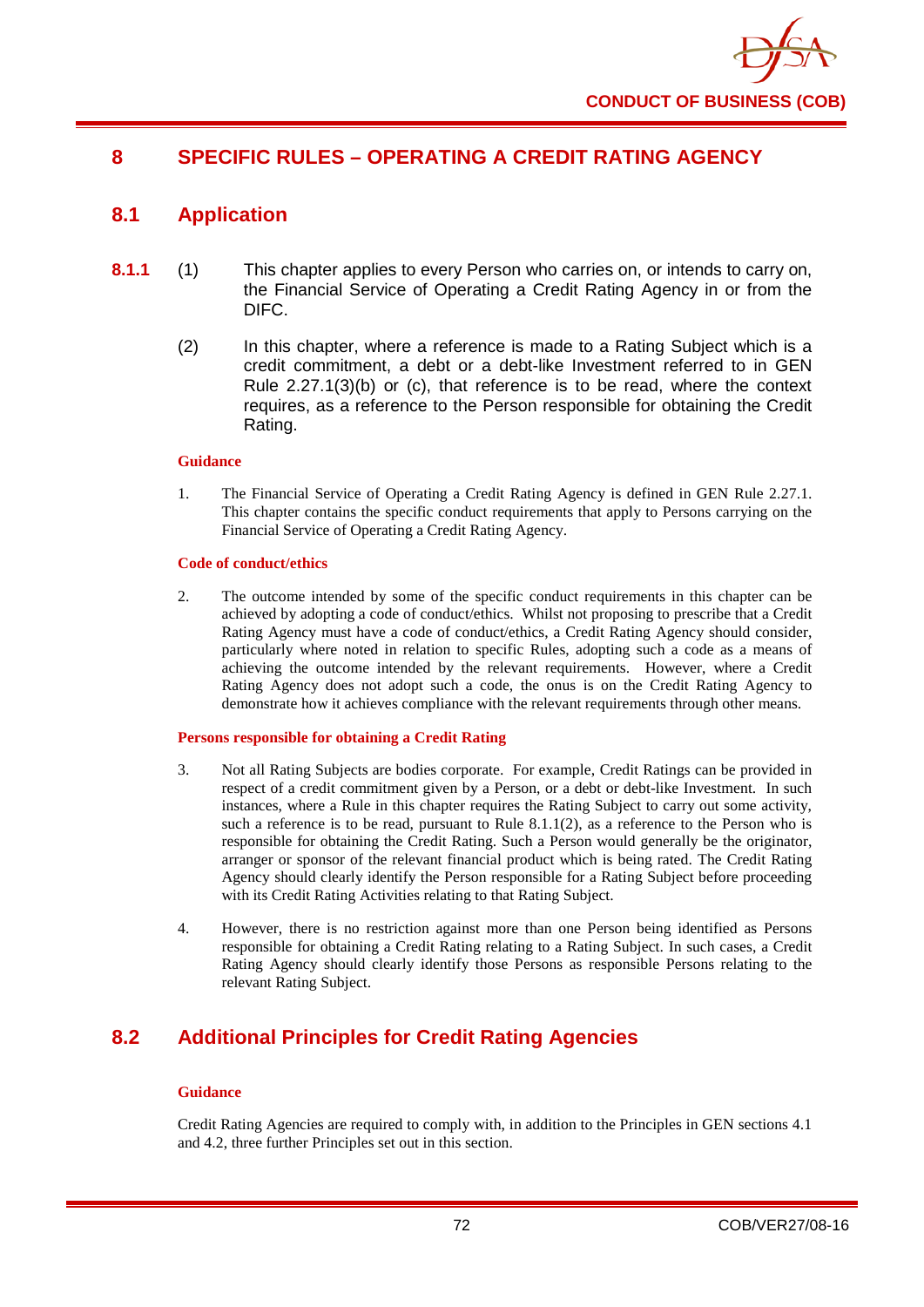

## **Principle 1 – Quality and integrity**

**8.2.1** A Credit Rating Agency must take all reasonable steps to ensure that its Credit Ratings are well founded and are based on a fair and thorough analysis of all relevant information which is reasonably known or available to the Credit Rating Agency.

### **Principle 2 – Independence and conflicts of interest**

**8.2.2** A Credit Rating Agency must take all reasonable steps to ensure that its decisions relating to Credit Ratings are independent and free from political or economic pressures and not affected by conflicts of interest arising due to its ownership structure or business or other activities or conflicts of interest of its Employees.

## **Principle 3 – Transparency and disclosure**

**8.2.3** A Credit Rating Agency must take all reasonable steps to ensure that it conducts its Credit Rating Activities in a transparent and responsible manner.

#### **Guidance**

Acting in a responsible manner means that a Credit Rating Agency undertakes the level of due diligence and care expected of an entity undertaking similar business in conducting its Credit Rating Activities. What is reasonable would depend on the nature, scale and complexity of its operations, including models and methodologies it has adopted in order to formulate Credit Ratings.

# **8.3 Quality of the rating process**

### **Policies and procedures**

- **8.3.1** (1) A Credit Rating Agency must adopt, implement and enforce policies, procedures and controls that are adequate to ensure that:
	- (a) its Credit Ratings are based on a thorough and fair analysis of all the Relevant Information;
	- (b) it has clearly defined methodologies and models for the purposes of preparing and reviewing Credit Ratings; and
	- (c) its Rating Analysts, in preparing and reviewing Credit Ratings, adhere to the relevant methodologies and models adopted by the Credit Rating Agency, including any updates of such methodologies and models.
	- $(2)$  For the purposes of  $(1)(a)$ , Relevant Information is information which is:
		- (a) reasonably known or available to the Credit Rating Agency; and
		- (b) required, pursuant to the established rating methodologies and models adopted by the Credit Rating Agency.
	- (3) For the purposes of (1)(c), a Rating Analyst means an Employee of a Credit Rating Agency who performs analytical functions in relation to the preparation or review of a Credit Rating.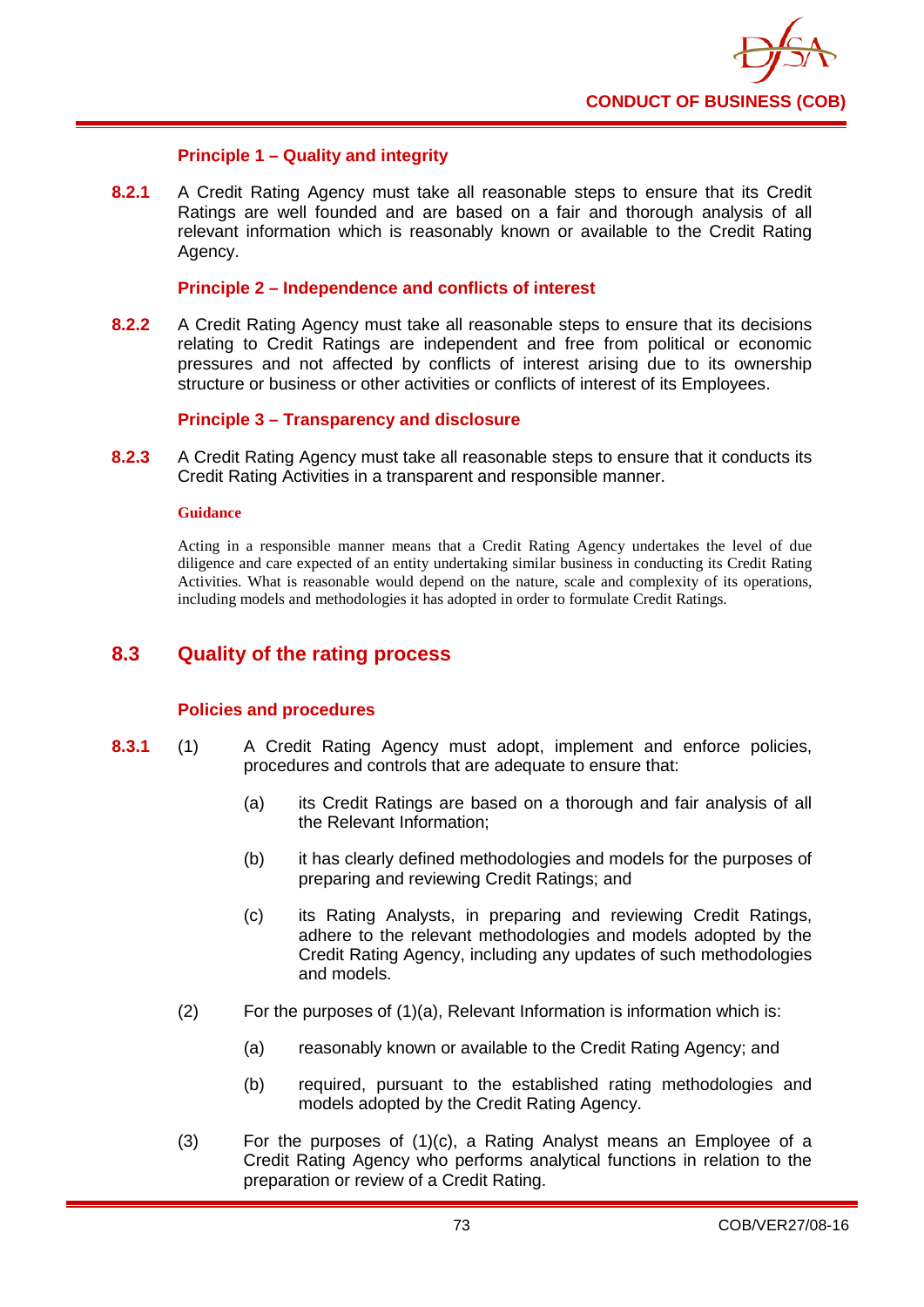(4) A Credit Rating Agency must have adequate mechanisms to monitor whether its policies, procedures and controls are implemented in such a way so as to ensure that they operate, on an on-going basis, effectively and as intended.

## **Guidance**

Application to Groups and Branches

- 1. Where a Credit Rating Agency is a member of a Group, the Credit Rating Agency may rely on the policies, procedures and controls adopted at the group-wide level. Where this is the case, the Credit Rating Agency should ensure that the group-wide policies, procedures and controls are consistent with the requirements applicable to it and do not constrain its ability to comply with the applicable requirements in the DIFC.
- 2. In the case of Branch operations, the DFSA will only grant an authorisation to conduct the Financial Service of Operating a Credit Rating Agency where it is satisfied with the adequacy of the home jurisdiction regulation of the relevant legal entity.
- 3. Considerations set out in Guidance No 1 and 2 are equally relevant to the other requirements applicable to CRAs which are set out in this chapter.

### **Periodic review**

- 4. A Credit Rating Agency should ensure that there is a formal and rigorous periodic review (at least annually) of the effectiveness of its systems and controls, including the methodologies and models it uses, to ensure that they remain effective and adequate in light of factors such as changing market conditions and practices and matters that have a material impact on the users of Credit Ratings.
- 5. Such a review should be carried out by individuals who are not involved in the day-to-day management or operations of the Credit Rating Agency. Taking into account the nature, scale and complexity of its business, a Credit Rating Agency may undertake such a review through a designated function at the group-wide level, or using external consultants. The DFSA expects the findings of such a review to be made available to the Governing Body and the senior management of the Credit Rating Agency, and that any inadequacies identified are promptly and effectively addressed.

## **Analysts**

6. By definition, the Employees of a Credit Rating Agency include Rating Analysts who are either employed by the Credit Rating Agency or appointed under a contract for services to perform analytical functions in relation to the preparation of Credit Ratings. Such appointed Rating Analysts may, in the case of a Credit Rating Agency which is part of a Group, be employed by another entity within the Group. In that case, the Credit Rating Agency should ensure that such Rating Analysts comply with the applicable DFSA Rules when conducting Credit Rating Activities on its behalf.

## **Relevant Information**

7. See Guidance under Rule 8.3.4.

# **Methodologies and models**

- **8.3.2** For the purposes of producing and reviewing Credit Ratings, a Credit Rating Agency must adopt and use rating methodologies and models, including any key rating assumptions, which:
	- (a) are rigorous and systematic;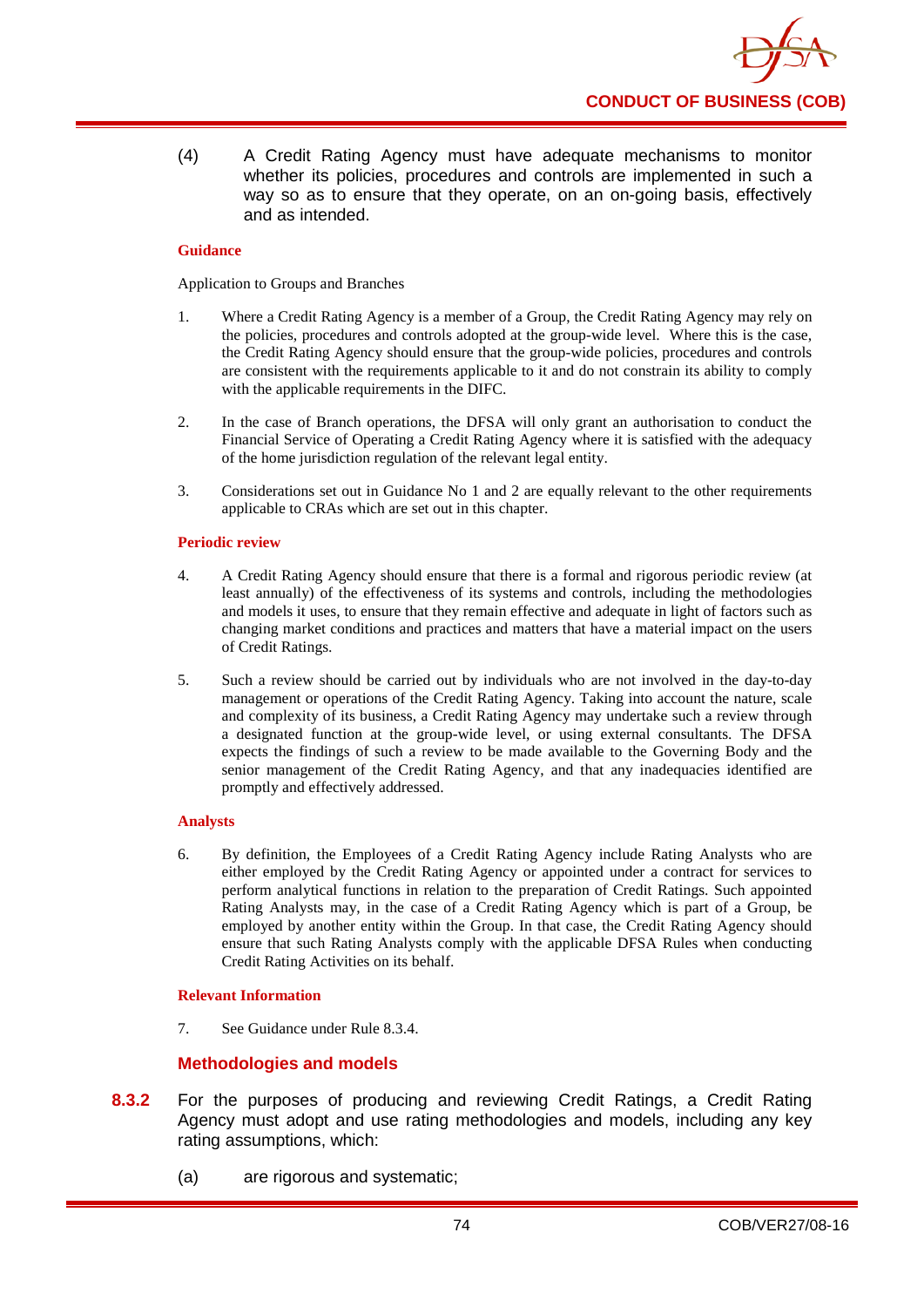

- (b) to the extent possible, result in Credit Ratings that can be subjected to some form of objective validation based on historical experience;
- (c) are subject to periodic review as appropriate; and
- (d) are made public, including any changes made to such methodologies and models.

- 1. A Credit Rating Agency will need to establish proper procedures for the regular review of its methodologies and models, including any key rating assumptions used in such methodologies and models, in order to be able to properly assess the Relevant Information and prepare credible and high quality Credit Ratings. Any changes to the methodologies and models should incorporate cumulative experience gained through on-going market surveillance.
- 2. Where any material modifications are made to the methodologies or models used by the Credit Rating Agency, it should make prior disclosure to the public of such modifications before applying the modified methodologies and models, especially to existing Credit Ratings.
- 3. A Credit Rating Agency should assess whether existing methodologies and models for providing a Credit Rating in respect of structured financial products remain appropriate where the risk characteristics of the assets underlying a structured product change materially.

# **Rating Analysts**

- **8.3.3** A Credit Rating Agency must ensure that its Rating Analysts:
	- (a) have adequate and appropriate knowledge and experience to carry out Credit Rating Activities assigned to them;
	- (b) have access to, and use, all the Relevant Information;
	- (c) apply the relevant methodologies and models in a transparent and consistent manner;
	- (d) act without bias in carrying out their functions; and
	- (e) observe high standards of integrity.

- 1. See GEN Rules 5.3.18 and 5.3.19 with regard to the assessment that a Credit Rating Agency, as an Authorised Firm, needs to undertake to ensure that its Employees (including Rating Analysts) are fit and proper and have adequate competencies in order to carry out their functions.
- 2. A Credit Rating Agency should structure its rating teams in such a way so as to promote continuity of adequate skills and expertise within a relevant team, and avoidance of bias in the preparation or review of a Credit Rating. For the purpose of promoting objectivity and lack of bias in preparing or reviewing Credit Ratings, measures such as periodic rotation of Rating Analysts, as appropriate, should be considered.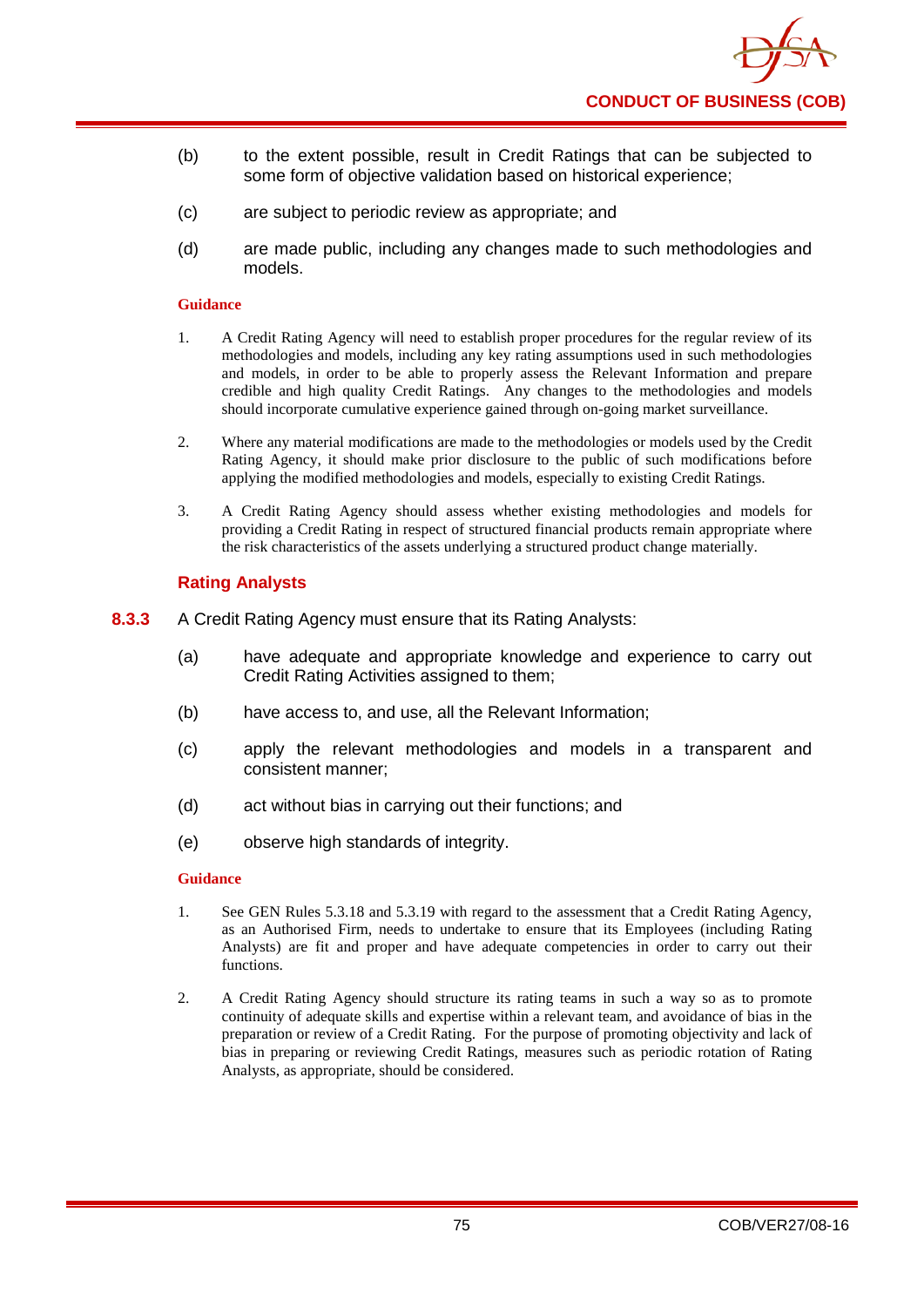

# **Credit Ratings**

- **8.3.4** A Credit Rating Agency must ensure that:
	- (a) the role and responsibility of assigning a Credit Rating rests clearly on the Credit Rating Agency and not on any of its Rating Analysts;
	- (b) the information it uses for the purposes of preparing or reviewing a Credit Rating is of sufficient quality to support a credible Credit Rating;
	- (c) its Credit Ratings:
		- (i) reflect all the Relevant Information;
		- (ii) do not contain any misrepresentations, and are not misleading in respect of the creditworthiness of the Rating Subject; and
		- (iii) contain clear and prominent statements if they are premised on limited historical data, are not subject to on-going surveillance or are subject to any other limitation which has or may have a material impact on the relevant Credit Rating; and
	- (d) it does not produce a Credit Rating where it has reasonable doubts as to whether a credible Credit Rating can be produced due to the complexity of. or the lack of adequate information relating to, a potential Rating Subject.

### **Guidance**

Relevant Information is defined in Rule 8.3.1(2). A Credit Rating Agency should adopt adequate measures to ensure that the quality of information it uses is reliable to support a credible Credit Rating. Such measures may include:

- a. relying on independently audited financial statements and public disclosures where available;
- b. conducting random sampling examination of the information received; and
- c. having contractual arrangements with Persons who request a Credit Rating, or any third party source from whom information is obtained, that render such Persons liable if they knowingly provide materially false or misleading information, or fail to conduct due diligence they are reasonably expected to carry out to verify the accuracy of the Relevant Information.

## **On-going monitoring and review of the Credit Ratings**

- **8.3.5** (1) Unless a Credit Rating clearly states that it will not be subject to on-going review, a Credit Rating Agency must:
	- (a) have adequate personnel and financial resources committed for the on-going surveillance of the creditworthiness of the Rating Subject;
	- (b) ensure a review of a Credit Rating is undertaken regularly, and in any case, promptly upon becoming aware of information reasonably likely to result in a Rating Action; and
	- (c) take any appropriate Rating Action promptly.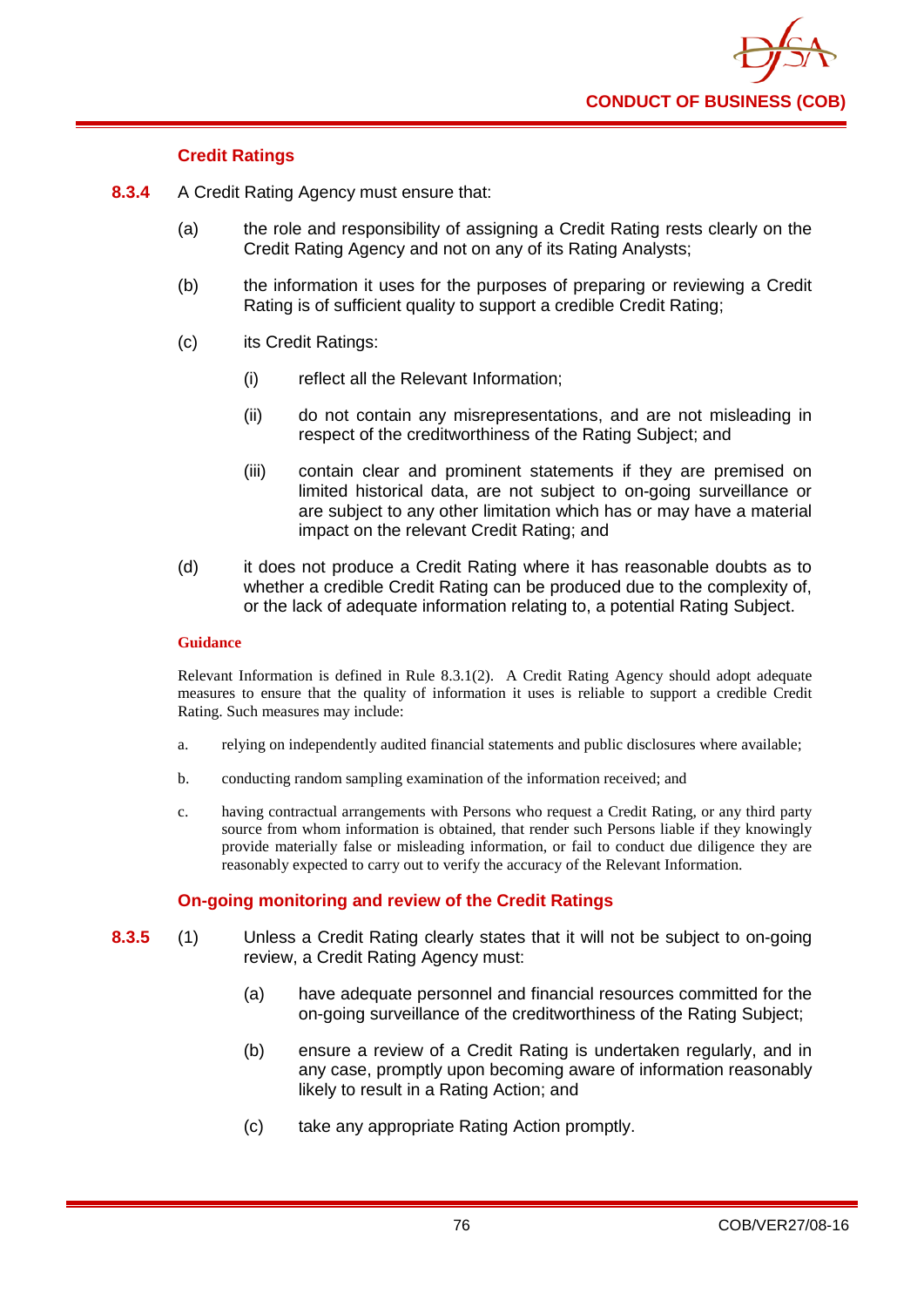

- (2) For the purposes of (1), a Rating Action is an upward or downward move of a Credit Rating, a confirmation of an existing Credit Rating or a withdrawal of a Credit Rating.
- (3) Following the review in (1)(b), a Credit Rating Agency must issue a notice of its Rating Action. Such a notice must:
	- (a) be promptly disseminated to the public or distributed by subscription, as applicable; and
	- (b) contain a clear and prominent statement specifying:
		- (i) the date on which the Credit Rating was last updated; and
		- (ii) the date on which the new Credit Rating is effective; or
		- (iii) if the Credit Rating is withdrawn, the effective date from which it is withdrawn and the reasons for such withdrawal.
- (4) Without prejudice to the obligation to conduct on-going surveillance and review of a Credit Rating, where a Credit Rating Agency forms an opinion on reasonable grounds that it does not have adequate or credible Relevant Information, it must not support an existing Credit Rating, and must withdraw such a Credit Rating immediately. Where it does so, it must issue a notice of withdrawal of the Credit Rating in accordance with (3).

- 1. A Credit Rating Agency may use separate teams of Rating Analysts for determining initial Credit Ratings and subsequent review of such ratings. It should ensure that each team has the requisite level of expertise and resources to perform its functions effectively.
- 2. A Credit Rating Agency should undertake both periodic and ad hoc reviews of its Credit Ratings as appropriate to the nature of the Rating Subject, the market conditions and reasonable expectations of users of such Credit Ratings. Such reviews should apply any changes in its rating methodologies and models, including rating assumptions.
- 3. A Credit Rating Agency should have clear and published parameters relating to the review of Credit Ratings, including, to the extent possible, when it will undertake any ad hoc reviews. Such parameters should include any material change in the risk characteristics of the Rating Subject or significant changes in the markets which relate to, or affect, the Rating Subject.
- 4. A Credit Rating Agency may place under surveillance a Rating Subject upon becoming aware of any material changes relating to, or affecting, it. A Credit Rating Agency should consider whether, in such circumstances, it is appropriate to give any prior notice that the relevant Rating Subject is under surveillance.

# **8.4 Integrity of the credit rating process**

# **Polic**i**es and procedures**

**8.4.1** To promote integrity of its credit rating process, a Credit Rating Agency must implement adequate policies, procedures and controls to ensure that it and its Employees: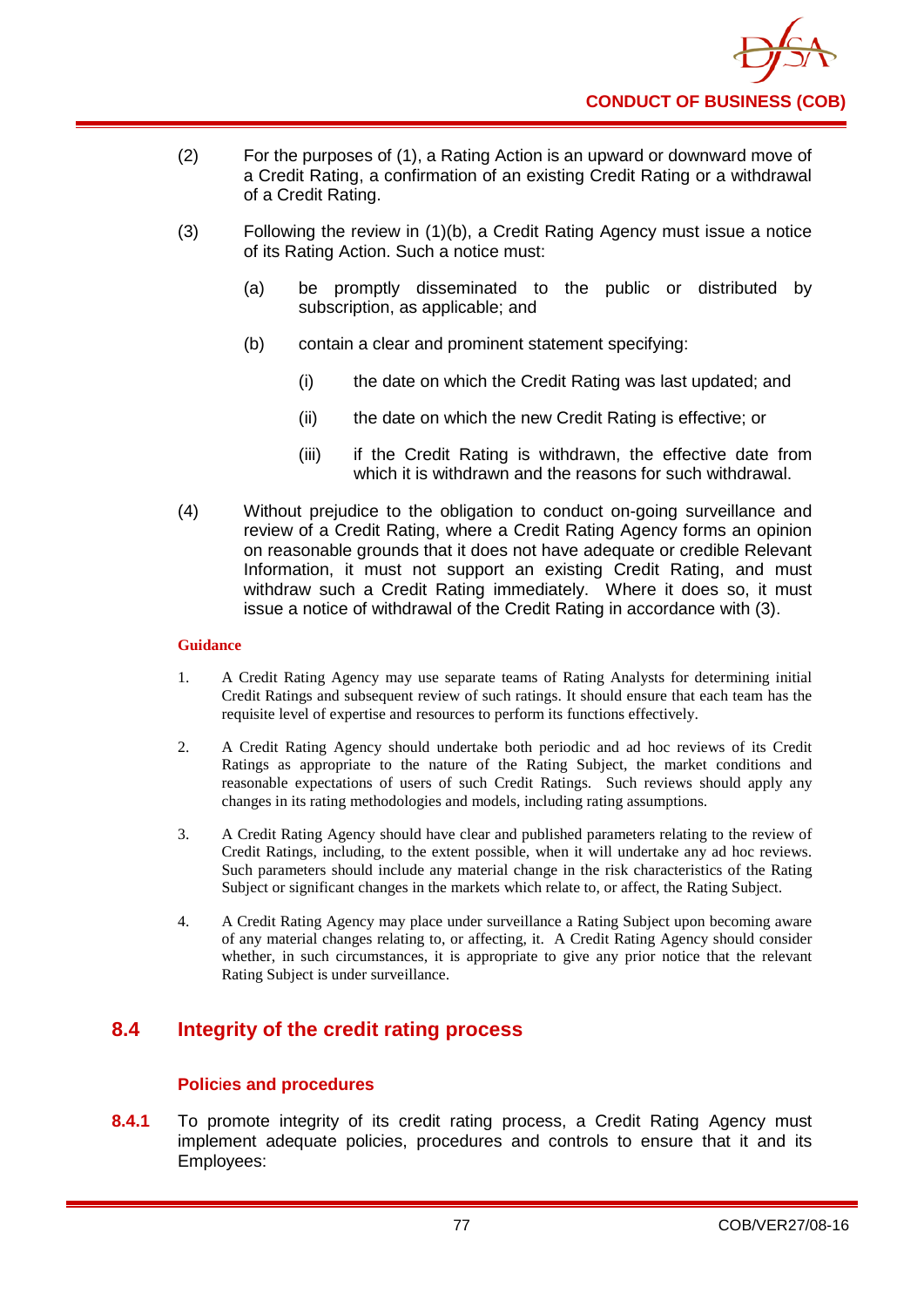

- (a) comply with all the applicable legal and other requirements, including those relating to its Credit Rating Activities, regardless of where such activities are carried on;
- (b) deal fairly and honestly with Rating Subjects and Persons using or relying on its Credit Ratings, such as investors and other market participants, including the public; and
- (c) do not, either expressly or implicitly, give any assurances or guarantees of a particular rating outcome before undertaking a full analysis of the Relevant Information in accordance with the applicable methodologies and models.

- 1. Where a Credit Rating Agency undertakes activities in a number of jurisdictions, the effect of Rule 8.4.1 is that it will need to ensure that respective obligations arising in all those jurisdictions are effectively met as appropriate. In doing so, it will need to take account of the application of the DFSA regime to Group and Branch operations (see Guidance 1 and 2 under Rule 8.3.1).
- 2. A Credit Rating Agency is required, under GEN Rule 7.5.1(2), to have an Authorised Individual as its Compliance Officer. It is the responsibility of the Compliance Officer to ensure proper observance by the Credit Rating Agency and its Employees, particularly Rating Analysts, of the applicable legal and other obligations, including any code of conduct/ethics adopted by the Credit Rating Agency. Such a code should generally set out matters relating to unacceptable and unethical behaviour which should be avoided by its Employees. See also Guidance 2 under section 8.1.1.

# **8.5 Conflicts of interest and independence**

## **Guidance**

- 1. There is a significant overlap between conflicts of interest and lack of independence of Employees (who include Rating Analysts). Therefore, some of the requirements set out in this section, while promoting independence of Credit Rating Agencies, are equally relevant for the purpose of addressing conflicts of interest. For convenience, they are set out under distinct headings.
- 2. The more detailed requirements set out in this section are designed to enable a Credit Rating Agency to meet the requirements set out under COB Rule 8.2.2 (Principle 2 – Independence and transparency). For this purpose, a Credit Rating Agency should have a detailed code of conduct/ethics that sets out its policies and procedures for meeting the requirements including those in this module covering aspects relating to conflicts of interest, as well as independence, of its Employees. See also Guidance 2 under section 8.1.1.

## **Policies and procedures**

- **8.5.1** A Credit Rating Agency must have adequate, clear and well documented policies, procedures and controls to:
	- (a) promote high standards of care, independence and objectivity in decision making by its Employees;
	- (b) ensure that its Credit Ratings are not influenced by any considerations other than those which are relevant in accordance with its published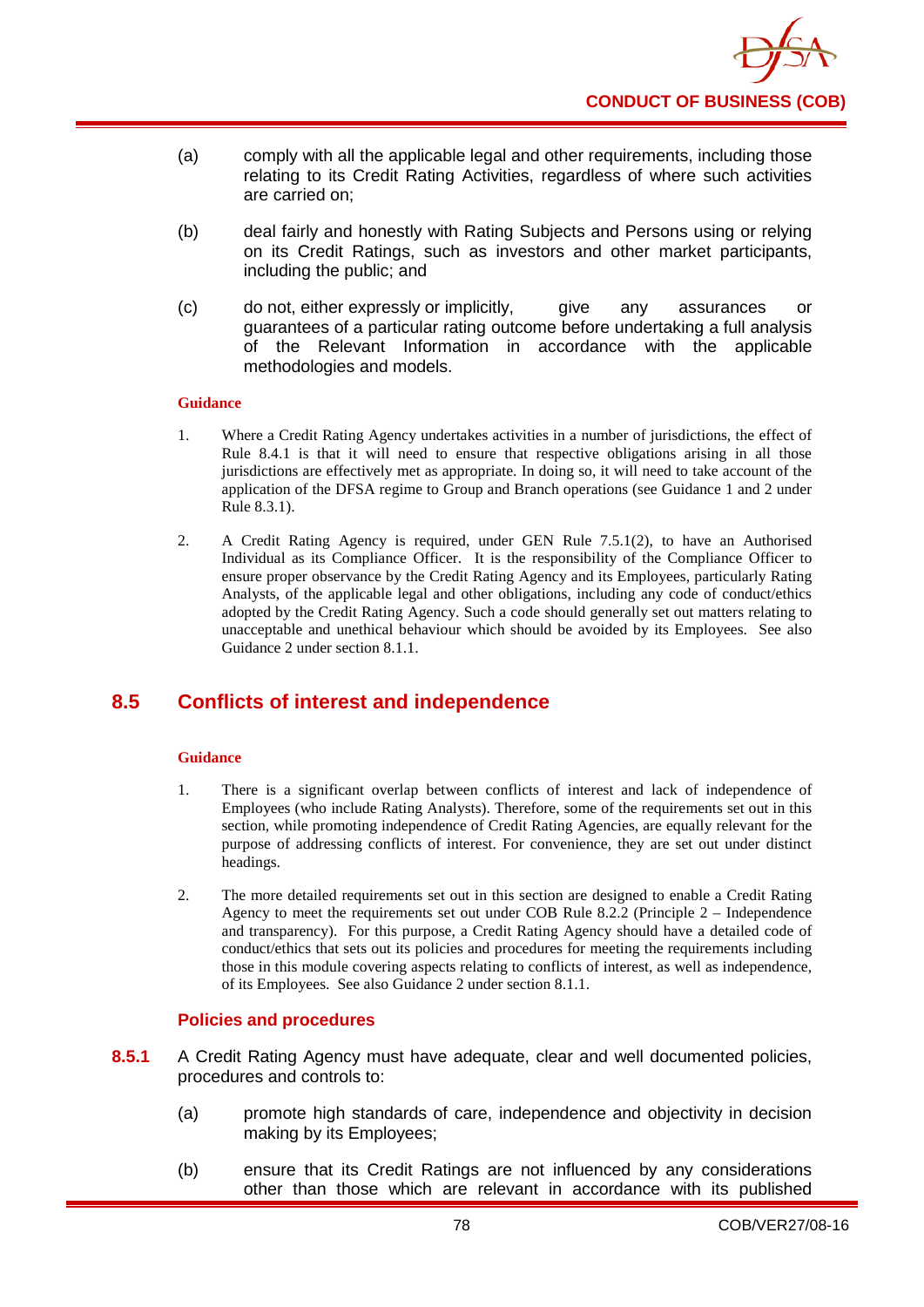methodologies and models as applicable to the particular Rating Subject; and

(c) identify, and eliminate or manage, as appropriate, including through disclosure, any conflicts of interest that may influence its Credit Ratings, including those conflicts of interest which may influence its Employees who are involved in producing or reviewing Credit Ratings.

## **Guidance**

- 1. A Credit Rating Agency should neither take, nor forbear or refrain from taking, any Rating Action based on its potential effect (economic, political or otherwise) on the Credit Rating Agency, its Rating Subjects, investors or any other market participants (for example, the existence or non-existence of business relationship between the Credit Rating Agency or a member of its Group and the Rating Subject).
- 2. The determination of a Credit Rating should be influenced only by factors relevant to the credit assessment in accordance with its published methodologies and models as applicable to the particular Rating Subject.
- 3. A Credit Rating Agency should, at a minimum, set out clearly when conflicts of interest arise and, in relation to what type of business or commercial dealings or transactions, and between whom, such conflicts of interest can arise.
- 4. Where the Rating Subject (such as a government) has, or is simultaneously pursuing, any oversight function relating to the Credit Rating Agency, the Credit Rating Agency should avoid assigning Employees involved in the Credit Rating of the Rating Subject for also discharging any function relating to the Credit Rating Agency's oversight.

# **Provision of consultancy and ancillary services**

- **8.5.2** (1) A Credit Rating Agency must not provide to a Rating Subject or a Related Party of a Rating Subject consultancy or advisory services relating to the corporate or legal structure, assets, liabilities or activities of such Rating Subject or Related Party.
	- (2) For the purposes of (1), a Related Party of a Rating Subject is:
		- (a) an undertaking which is in the same Group as the Rating Subject;
		- (b) any Person who interacts with the Credit Rating Agency in respect of the Credit Rating; or
		- (c) any Person who has a significant business or other relationship with the Rating Subject or any Person referred to in (a) or (b).
	- (3) Without prejudice to (1), a Credit Rating Agency may provide services which are ancillary to its Credit Rating Activities to a Rating Subject or a Related Party of the Rating Subject where it:
		- (a) has a clear definition of what services it considers as ancillary services;
		- (b) documents why such services are considered not to raise any conflicts of interest with its Credit Rating Activities; and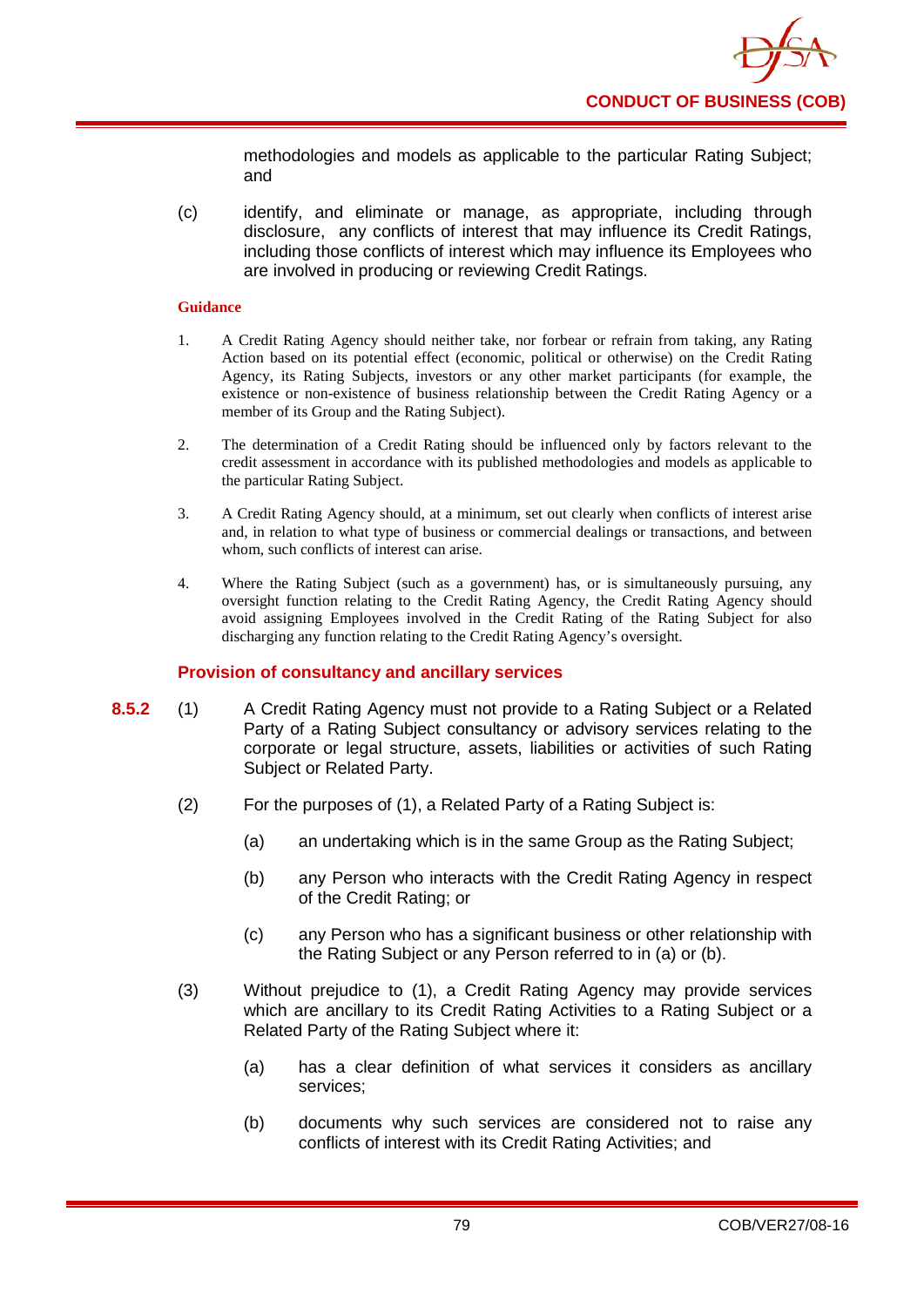- (c) has in place adequate mechanisms to minimise the potential for any conflicts of interest arising.
- (4) If a member of the Group in which the Credit Rating Agency is also a member provides services of the kind referred to in (1) to a Rating Subject of the Credit Rating Agency or a Related Party of such a Rating Subject, such services must be operationally and functionally separated from the business of the Credit Rating Agency.

- 1. The prohibition in Rule 8.5.2(1) includes, for example, making proposals or recommendations regarding the design or structure of Rating Subjects, including suggestions as to how a desired rating could be achieved. Therefore, such services cannot be provided.
- 2. Some of the activities which are prohibited under Rule 8.5.2(1) may constitute a Financial Service other than Operating a Credit Rating Agency. Even if a Credit Rating Agency has an authorisation to provide such a Financial Service, it is prevented from providing such services to a Rating Subject or a Related Party because of the prohibition in Rule 8.5.2(1).
- 3. Ancillary services referred to in Rule 8.5.2(3) include, for example, market forecasts, estimates of economic trends, pricing analysis and other general data analysis as well as related distribution services. These services can be provided to Rating Subjects and their Related Parties where the requirements in Rule 8.5.2(3) are met. These services are also unlikely to constitute other Financial Services.
- 4. A Credit Rating Agency should separate operationally its Credit Rating Activities from any ancillary services it provides in accordance with Rule 8.5.2(3). For example, Rating Analysts and other key individuals involved in Credit Rating Activities should not also be involved in the provision of such services.
- 5. Where a Group member provides to a Rating Subject of a Credit Rating Agency any ancillary services, the Credit Rating Agency and the Group member should not share Employees or premises to ensure operational separation.

## **Credit Rating Agency fees**

**8.5.3** A Credit Rating Agency must not enter into fee arrangements for providing Credit Ratings where the fee depends on the rating outcome or on any other result or outcome of the Credit Rating Activities.

## **Other conflicts of interest**

**8.5.4** A Credit Rating Agency must not engage in any securities or derivatives transactions with, relating to, or in respect of, a Rating Subject or its Related Party in circumstances where such a transaction would amount to, or pose a risk of, a conflict of interest with respect to its Credit Rating Activities.

## **Guidance**

Examples of investments which would not present conflicts of interest include investments in collective investment funds which might contain investments in a Rating Subject or its Related Party.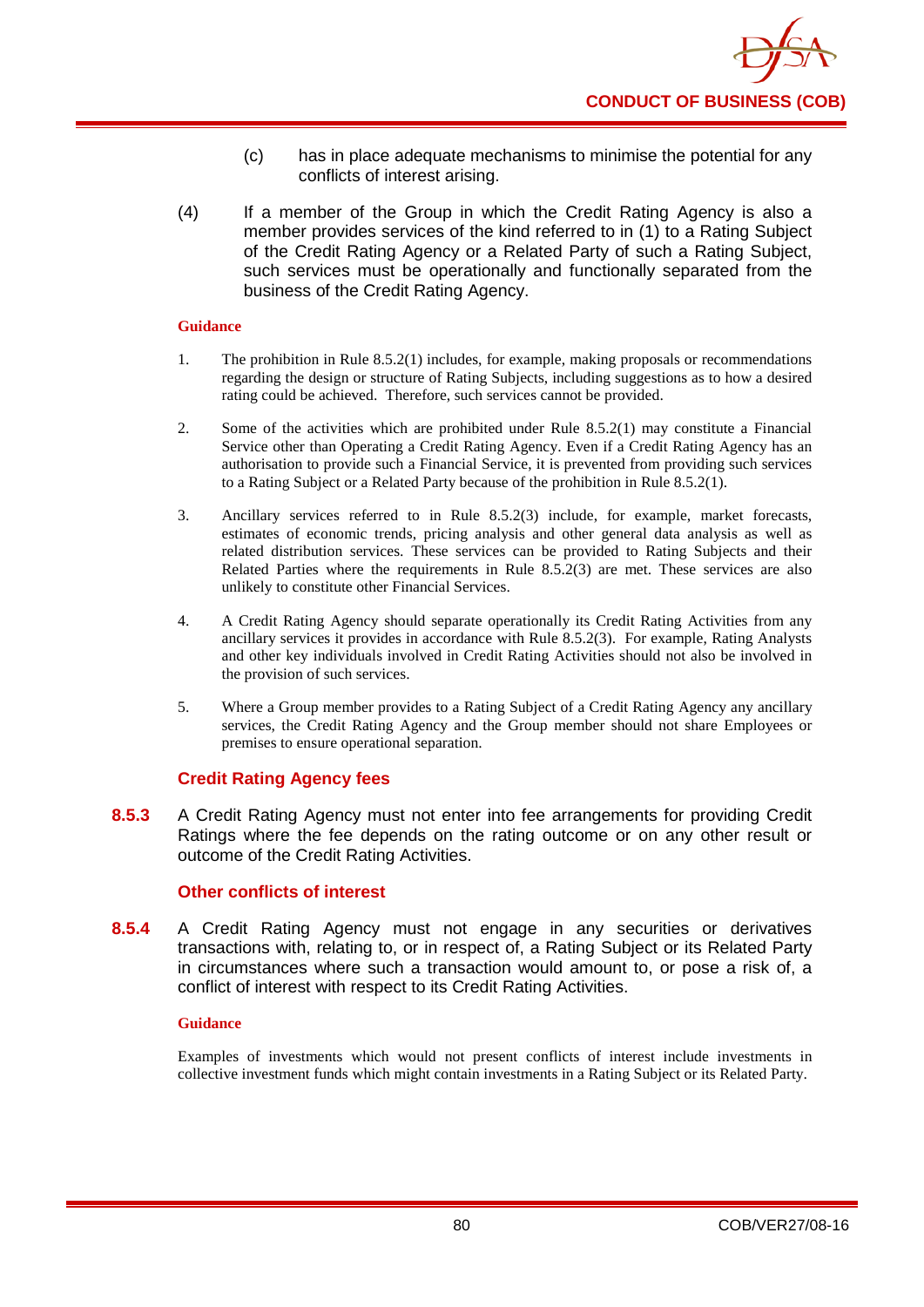

# **8.6 Independence of Rating Analysts and other Employees**

# **Policies and procedures**

- **8.6.1** A Credit Rating Agency must have adequate policies, procedures and controls to ensure that its Employees, as far as practicable, avoid relationships which compromise or are reasonably likely to compromise the independence and objectivity of its Credit Rating Activities.
- **8.6.2** (1) A Credit Rating Agency must ensure that its Employees who are directly involved in preparing or reviewing a Credit Rating of a Rating Subject do not initiate, or participate in, discussions regarding fees or payments with the Rating Subject or a Related Party of the Rating Subject.
	- (2) A Credit Rating Agency must ensure that its Employees who are directly involved in preparing or reviewing a Credit Rating of a Rating Subject, and their Close Relatives, do not engage in any securities or derivative transactions with, relating to, or in respect of, the Rating Subject or a Related Party of the Rating Subject in circumstances where such a transaction would amount to, or pose a risk of, a conflict of interest with respect to the activities of the relevant Employee.

### **Guidance**

This Rule should be read in conjunction with Rule 8.2.2, pursuant to which, Employees of a Credit Rating Agency need to be independent and free from conflicts of interest. Such conflicts of interest include the appearance of being compromised as result of a personal relationship which he or his Close Relatives have with a Rating Subject or a Related Party of a Rating Subject. The Credit Rating Agency's policies and procedures should clearly set out where a personal relationship should be considered to create the potential for any real or apparent conflicts of interest and therefore be subject to the conflicts of interest provisions.

- **8.6.3** (1) A Credit Rating Agency must ensure that its Employees who have a relevant material interest in a Rating Subject or its Related Party are not involved in the preparation or review of the relevant Credit Rating or able to influence that process.
	- (2) For the purposes of Rule 8.6.3(1), an Employee of a Credit Rating Agency has a material interest in a Rating Subject if the Employee:
		- (a) owns a security or a derivative relating to a Rating Subject or its Related Party, other than holdings in diversified collective investment funds;
		- (b) has had a recent employment or other significant business relationship with a Rating Subject or its Related Party which may cause, or may be perceived as causing, conflicts of interest; or
		- (c) has a Close Relative who is currently employed by a Rating Subject or its Related Party.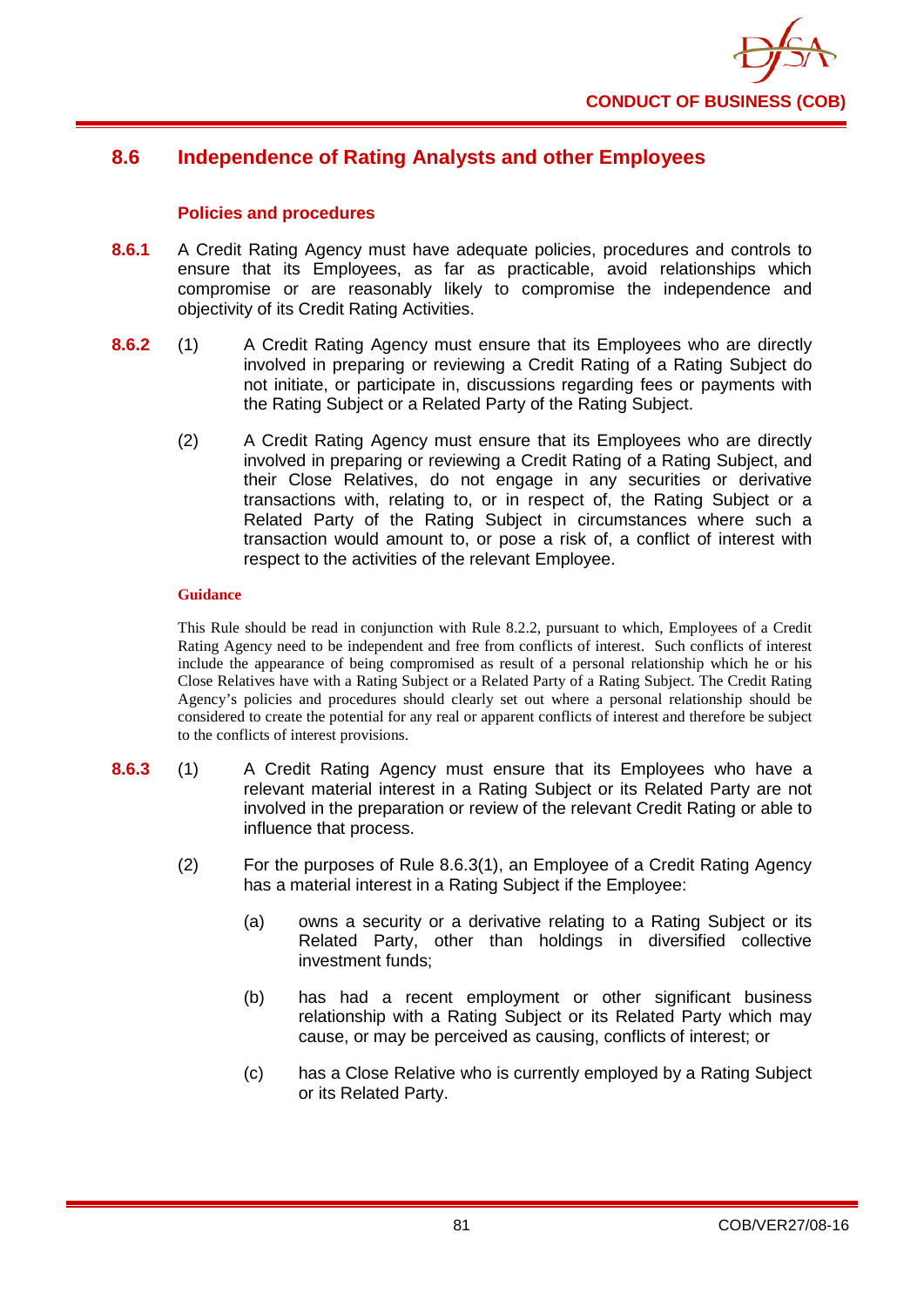

A Credit Rating Agency should, where it has a code of conduct/ethics, set out unacceptable conduct for Employees, such as soliciting money, gifts, or favours from anyone with whom the Credit Rating Agency does business, or accepting gifts offered in the form of cash or any gifts which are reasonably capable of influencing their opinions or decisions relating to Credit Ratings. There should also be guidance relating to minimal value of gifts or benefits that may be accepted, and clearance and disclosure procedures relating to such gifts and benefits. See also Guidance 2 under Rule 8.1.1.

**8.6.4** A Credit Rating Agency must establish policies and procedures for reviewing the past work of a Rating Analyst who leaves the employment of the firm to join a Rating Subject or its Related Party where the Rating Analyst had been involved in producing or reviewing the Credit Rating assigned to such Rating Subject or Related Party.

### **Remuneration and reporting lines**

#### **Guidance**

A Credit Rating Agency is required, pursuant to GEN Rule 5.3.31, to have remuneration structures and strategies which, amongst other things, are consistent with the business objectives and identified risk parameters within which the firm operates, and provide for effective alignment of risk outcomes and the roles and functions of the relevant Employees. The requirements set out in this section are designed to augment those remuneration requirements set out in GEN.

- **8.6.5** A Credit Rating Agency must ensure that Employees involved in the provision of Credit Ratings have reporting lines and remuneration arrangements that are designed to eliminate, or effectively manage, actual and potential conflicts of interest.
- **8.6.6** A Credit Rating Agency must ensure that its Employees are not remunerated, or their performance evaluated, based on the amount of revenue generated or expected from the Credit Ratings in which the Employee was involved.

#### **Gui**d**ance**

The Employees intended to be covered by this Rule are Rating Analysts and other Employees who are directly involved in producing or reviewing a Credit Rating, or who are able to influence the credit rating process (such as the senior management).

**8.6.7** A Credit Rating Agency must conduct formal and periodic reviews of its remuneration policies and practices relating to Employees who participate in, or who might otherwise have an effect on, the rating process to ensure that those policies and practices do not compromise the objectivity of the Credit Rating Activities.

# **8.7 Transparency and disclosure**

## **Policies and procedures**

- **8.7.1** (1) A Credit Rating Agency must, subject to (2), have adequate policies, procedures and controls to ensure that it discloses in a timely manner:
	- (a) its Credit Ratings and any updates thereof;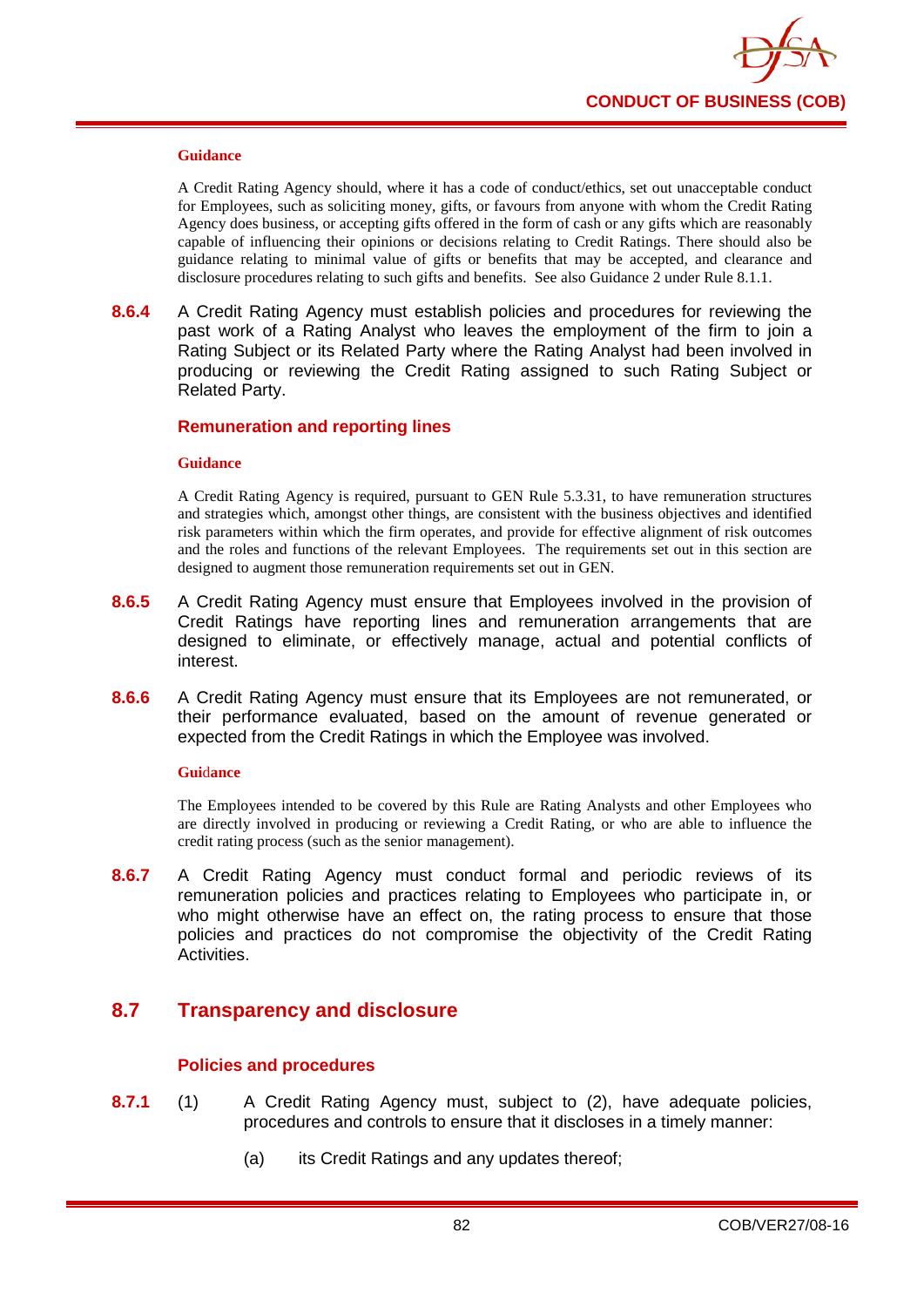- (b) its policies for distributing Credit Ratings and updates thereof;
- (c) the methodologies and models used and key assumptions made in preparing its Credit Ratings and any updates thereof; and
- (d) any other significant element relating to (a), (b) or (c) above.
- (2) A Credit Rating Agency is not required to disclose information where the information is subject to confidentiality requirements.

- 1. The level of detail required in the disclosure of information concerning methodologies, models and key assumptions should be such as to give adequate information to the users of Credit Ratings to enable them to perform their own due diligence when assessing whether, or to what extent, reliance can be placed on those Credit Ratings (see Rule 8.8.1). Disclosure of information must not, however, reveal confidential information of, or relating to, the Rating Subject or its Group pursuant to Rule 8.9.1.
- 2. The information referred to in Guidance No. 1 should generally include the meaning of each rating category and the definition of default or recovery, and the time horizon the Credit Rating Agency used when making a Credit Rating.
- 3. A Credit Rating Agency should adequately and clearly disclose applicable risks which may affect a Credit Rating, including a sensitivity analysis of the relevant assumptions and an explanation of how various market developments affect the parameters built into the methodologies and models and may influence or impinge on the Credit Rating (for example volatility).
- 4. If the nature of a Credit Rating or other circumstances make a historical default rate inappropriate or otherwise likely to mislead investors, the Credit Rating Agency should provide appropriate clarifications.
- 5. A Credit Rating Agency should provide information to assist users of its Credit Ratings to develop a greater understanding of what a Credit Rating is, and the limitations on the use of Credit Ratings with respect to the particular type of financial product that the Credit Rating Agency rates. A Credit Rating Agency should clearly indicate the attributes and limitations of each Credit Rating, and the limits to which the firm verifies information provided to it by the Rating Subject, its Related Party or any external source.

# **Communication of information**

**8.7.2** A Credit Rating Agency must ensure that its communications relating to its Credit Ratings, Credit Rating Activities and its other business are clear, fair and not misleading.

- 1. A Credit Rating Agency should, taking into account the nature, scale and complexity of its operations, have a function within its organisation charged with the responsibility for communicating with market participants and the public on questions, concerns or complaints it receives.
- 2. The objective of this function should be to help ensure that the Credit Rating Agency's officers and management are informed of those issues that such officers and management would reasonably need to be informed about when setting and implementing the Credit Rating Agency's systems and controls.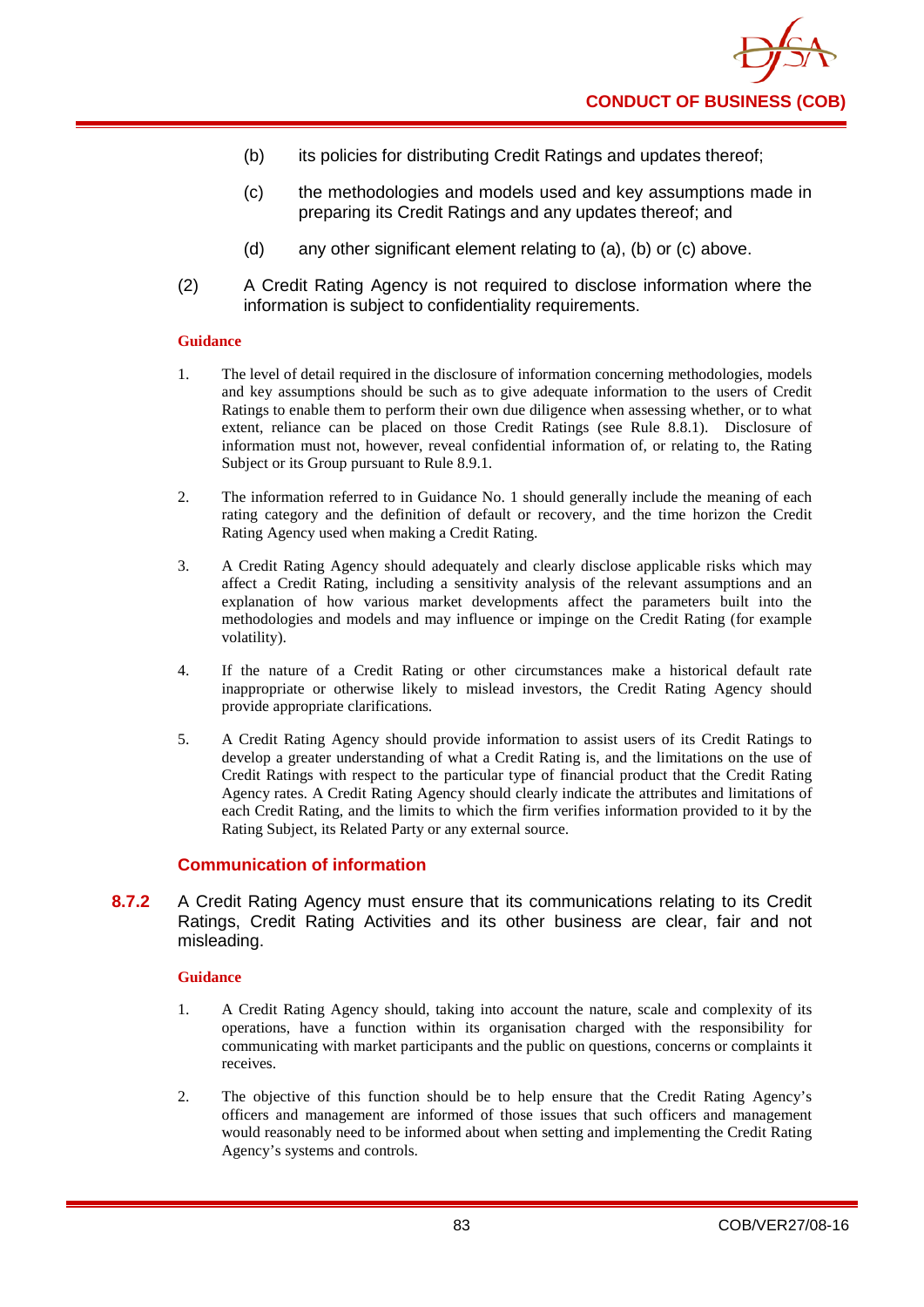

# **8.8 Disclosure and presentation of Credit Ratings**

# **General Disclosure**

- **8.8.1** (1) Subject to the confidentiality requirements applicable to a Credit Rating Agency, it must ensure that its Credit Ratings:
	- (a) are published promptly, and as far as practicable, on a nonselective basis and free of charge;
	- (b) contain sufficient information to enable users of such Credit Ratings to understand how the Credit Rating was reached, including information relating to the methodologies, models and key underlying assumptions used;
	- (c) contain a clear statement if the Credit Rating is initiated by the Credit Rating Agency on its own initiative (unsolicited), and information relating to the Credit Rating Agency's policy relating to providing unsolicited Credit Ratings;
	- (d) contain sufficient information about the historical default rates of its Credit Ratings which are of the same category as the Credit Rating being published so that interested parties can understand the historical performance of its Credit Ratings; and
	- (e) include any other information relevant to the particular Credit Rating, as specified in this module.
	- (2) A Credit Rating Agency must ensure that any press release which accompanies a Credit Rating contains key elements underlying the Credit Rating.
	- (3) Before publishing a new or an updated Credit Rating or withdrawing a Credit Rating, the Credit Rating Agency must, to the extent practicable and appropriate, give to the Rating Subject sufficient advance notice to enable that Person to draw to the attention of the Credit Rating Agency any factual errors on which the Credit Rating Agency may have based the relevant Credit Rating.
	- (4) Subject to the confidentiality requirements applicable to a Credit Rating Agency, any information which the Credit Rating Agency is required to publish pursuant to any Rules must also be made available on the website of the relevant Credit Rating Agency.

## **Guidance**

In relation to Rule 8.8.1(3), a Credit Rating Agency should inform the Rating Subject at least 12 hours before publication of a new Credit Rating or an update or withdrawal of an existing Credit Rating of the principal grounds on which such Credit Rating is based in order to give the Rating Subject an opportunity to draw to the attention of the Credit Rating Agency any factual errors. The Rating Subject has the meaning given to it in GEN Rule 2.27.1(3) and should be read in conjunction with Rule 8.1.1(2).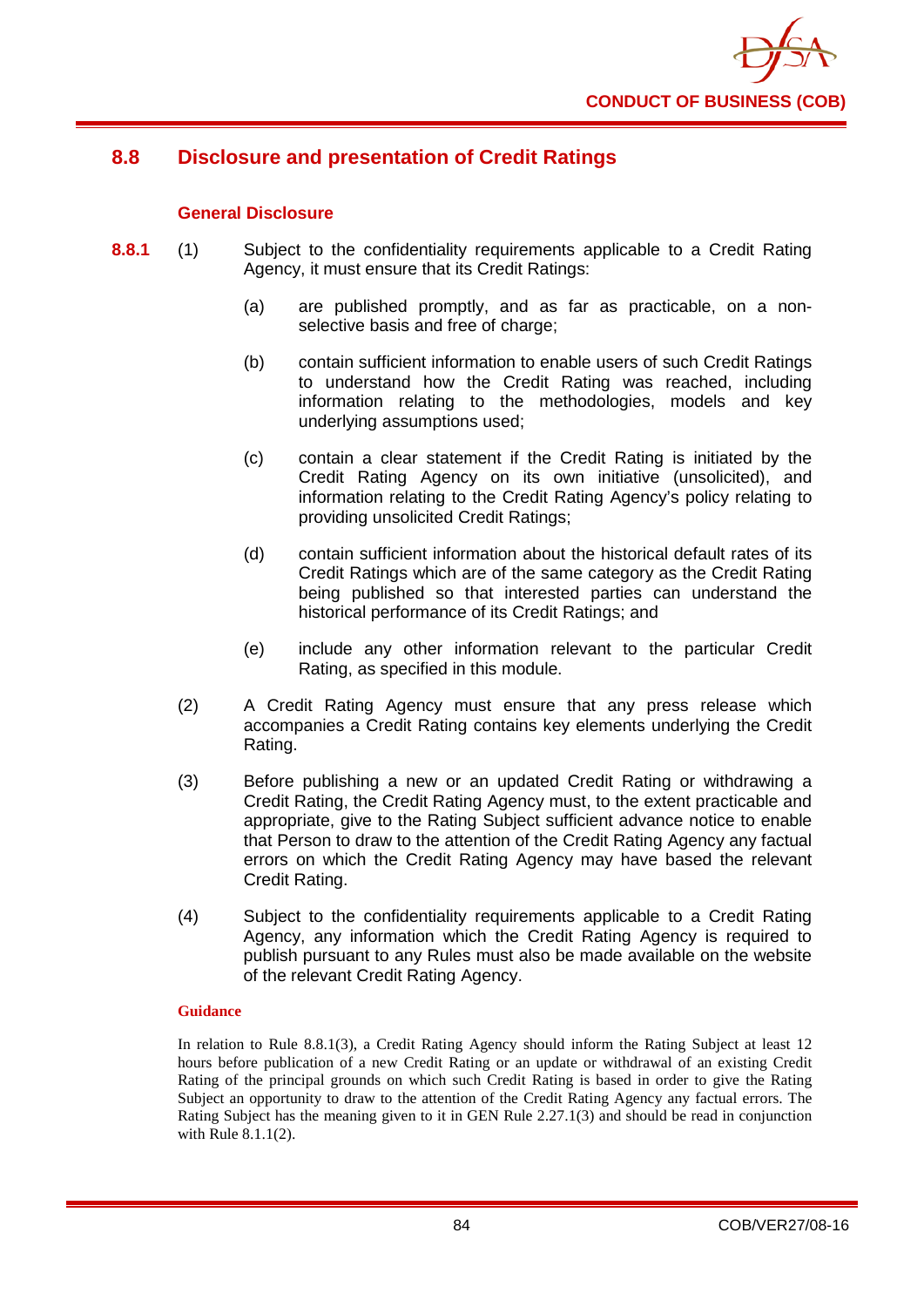

## **Specific Disclosure - Fees and Charges**

- **8.8.2** (1) A Credit Rating Agency must include in its announcements relating to Credit Ratings and its annual report the general nature of its arrangements relating to fees and charges with, or relating to, the Rating Subject including:
	- (a) whether the Credit Rating Agency or any member of its Group receives any fees, charges or other monetary benefits which are unrelated to the provision by the Credit Rating Agency of its Credit Ratings, and if so, the proportion of such benefits relating to the aggregate fees and charges in respect of the provision of Credit Ratings; and
	- (b) if the Credit Rating Agency receives 10% or more of its aggregate annual revenue from a single Rating Subject or its Related Party, information about that source.
	- (2) Where a Credit Rating Agency is a member of a Group, the 10% aggregate annual income referred to in (1)(b) may be calculated by aggregating the net revenue of all Credit Rating Agencies within the Group.

## **Specific Disclosure – Structured financial products**

**8.8.3** A Credit Rating Agency must, where the Rating Subject is a structured financial product disclose in its Credit Ratings whether the Relevant Information is made publicly available by the Rating Subject, or whether all, or some of, such information remains non–public.

## **Guidance**

- 1. The information which a Credit Rating Agency provides relating to structured financial products should include sufficient information such as information relating to the profit and loss statement and cash flow analysis to enable users of the Credit Ratings to understand the basis of the Credit Rating. Such information should also include the degree to which, in accordance with its analysis, the Credit Rating is sensitive to changes in market conditions.
- 2. A Credit Rating Agency should differentiate ratings of structured finance products from traditional corporate bond ratings, preferably through a different rating symbology. A Credit Rating Agency must also disclose how this differentiation operates.
- 3. A Credit Rating Agency should use reasonable efforts to encourage the Rating Subject to disclose to the public all Relevant Information to enable investors and users of the Credit Ratings to conduct their own due diligence relating to that product.

# **8.9 Confidential information**

- **8.9.1** A Credit Rating Agency must have policies, procedures and controls to ensure that it and its Employees do not:
	- (a) use any information given to or obtained by the Credit Rating Agency on a confidential basis ("Confidential Information") for a purpose other than that for which it was given or obtained;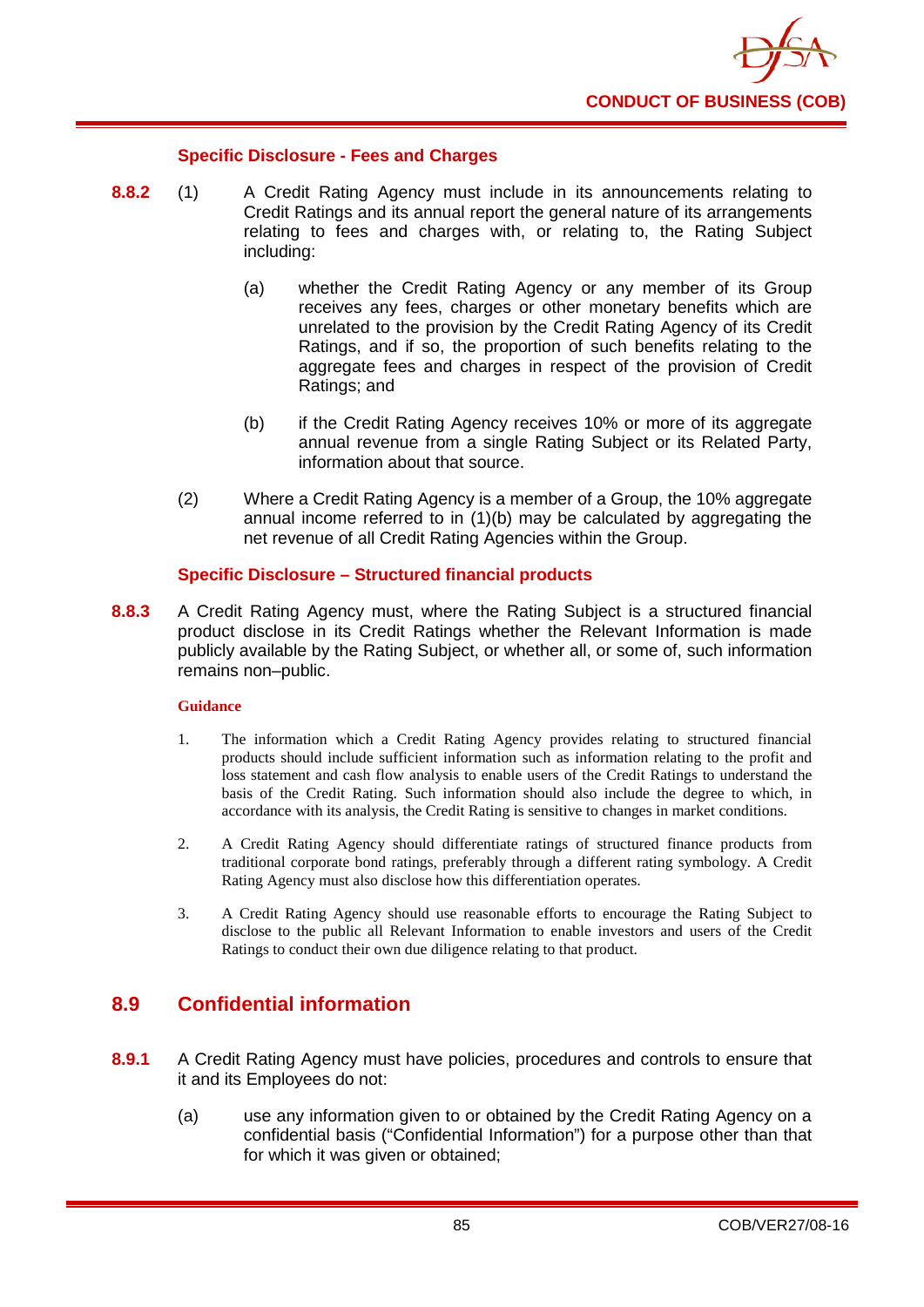- (b) disclose the Confidential Information to any other Person, except:
	- $(i)$  in accordance with  $(a)$ ;
	- (ii) with the prior written consent of the Person to whom a duty of confidentiality in respect of such Confidential Information is owed; or
	- (iii) where obliged to do so by any legislation applicable to the Credit Rating Agency; and
	- (c) disclose any pending Rating Action except to the Rating Subject or as agreed with the Rating Subject.
- **8.9.2** Subject to Rule 8.9.1(b), a Credit Rating Agency and its Employees must not disclose Confidential Information in any manner, including in press releases, through research conferences, to future employers, or in conversations with investors, other issuers, other persons, or by other means.
- **8.9.3** A Credit Rating Agency must have adequate measures to ensure that it and its Employees:
	- (a) take all reasonable steps to protect all property and records belonging to or in possession of the Credit Rating Agency against fraud, theft or misuse; and
	- (b) do not share Confidential Information entrusted to the Credit Rating Agency with any third parties except where permitted under Rule 8.9.1(b).

# **8.10 Record keeping**

- **8.10.1** (1) A Credit Rating Agency must, for a minimum of six years, maintain sufficient records in relation to each activity and function of the Credit Rating Agency and, where appropriate, audit trails of its Credit Rating Activities. These must include, where applicable, the following:
	- (a) for each Credit Rating:
		- (i) the identity of the Rating Analysts participating in the determination of the Credit Rating;
		- (ii) the identity of the individuals who have approved the Credit Rating;
		- (iii) information as to whether the Credit Rating was solicited or unsolicited;
		- (iv) information to support the Credit Rating;
		- (v) the Accounting Records relating to fees and charges received from or in respect of the Rating Subject;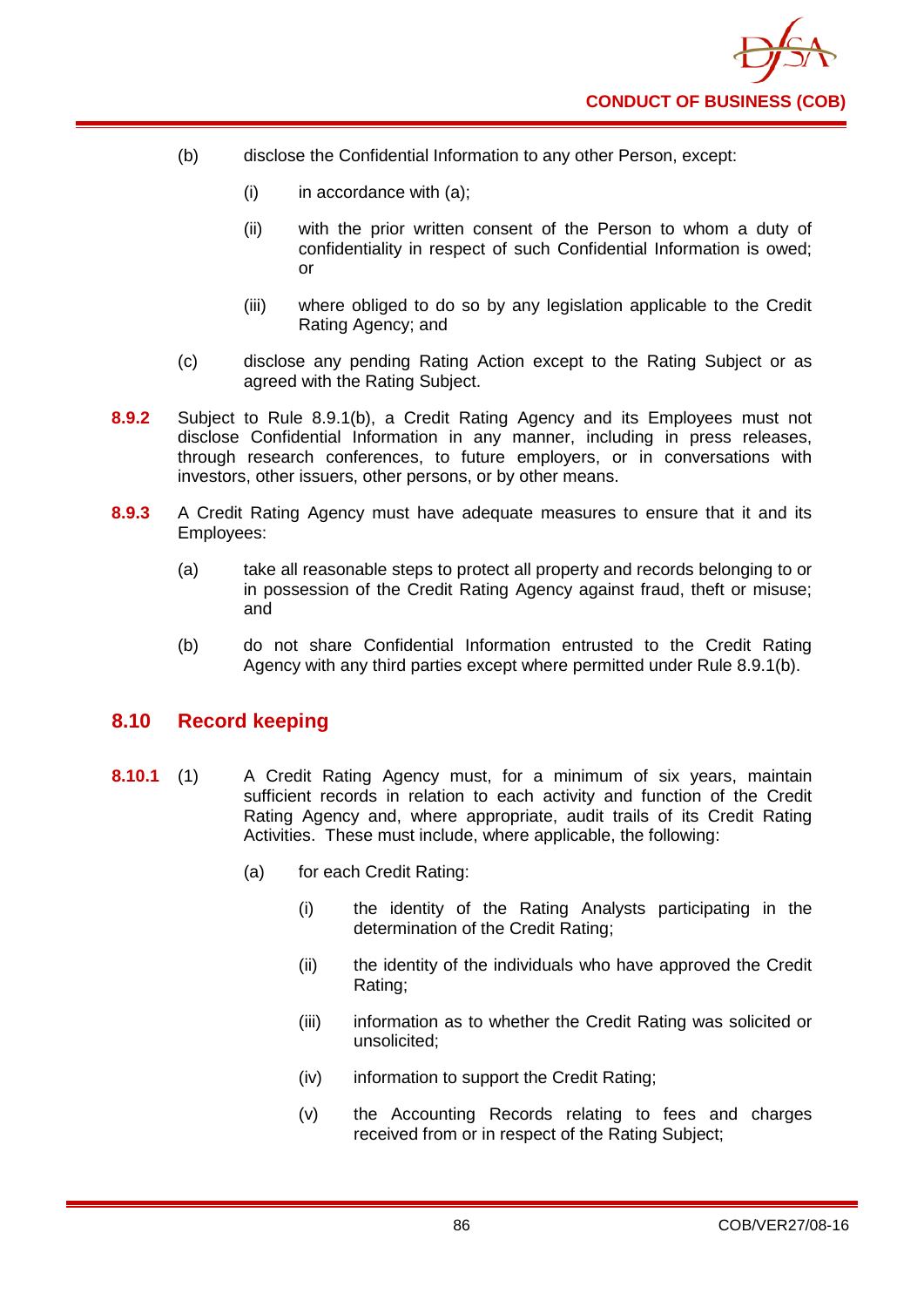

- (vi) the internal records and files, including non-public information and working papers, used to form the basis of any Credit Rating; and
- (vii) credit analysis and credit assessment reports including any internal records and non-public information and working papers used to form the basis of the opinions expressed in such reports;
- (b) the Accounting Records relating to fees received from any person in relation to services provided by the Credit Rating Agency;
- (c) the Accounting Records for each subscriber to the Credit Rating Agency's services;
- (d) the records documenting the established procedures, methodologies, models and assumptions used by the Credit Rating Agency to determine Credit Ratings; and
- (e) copies of internal and external communications, including electronic communications, received and sent by the Credit Rating Agency and its Employees that relate to Credit Rating Activities.
- (2) For the purposes of (1), the six year period commences from the date the Credit Rating is disclosed to the public or distributed by subscription.

- 1. Information to support a Credit Rating includes information received from the Rating Subject or information obtained through publicly available sources or third parties and verification procedures adopted in relation to information such as those obtained from public sources or third parties. In accordance with GEN Rule 5.3.24, records should be kept in such a manner as to be readily accessible.
- 2. Where a Credit Rating is subject to on-going surveillance and review, the Credit Rating Agency should retain records required under Rule 8.10.1 in relation to the initial Credit Rating as well as subsequent updates where such records are required to support the latest Credit Rating.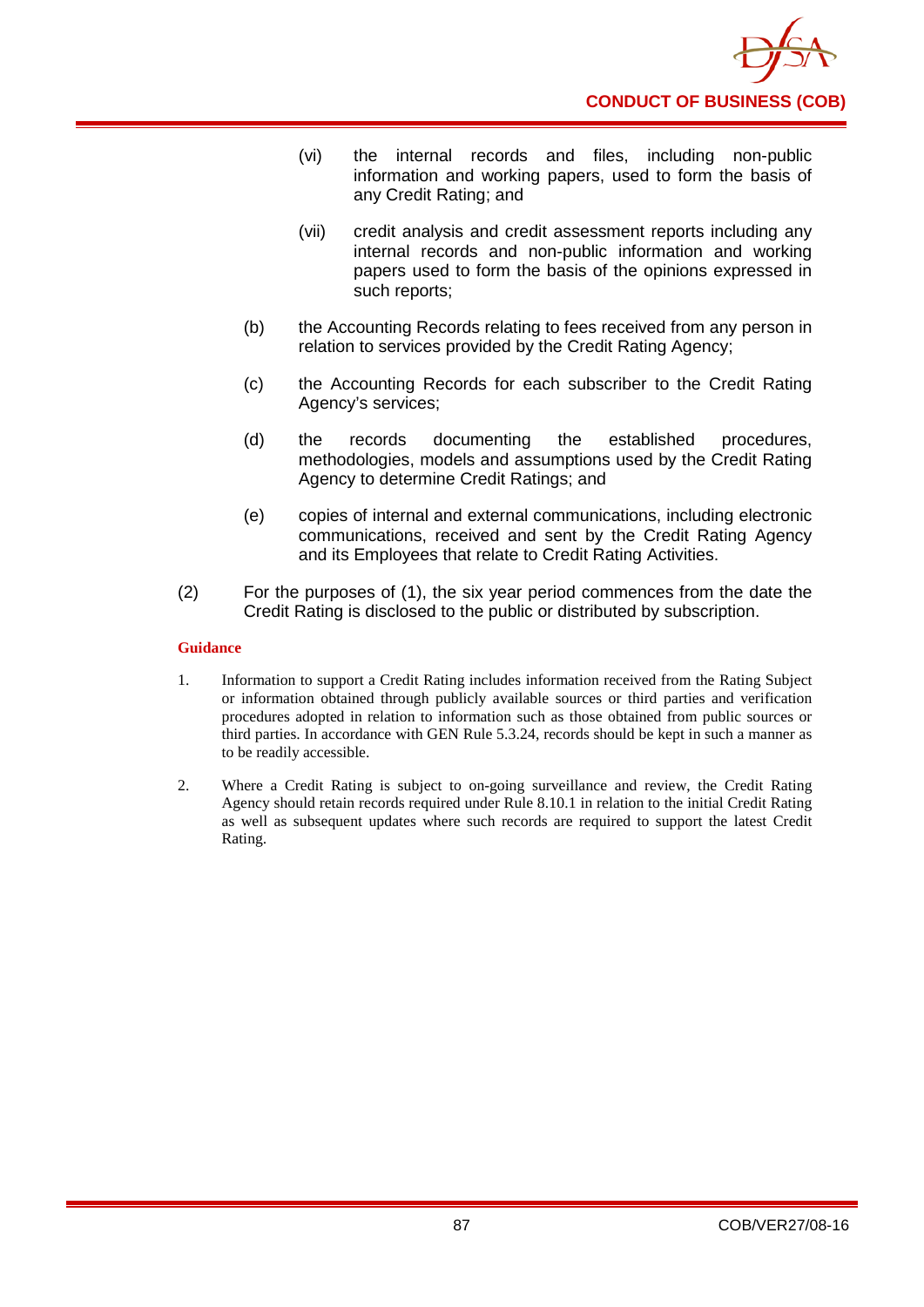

# **9 ADDITIONAL RULES: OPERATING AN ALTERNATIVE TRADING SYSTEM**

# **9.1 Application and interpretation**

**9.1.1** This chapter applies to an Authorised Firm which Operates an Alternative Trading System (ATS Operator).

## **Guidance**

The Financial Service of Operating an Alternative Trading System can be either operating a Multilateral Trading Facility (MTF) or operating an Organised Trading Facility (OTF). See GEN Rule 2.22.1.

- **9.1.2** In this chapter:
	- (a) a reference to a "member" is a reference to a Client of the ATS Operator who has been granted access to its facilities in accordance with the requirements in this chapter;
	- (b) a reference to a "facility" is a reference to a Multilateral Trading Facility (MTF) and an Organised Trading Facility (OTF), except where specific reference is made only to an MTF or OTF;
	- (c) a reference to an "ATS Operator" is a reference to a Person operating an MTF and a Person operating an OTF, except where specific reference is made only to a Person operating an MTF or a Person operating an OTF; and
	- (d) where a Rule in this chapter conflicts with any other provision in the DFSA Rulebook, the Rule in this chapter prevails over those other provisions.

# **9.2 Main requirements relating to trading on the facility**

- **9.2.1** (1) An ATS Operator must, at the time a Licence is granted and at all times thereafter, have:
	- (a) transparent and non-discriminatory rules and procedures to ensure fair and orderly trading of Investments on its facility ("Operating Rules");
	- (b) objective criteria governing access to its facility ("Access Criteria");
	- (c) objective and transparent criteria for determining the Investments that can be traded on its facility ("Investment Criteria");
	- (d) adequate technology resources ("Technology Resources"); and
	- (e) rules and procedures to ensure only Investments in which there is a Proper Market are traded on its facilities ("Proper Markets").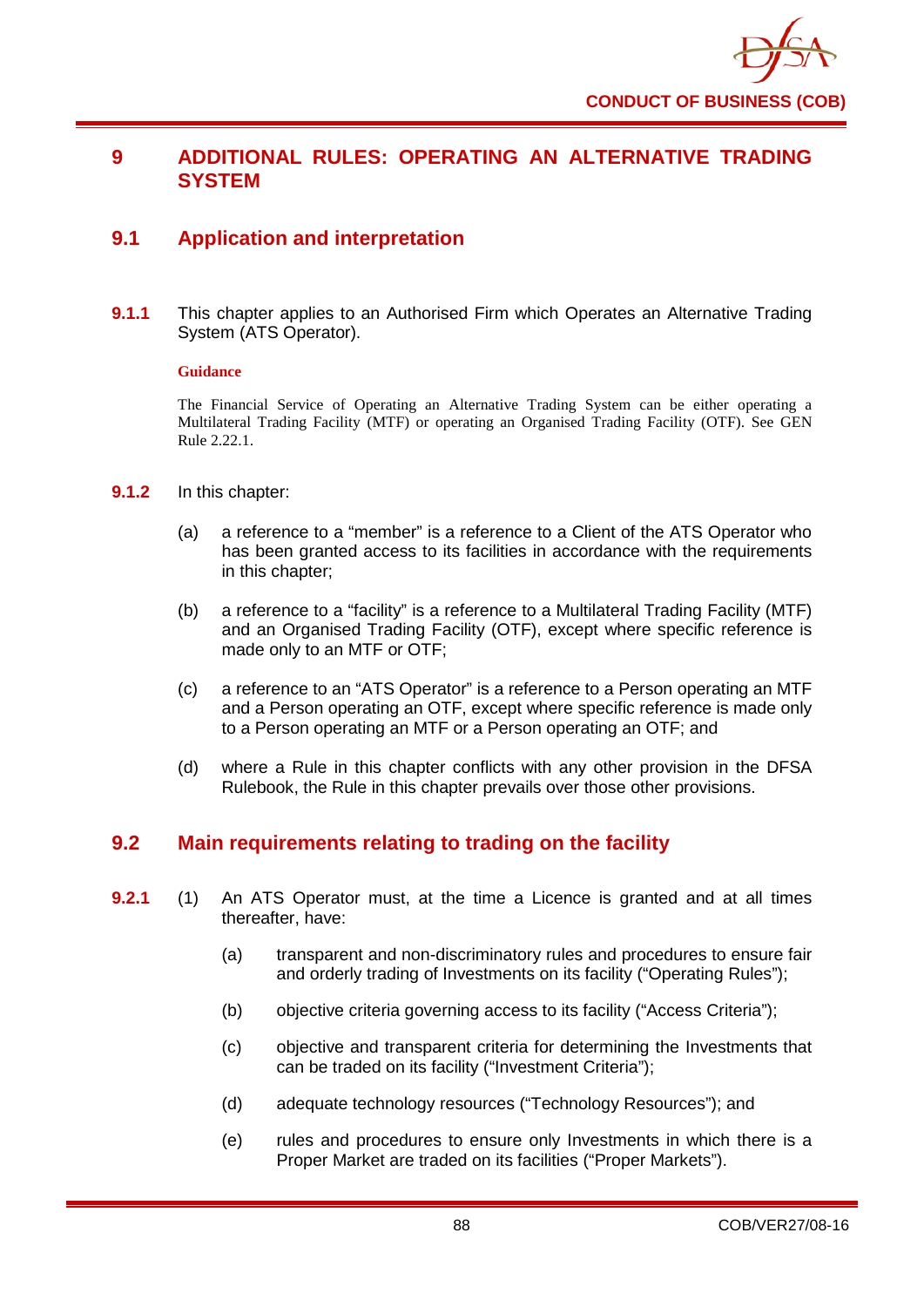(2) A breach of the Operating Rules of an ATS Operator is a prescribed matter for the purposes of Article 67(1)(b) of the Regulatory Law 2004.

## **Guidance**

Pursuant to Article 67(1) of the Regulatory Law 2004, an Authorised Firm is required to disclose to the DFSA anything which reasonably tends to show breaches or likely breaches of requirements as prescribed in Rules. Rule 9.2.1(2) prescribes a breach of Operating Rules as a the matter which is reportable to the DFSA by an ATS Operator.

# **Operating Rules**

**9.2.2** (1) The Operating Rules of an ATS Operator must be:

- (a) based on objective criteria;
- (b) non-discriminatory;
- (c) clear and fair;
- (d) legally binding and enforceable against each member and where relevant, any other Person who has been allowed access to the facility through the member; and
- (e) in the case of a Person operating an MTF, non-discretionary and made publicly available.
- (2) The Operating Rules of an ATS Operator must place obligations upon Persons who are admitted to trading on its facility ("members"):
	- (i) when undertaking transactions on its facilities; and
	- (iii) relating to professional standards applicable to staff and other Persons allowed access to the facility through such a member.
- (3) Without limiting the generality of (1) and (2), the Operating Rules of an ATS Operator must contain:
	- (a) criteria for admission of members to its facility, in accordance with Rule 9.3.1;
	- (b) criteria relating to Investments traded on its facility, in accordance with Rule 9.4.1;
	- (c) the rules and procedures governing trading on the facility;
	- (d) default rules;
	- (e) the rules and procedures for the clearing and settlement of transactions executed on the facility; and
	- (f) any other matters necessary for the proper functioning of its facility.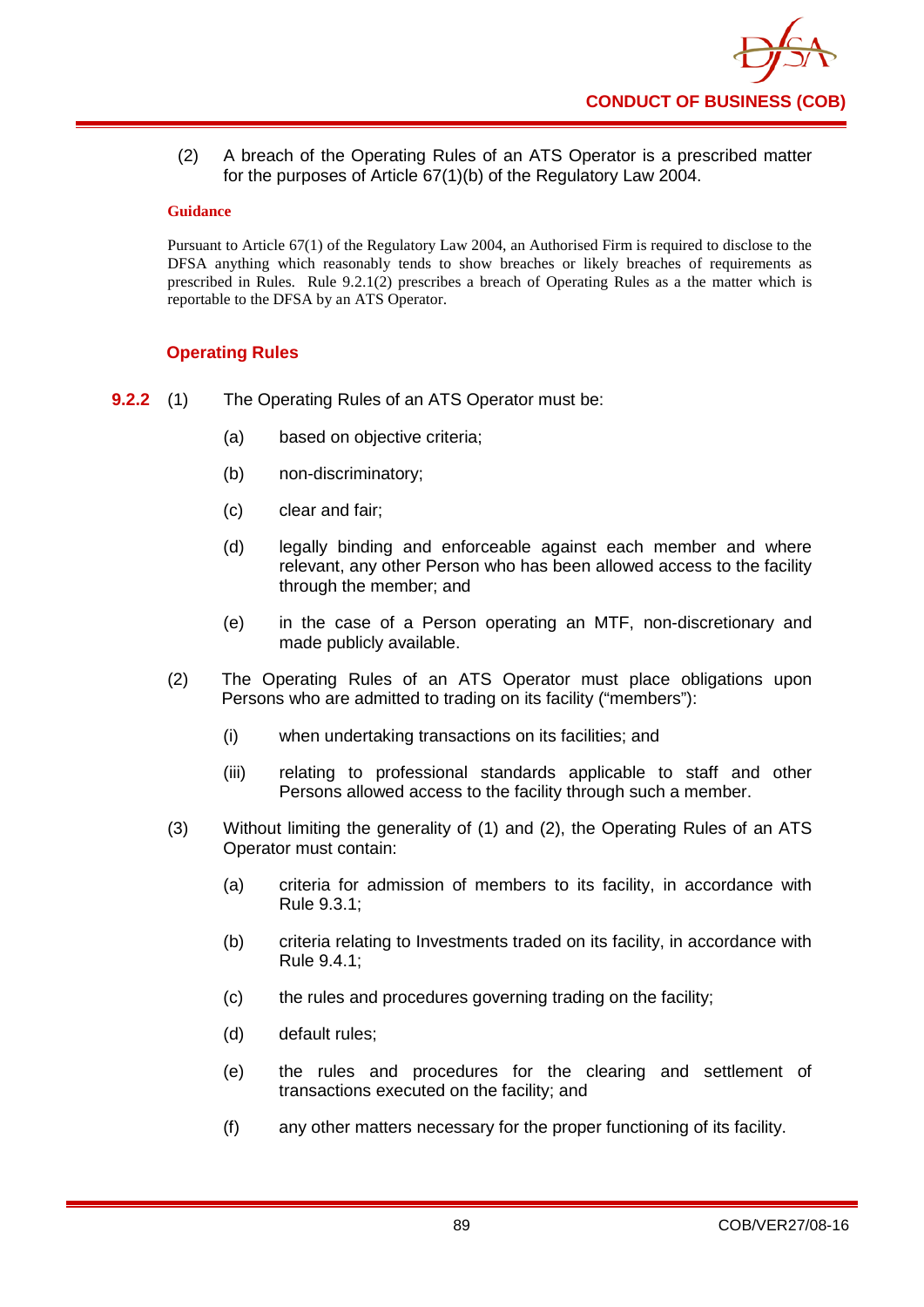

## **Material changes to Current Arrangements**

- **9.2.3** (1) An ATS Operator may only make material changes to its existing arrangements to meet the requirements in this chapter in accordance with the requirements in this Rule.
	- (2) The reference to "Existing Arrangements" in (1) is a reference to both the arrangements which were in place at the time of the initial grant of the Licence and any changes made to such arrangements in accordance with the requirements in this Rule.
	- (3) For the purposes of obtaining the DFSA approval, an ATS Operator must provide to the DFSA, at least 30 days before the proposed change is intended to come into effect, a notice setting out:
		- (a) the proposed change;
		- (b) the reasons for the proposed change; and
		- (c) what impact the proposed change would have on its members and its ability to operate the facility.
	- (4) The DFSA must, upon receipt of a notice referred to in (1), approve or disapprove the proposed change as soon as practicable and in any event within 30 days of the receipt of the notice, unless that period has been extended by notification to the applicant.
	- (5) The DFSA may, in circumstances where a material change to Current Arrangements is shown on reasonable grounds to be urgently needed, accept an application for approval of such a change on shorter notice than 30 days.
	- (6) The procedures in Schedule 3 to the Regulatory Law apply to a decision of the DFSA to reject a proposed change under this Rule.
	- (7) Where the DFSA decides to reject a proposed change, the ATS Operator may refer the matter to the FMT for review.

- 1. The period of 30 days will commence to run from the time the DFSA has received all the relevant information to assess the application.
- 2. An ATS Operator should consider submitting its application for the DFSA approval well in advance of the date on which a proposed amendment is intended to come into effect, especially in the case of significant material changes to its existing arrangements, to allow the DFSA sufficient time to consider the application. If additional time is reasonably required to properly assess the impact of a proposed change due to its nature, scale and complexity, the DFSA may make an appropriate extension of time beyond 30 days. Such an extension would be made in consultation with the applicant.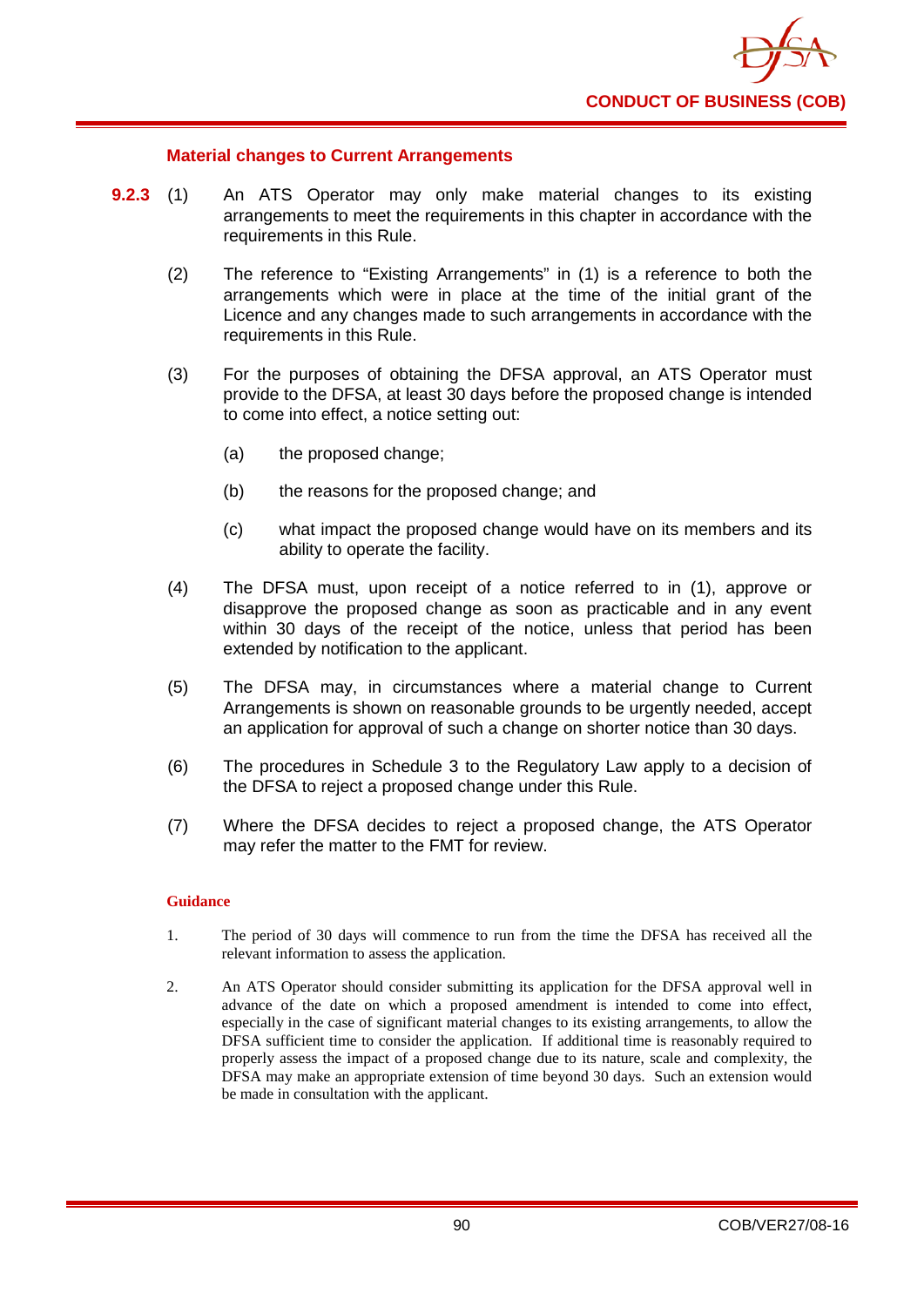

# **9.3 Member access criteria**

- **9.3.1** (1) An ATS Operator may, subject to (2) and (3), only accept as a member a Person if that Person:
	- (a) is an Authorised Firm;
	- (b) is a Recognised Member;
	- (c) meets the criteria in GEN Rule 2.3.2(2); or
	- (d) is classified as a Professional Client pursuant to COB Rule  $2.3.4(1)(g)$ , (h) and (i).
	- (2) An ATS Operator must not admit a Person referred to in (1)(c) or (d), unless such Person:
		- (a) agrees in writing to submit unconditionally to the jurisdiction of the DFSA in relation to any matters which arise out of or which relate to its use of the facility;
		- (b) agrees in writing to submit unconditionally to the jurisdiction of the DIFC Courts in relation to any proceedings in the DIFC, which arise out of or relate to its use of the facility;
		- (c) agrees in writing to subject itself to the DIFC laws and the jurisdiction of the DIFC Courts in relation to its use of the facility; and
		- (d) appoints and maintains at all times an agent for service of process in the DIFC and requires such agent to accept its appointment for service of process.
	- (3) Prior to admitting a Person referred to in  $(1)(c)$  or  $(d)$  as a member, an ATS Operator must undertake due diligence to ensure that such a Person:
		- (a) is of sufficiently good repute;
		- (b) has a sufficient level of competence and experience; and
		- (c) has adequate organisational arrangements, including financial and technological resources, which are no less than those required of an Authorised Firm appropriate to the nature of its operations.

## **Direct electronic access**

- **9.3.2** An ATS Operator must have adequate rules and procedures to ensure that its members do not allow any other Person to have Direct Electronic Access to the facility unless such other Person meets the requirements in Rule 9.3.1(1).
- **9.3.3** An ATS Operator must, where it permits its members to provide to another Person Direct Electronic Access to its facilities, have adequate systems and controls including: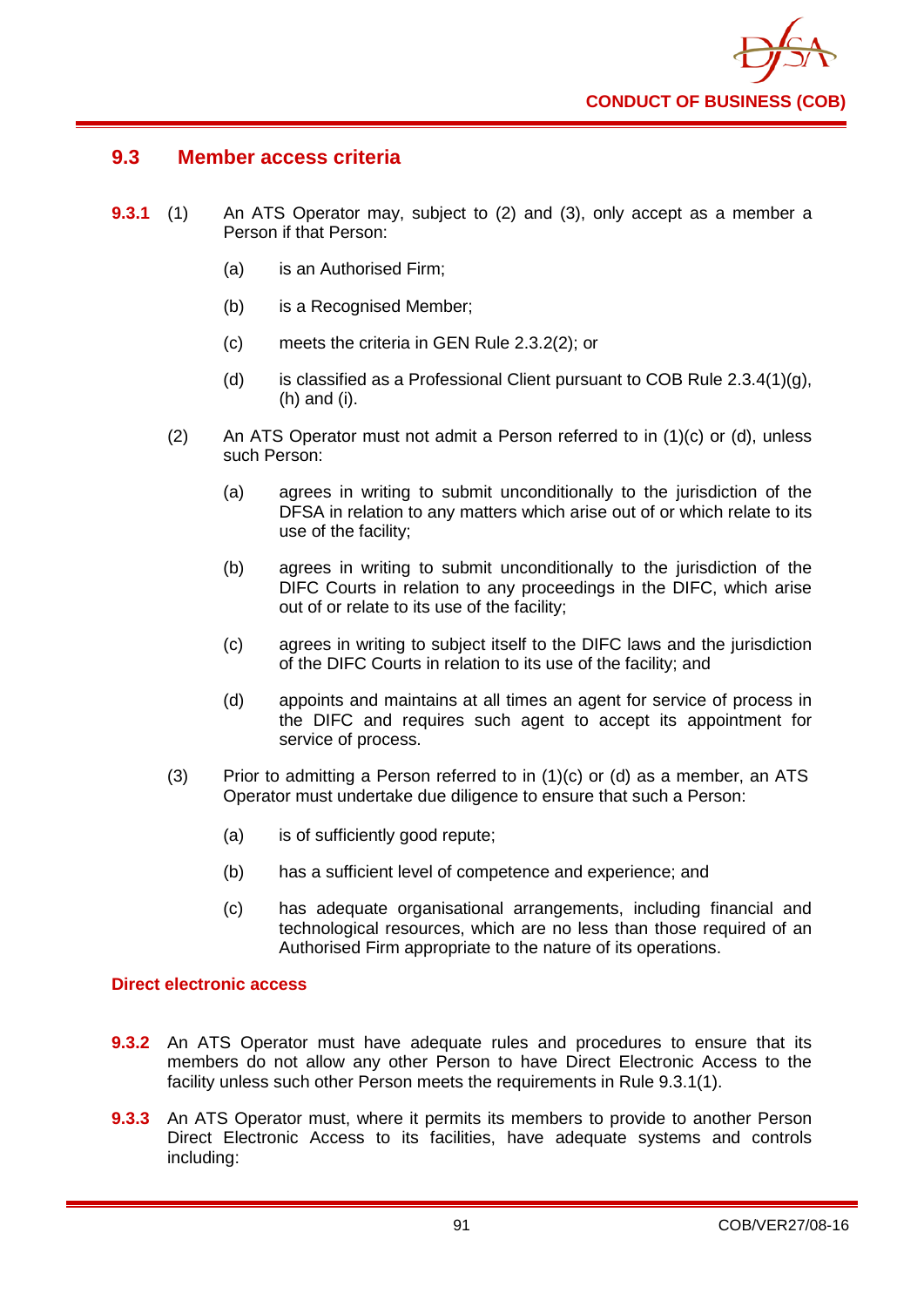- (a) appropriate standards regarding risk controls and thresholds on trading through Direct Electronic Access;
- (b) mechanisms to identify and distinguish orders placed by those Persons who are allowed to place orders through Direct Electronic Access; and
- (c) if necessary, the ability to stop orders of, or trading by, the Persons allowed Direct Electronic Access.

## **Monitoring of compliance**

**9.3.4** An ATS Operator must establish and maintain adequate and effective systems and controls, including policies and procedures, to ensure that its members and other Persons to whom access to its facility is provided through members comply with its Operational Rules and where any gaps or deficiencies are identified, they are promptly addressed.

# **9.4 Investment criteria**

- **9.4.1** An ATS Operator must ensure in respect of every Investment traded on its facility that:
	- (a) only Investments which meet the requirements in (i) or (ii) are permitted to be traded on its facility:
		- (i) in the case of Securities, only Securities which are admitted to trading on an Authorised Market Institution or other Regulated Exchange; or
		- (ii) in the case of Derivatives, only instruments that meet the contract specification criteria set out in AMI Rule 6.3.2;
	- (b) there is sufficient information relating to the Investments traded on the facility available to members and other Persons having access to the facility through such members to enable such Persons to make informed decisions relating to such Investments; and
	- (c) if it is an Investment that references to an underlying benchmark or index provided by a Price Information Provider, the requirements in Rule 9.4.2 are met.

# **Use of price information providers**

- **9.4.2** (1) An ATS Operator may only trade Investments that reference to an underlying benchmark or index provided by a Price Information Provider where it has undertaken appropriate due diligence to ensure that the Price Information Provider, on an on-going basis, meets the requirements set out in (3).
	- (2) A Price Information Provider is a price reporting agency or an index provider which constructs, compiles, assesses or reports, on a regular and systematic basis, prices of Investments, rates, indices, commodities or figures, which are made available to users.
	- (3) For the purposes of (1), the Price Information Provider must: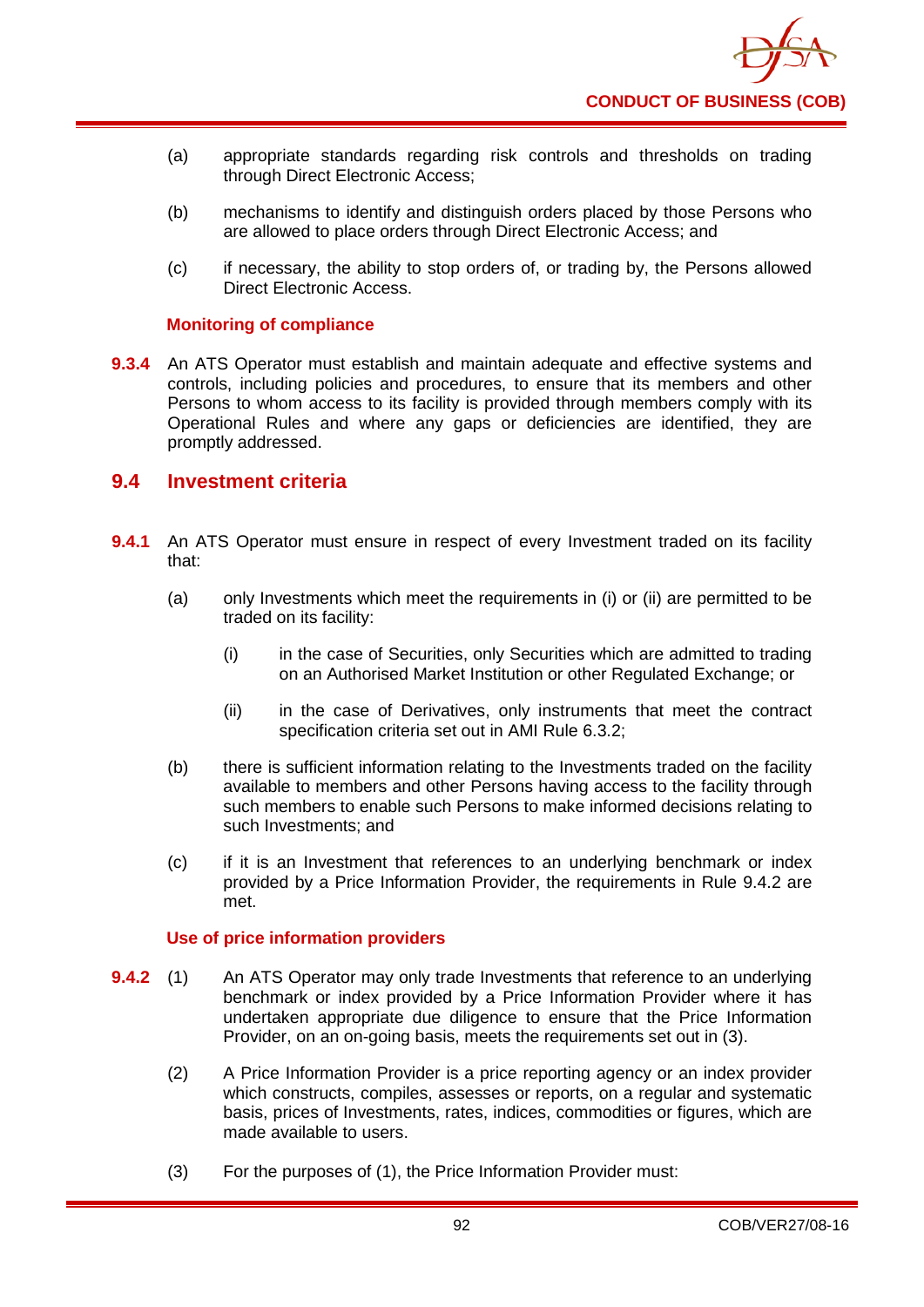- (a) have fair and non-discriminatory procedures for establishing prices of Investments which are made public.
- (b) demonstrate adequate and appropriate transparency over the methodology, calculation and inputs to allow users to understand how the benchmark or index is derived and its potential limitations;
- (c) where appropriate, give priority to concluded transactions in making assessments and adopt measures to minimise selective reporting;
- (d) be of good standing and repute as an independent and objective price reporting agency or index provider;
- (e) have a sound corporate governance framework;
- (f) have adequate arrangements to avoid its staff having any conflicts of interest where such conflicts have, or are likely to have, a material adverse impact on price establishment process; and
- (g) adequate complaint resolution mechanisms to resolve any complaints about the Price Information Provider's assessment process and methodology.

An ATS Operator, when assessing the suitability of a Price Information Provider (the provider), should take into account factors such as:

- a. the provider's standing and reliability in the relevant physical or derivatives markets as a credible price reporting agency;
- b. the quality of corporate governance adopted, covering areas such as independent members of the board, independence of its internal audit and risk management function;
- c. whether the methodologies and processes (including any material changes to such methodologies and processes) adopted by the provider for the purposes of pricing are made publicly available;
- d. whether there are adequate procedures adopted to ensure that conflicts between the provider's commercial interests and those of users of its services, including those of its Employees involved in pricing process, are adequately addressed, including through codes of ethics;
- e. whether there is a clear conveyance to its users of the economic realities of the underlying interest the Price Information Provider seeks to measure; and,
- f. the degree to which the Price Information Provider has given consideration to the characteristics of the underlying interests measured, such as:
	- **the size and liquidity:** Whether the size of the market informs the selection of an appropriate compilation mechanism and governance processes. For example, a benchmark or index that measures a smaller market may be impacted by single trades and therefore be more prone to potential manipulation, whereas a benchmark for a larger market may not be well represented by a small sample of participants;
	- **the relative market size.** Where the size of a market referencing a benchmark is significantly larger than the volume of the underlying market, the potential incentive for benchmark manipulation to increase; and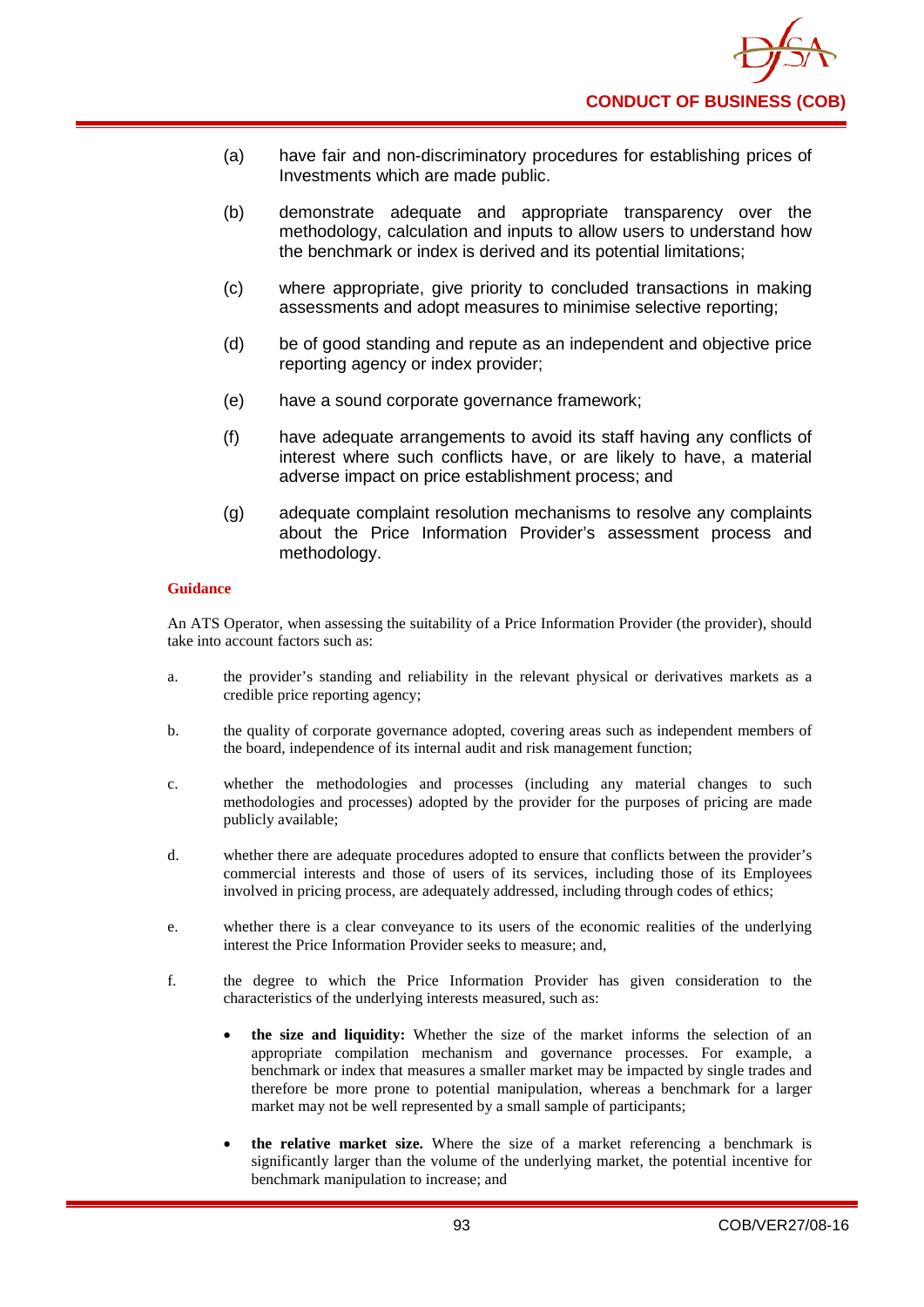

**Transparency:** Where there are varying levels of transparency regarding trading volumes and positions of market participants, particularly in non-regulated markets and instruments, whether the benchmark represents the full breadth of the market, the role of specialist participants who might be in a position to give an overview of the market, and the feasibility, costs and benefits of providing additional transparency in the underlying markets.

# **9.5 Technology resources**

- **9.5.1** (1) An ATS Operator must:
	- (a) have sufficient technology resources to operate, maintain and supervise the facility it operates;
	- (b) be able to satisfy the DFSA that its technology resources are established and maintained in such a way as to ensure that they are secure and maintain the confidentiality of the data they contain; and
	- (c) ensure that its members and other participants on its facility have sufficient technology resources which are compatible with its own.
	- $(2)$  For the purposes of meeting the requirement in  $(1)(c)$ , an ATS Operator must have adequate procedures and arrangements for the evaluation, selection and on-going monitoring of information technology systems. Such procedures and arrangements must, at a minimum, provide for:
		- (a) problem management and system change;
		- (b) adequate procedures for testing information technology systems before live operations, which are in conformity with the requirements that would apply to an Authorised Market Institution under App 1 of AMI;
		- (c) monitoring and reporting on system performance, availability and integrity; and
		- (d) adequate measures to ensure:
			- (i) the information technology systems are resilient and not prone to failure;
			- (ii) business continuity in the event that an information technology system fails;
			- (iii) protection of the information technology systems from damage, tampering, misuse or unauthorised access; and
			- (iv) the integrity of data forming part of, or being processed through, information technology systems.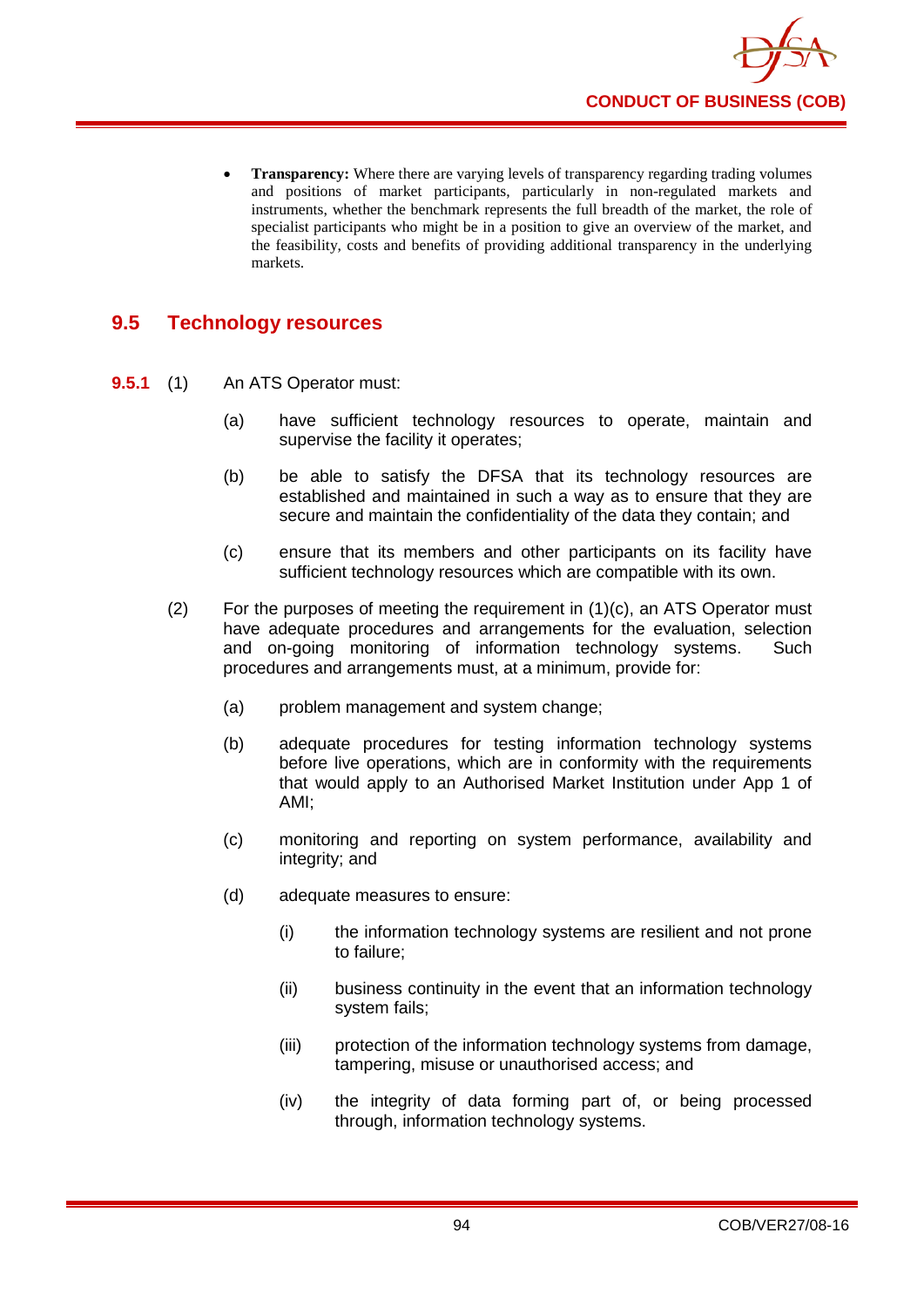

- 1. In assessing the adequacy of an ATS Operator's systems and controls used to operate and carry on its functions, the DFSA will consider:
	- a. the organisation, management and resources of the information technology department of the firm;
	- b. the arrangements for controlling and documenting the design, development, implementation and use of technology systems; and
	- c. the performance, capacity and reliability of information technology systems.
- 2. The DFSA will also, during its assessment of technology systems, have regard to the:
	- a. procedure for the evaluation and selection of information technology systems;
	- b. procedures for problem management and system change:
	- c. arrangements for testing information technology systems before live operations;
	- d. arrangements to monitor and report system performance, availability and integrity;
	- e. arrangements made to ensure information technology systems are resilient and not prone to failure;
	- f. arrangements made to ensure business continuity in the event that an information technology system fails;
	- g arrangements made to protect information technology systems from damage, tampering, misuse or unauthorised access;
	- h. arrangements made to ensure the integrity of data forming part of, or being processed through, information technology systems; and
	- i. third party outsourcing arrangements.
- 3. In particular, when assessing whether an ATS Operator has adequate information technology resourcing, the DFSA will consider:
	- a. whether its systems have sufficient electronic capacity to accommodate reasonably foreseeable volumes of messaging and orders, and
	- b. whether such systems are adequately scalable in emergency conditions that might threaten the orderly and proper operations of its facility.

### **Regular review of systems and controls**

- **9.5.2** (1) An ATS Operator must undertake regular review and updates of its systems and controls as appropriate to the nature, scale and complexity of its operations.
	- (2) For the purposes of (1), an ATS Operator must adopt well defined and clearly documented development and testing methodologies which are in line with internationally accepted testing standards.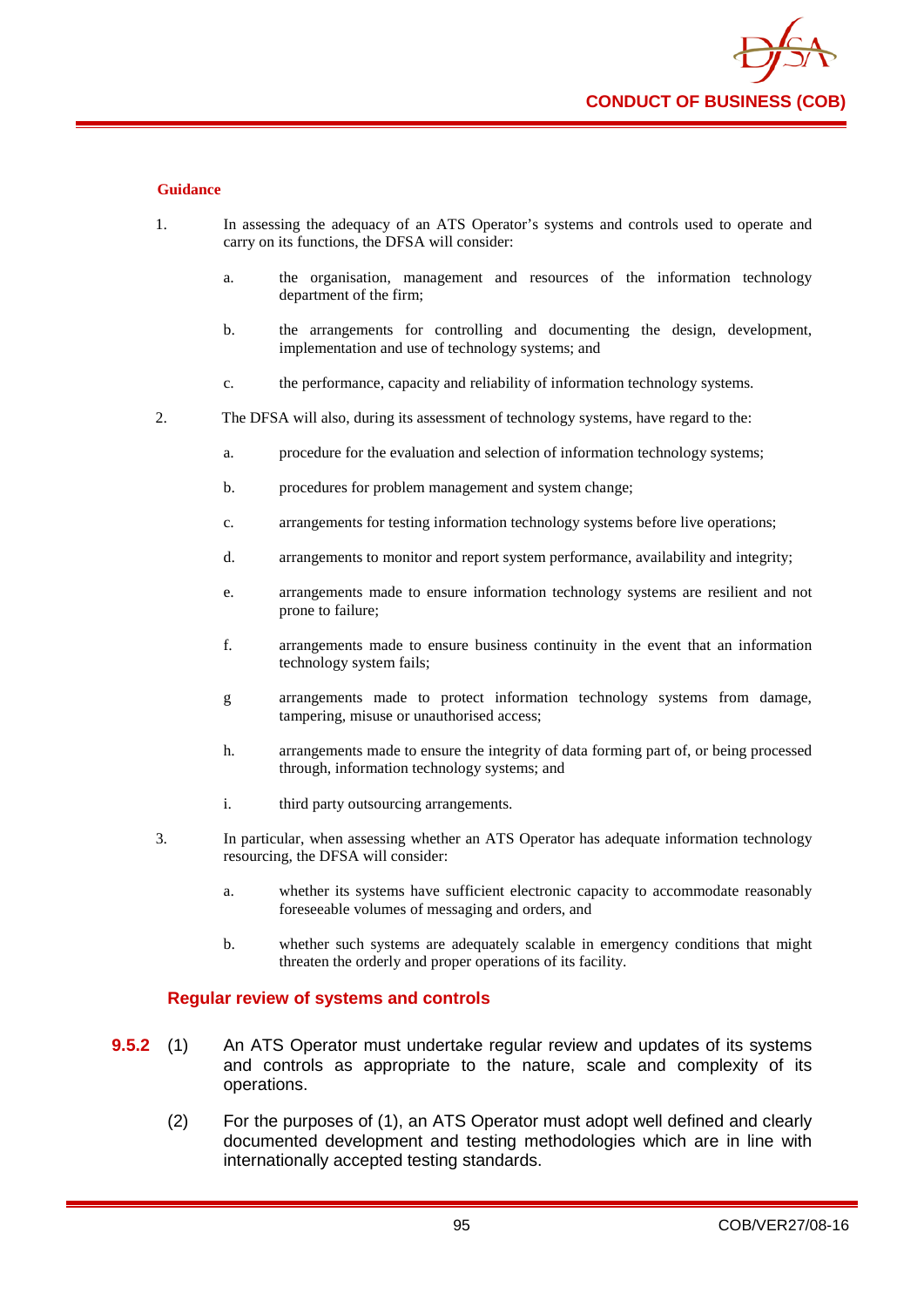Through the use of such testing methodologies, the ATS Operator should be able to ensure, amongst other things, that:

- a. its systems and controls are compatible with its operations and functions;
- b. compliance and risk management controls embedded in its system operate as intended (for example by generating error reports automatically); and
- c. it can continue to work effectively in stressed market conditions.

# **9.6 Proper Markets**

- **9.6.1** (1) Without limiting the generality of the other requirements in this chapter, an ATS Operator must, for the purposes of meeting the requirement in Rule 9.2.1(e) relating to Proper Markets, ensure that:
	- (a) if Derivatives are traded on its facilities, such Derivatives meet the contract design specifications in AMI Rule 6.3.2;
	- (b) relevant market information is made available to Persons engaged in dealing on an equitable basis, including pre-trade and post-trade orders, in accordance with Rules 9.6.2 and 9.6.3;
	- (c) there are adequate mechanisms to discontinue, suspend or remove from trading on its facilities any Investments in circumstances where the requirements in this chapter are not met;
	- (d) there are controls to prevent volatility in the markets that is not caused by market forces, in accordance with Rule 9.6.4;
	- (e) error trades are managed, in accordance with Rule 9.6.5;
	- (f) Short Selling and position concentration are monitored and managed, in accordance with Rule 9.6.5;
	- (g) there are fair and non-discretionary algorithm operating in respect of matching of orders on its facilities;
	- (h) there are adequate controls to monitor and manage any foreign ownership restrictions applying to Investments traded on its facilities, in accordance with Rule 9.6.7;
	- (i) liquidity incentive schemes are offered only in accordance with Rule 9.6.8; and
	- (j) there are adequate rules and procedures to address Market Abuse and financial crime, in accordance with Rules 9.6.9 and 9.6.10.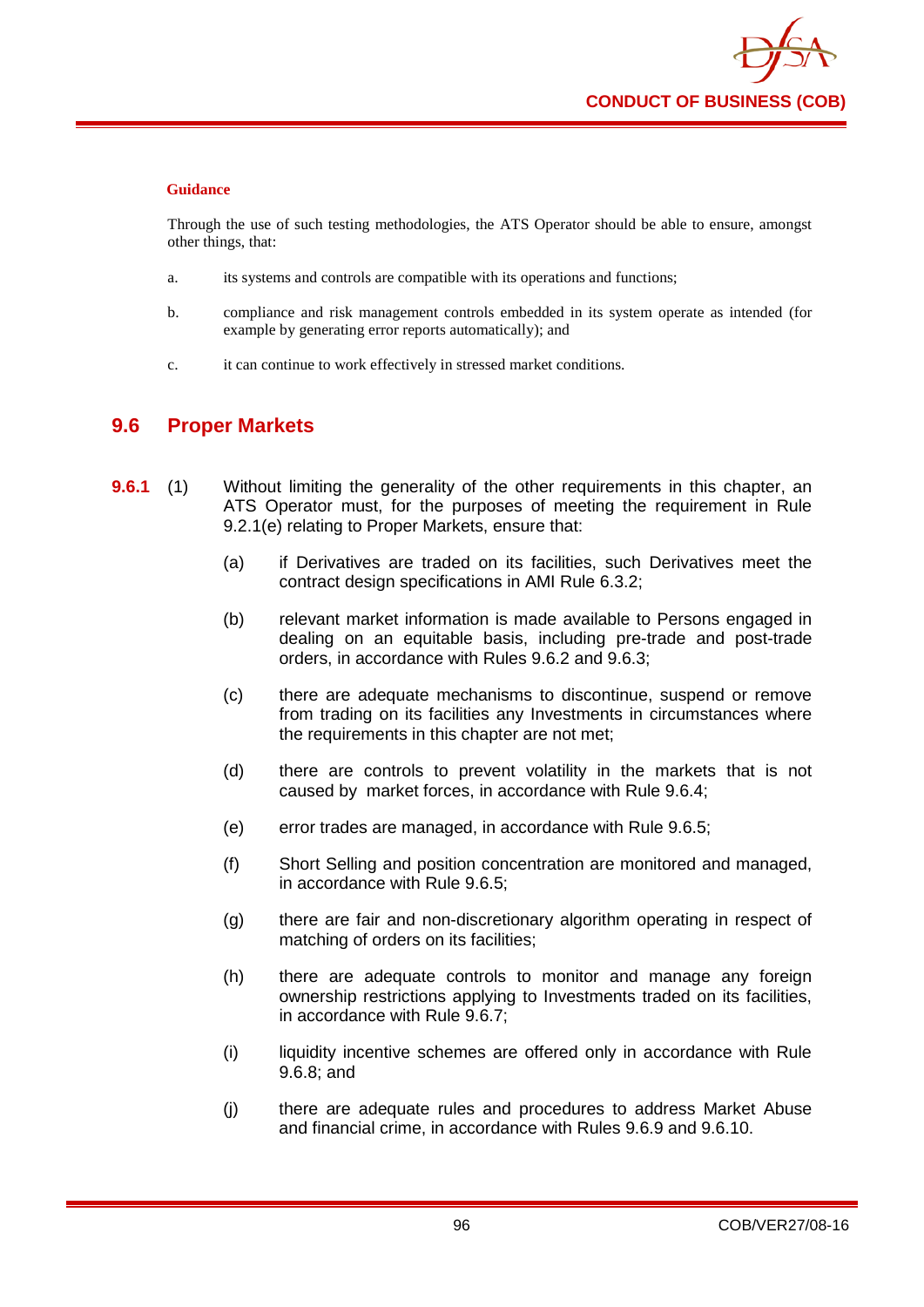

## **Pre-trade transparency**

- **9.6.2** (1) An ATS Operator must disclose the information specified in (2) relating to trading of Investments on its facility in the manner prescribed in (3).
	- (2) The information required to be disclosed pursuant to (1) includes:
		- (a) the current bid and offer prices and volume;
		- (b) the depth of trading interest shown at the prices and volumes advertised through its systems for the Investments; and
		- (c) any other information relating to Investments which would promote transparency relating to trading.
	- (3) The information referred to in (2) must be made available to members and the public as appropriate on a continuous basis during normal trading.

- 1. When making disclosure, an ATS Operator should adopt a technical mechanism by which the public can differentiate between transactions that have been transacted in the central order book and transactions that have been reported to the facility as off-order book transactions. Any transactions that have been cancelled pursuant to its rules should also be identifiable.
- 2. An ATS Operator should use appropriate mechanisms to enable pre-trade information to be made available to the public in an easy to access and uninterrupted manner at least during business hours. An ATS Operator may charge a reasonable fee for the information which it makes available to the public.
- 3. An ATS Operator may seek a waiver or modification from the disclosure requirement in Rule 9.6.1(1) in relation to certain transactions where the order size is pre-determined, exceeds a pre-set and published threshold level and the details of the exemption are made available to its members and the public.
- 4. In assessing whether an exemption from pre-trade disclosure should be allowed, the DFSA will take into account factors such as:
	- a. the level of order threshold compared with normal market size for the Investment;
	- b. the impact such an exemption would have on price discovery, fragmentation, fairness and overall market quality;
	- c. whether there is sufficient transparency relating to trades executed without pre-trade disclosure as a result of dark orders, whether or not they are entered in transparent markets;
	- d. whether the ATS Operator supports transparent orders by giving priority to transparent orders over dark orders, for example, by executing such orders at the same price as transparent orders; and
	- e. whether there is adequate disclosure of details relating to dark orders available to members and other participants on the facility to enable them to understand the manner in which their orders will be handled and executed on the facility.
- 5. Dark orders are orders executed on execution platforms without pre-trade transparency.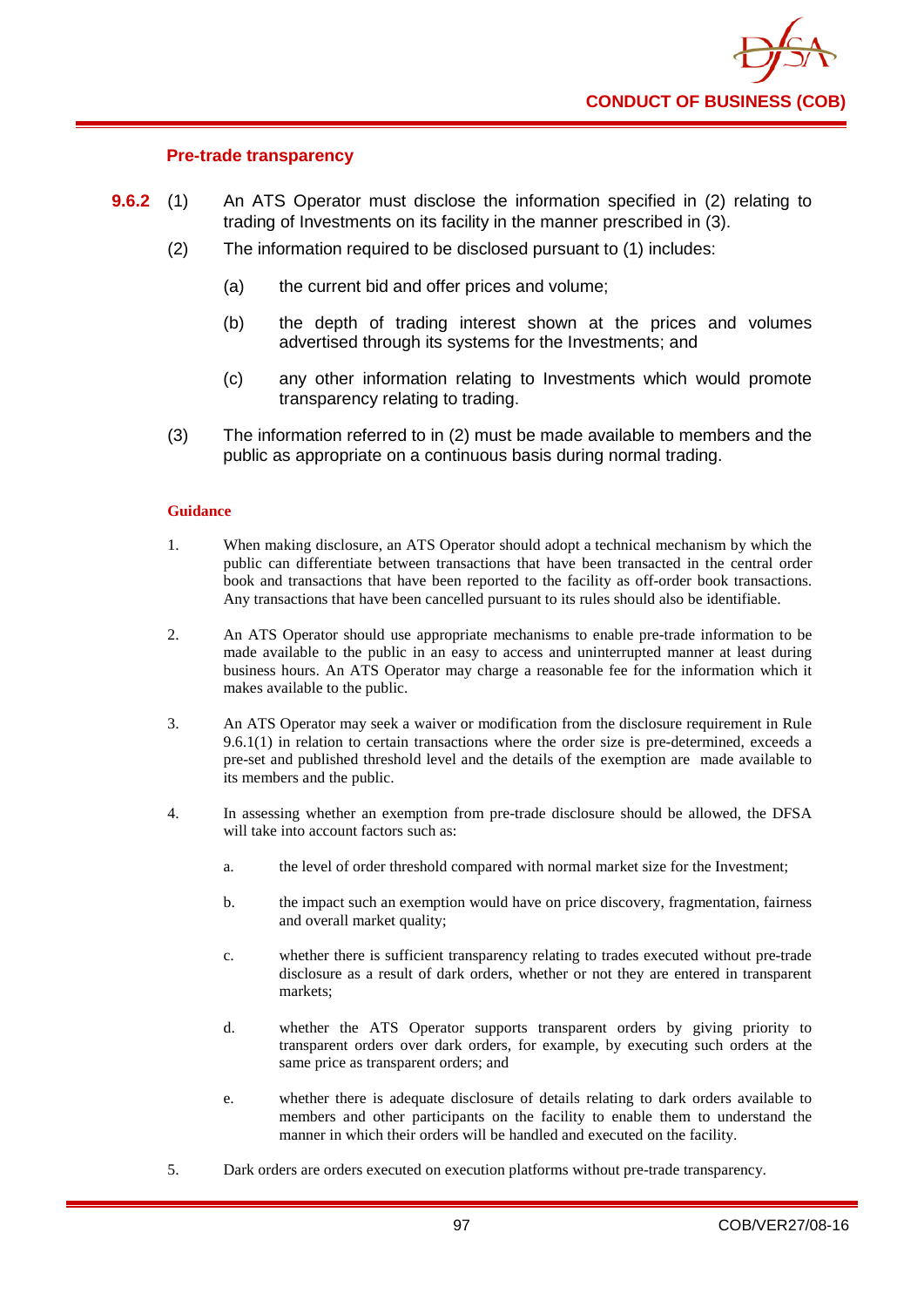

### **Post-trade transparency requirements**

- **9.6.3** (1) An ATS Operator must disclose the information specified in (2) in the manner prescribed in (3).
	- (2) The information required to be disclosed pursuant to (1) is the price, volume and time of the transactions executed in respect of Investments.
	- (3) The information referred to in (2) must be made available to the public as close to real-time as is technically possible on reasonable commercial terms and on a non-discretionary basis.

### **Guidance**

An ATS Operator should use adequate mechanism to enable post-trade information to be made available to the public in an easy to access and uninterrupted manner at least during business hours. An ATS Operator may charge a reasonable fee for the information which it makes available to the public.

### **Volatility controls**

- **9.6.4** (1) An ATS Operator's Operating Rules must include effective systems, controls and procedures to ensure that its trading systems:
	- (a) are resilient;
	- (b) have adequate capacity to deal with peak orders and message volumes; and
	- (c) are able to operate in an orderly manner under conditions of market stress.
	- (2) Without limiting the generality of its obligations arising under (1) or any other Rule, an ATS Operator must be able under its rules, systems, controls and procedures to:
		- (a) reject orders that exceed its pre-determined volume and price thresholds, or are clearly erroneous;
		- (b) temporarily halt trading of Investments traded on its facility if there is a significant price movement in relation to those Investments on its market or a related market during a short period; and
		- (c) where appropriate, cancel, vary or correct any transaction.

### **Guidance**

An ATS Operator should test its trading systems to ensure that they are resilient and capable of operating orderly trading under conditions of market stress and other contingencies.

## **Error Trade policy**

- **9.6.5** (1) An ATS Operator must be able to cancel, amend or correct any error trades.
	- (2) An "Error Trade" is the execution of an order resulting from:
		- (a) an erroneous order entry;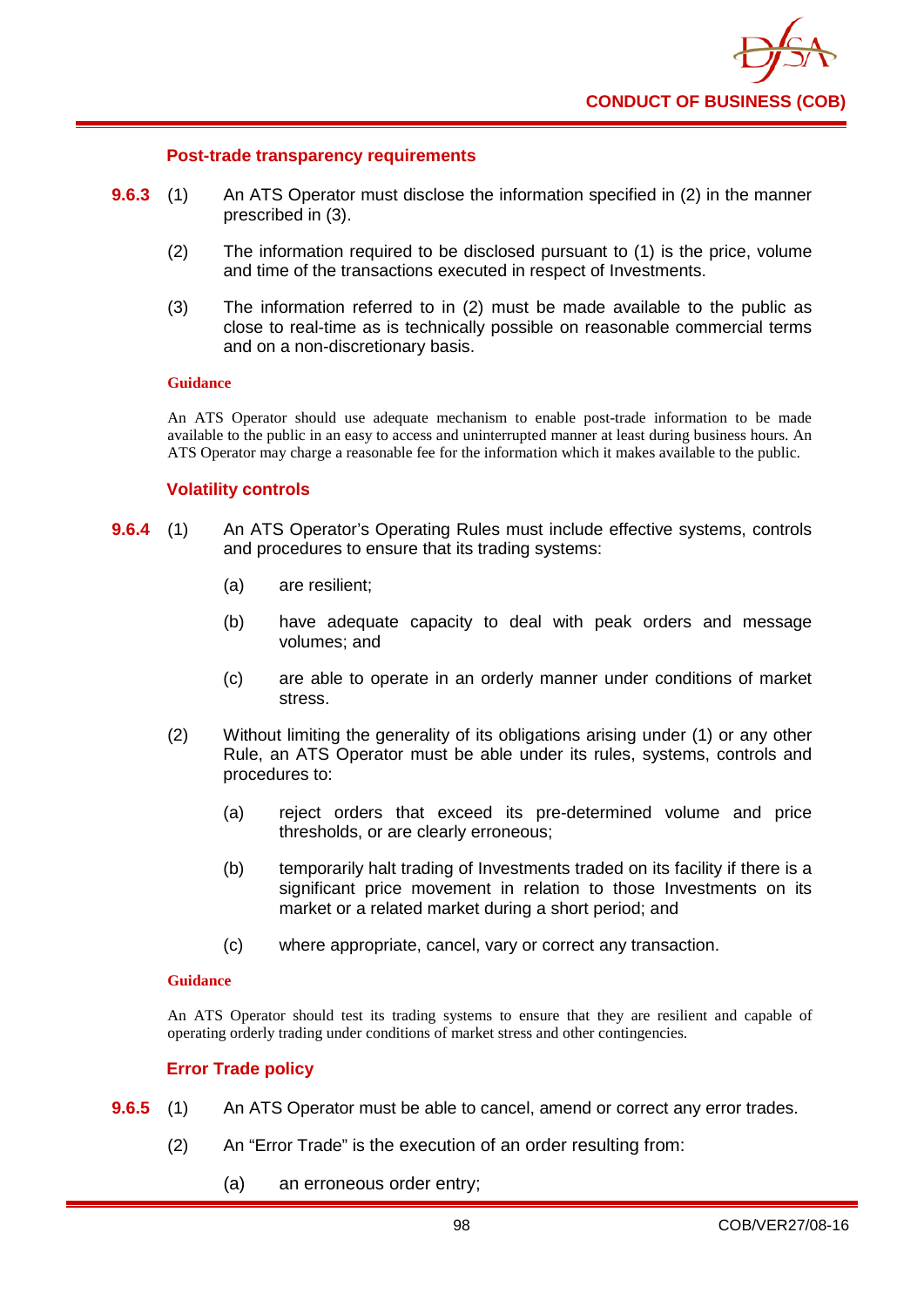- (b) malfunctioning of the system of a member or of the ATS Operator; or
- (c) a combination of (a) and (b).
- (3) For the purposes of (1), an ATS Operator must include a comprehensive error trade policy in its Operating Rules, which sets out clearly the extent to which transactions can be cancelled by it at its sole discretion, at the request of a member or by mutual consent of members involved.
- (4) An ATS Operator must have adequate systems and controls to:
	- (a) prevent or minimise error trades;
	- (b) promptly identify and rectify error trades where they occur; and
	- (c) identify whether error trades are related to disorderly market activity.

When assessing whether an ATS Operator has an appropriate and adequate error trade policy, the DFSA will consider whether the rules and procedures included in its Operating Rules:

- a. are adequate to minimise the impact of error trades where prevention of such trades is not possible;
- b. are sufficiently flexible in the design to address varying scenarios;
- c. establish a predictable and timely process for dealing with Error Trades, including measures specifically designed to detect and identify Error Trade messages to market users;
- d. promote transparency to market users with regard to any cancellation decisions involving material transactions resulting from the invocation of the Error Trade policy;
- e. include adequate surveillance conducted in the markets to detect Error Trades;
- f. promote predictability, fairness and consistency of actions taken under the Error Trade policy; and
- g. enable sharing of information with other markets when possible concerning the cancellation of trades.

# **Short Selling**

- **9.6.6** (1) An ATS Operator must have in place effective systems, controls and procedures to monitor and manage:
	- (a) Short Selling in Securities; and
	- (b) position concentrations.
	- (2) For the purposes of (1), an ATS Operator must have adequate powers over its members to address risks to an orderly functioning of its facility arising from unsettled positions in Investments.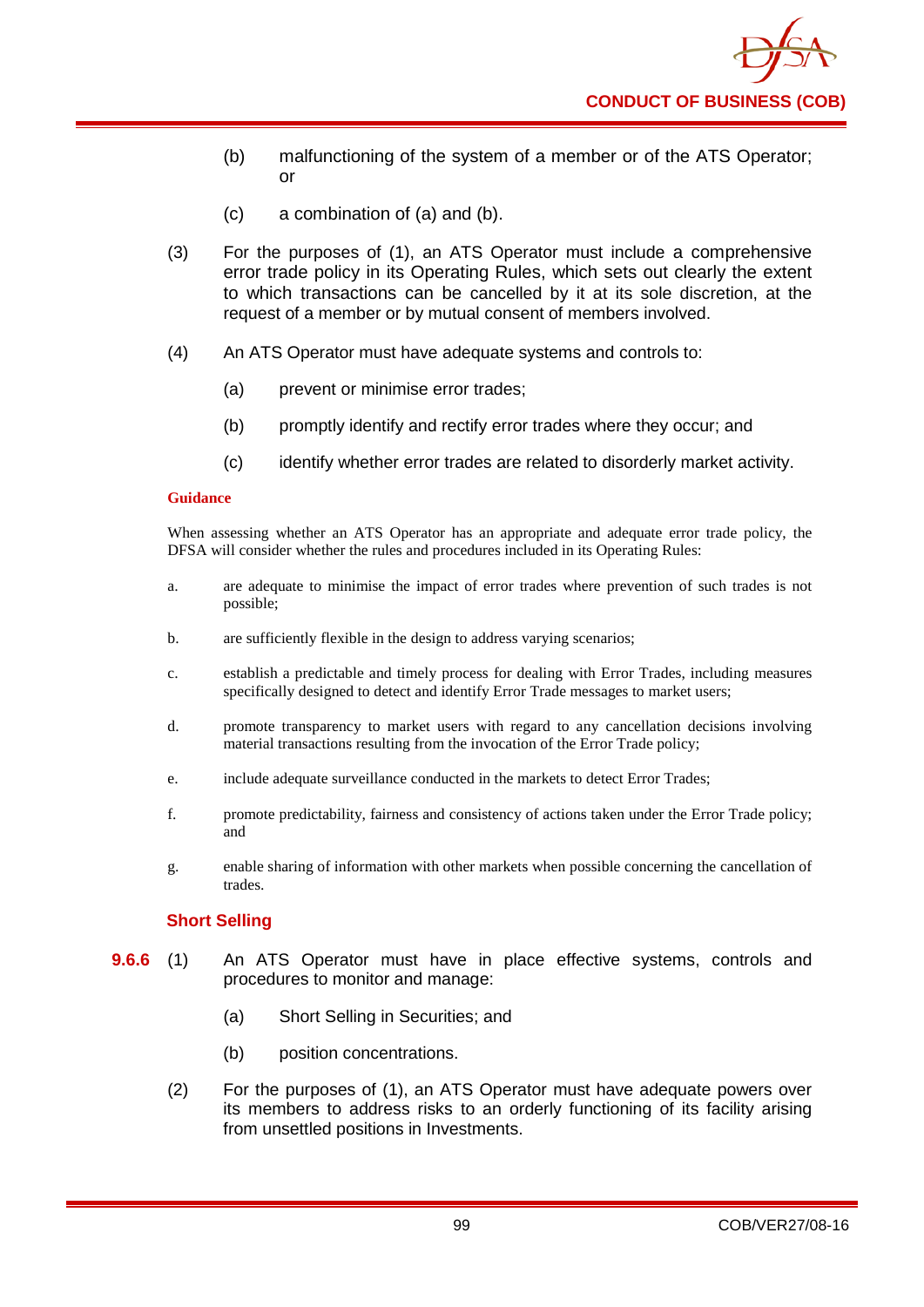

(3) Short Selling for the purposes of this Rule constitutes the sale of a Security by a Person who does not own the Security at the point of entering into the contract to sell.

### **Guidance**

- 1. An ATS Operator should, when developing its controls and procedures with regard to short selling and position management, have regard to:
	- a. its own settlement cycle, so that any short selling activities on its facilities do not result in any delay or prevent effective settlement within such cycle; and
	- b. orderly functioning of its facilities, so that any long or short position concentration on Investments that remain unsettled does not interrupt such functioning;
- 2. Examples of circumstances that would not be treated as short selling in Rule 6.7.1(3) include where the seller:
	- a. has entered into an unconditional contract to purchase the relevant Securities but has not received their delivery at the time of the sale;
	- b. has title to other securities which are convertible or exchangeable for the Securities to which the sale contract relates;
	- c. has exercised an option to acquire the Securities to which the sale contract relates;
	- d. has rights or warrants to subscribe and receive Securities to which the sale contract relates; and
	- e. is making a sale of Securities that trades on a "when issued" basis and has entered into a binding contract to purchase such Securities, subject only to the condition of issuance of the relevant Securities.

## **Foreign ownership restrictions**

- **9.6.7** An ATS Operator must not permit its facility to be used for trading Investments which are subject to foreign ownership restrictions unless it has adequate and effective arrangements to:
	- (a) monitor applicable foreign ownership restrictions;
	- (b) promptly identify and take appropriate action where any breaches of such restrictions occur without any undue interruption or negative impact to its trading activities; and
	- (c) suspend trading in the relevant Investments where the ownership restrictions are, or are about to be, breached and reinstate trading when the breaches are remedied.

### **Guidance**

The kind of arrangements an ATS Operator should implement to meet the requirements in Rule 9.6.7 are such as those specified in AMI Rule 6.8.1(2).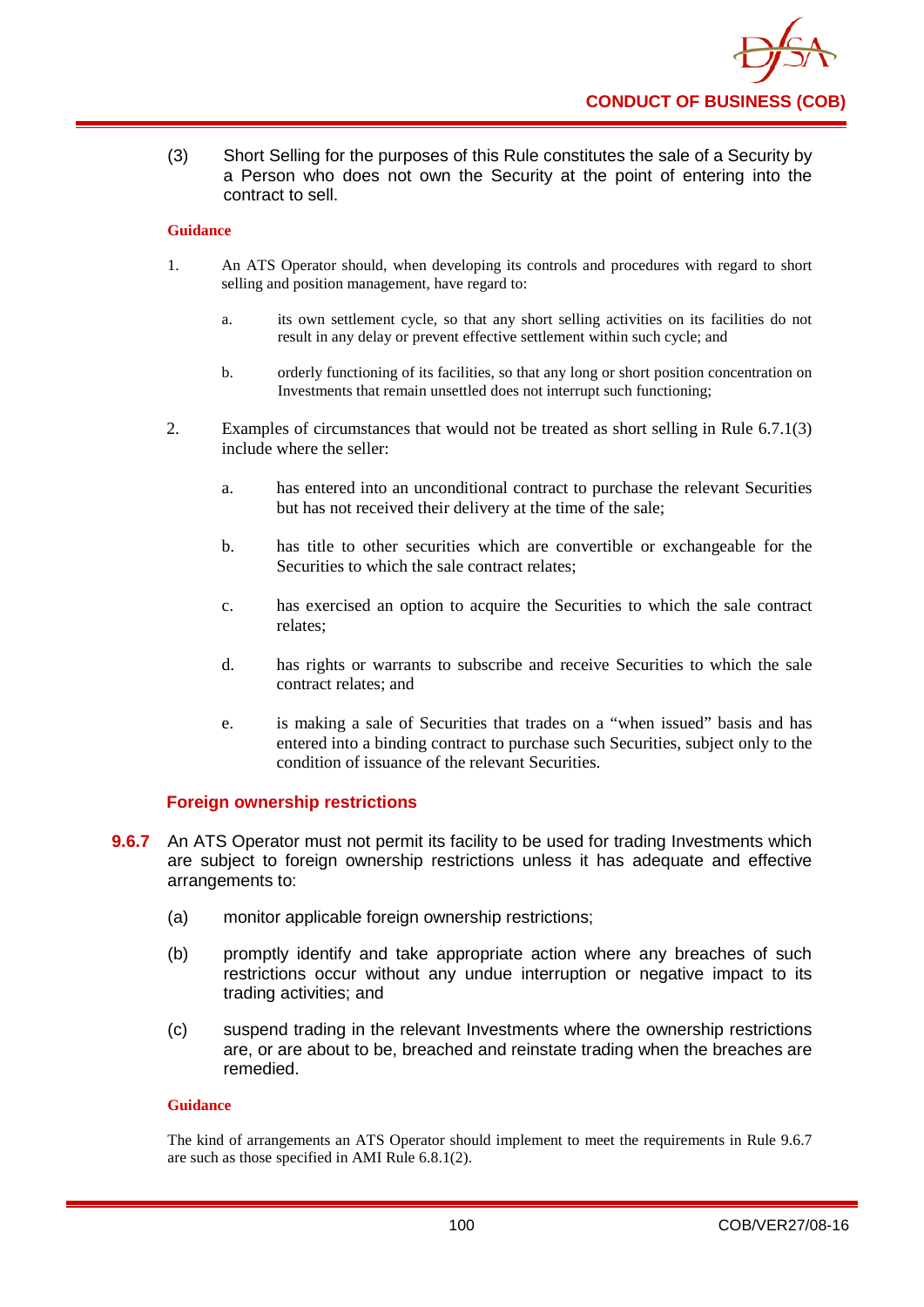

# **Liquidity providers**

- **9.6.8** (1) An ATS Operator must not introduce a liquidity incentive scheme unless:
	- (a) participation of such a scheme is limited to:
		- (i) a member as defined in Rule 9.3.1(1); or
		- (ii) any other Person where:
			- (A) it has undertaken due diligence to ensure that the Person is of sufficient good repute and has adequate competencies and organisational arrangements; and
			- (B) the Person has agreed in writing to comply with its Operating Rules so far as those rules are applicable to that Person's activities; and
	- (b) it has obtained the prior approval of the DFSA.
	- (2) For the purposes of this section, a "liquidity incentive scheme" means an arrangement designed to provide liquidity to the market in relation to Investments traded on the facility.
	- (3) Where an ATS Operator proposes to introduce or amend a liquidity incentive scheme, it must lodge with the DFSA, at least 10 days before the date by which it expects to obtain the DFSA approval, a statement setting out:
		- (a) the details of the relevant scheme, including benefits to the ATS and members arising from that scheme; and
		- (b) the date on which the scheme is intended to become operative.
	- (4) The DFSA must within 10 days of receiving the notification referred to in (3), approve a proposed liquidity incentive scheme unless it has reasonable grounds to believe that the introduction of the scheme would be detrimental to the facility or markets in general. Where the DFSA does not approve the proposed liquidity incentive scheme, it must notify the ATS Operator of its objections to the introduction of the proposed liquidity incentive scheme, and its reasons for that decision.
	- (5) An ATS Operator must, as soon practicable, announce the introduction of the liquidity incentive scheme, including the date on which it becomes operative and any other relevant information.
	- (6) If the DFSA decides not to approve a liquidity incentive scheme, the ATS Operator may refer the decision to the FMT for review.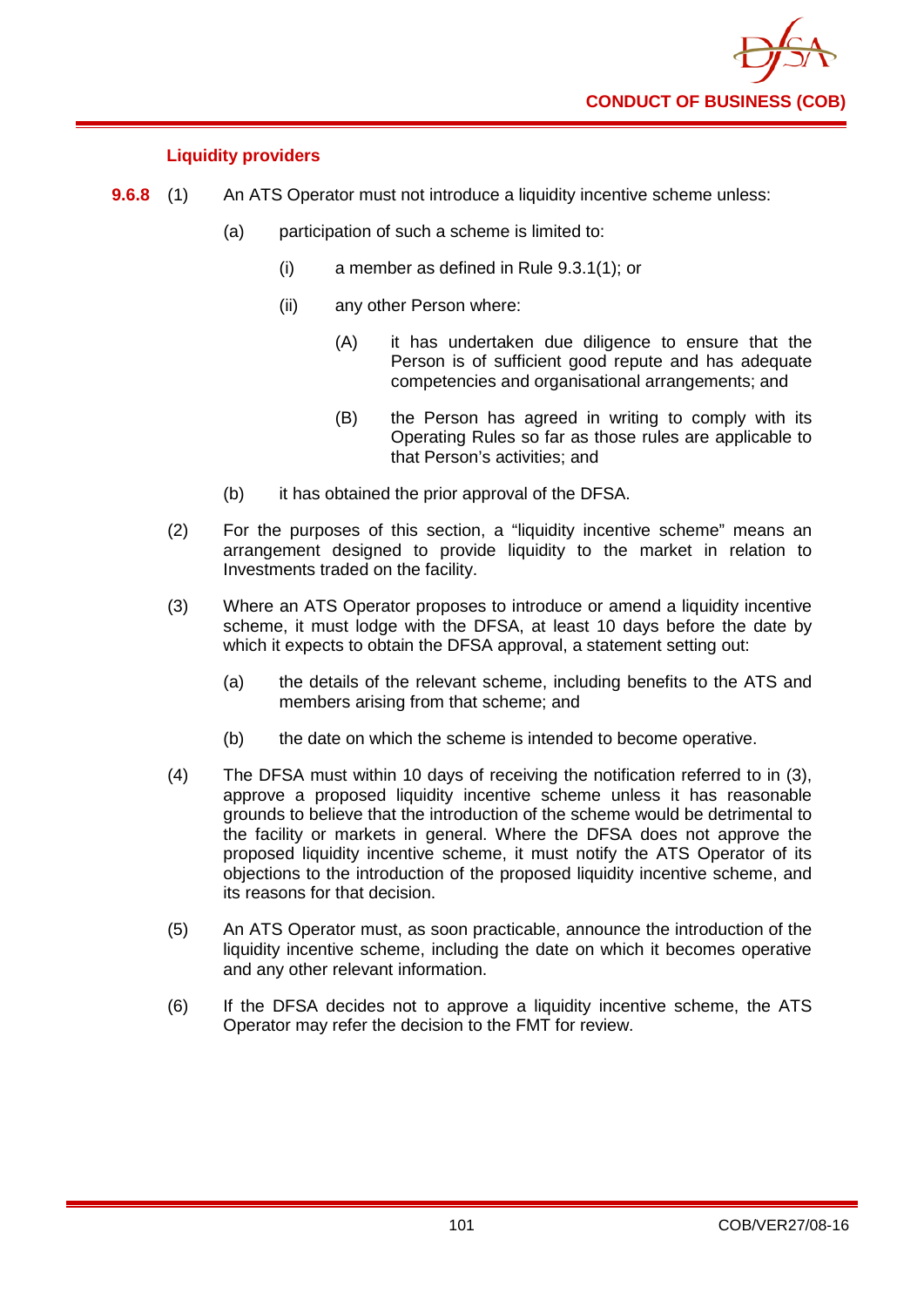

## **Prevention of Market Abuse**

- **9.6.9** (1) An ATS Operator must:
	- (a) implement and maintain appropriate measures to identify, deter and prevent Market Abuse on and through its facility; and
	- (b) report promptly to the DFSA any Market Abuse.
	- (2) For the purposes of (1)(a), an ATS Operator must:
		- (a) include in its Operating Rules a regime to prevent Market Abuse, which is applicable to its members and their Clients; and
		- (b) implement and maintain adequate measures to ensure that its members comply with that regime.
	- (3) The regime to prevent Market Abuse referred to in (2)(a) must, at a minimum, include rules and procedures in relation to compliance with the applicable requirements in Part 6 of the Market Law, including adequate compliance arrangements applicable to its members and staff and the clients of members, record keeping, transaction monitoring, risk assessment and appropriate training.

- 1. An ATS Operator should have an effective surveillance system in place for:
	- a. the coordinated surveillance of all activity on or through its facilities and activity in related Investments conducted elsewhere; and
	- b. communicating information about Market Abuse or suspected abuse, to the DFSA or appropriate regulatory authorities.
- 2. In determining whether an ATS Operator is ensuring that business conducted on its facilities is conducted in an orderly manner, the DFSA will consider:
	- a. arrangements for pre and post trade transparency taking into account the nature and liquidity of the Investments traded; and
	- b. the need to provide anonymity for trading participants.
- 3. An ATS Operator will also have appropriate procedures allowing it to influence trading conditions, suspend trading promptly when required, and to support or encourage liquidity when necessary to maintain an orderly market. The DFSA will consider the transparency of such procedures and the fairness of their application and potential application.
- **9.6.10** (1) An ATS Operator must:
	- (a) before accepting a prospective member, ensure that the applicant has in place adequate arrangements, including systems and controls to comply with its regime for preventing Market Abuse;
	- (b) monitor and regularly review compliance by its members with that regime; and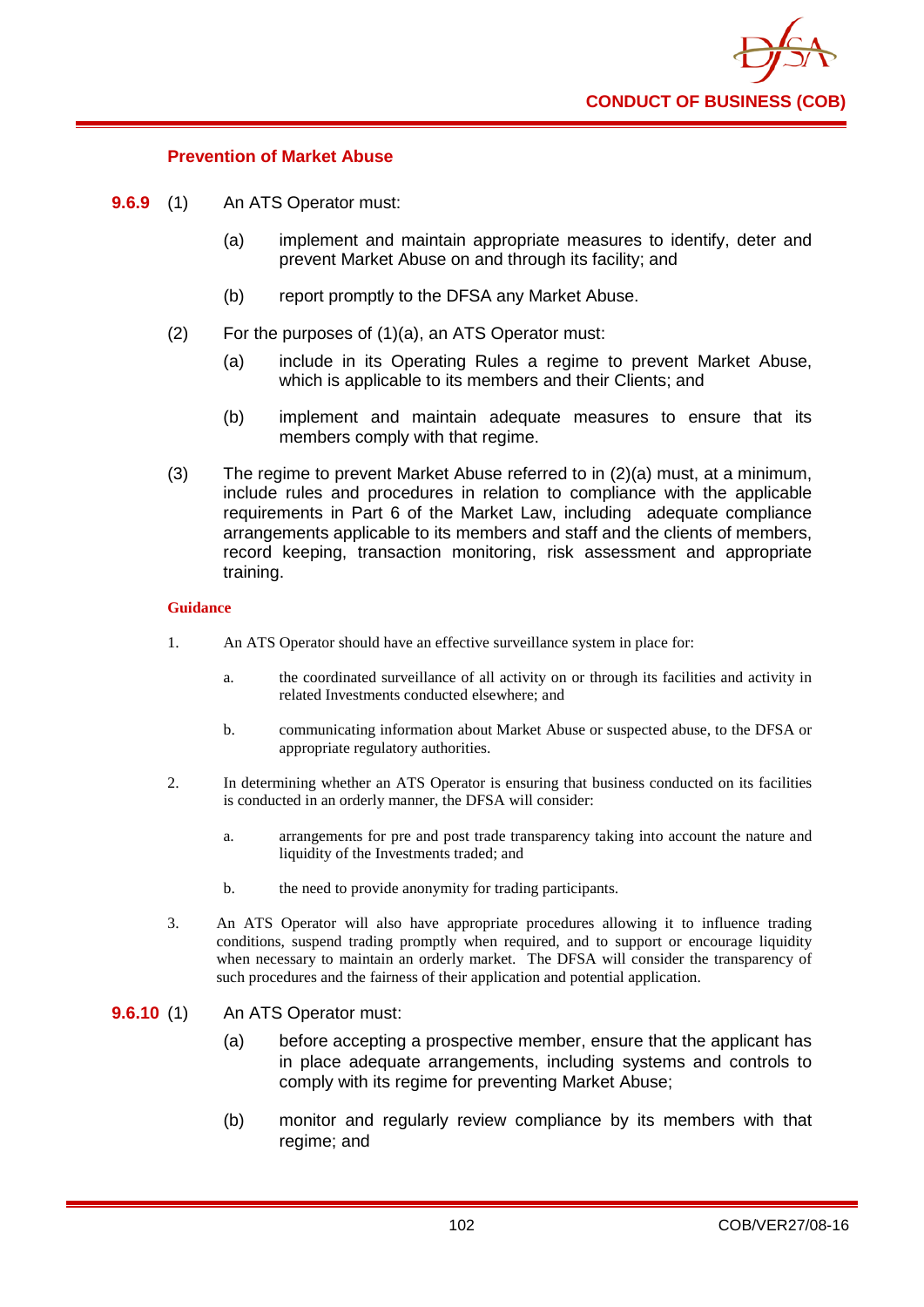- (c) take appropriate measures to ensure that its members rectify to the extent feasible any contraventions of its regime without delay.
- (2) An ATS Operator must promptly notify the DFSA of any:
	- (a) material breach of its regime to prevent Market Abuse by a member, or by staff or clients of the member; and
	- (b) circumstances in which a member will not or cannot rectify a breach of its regime.

- 1. An Authorised Firm is subject to the requirements in the DFSA's AML module. Members of an Authorised Firm which are themselves Authorised Firms are also subject, by virtue of being Authorised Firms, to the requirements in the DFSA's AML module.
- 2. In determining whether an ATS Operator's measures are adequate and appropriate to reduce the extent to which its facilities can be used for Market Abuse, the DFSA will consider:
	- a. whether the ATS Operator has appropriate staff, surveillance systems, resources and procedures for this purpose;
	- b. the monitoring conducted for possible patterns of normal, abnormal or improper use of those facilities;
	- c. how promptly and accurately information is communicated about Market Abuse to the DFSA and other appropriate organisations; and
	- d. how the ATS Operator co-operates with relevant bodies in the prevention, investigation and pursuit of Market Abuse.
- 3. An ATS Operator must have regard to Part 6 of the Markets Law in relation to forms of Market Abuse. Practices that amount to market manipulation (which is Market Abuse) in an automated trading environment which an ATS should be able to identify and prevent in order to promote proper markets include the following:
	- a. entering small orders in order to ascertain the level of hidden orders, particularly used to assess what is resting on a dark platform, called Ping Orders;
	- b. entering large numbers of orders and/or cancellations/updates to orders to create uncertainty for other market participants, to slow down their process and to camouflage the ATS Operator's own strategy, called Quote Stuffing;
	- c. entry of orders or a series of orders intended to start or exacerbate a trend, and to encourage other participants to accelerate or extend the trend in order to create an opportunity to unwind/open a position at a favourable price, called Moment Ignition; and
	- d. submitting multiple orders often away from one side of the order book with the intention of executing a trade on the other side of the order book, where once that trade has taken place, the manipulative orders will be removed, called Layering and Spoofing.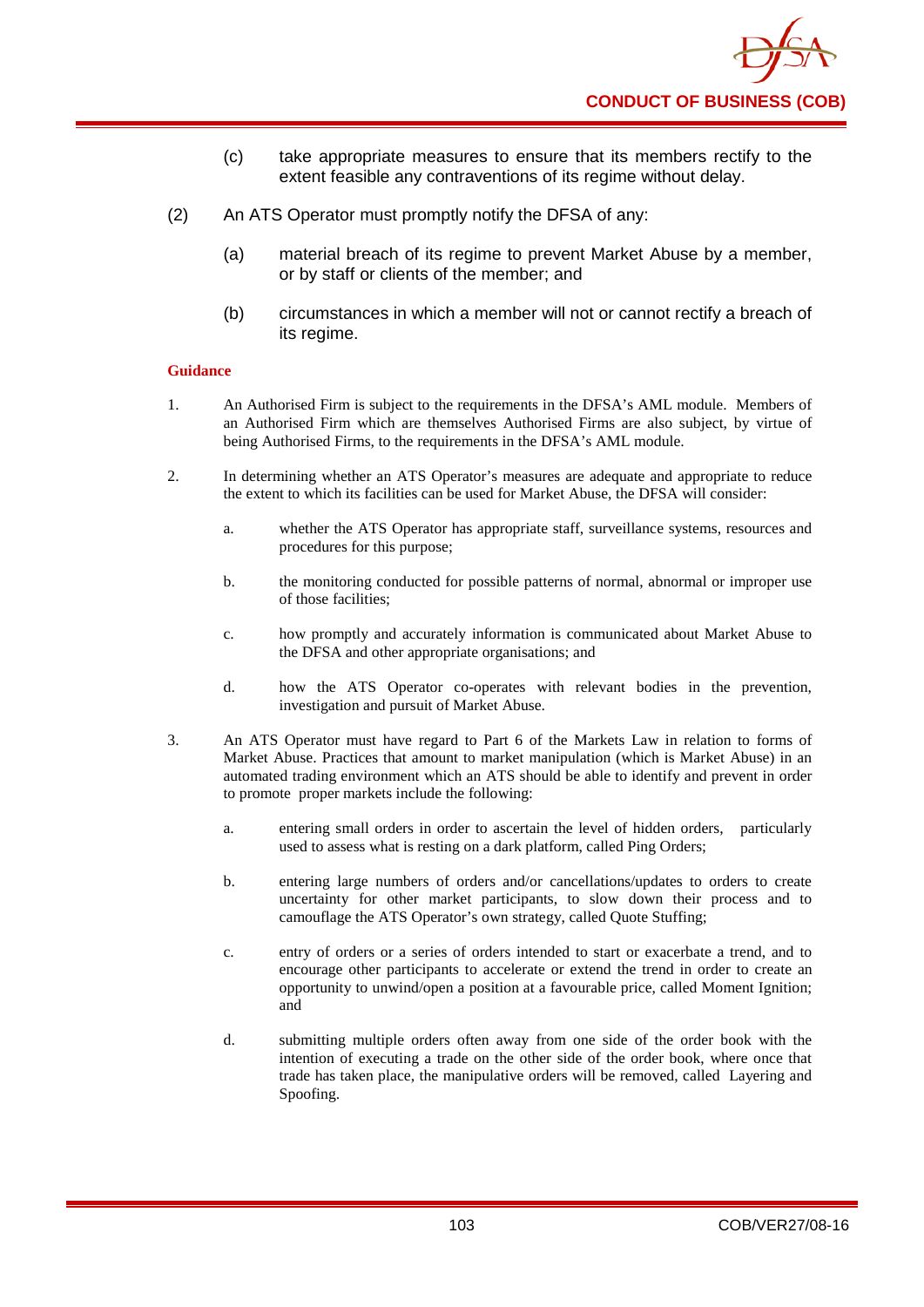

### **Clearing and settlement arrangements**

- **9.6.11** (1) An ATS Operator must:
	- (a) ensure that there are satisfactory arrangements in place for securing the timely discharge of the rights and liabilities of the parties to transactions conducted on or through its facility; and
	- (b) inform its members and other Persons having access to its facility through members of details relating to such arrangements.
	- (2) For the purposes of (1)(a), an ATS Operator must ensure that:
		- (a) the Person who provides clearing and settlement services to a member is either:
			- (i) an Authorised Person appropriately licensed to carry on clearing or settlement services; or
			- (ii) an entity which is authorised and supervised by a Financial Services Regulator acceptable to the DFSA for the activity of clearing and settlement services and is operating under broadly equivalent standards as defined under Chapter 7 of the AMI module; and
		- (b) notification of such arrangements (including any changes thereto) is provided to the DFSA at least 30 days before making the arrangements and the DFSA has not objected to such arrangements within that period.

#### **Guidance**

An ATS Operator is not authorised under its Licence to provide clearing and settlement services. Therefore, it must make suitable arrangements relating to clearing and settlement of transactions that are undertaken on its facility. For this purpose, it may arrange for its members to obtain such services from an appropriately licensed Person.

## **9.7 Specific requirements applicable to Persons operating an OTF**

**9.7.1** A Person operating an OTF must not execute any orders made on the facility against its own proprietary capital.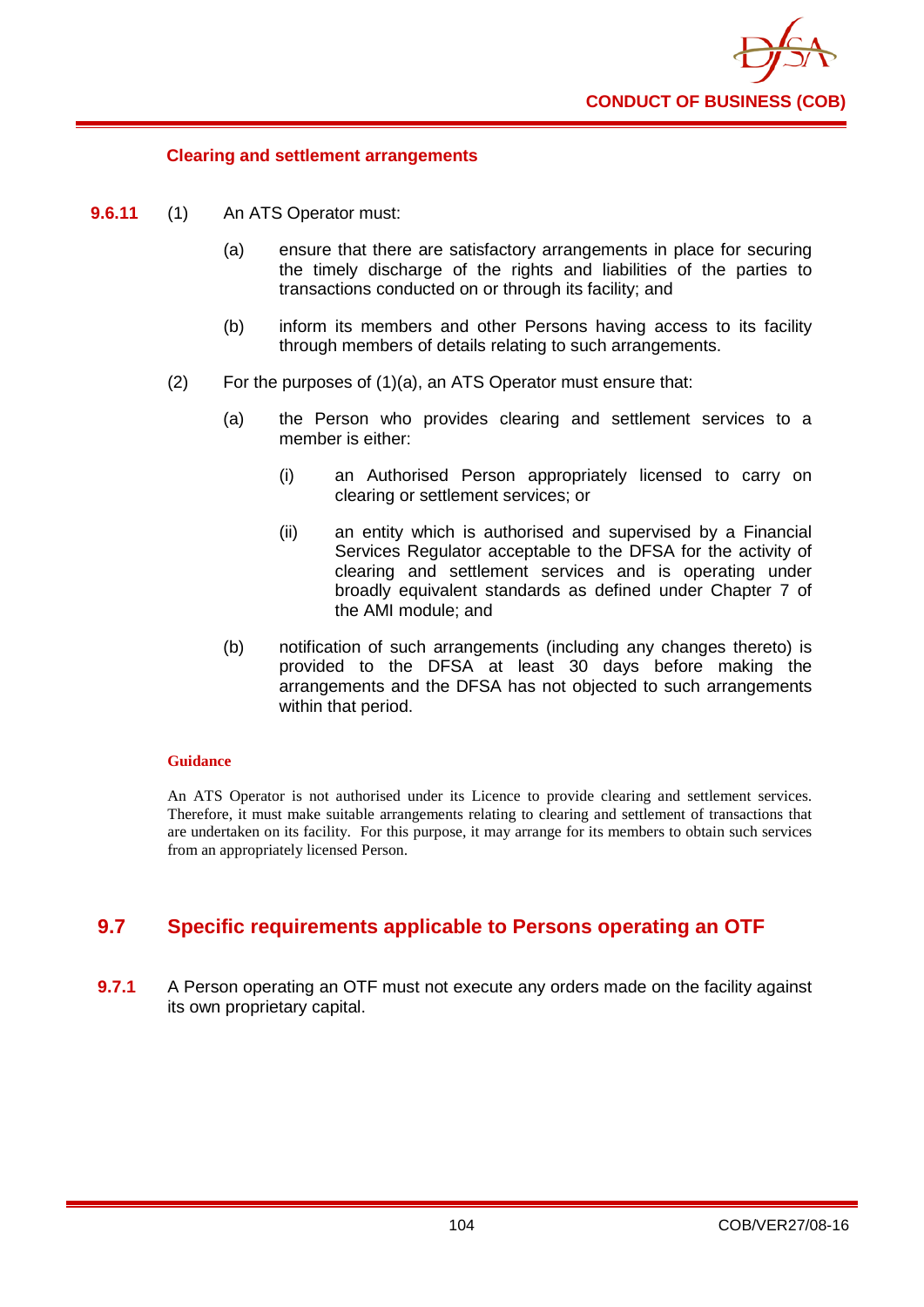

# **10 CUSTODY PROVIDERS ACTING AS A CENTRAL SECURITIES DEPOSITORY ("CSD")**

# **10.1 Application and interpretation**

- **10.1.1** (1) This chapter applies to an Authorised Firm which operates a Central Securities Depository (CSD).
	- (2) Such an Authorised Firm is referred to in this chapter as a CSD.

### **Guidance**

The Financial Service of Providing Custody includes the activity of operating a CSD. See GEN Rule  $2.13.1(1)(c)$  and (3).

## **10.2 Additional requirements for CSDs**

- **10.2.1** (1) A CSD must have rules and procedures, including robust accounting practices and controls that:
	- (a) ensure the integrity of the securities issues; and
	- (b) minimise and manage risks associated with the safekeeping and transfer of securities.
	- (2) A CSD must ensure that securities referred to in (1)(a) are recorded in bookentry form prior to the trade date.
	- (3) For the purposes of (1)(a), a CSD's systems and controls must ensure that:
		- (a) the unauthorised creation or deletion of securities is prevented;
		- (b) appropriate intraday reconciliation is conducted to verify that the number of securities making up a securities issue or part of a securities issue submitted to the CSD is equal to the sum of securities recorded on the securities accounts of the Members and other participants of the CSD;
		- (c) where entities other than the CSD are involved in the reconciliation process for a securities issue, such as the issuer, registrars, issuance agents, transfer agents or other CSDs, the CSD has adequate arrangements for cooperation and information exchange between all involved parties so that the integrity of the issue is maintained; and
		- (d) there are no securities overdrafts or debit balances in securities accounts.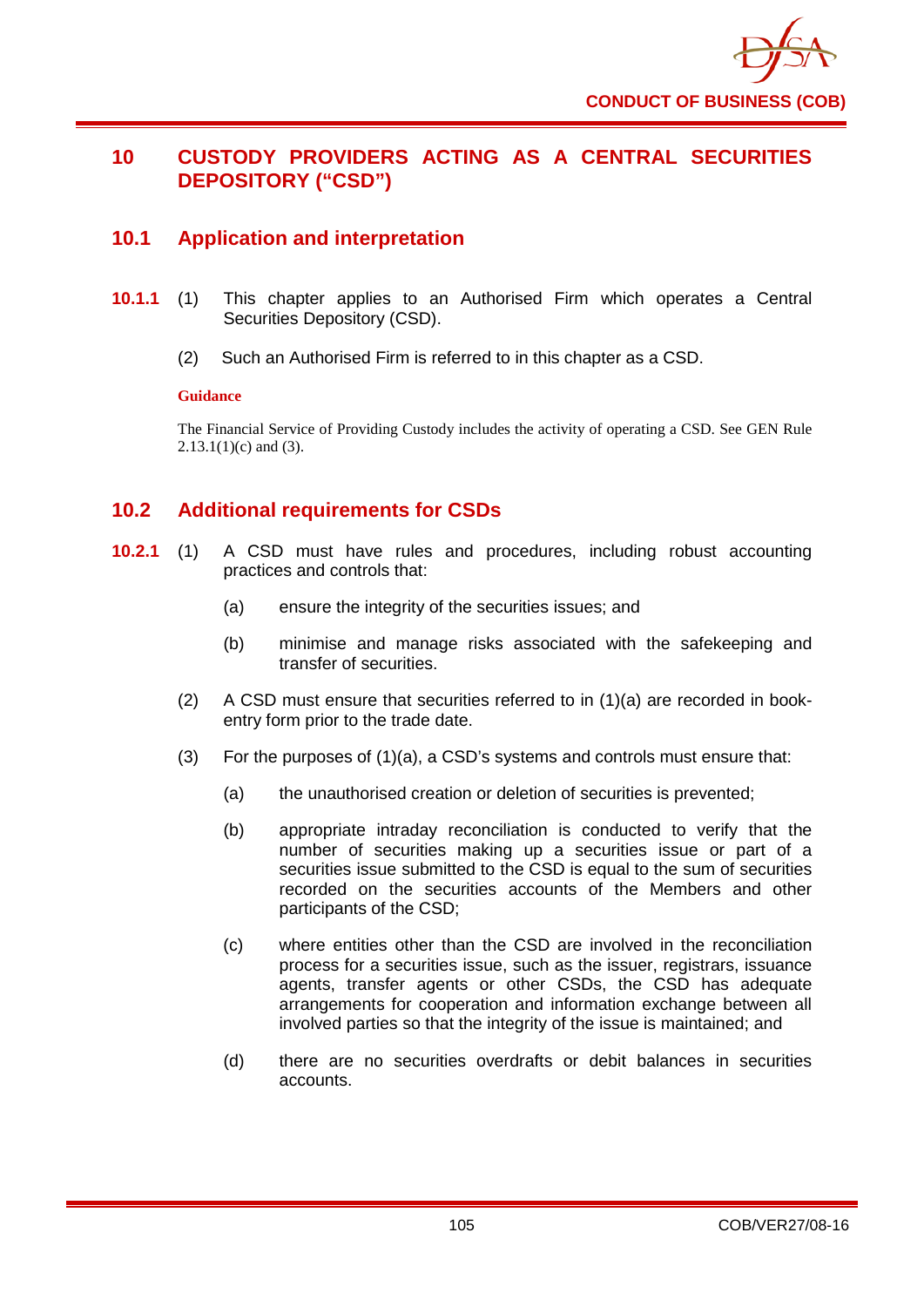

### **CSD links**

- **10.2.2** (1) A CSD must not establish any link with another CSD (CSD link) unless it:
	- (a) has, prior to establishing the CSD link, identified and assessed potential risks, for itself and its members and other participants using its facilities, arising from establishing such a link:
	- (b) has adequate systems and controls to effectively monitor and manage, on an on-going basis, the risks identified under (a) above; and
	- (c) is able to demonstrate to the DFSA, prior to the establishment of the CSD link, that the CSD link satisfies the requirements referred to in (2).
	- (2) The requirements referred to in (1)(c) are that:
		- (a) the link arrangement between the CSD and all linked CSDs contains adequate mitigants against possible risks taken by the relevant CSDs, including credit, concentration and liquidity risks, as a result of the link arrangement;
		- (b) each linked CSD has robust daily reconciliation procedures to ensure that its records are accurate;
		- (c) if it or another linked CSD uses an intermediary to operate a link with another CSD, the CSD or the linked CSD has adequate systems and controls to measure, monitor, and manage the additional risks arising from the use of the intermediary;
		- (d) to the extent practicable and feasible, linked CSDs provide for Delivery Versus Payment (DVP) settlement of transactions between participants in linked CSDs, and where such settlement is not practicable or feasible, reasons for non-DVP settlement are notified to the DFSA; and
		- (e) where interoperable securities settlement systems and CSDs use a common settlement infrastructure, there are:
			- (i) identical moments established for the entry of transfer orders into the system;
			- (ii) irrevocable transfer orders; and
			- (iii) finality of transfers of securities and cash.

### **Guidance**

A CSD should include in its notification to the DFSA relating to the establishment of CSD links the results of due diligence undertaken in respect of the matters specified in Rule 10.2.2(2) to demonstrate that those requirements are met. Where a CSD changes any existing CSD arrangements, fresh notification relating to such changes, along with its due diligence relating to the new CSD link, should be provided to the DFSA in advance of the proposed change.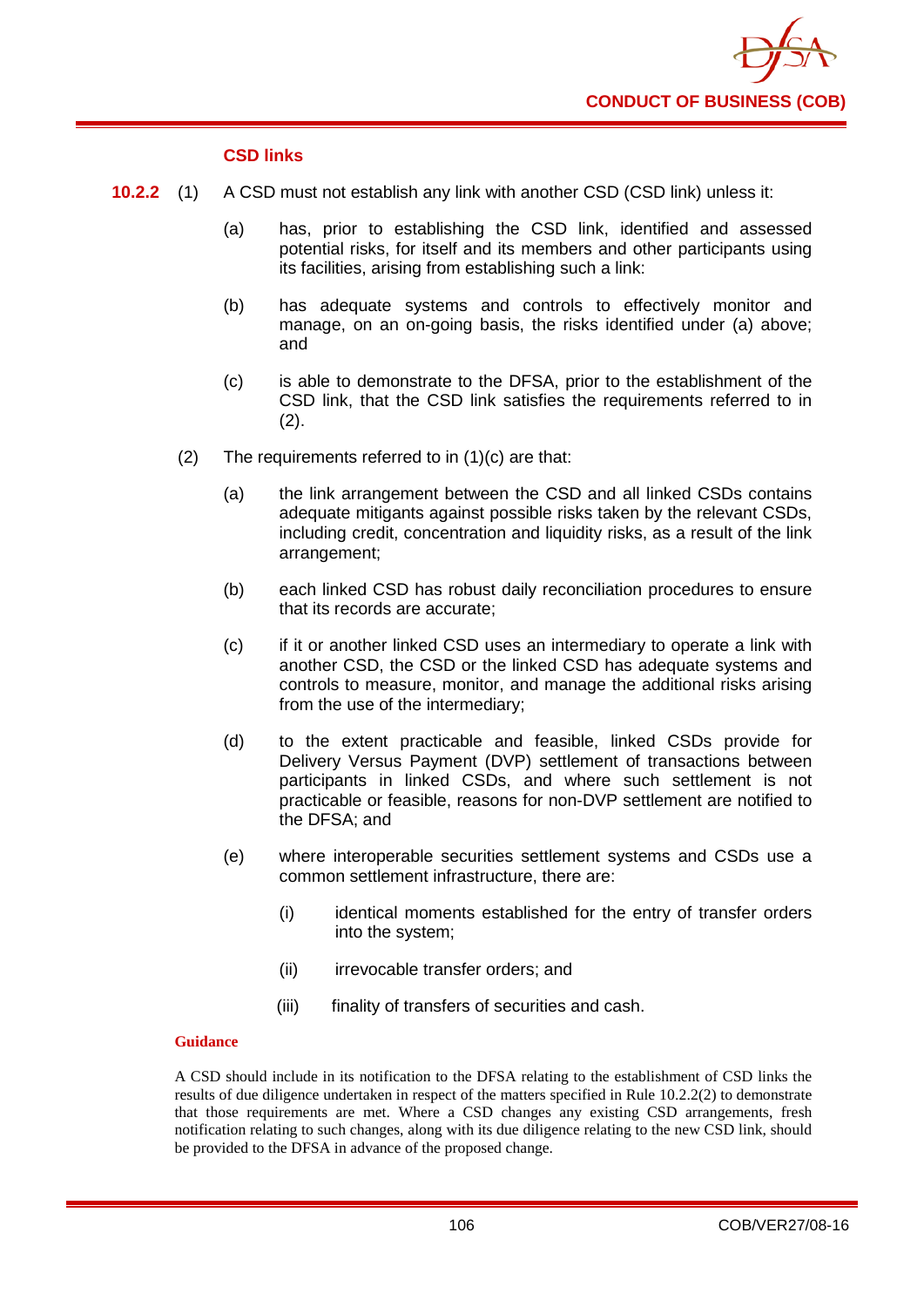

# **APP1 RECORDS OF ORDERS AND TRANSACTIONS**

## **A1.1 Minimum contents of transaction records**

### **Receipt of client order or discretionary decision to transact**

- **A1.1.1** An Authorised Firm must, pursuant to Rule 6.7.4(1), make a record of the following:
	- (a) the identity and account number of the Client;
	- (b) the date and time in the jurisdiction in which the instructions were received or the decision was taken by the Authorised Firm to deal;
	- (c) the identity of the Employee who received the instructions or made the decision to deal;
	- (d) the Investment, including the number of or its value and any price limit; and
	- (e) whether the instruction relates to a purchase or sale.

### **Executing a transaction**

**A1.1.2** An Authorised Firm must, pursuant to Rule 6.7.4(2), make a record of the following:

- (a) the identity and account number of the Client for whom the Transaction was Executed, or an indication that the Transaction was an Own Account Transaction;
- (b) the name of the counterparty;
- (c) the date and time in the jurisdiction in which the Transaction was Executed;
- (d) the identity of the Employee executing the Transaction;
- (e) the Investment, including the number of or its value and price; and
- (f) whether the Transaction was a purchase or a sale.

### **Passing a client order to another person for execution**

- **A1.1.3** An Authorised Firm must, pursuant to Rule 6.7.4(3), make a record of the following:
	- (a) the identity of the Person instructed;
	- (b) the terms of the instruction; and
	- (c) the date and time that the instruction was given.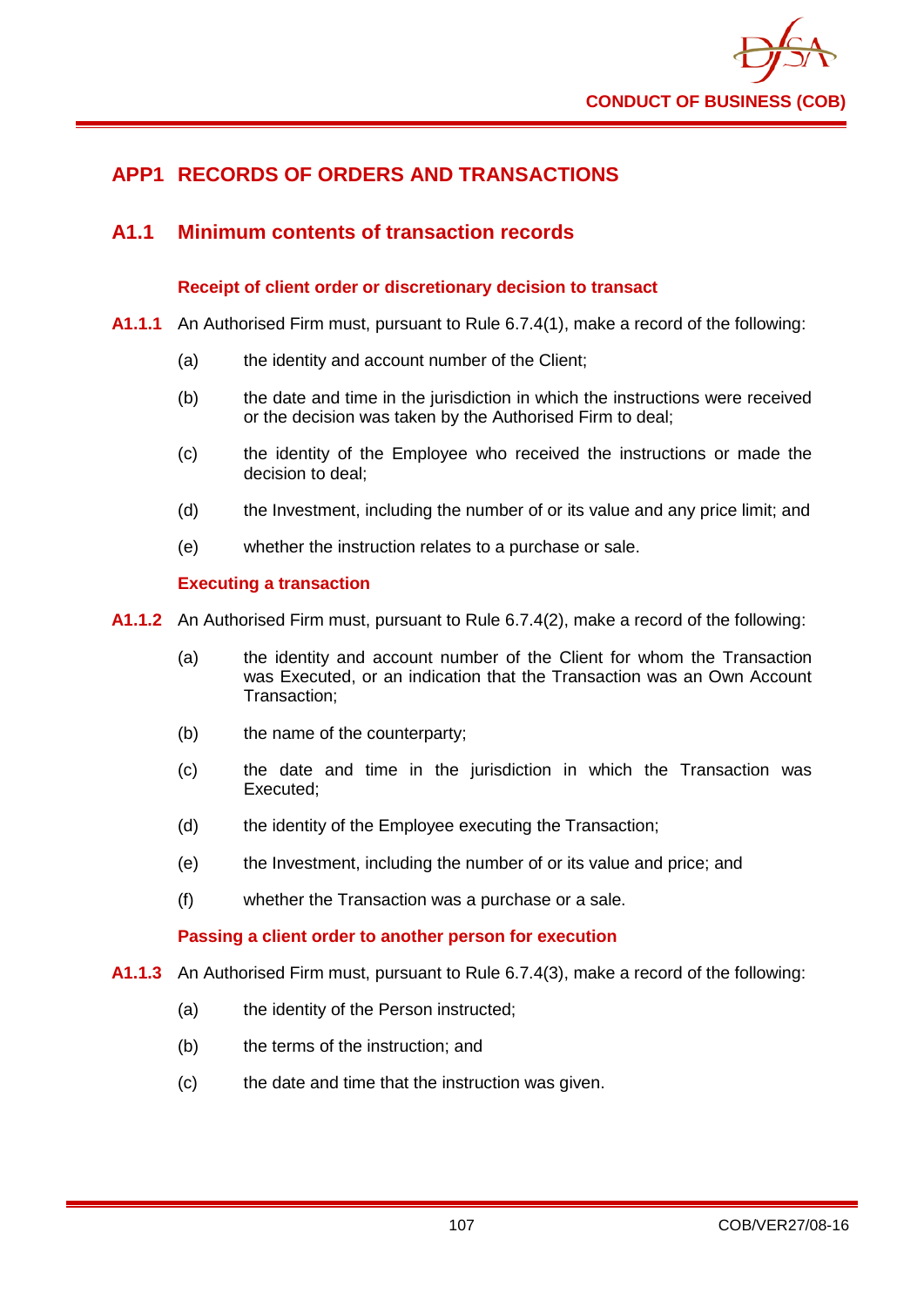

# **APP2 KEY INFORMATION AND CLIENT AGREEMENT**

# **A2.1 Key Information and content of the Client Agreement**

### **General**

- **A2.1.1** The key information which an Authorised Firm is required to provide to a Client and include in the Client Agreement with that Client pursuant to Rule 3.3.2 must include:
	- (a) the core information set out in:
		- (i) Rule A2.1.2 (1) if it is a Retail Client; and
		- (ii) Rule A2.1.2(2) if it is a Professional Client; and
	- (b) where relevant, the additional information required under Rules A2.1.3 and A2.1.4.

### **Core information**

- **A2.1.2** (1) In the case of a Retail Client, the core information for the purposes of A2.1.1(a) is:
	- (a) the name and address of the Authorised Firm, and if it is a Subsidiary, the name and address of the ultimate Holding Company;
	- (b) the regulatory status of the Authorised Firm;
	- (c) when and how the Client Agreement is to come into force and how the agreement may be amended or terminated;
	- (d) sufficient details of the service that the Authorised Firm will provide, including where relevant, information about any product or other restrictions applying to the Authorised Firm in the provision of its services and how such restrictions impact on the service offered by the Authorised Firm. If there are no such restrictions, a statement to that effect;
	- (e) details of fees, costs and other charges and the basis upon which the Authorised Firm will impose those fees, costs and other charges:
	- (f) details of any conflicts of interests for the purposes of disclosure under Rule 3.5.1(2)(b);
	- (g) details of any Soft Dollar Agreement required to be disclosed under Rules 3.5.6 and 3.5.7; and
	- (h) key particulars of the Authorised Firm's Complaints handling procedures and a statement that a copy of the procedures is available free of charge upon request in accordance with GEN Rule 9.2.11.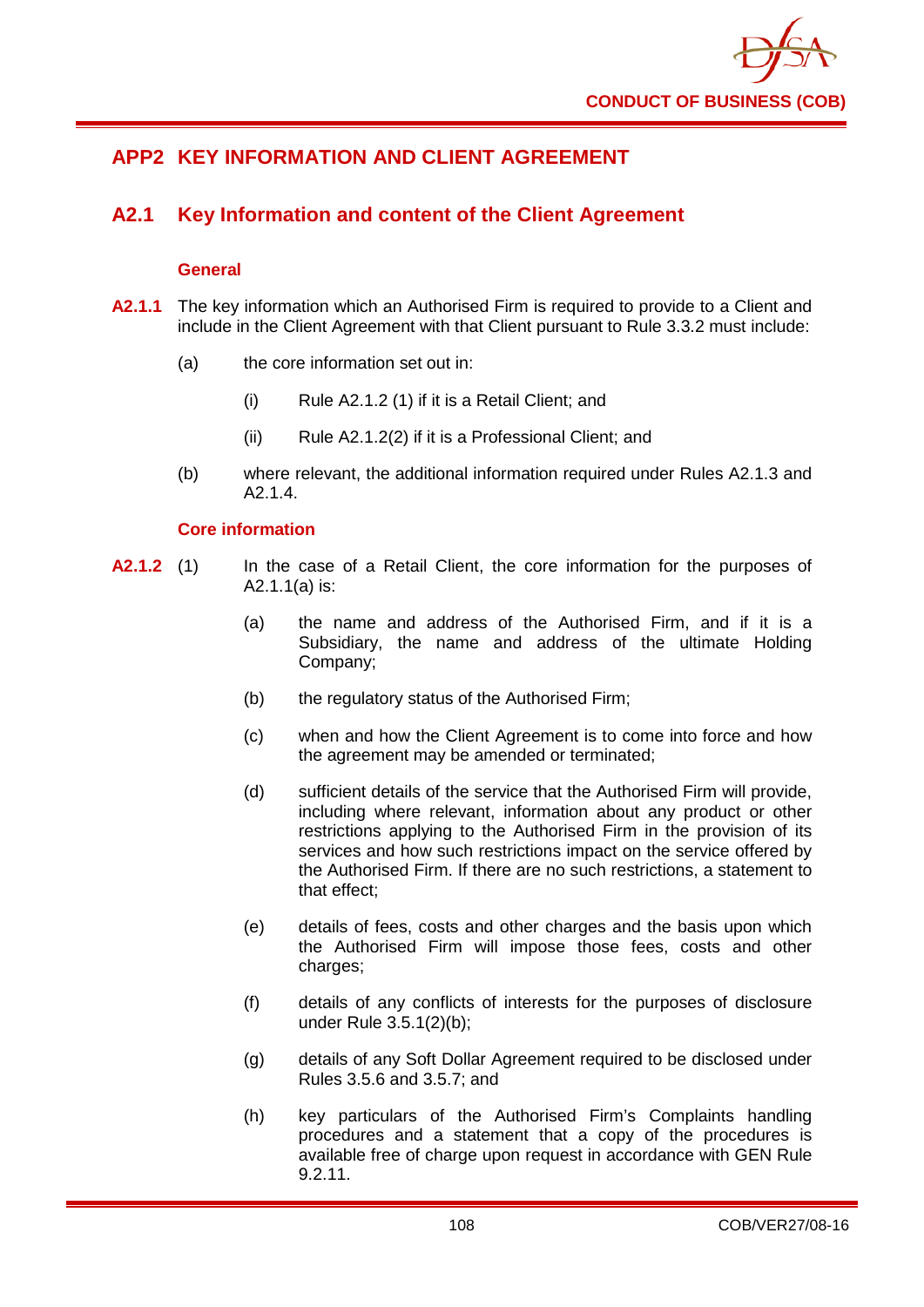

(2) In the case of a Professional Client, the core information for the purposes of  $A2.1.1(a)$  is the information referred to in  $(1)(a)$ ,  $(b)$ ,  $(c)$  and  $(e)$ .

### **Additional information for Investment Business**

- **A2.1.3** The additional information required under A2.1.1(b) for Investment Business is:
	- (a) the arrangements for giving instructions to the Authorised Firm and acknowledging those instructions;
	- (b) information about any agreed investment parameters;
	- (c) the arrangements for notifying the Client of any Transaction Executed on his behalf;
	- (d) if the Authorised Firm may act as principal in a Transaction, when it will do so;
	- (e) the frequency of any periodic statements and whether those statements will include some measure of performance, and if so, what the basis of that measurement will be;
	- (f) when the obligation to provide best execution can be and is to be waived, a statement that the Authorised Firm does not owe a duty of best execution or the circumstances in which it does not owe such a duty; and
	- (g) where applicable, the basis on which assets comprised in the portfolio are to be valued.

### **Additional information for investment management activities**

- **A2.1.4** The additional information required under A2.1.1(b) where an Authorised Firm acts as an Investment Manager is:
	- (a) the initial value of the managed portfolio;
	- (b) the initial composition of the managed portfolio;
	- (c) the period of account for which periodic statements of the portfolio are to be provided in accordance with section 6.10; and
	- (d) in the case of discretionary investment management activities:
		- (i) the extent of the discretion to be exercised by the Authorised Firm, including any restrictions on the value of any one Investment or the proportion of the portfolio which any one Investment or any particular kind of Investment may constitute; or that there are no such restrictions;
		- (ii) whether the Authorised Firm may commit the Client to supplement the funds in the portfolio, and if it may include borrowing on his behalf:
			- (A) the circumstances in which the Authorised Firm may do so;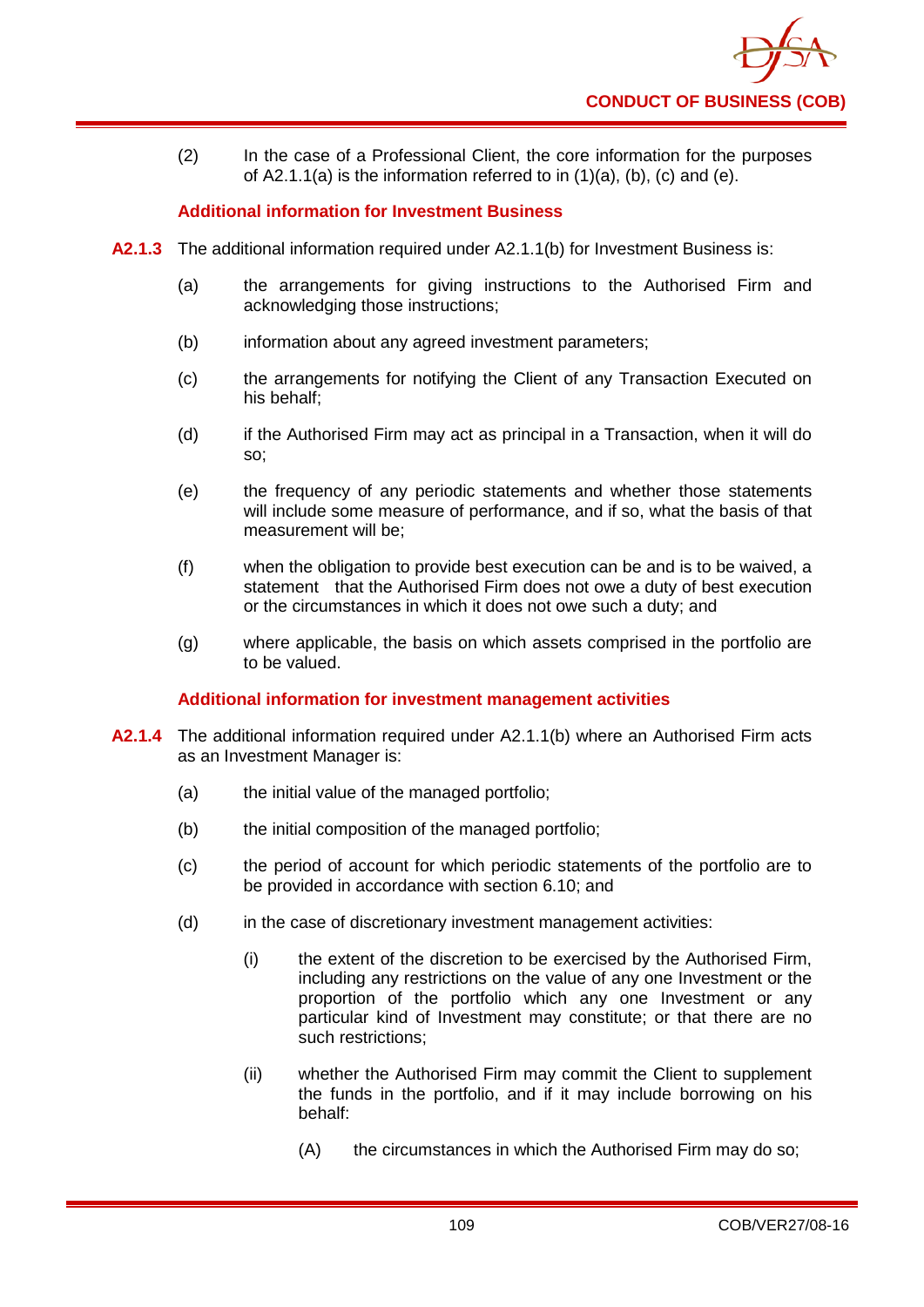- (B) whether there are any limits on the extent to which the Authorised Firm may do so and, if so, what those limits are;
- (C) any circumstances in which such limits may be exceeded; and
- (D) any margin lending arrangements and terms of those arrangements;
- (iii) that the Authorised Firm may enter into Transactions for the Client, either generally or subject to specified limitation; and
- (iv) where the Authorised Firm may commit the Client to any obligation to underwrite or sub-underwrite any issue or offer for sale of Securities:
	- (A) whether there are any restrictions on the categories of Securities which may be underwritten and, if so, what these restrictions are; and
	- (B) whether there are any financial limits on the extent of the underwriting and, if so, what these limits are.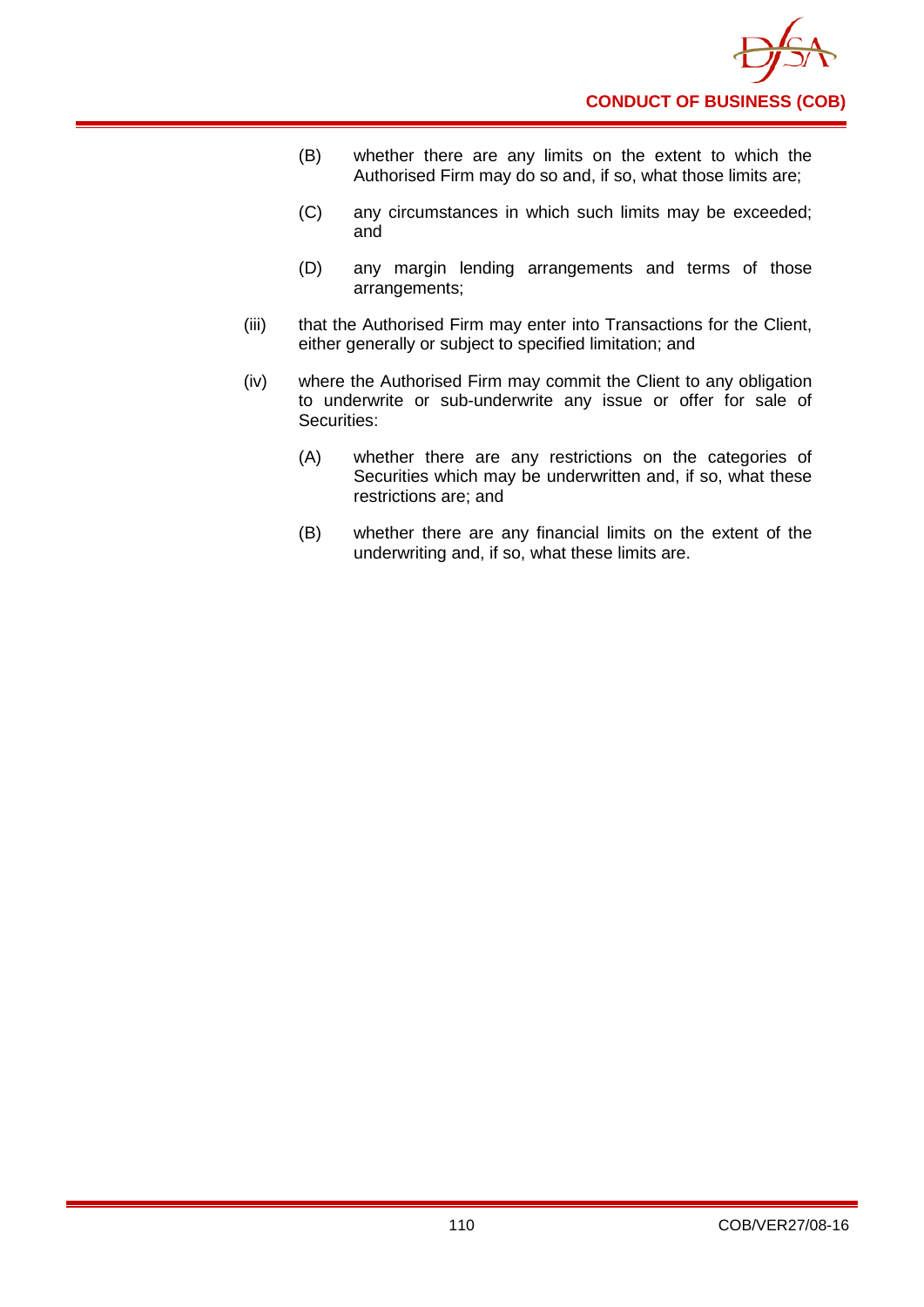

# **APP3 CONFIRMATION OF TRANSACTIONS**

## **A3.1 Content of confirmation notes**

### **General information**

- **A3.1.1** (1) For the purposes of Rule 6.9.2, an Authorised Firm must include the following general information:
	- (a) the Authorised Firm's name and address;
	- (b) whether the Authorised Firm Executed the Transaction as principal or agent;
	- (c) the Client's name, account number or other identifier;
	- (d) a description of the Investment or Fund, including the amount invested or number of units involved;
	- (e) whether the Transaction is a sale or purchase;
	- (f) the price or unit price at which the Transaction was Executed;
	- (g) if applicable, a statement that the Transaction was Executed on an Execution-Only basis;
	- (h) the date and time of the Transaction;
	- (i) the total amount payable and the date on which it is due;
	- (j) the amount of the Authorised Firms charges in connection with the Transaction, including Commission charges and the amount of any Mark-up or Mark-down, Fees, taxes or duties;
	- (k) the amount or basis of any charges shared with another Person or statement that this will be made available on request; and
	- (l) for Collective Investment Funds, at statement that the price at which the Transaction has been Executed is on a Historic Price or Forward Price basis, as the case may be.
	- (2) An Authorised Firm may combine items (f) and (j) in respect of a Transaction where the Client has requested a note showing a single price combining both of these items.

### **Additional information: derivatives**

- **A3.1.2** For the purposes of Rule 6.9.2, and in relation to Transactions in Derivatives, an Authorised Firm must include the following additional information:
	- (a) the maturity, delivery or expiry date of the Derivative;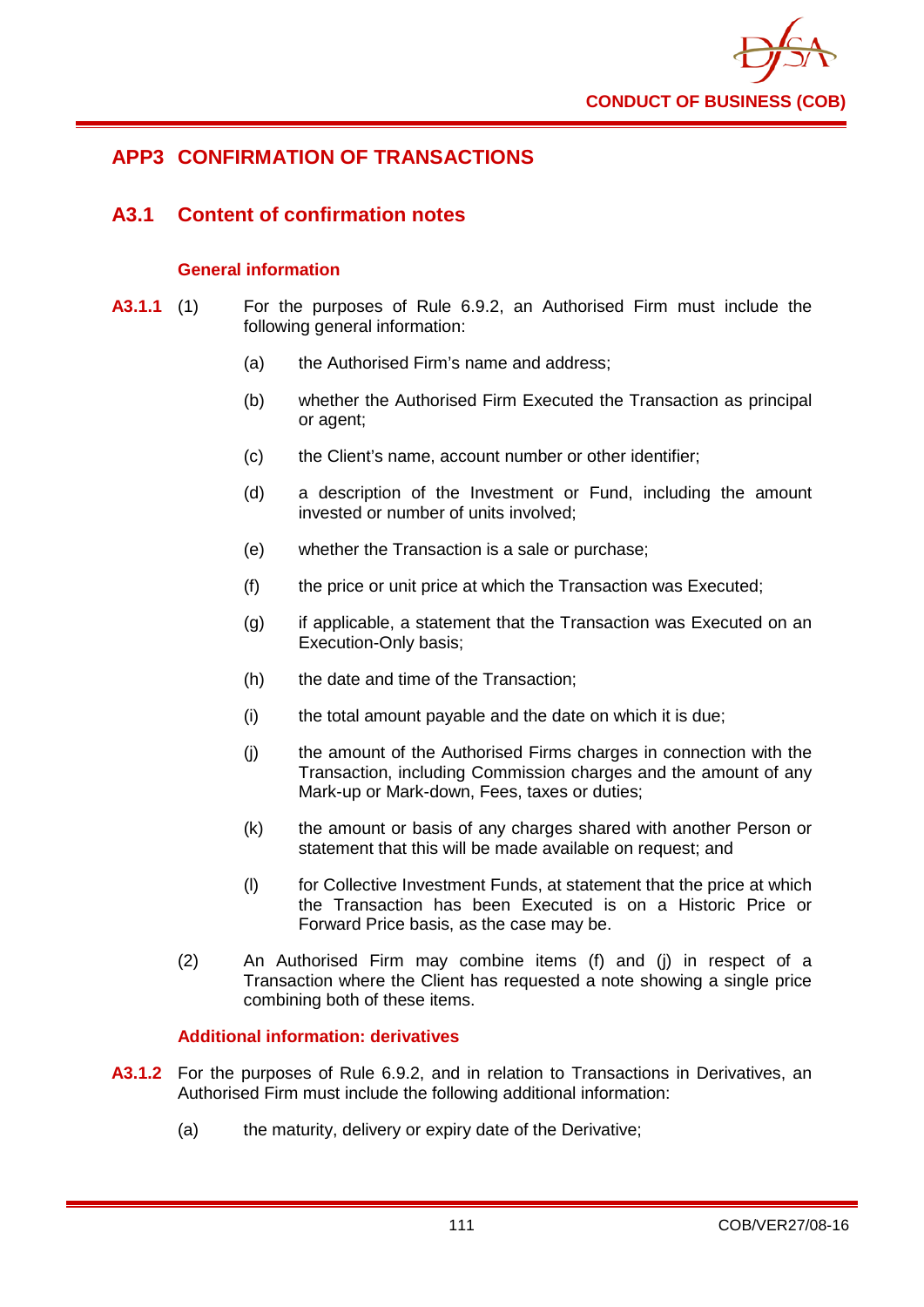

- (b) in the case of an Option, the date of exercise or a reference to the last exercise date;
- (c) whether the exercise creates a sale or purchase in the underlying asset;
- (d) the strike price of the Option; and
- (e) if the Transaction closes out an open Futures position, all essential details required in respect of each contract comprised in the open position and each contract by which it was closed out and the profit or loss to the Client arising out of closing out that position (a difference account).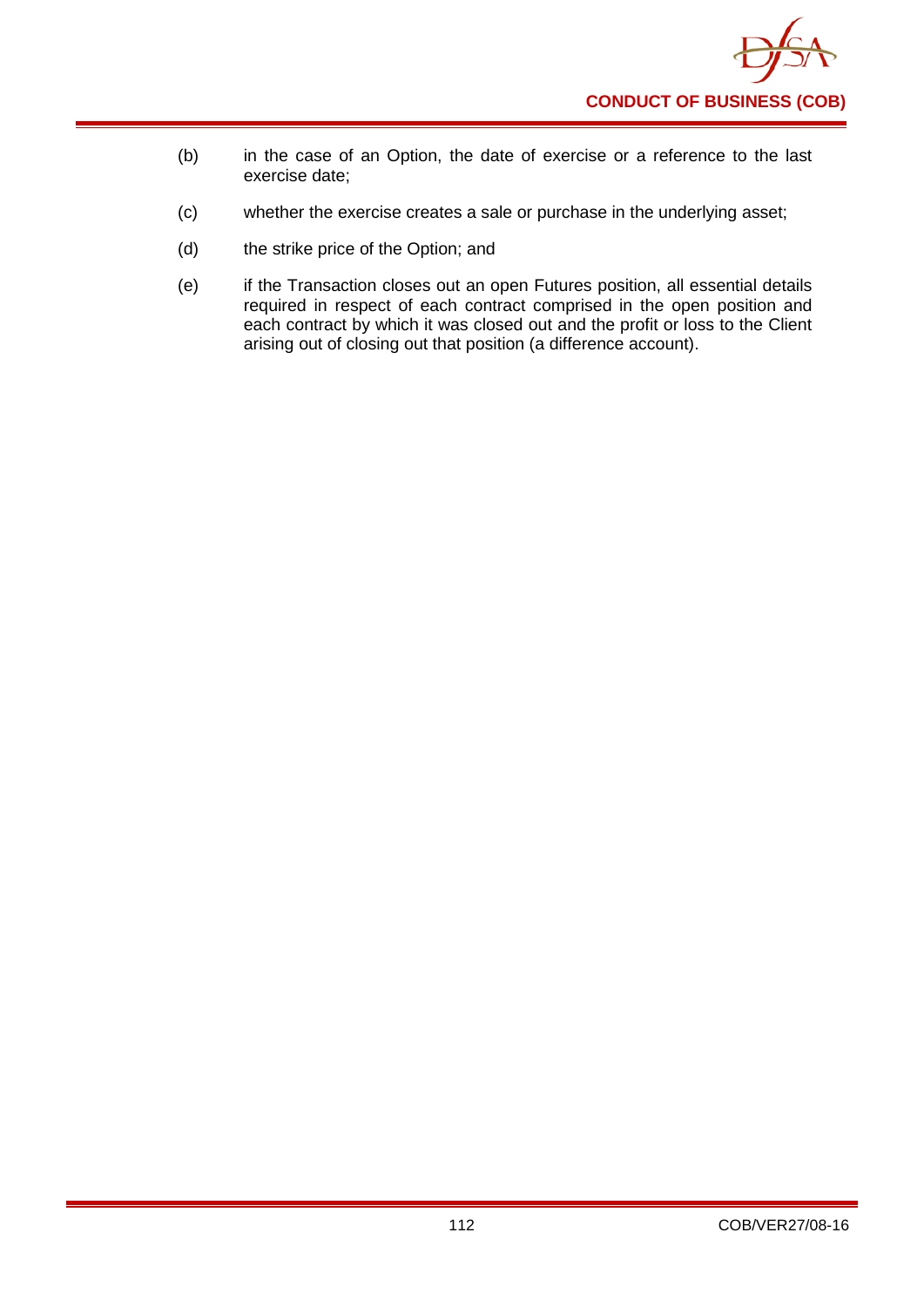

# **APP4 PERIODIC STATEMENTS**

## **A4.1 Content of periodic statements: investment management**

### **General information**

- **A4.1.1** Pursuant to section 6.10, a periodic statement, as at the end of the period covered, must contain the following general information:
	- (a) the number, description and value of each Investment;
	- (b) the amount of cash held;
	- (c) the total value of the portfolio; and
	- (d) a statement of the basis on which the value of each Investment has been calculated.

### **Additional information: discretionary investment management activities**

- **A4.1.2** In addition to Rule A4.1.1, where an Authorised Firm acts as an Investment Manager on a discretionary basis, the periodic statement must also include the following additional information:
	- (a) a statement of which Investments, if any, were at the closing date loaned to any third party and which Investments, if any, were at that date charged to secure borrowings made on behalf of the portfolio;
	- (b) the aggregate of any interest payments made and income received during the account period in respect of loans or borrowings made during that period;
	- (c) details of each Transaction which have been entered into for the portfolio during the period;
	- (d) the aggregate of Money and details of all Investments transferred into and out of the portfolio during the period;
	- (e) the aggregate of any interest payments, including the dates of their application and dividends or other benefits received by the Authorised Firm for the portfolio during that period;
	- (f) a statement of the aggregate Charges of the Authorised Firm and its Associates; and
	- (g) a statement of the amount of any Remuneration received by the Authorised Firm or its Associates or both from a third party.

### **Additional information: contingent liability investments**

**A4.1.3** In addition to Rules A4.1.1 and A4.1.1.2, in the case where Contingent Liability Investments are involved, an Authorised Firm must include the following additional information: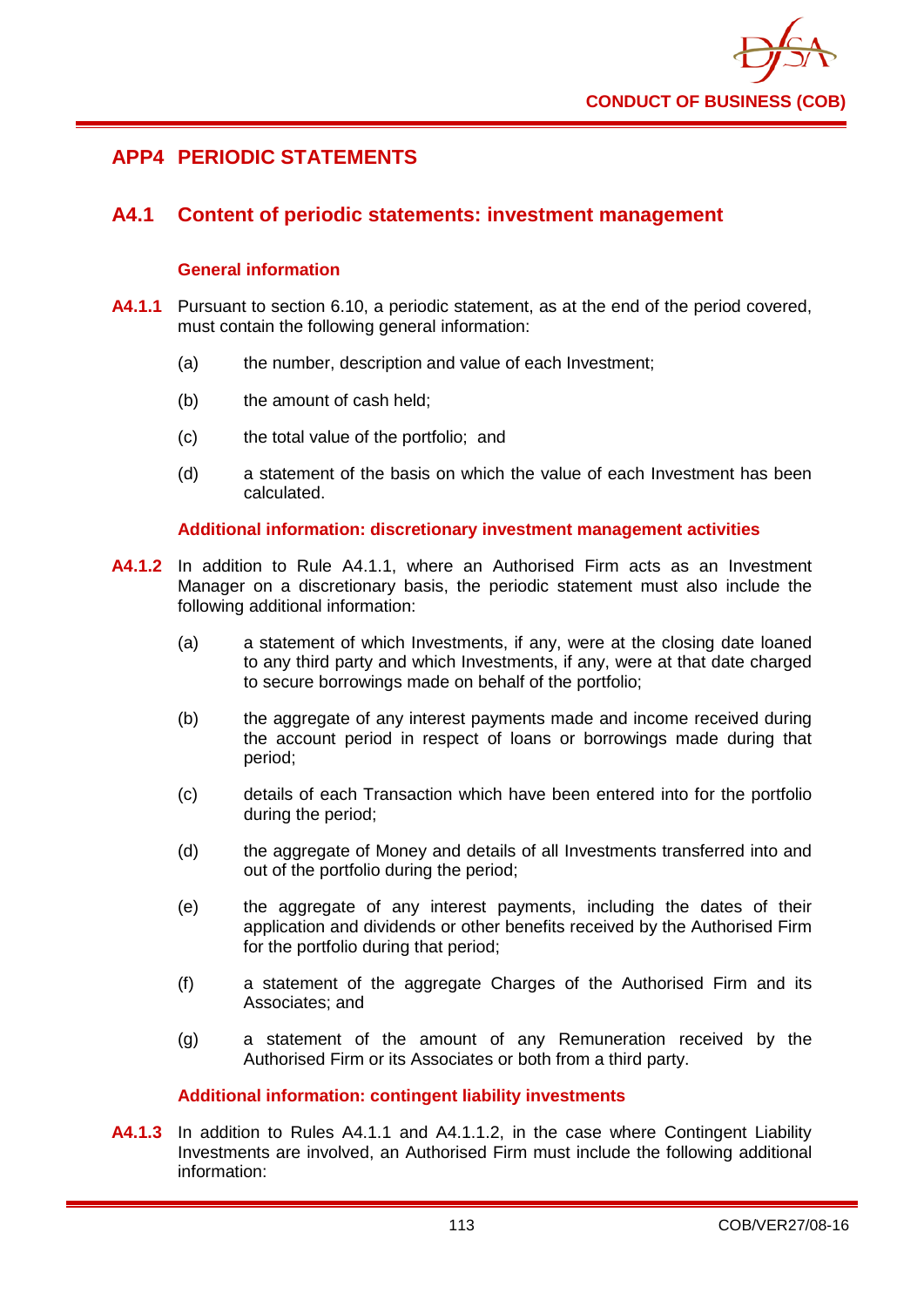

- (a) the aggregate of Money transferred into and out of the portfolio during the valuation period;
- (b) in relation to each open position in the account at the end of the account period, the unrealised profit or loss to the Client (before deducting or adding any Commission which would be payable on closing out);
- (c) in relation to each Transaction Executed during the account period to close out a Client's position, the resulting profit or loss to the Client after deducting or adding any Commission;
- (d) the aggregate of each of the following in, or relating to, the Client's portfolio at the close of business on the valuation date:
	- (i) cash;
	- (ii) Collateral value;
	- (iii) management fees; and
	- (iv) commissions; and
- (e) Option account valuations in respect of each open Option contained in the account on the valuation date stating:
	- (i) the Share, Future, index or other Investment involved;
	- (ii) the trade price and date for the opening Transaction, unless the valuation statement follows the statement for the period in which the Option was opened;
	- (iii) the market price of the contract; and
	- (iv) the exercise price of the contract.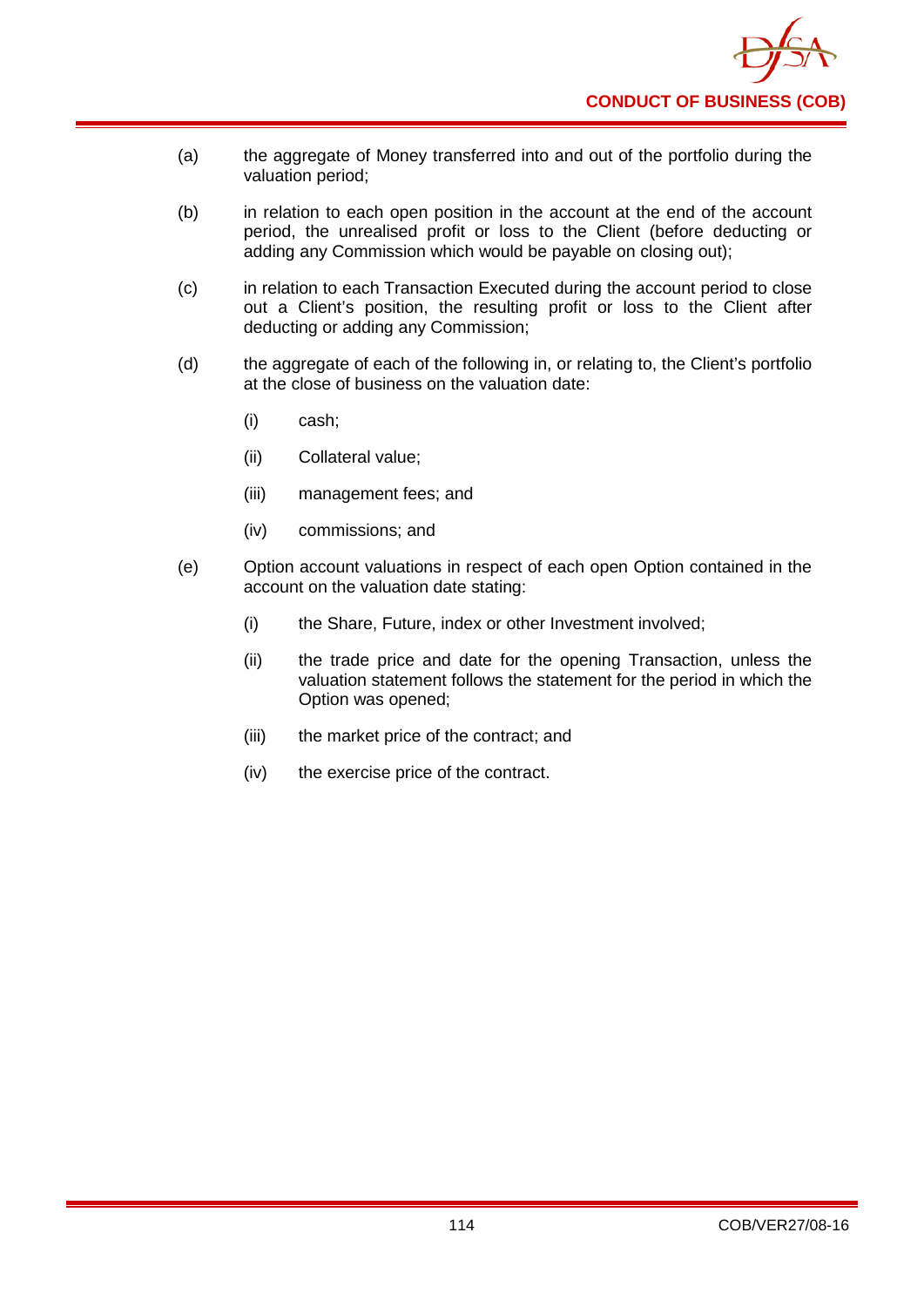

# **APP5 CLIENT MONEY PROVISIONS**

## **A5.1 Application**

**A5.1.1** This appendix applies to an Authorised Firm, in accordance with Rule 6.12.2

## **A5.2 General requirements**

- **A5.2.1** (1) The provisions of this appendix are referred to as the Client Money Provisions.
	- (2) The types of Client described in Rule 6.12.2 are referred to in this appendix as Segregated Clients.
- **A5.2.2** An Authorised Firm which holds or controls Client Money for a Segregated Client must:
	- (a) comply with the Client Money Provisions in relation to that Client Money; and
	- (b) have systems and controls in place to be able to evidence compliance with the Client Money Provisions.

## **A5.3 Payment of client money into client accounts**

- **A5.3.1** Where an Authorised Firm holds or controls Client Money it must ensure, except where otherwise provided in section A5.5 that the Client Money is paid into one or more Client Accounts within one day of receipt.
- **A5.3.2** Subject to Rule A5.3.3, an Authorised Firm must not deposit its own Money into a Client Account.
- **A5.3.3** (1) An Authorised Firm may deposit its own Money in a Client Account where:
	- (a) it is a minimum sum required to open the account, or to keep it open;
	- (b) the Money is received by way of mixed remittance provided the Authorised Firm transfers out that part of the payment which is not Client Money within one day of the day on which the Authorised Firm would normally expect the remittance to be cleared;
	- (c) interest credited to the account exceeds the amount payable to Segregated Clients, provided that the Money is removed within twenty five days; or
	- (d) it is to meet a shortfall in Client Money.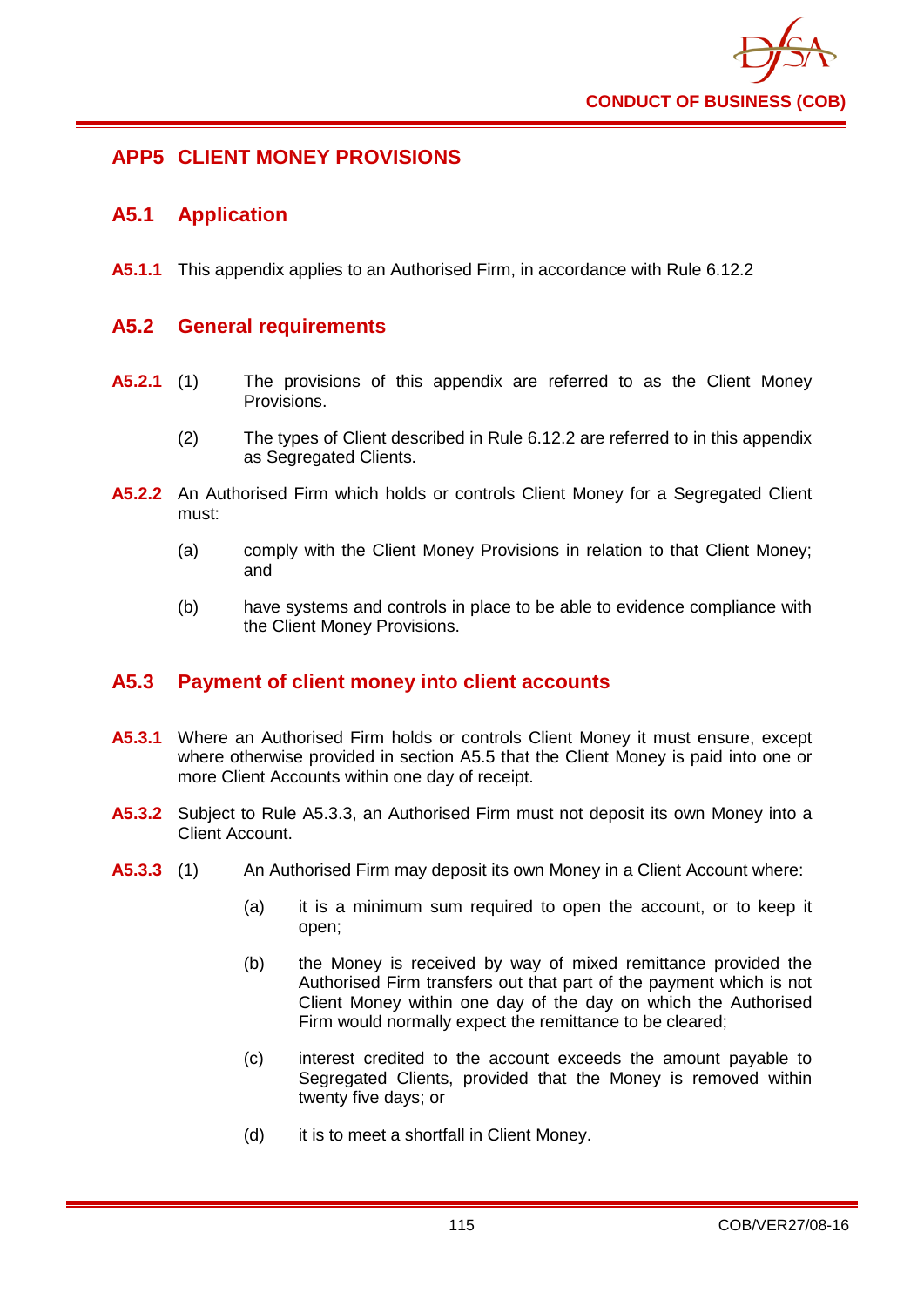- (2) Where an Authorised Firm deposits any Money into a Client Account such Money is Client Money until such time as the Money is withdrawn from the Client Account in accordance with the Client Money Provisions.
- **A5.3.4** An Authorised Firm must maintain systems and controls for identifying Money which must not be in a Client Account and for transferring it without delay.
- **A5.3.5** Where an Authorised Firm is aware that a Person may make a payment of Client Money to the Authorised Firm, it must take reasonable steps:
	- (a) to ensure that such payment of Client Money is directed to a Client Account; and
	- (b) to ensure that the Authorised Firm is notified by that Person of such payment as soon as reasonably practicable.

An Authorised Firm should have procedures for identifying Client Money received by the Authorised Firm, and for promptly recording the receipt of the Money either in the books of account or a register for later posting to the Client cash book and ledger accounts. The procedures should cover Client Money received by the Authorised Firm through the mail, electronically or via agents of the Authorised Firm or through any other means.

## **A5.4 Client accounts**

- **A5.4.1** A Client Account in relation to Client Money is an account which:
	- (a) is held with a Third Party Agent;
	- (b) is established to hold Client Assets;
	- (c) is maintained in the name of;
		- (i) if a Domestic Firm, the Authorised Firm; or
		- (ii) if a non-Domestic Firm, a Nominee Company controlled by the Authorised Firm; and
	- (d) includes the words 'Client Account' in its title.
- **A5.4.2** (1) An Authorised Firm must maintain a master list of all Client Accounts.
	- (2) The master list must detail:
		- (a) the name of the account;
		- (b) the account number;
		- (c) the location of the account;
		- (d) whether the account is currently open or closed; and
		- (e) the date of opening or closure.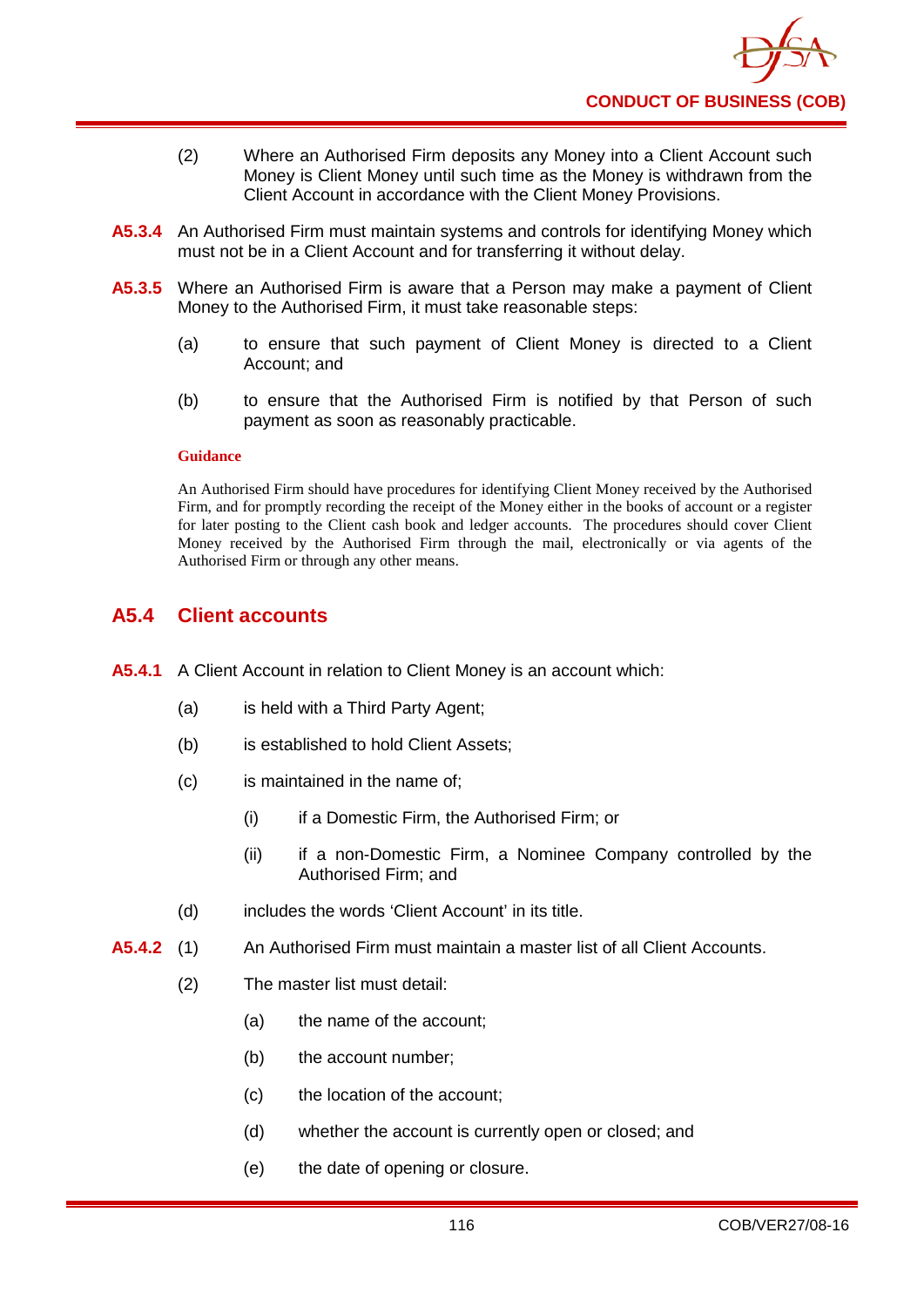(3) The details of the master list must be documented and maintained for at least six years following the closure of an account.

#### **Guidance**

- 1. An Authorised Firm may hold or control Client Money belonging to a Segregated Client in a Client Account solely for that Client. Alternatively, an Authorised Firm may choose to pool that Client Money in a Client Account containing Client Money of more than one Segregated Client.
- 2. The purpose of controlling or holding Client Money in a Client Account is to ensure that Money belonging to Segregated Clients is readily identifiable from Money belonging to the Authorised Firm such that, following a Distribution Event, Segregated Clients will rank highest in line in terms of any subsequent distribution of Client Money in proportion to each Client's valid claim over that that Money.
- 3. Following a Distribution Event, a Segregated Client may not have a valid claim over Client Money held or controlled in a Client Account if that Client Account was not established to hold or control Client Money for that Client or a pool of Clients of which that Client was a part.

## **A5.5 Exceptions to holding client money in client accounts**

- **A5.5.1** The requirement for an Authorised Firm to pay Client Money into a Client Account does not, subject to Rule A5.5.2, apply with respect to such Client Money:
	- (a) received in the form of cheque, or other payable order, until the Authorised Firm, or a Person or account controlled by the Authorised Firm, is in receipt of the proceeds of that cheque;
	- (b) temporarily held by an Authorised Firm before forwarding to a Person nominated by the Client; or
	- (c) in connection with a Delivery Versus Payment Transaction where:
		- (i) in respect of a Client purchase, Client Money from the Client will be due to the Authorised Firm within one day upon the fulfilment of a delivery obligation; or
		- (ii) in respect of a Client sale, Client Money will be due to the Client within one day following the Client's fulfilment of a delivery obligation.
- **A5.5.2** An Authorised Firm must pay Client Money of the type described in Rule A5.5.1(b) or (c) into a Client Account where it has not fulfilled its delivery or payment obligation within three days of receipt of the Money or Investments unless in the case of the type of Client Money referred to in Rule A5.5.1(c)(ii) it instead safeguards Client Investments at least equal to the value of such Client Money.
- **A5.5.3** (1) An Authorised Firm must maintain adequate records of all cheques and payment orders received in accordance with Rule A5.5.1(a) including, in respect of each payment, the:
	- (a) date of receipt;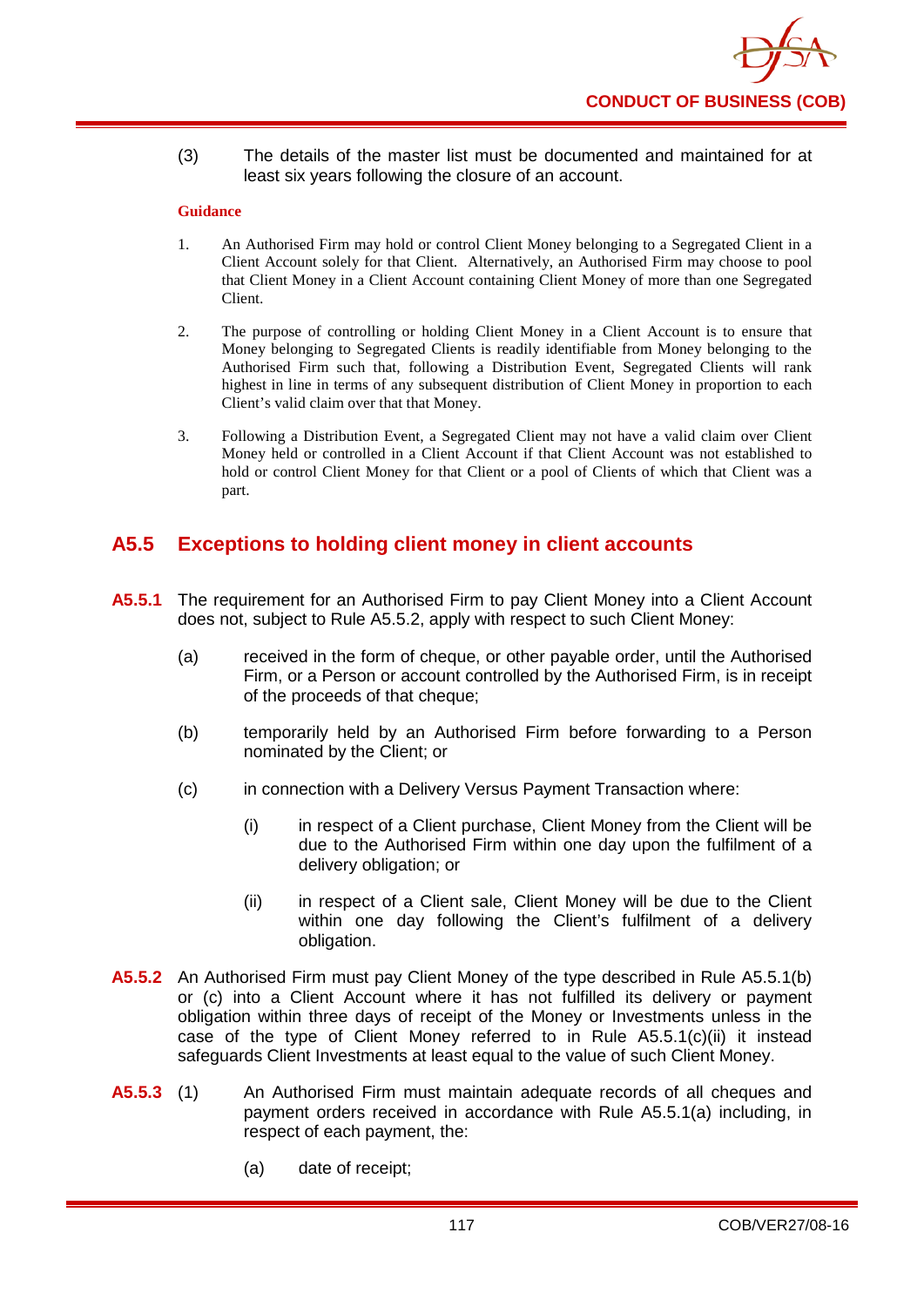- (b) name of the Client for whom payment is to be credited; and
- (c) date when the cheque or payment order was presented to the Authorised Firm's Third Party Agent.
- (2) The records must be kept for a minimum of six years.

## **A5.6 Appointment of a third party agent**

- **A5.6.1** (1) An Authorised Firm may only pay, or permit to be paid, Client Money to a Third Party Agent in accordance with Rule A5.7.1 where it has undertaken a prior assessment of the suitability of that agent and concluded on reasonable grounds that the Third Party Agent is suitable to hold that Client Money in a Client Account.
	- (2) When assessing the suitability of the Third Party Agent, the Authorised Firm must ensure that the Third Party Agent will provide protections equivalent to the protections conferred by this appendix.
	- (3) An Authorised Firm must have systems and controls in place to ensure that the Third Party Agent remains suitable.
- **A5.6.2** An Authorised Firm must be able to demonstrate to the DFSA's satisfaction the grounds upon which the Authorised Firm considers the Third Party Agent to be suitable to hold that Client Money.

#### **Guidance**

When assessing the suitability of a Third Party Agent, an Authorised Firm should have regard to:

- a. its credit rating;
- b. its capital and financial resources in relation to the amount of Client Money held;
- c. the insolvency regime of the jurisdiction in which it is located;
- d. its regulatory status and history;
- e. its Group structure; and
- f. its use of agents and service providers.

## **A5.7 Payment of client money to a third party agent**

- **A5.7.1** (1) Subject to Rule A5.7.3, an Authorised Firm may only pass, or permit to be passed, a Segregated Client's Money to a Third Party Agent if:
	- (a) the Client Money is to be used in respect of a Transaction or series or Transactions for that Client;
	- (b) the Client Money is to be used to meet an obligation of that Client; or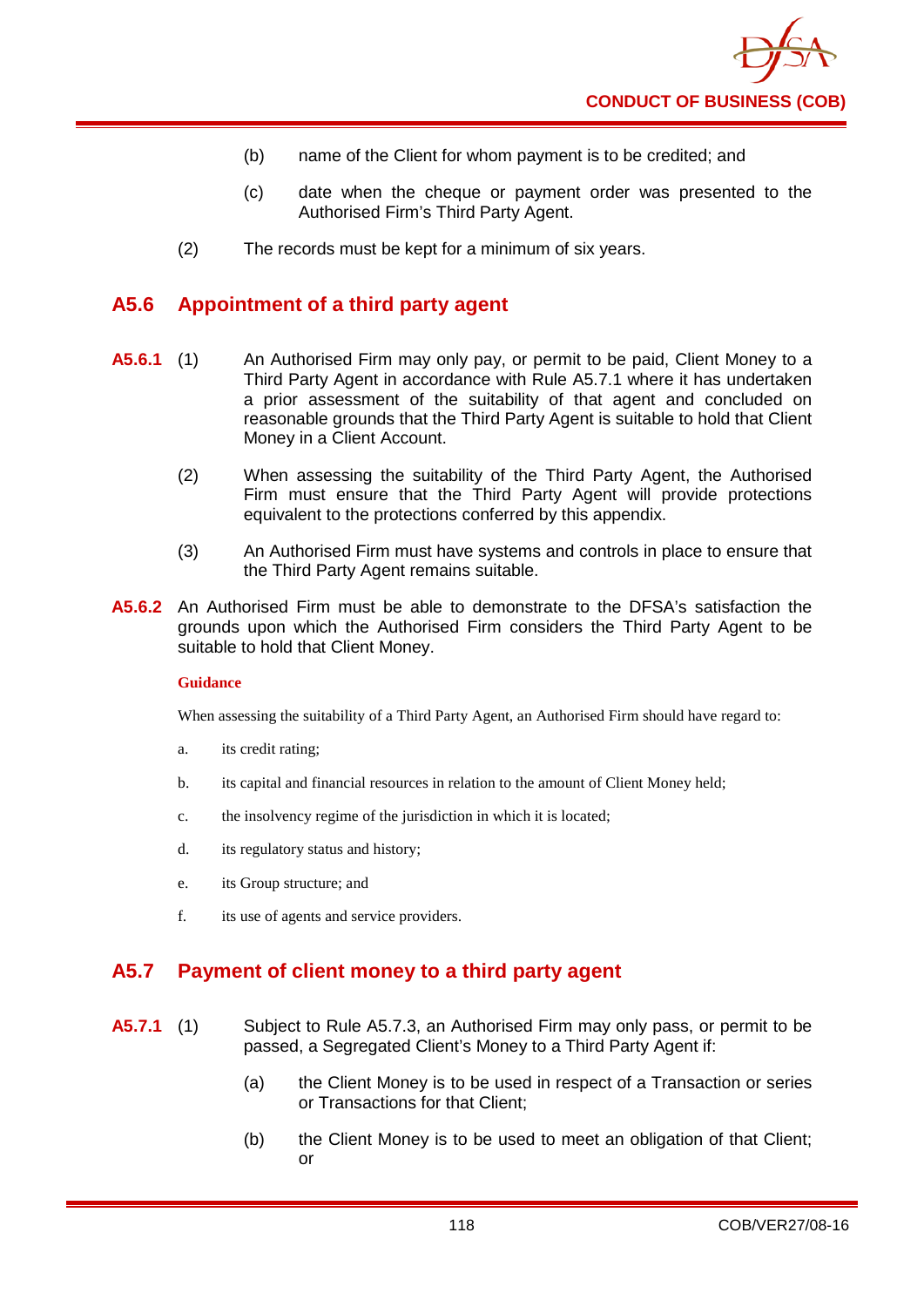- (c) the Third Party Agent is a bank or a Regulated Financial Institution which is authorised to accept or take Deposits.
- (2) In respect of (1)(a) and (b), an Authorised Firm must not hold any excess Client Money with the Third Party Agent longer than necessary to effect a Transaction or satisfy the Client's obligation.
- **A5.7.2** When an Authorised Firm opens a Client Account with a Third Party Agent it must obtain, within a reasonable period, a written acknowledgement from the Third Party Agent stating that:
	- (a) all Money standing to the credit of the account is held by the Authorised Firm as agent and that the Third Party Agent is not entitled to combine the account with any other account or to exercise any charge, mortgage, lien, right of set-off or counterclaim against Money in that account in respect of any sum owed to it on any other account of the Authorised Firm; and
	- (b) the title of the account sufficiently distinguishes that account from any account containing Money that belongs to the Authorised Firm, and is in the form requested by the Authorised Firm.

The DFSA would consider twenty days as being a reasonable period for an Authorised Firm to receive a written acknowledgement from the Third Party Agent.

**A5.7.3** If the Third Party Agent does not provide the acknowledgement referred to in Rule A5.7.2 within a reasonable period, the Authorised Firm must refrain from making further deposits of Client Money with that Third Party Agent and withdraw any Client Money standing to the credit of that Client Account.

## **A5.8 Payment of client money from client accounts**

- **A5.8.1** An Authorised Firm must have procedures for ensuring all withdrawals from a Client Account are authorised.
- **A5.8.2** Subject to Rule A5.8.3, a Segregated Client's Client Money must remain in a Client Account until it is:
	- (a) due and payable to the Authorised Firm;
	- (b) paid to the Client on whose behalf the Client Money is held;
	- (c) paid in accordance with a Client instruction on whose behalf the Client Money is held;
	- (d) required to meet the payment obligations of the Client on whose behalf the Client Money is held; or
	- (e) paid out in circumstances that are otherwise authorised by the DFSA.
- **A5.8.3** Money paid out by way of cheque or other payable order under Rule A5.8.2 must remain in a Client Account until the cheque or payable order is presented to the Client's bank and cleared by the paying agent.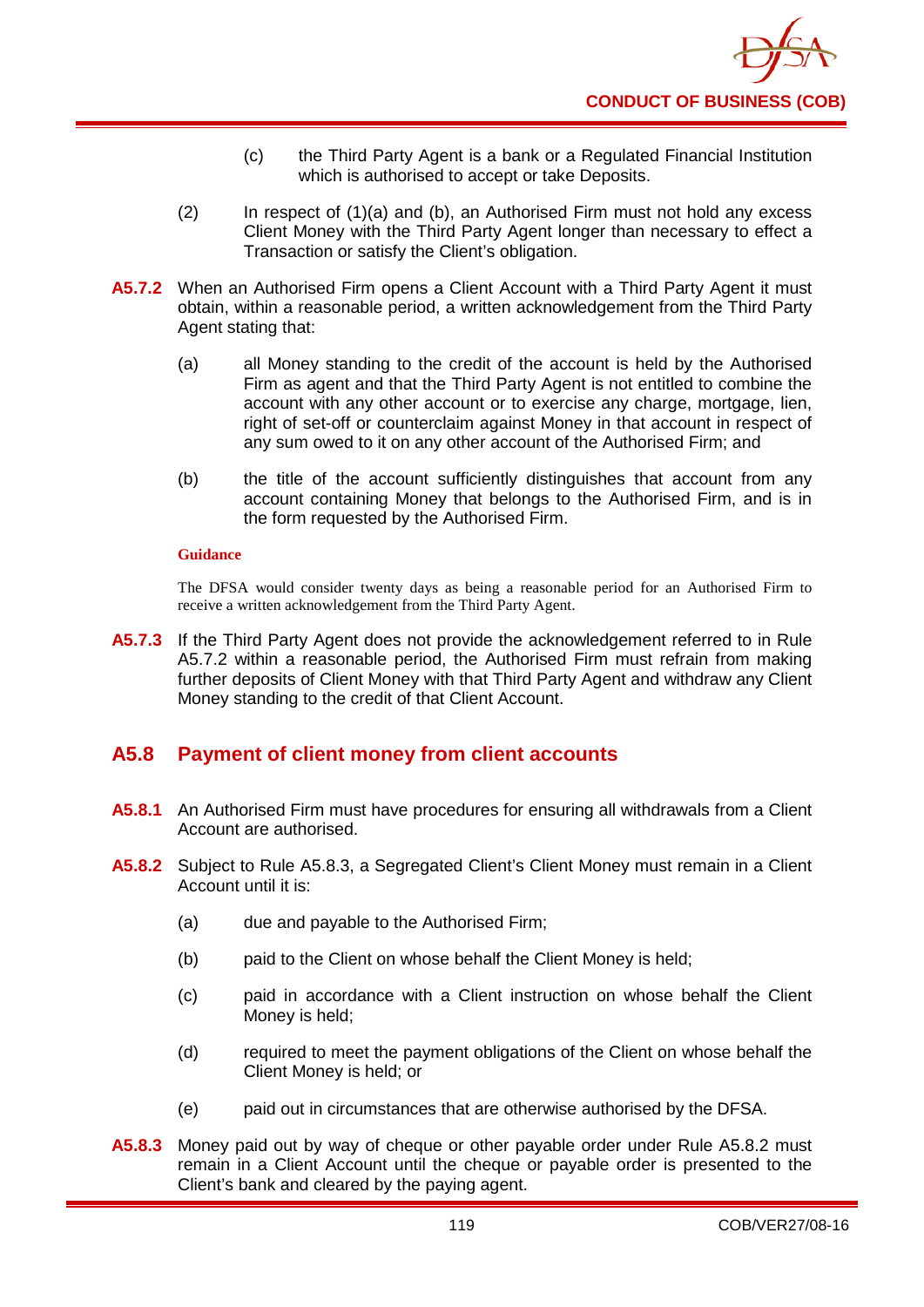**A5.8.4** An Authorised Firm must not use Client Money belonging of one Client to satisfy an obligation of another Client.

### **Guidance**

The effect of Rule A5.8.4 is that an Authorised Firm would be required to deposit its own Money into a Client Account to remedy a shortfall arising from a client debit balance.

**A5.8.5** An Authorised Firm must have a system for ensuring no off-setting or debit balances occur on Client Accounts.

## **A5.9 Client disclosure**

- **A5.9.1** Before, or as soon as reasonably practicable after, an Authorised Firm receives Client Money belonging to a Segregated Client, it must disclose to the Client on whose behalf the Client Money is held:
	- (a) the basis and any terms governing the way in which the Client Money will be held;
	- (b) that the Client is subject to the protection conferred by the DFSA's Client Money Provisions and as a consequence:
		- (i) this Money will be held separate from Money belonging to the Authorised Firm; and
		- (ii) in the event of the Authorised Firm's insolvency, winding up or other Distribution Event stipulated by the DFSA, the Client's Money will be subject to the DFSA's Client Money Distribution Rules;
	- (c) whether interest is payable to the Client and, if so, on what terms;
	- (d) if applicable, that the Client Money may be held in a jurisdiction outside the DIFC and the market practices, insolvency and legal regime applicable in that jurisdiction may differ from the regime applicable in the DIFC;
	- (e) if applicable, details about how any Client Money arising out of Islamic Financial Business are to be held;
	- (f) if applicable, that the Authorised Firm holds or intends to hold the Client Money in a Client Account with a Third Party Agent which is in the same Group as the Authorised Firm; and
	- (g) details of any rights which the Authorised Firm may have to realise Client Money held on behalf of the Client in satisfaction of a default by the Client or otherwise, and of any rights which the Authorised Firm may have to close out or liquidate contracts or positions in respect of any of the Client's Investments.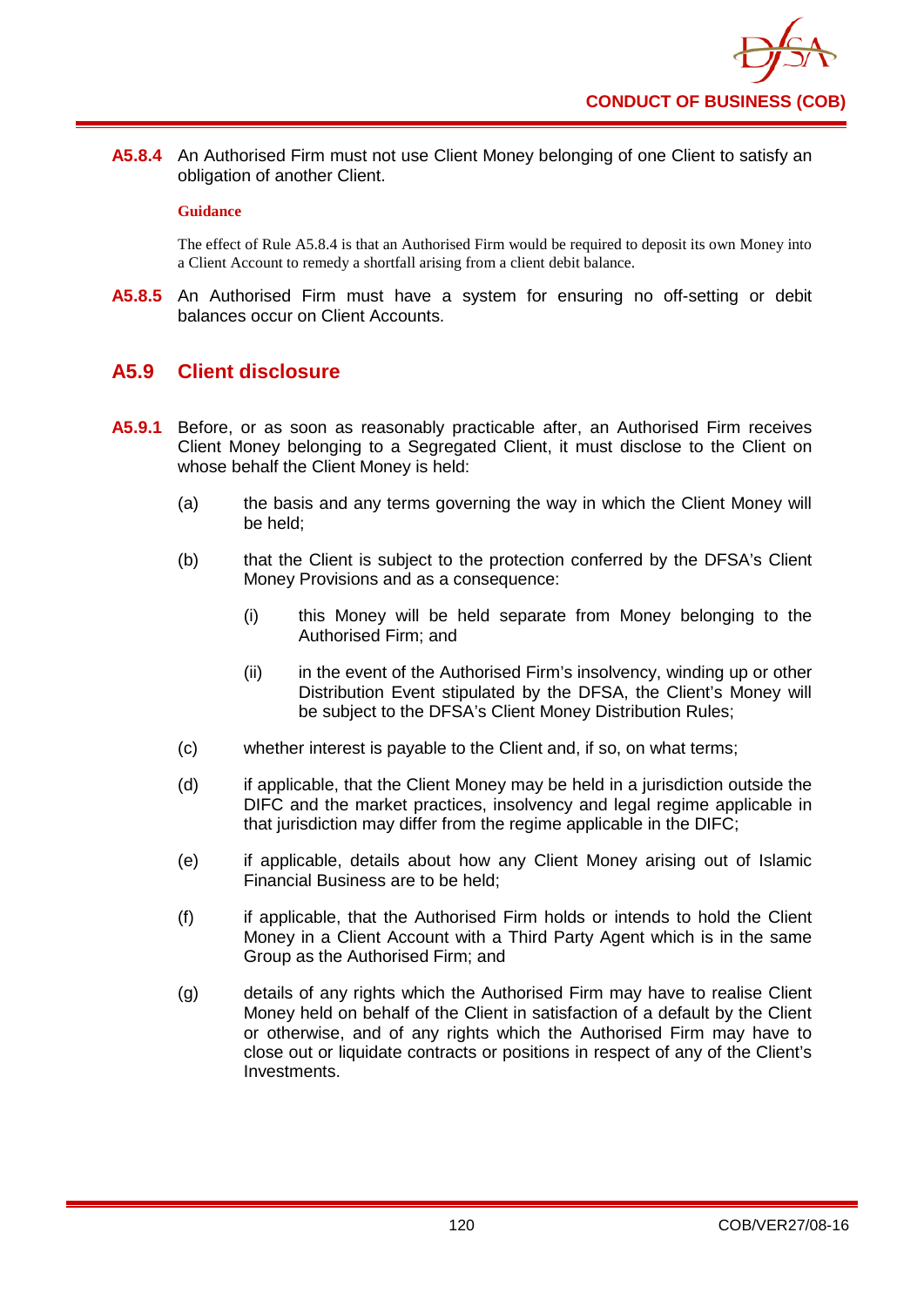

# **A5.10 Client reporting**

- **A5.10.1** (1) In relation to a Client to whom the Client Money Provisions are applicable, an Authorised Firm must send a statement to a Retail Client at least monthly or in the case of a Professional Client, at other intervals as agreed in writing with the Professional Client.
	- (2) The statement must include:
		- (a) the Client's total Client Money balances held by the Authorised Firm reported in the currency in which the Client Money is held, or the relevant exchange rate if not reported in the currency in which the Money is held;
		- (b) the amount, date and value of each credit and debit paid into and out of the account since the previous statement; and
		- (c) any interest earned or charged on the Client Account since the previous statement.
	- (3) The statement sent to the Client must be prepared within 25 days of the statement date.

## **A5.11 Reconciliation**

- **A5.11.1** (1) An Authorised Firm must maintain a system to ensure that accurate reconciliations of the Client Accounts are carried out at least every 25 days.
	- (2) The reconciliation must include:
		- (a) a full list of individual Segregated Client credit ledger balances, as recorded by the Authorised Firm;
		- (b) a full list of individual Segregated Client debit ledger balances, as recorded by the Authorised Firm;
		- (c) a full list of unpresented cheques and outstanding lodgements;
		- (d) a full list of Client Account cash book balances; and
		- (e) formal statements from Third Party Agents showing account balances as at the date of reconciliation.
	- (3) An Authorised Firm must:
		- (a) reconcile the individual credit ledger balances, Client Account cash book balances, and the Third Party Agent Client Account balances;
		- (b) check that the balance in the Client Accounts as at the close of business on the previous day was at least equal to the aggregate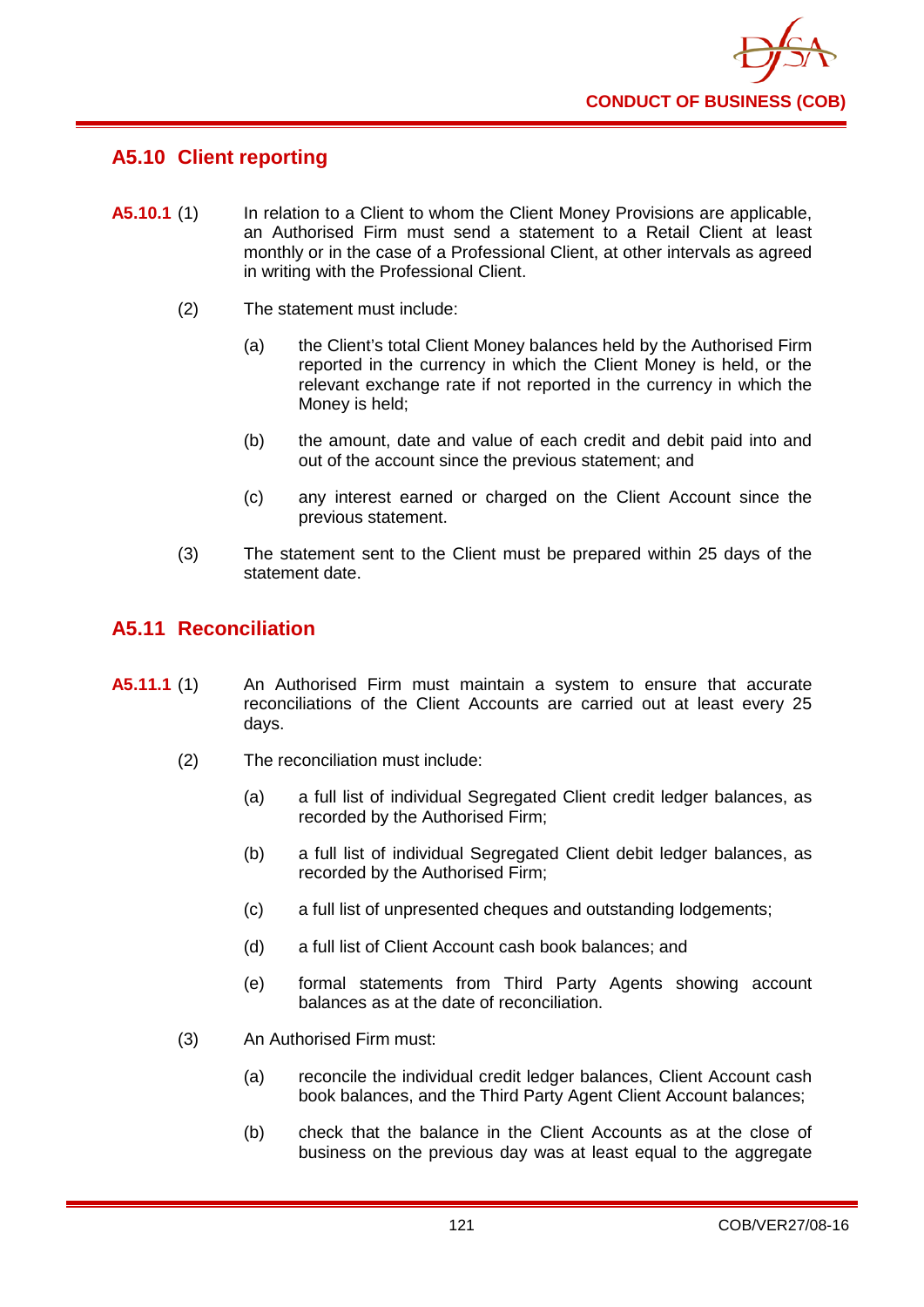balance of individual credit ledger balances as at the close of business on the previous day; and

- (c) ensure that all shortfalls, excess balances and unresolved differences, other than differences arising solely as a result of timing differences between the accounting systems of the Third Party Agent and the Authorised Firm, are investigated and, where applicable, corrective action taken as soon as possible.
- (4) An Authorised Firm must perform the reconciliations in (3) within 10 days of the date to which the reconciliation relates.

### **Guidance**

When performing the reconciliations, an Authorised Firm should:

- a. include in the credit ledger balances:
	- i. unallocated Client Money;
	- ii. dividends received and interest earned and allocated;
	- iii. sale proceeds which have been received by the Authorised Firm and the Client has delivered the Investments or the Authorised Firm holds or controls the Investment; and
	- iv. Money paid by the Client in respect of a purchase where the Authorised Firm has not remitted the Money to the counterparty or delivered the Investment to the Client; and
- b. deduct from the credit ledger balances:
	- i. Money owed by the client in respect of unpaid purchases by or for the Client if delivery of those Investments has been made to the Client; and
	- ii. Money remitted to the Client in respect of sales transactions by or for the Client if the Client has not delivered the Investments.

### **A5.11.2** An Authorised Firm must ensure that the process of reconciliation does not give rise to a conflict of interest.

#### **Guidance**

When performing reconciliations, an Authorised Firm should maintain a clear separation of duties to ensure that an employee with responsibility for operating Client Accounts, or an employee that has the authority to make payments, does not perform the reconciliations under Rule A5.11.1

- **A5.11.3** (1) Reconciliation performed in accordance with Rule A5.11.1 must be reviewed by a member of the Authorised Firm who has adequate seniority.
	- (2) The individual referred to in (1) must provide a written statement confirming the reconciliation has been undertaken in accordance with the requirements of this section.
- **A5.11.4** The Authorised Firm must notify the DFSA where there has been a material discrepancy with the reconciliation which has not been rectified.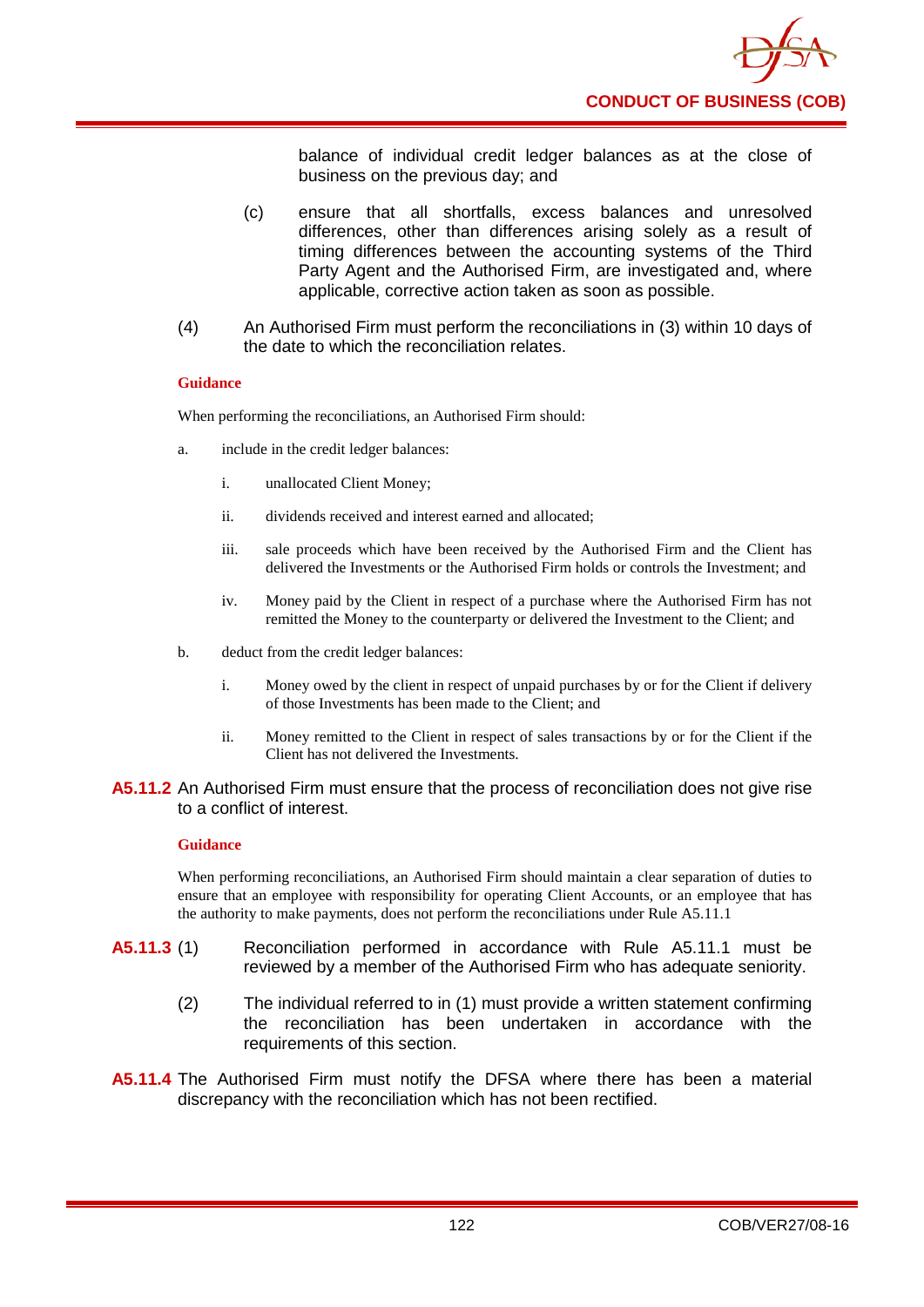

A material discrepancy includes discrepancies which have the cumulative effect of being material, such as longstanding discrepancies.

# **A5.12 Auditor's reporting requirements**

### **Guidance**

In accordance with GEN chapter 8, an Authorised Firm which holds Client Money for Segregated Clients must arrange for a Client Money Auditor's Report to be submitted to the DFSA on an annual basis.

## **A5.13 Client money distribution rules**

- **A5.13.1** This section is referred to as the Client Money Distribution Rules and to the extent that these Rules are inconsistent with part 5.52 of the DIFC Insolvency Regulations, and the DIFC Preferential Creditor Regulations, these Rules will prevail.
- **A5.13.2** Following a Distribution Event, the Authorised Firm must distribute Money in the following order of priorities:
	- (a) firstly, in relation to Client Money held in a Client Account on behalf of Segregated Clients, claims relating to that Money must be paid to each Segregated Client in full or, where insufficient funds are held in a Client Account, proportionately, in accordance with each Segregated Client's valid claim over that Money;
	- (b) secondly, where the amount of Client Money in a Client Account is insufficient to satisfy the claims of Segregated Clients in respect of that Money, or not being immediately available to satisfy such claims, all other Money held by the Authorised Firm must be used to satisfy any outstanding amounts remaining payable to Segregated Clients but not satisfied from the application of (a) above;
	- (c) thirdly, upon resolution of claims in relation to Segregated Clients, any Money remaining with the Authorised Firm must be paid to each Client in full or, where insufficient funds are held by the Authorised Firm, proportionately, in accordance with each Client's valid claim over that Money; and
	- (d) fourthly, upon satisfaction of all claims in (a), (b) and (c) above, in the event of:
		- (i) the appointment of a liquidator, receiver or administrator, or trustee in bankruptcy over the Authorised Firm, payment must be made accordance with the Insolvency Law 2004; or
		- (ii) all other Distribution Events, payment must be made in accordance with the direction of the DFSA.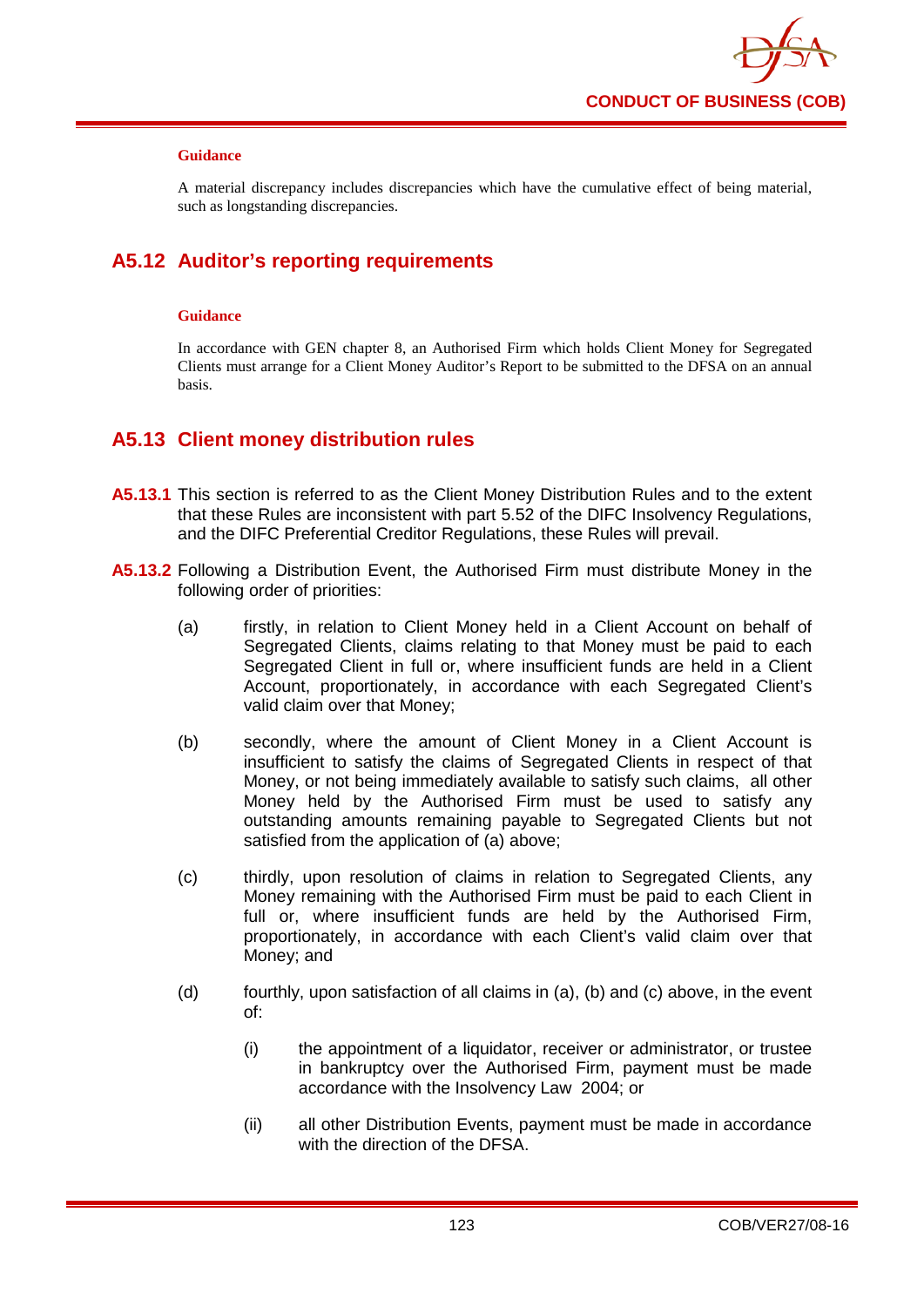

A Segregated Client would not have a valid claim over Client Money held in a Client Account if that Client Account was not established to hold Client Money for that Client.

**A5.13.3** Following a Distribution Event, an Authorised Firm must sell all Collateral and use the proceeds of the sale to satisfy claims made in accordance with Rule A5.13.2

# **A5.14 Failure to comply with this appendix**

**A5.14.1** An Authorised Firm which becomes aware that it does not comply with any Rule in this appendix must, within one day, give notice of that fact to the DFSA.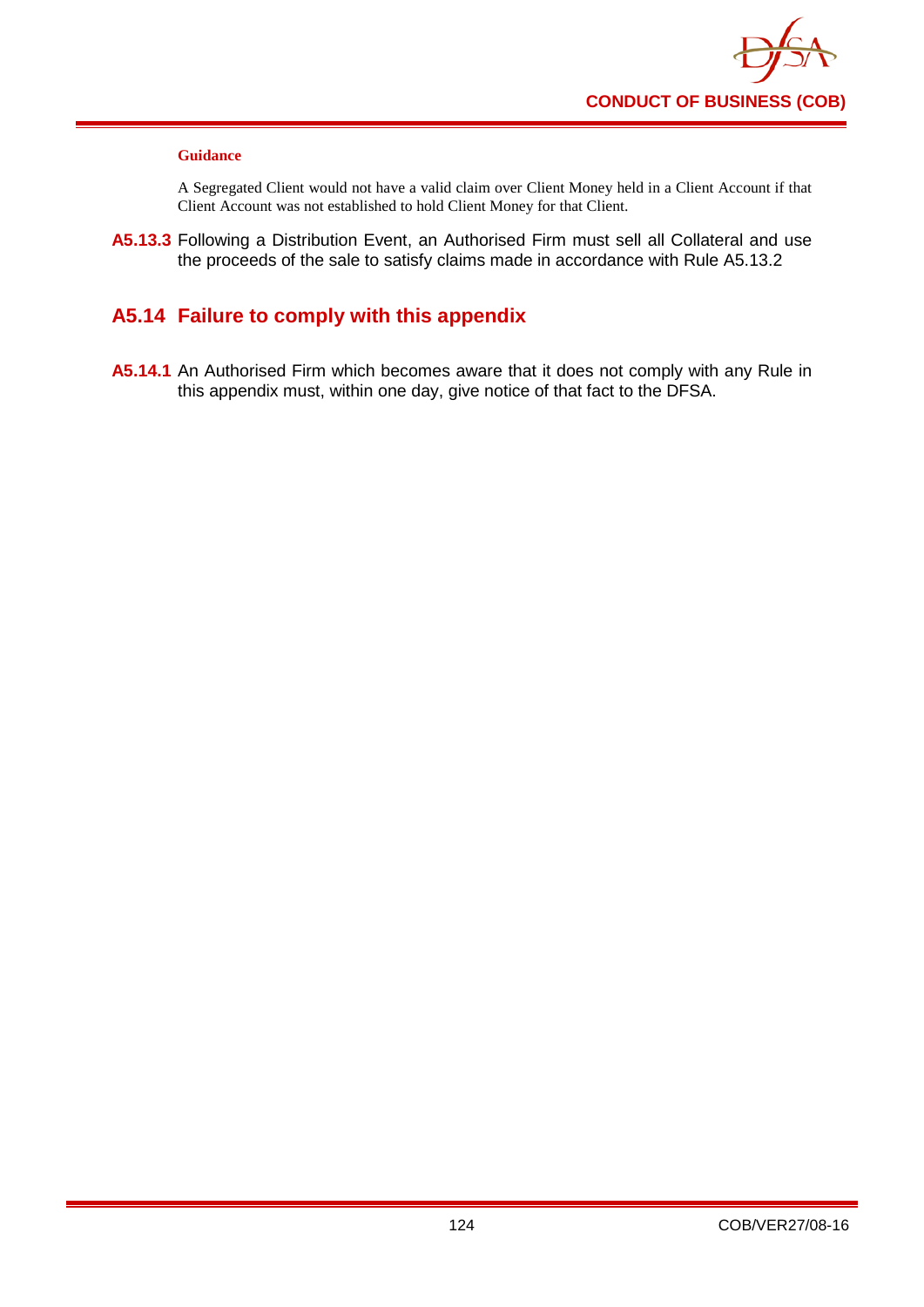

# **APP6 SAFE CUSTODY PROVISIONS**

## **A6.1 Application**

**A6.1.1** This appendix applies to an Authorised Firm in accordance with Rule 6.13.3.

### **A6.2 General requirements**

- **A6.2.1** The provisions of this appendix are referred to as the Safe Custody Provisions.
- **A6.2.2** An Authorised Firm must:
	- (a) comply with the Safe Custody Provisions; and
	- (b) have adequate systems and controls in place to be able to evidence compliance with the Safe Custody Provisions.

## **A6.3 Recording, registration and holding requirements**

- **A6.3.1** An Authorised Firm which Provides Custody or holds or controls Client Investments must ensure that Safe Custody Investments are recorded, registered and held in an appropriate manner to safeguard and control such property.
- **A6.3.2** Subject to Rule A6.4.1, an Authorised Firm which Provides Custody or holds or controls Client Investments must record, register and hold Safe Custody Investments separately from its own Investments.

## **A6.4 Client accounts in relation to Client Investments**

- **A6.4.1** An Authorised Firm which Provides Custody or holds or controls Client Investments must register or record all Safe Custody Investments in the legal title of:
	- (a) a Client Account; or
	- (b) the Authorised Firm where, due to the nature of the law or market practice, it is not feasible to do otherwise.
- **A6.4.2** A Client Account in relation to Client Investments is an account which:
	- (a) is held with a Third Party Agent or by an Authorised Firm which is authorised under its Licence to provide Custody;
	- (b) is established to hold Client Assets;
	- (c) when held by a Third Party Agent, is maintained in the name of;
		- (i) if a Domestic Firm, the Authorised Firm; or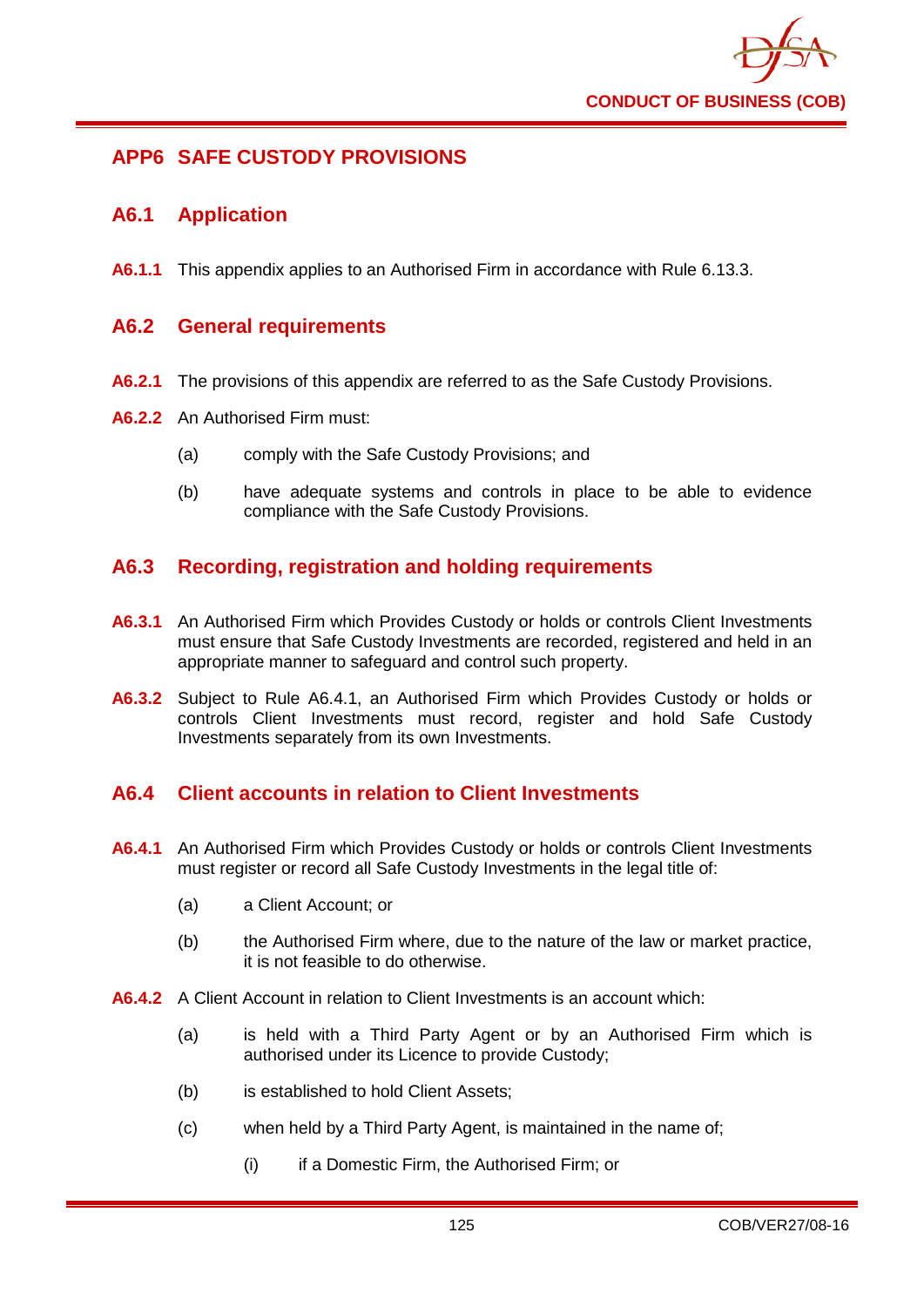

- (ii) if not a Domestic Firm, a Nominee Company controlled by the Authorised Firm; and
- (d) includes the words 'Client Account' in its title.
- **A6.4.3** (1) An Authorised Firm must maintain a master list of all Client Accounts.
	- (2) The master list must detail:
		- (a) the name of the account;
		- (b) the account number;
		- (c) the location of the account;
		- (d) whether the account is currently open or closed; and
		- (e) the date of opening or closure.
	- (3) The details of the master list must be documented and maintained for a minimum period of six years following the closure of an account.

- 1. An Authorised Firm may record, register or hold a Client's Investment in a Client Account solely for that Client. Alternatively, an Authorised Firm may choose to pool that Client's Investment in a Client Account containing Investments of more than one Client.
- 2. The purpose of recording, registering or holding Investments in a Client Account is to ensure that Investments belonging to Clients are readily identifiable from Investments belonging to the Authorised Firm such that, following a Distribution Event, any subsequent distribution of Investments may be made in proportion to each Client's valid claim over those Investments.
- 3. Following a Distribution Event, a Client may not have a valid claim over Investments registered, recorded or held in a Client Account if that Client Account was not established to register, record or hold Investments for that Client or a pool of Clients of which that Client was a part.
- **A6.4.4** An Authorised Firm must not use a Client's Safe Custody Investment for its own purpose or that of another Person without that Client's prior written permission.
- **A6.4.5** An Authorised Firm which intends to use a Client's Safe Custody Investments for its own purpose or that of another Person, must have systems and controls in place to ensure that:
	- (a) it obtains that Client's prior written permission;
	- (b) adequate records are maintained to protect Safe Custody Investments which are applied as collateral or used for stock lending activities;
	- (c) the equivalent assets are returned to the Client Account of the Client; and
	- (d) the Client is not disadvantaged by the use of his Safe Custody Investments.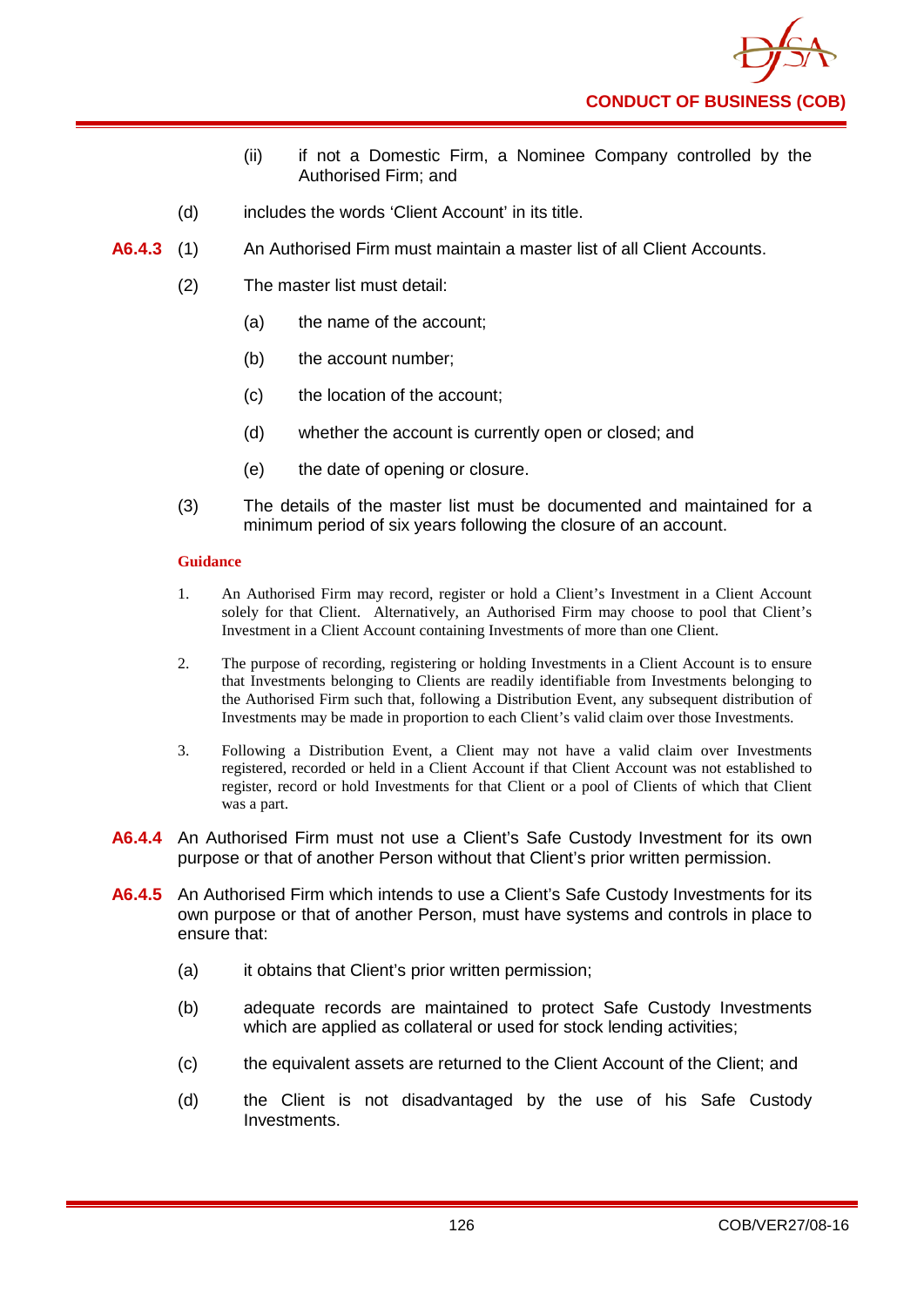

## **A6.5 Holding or arranging custody with third party agents**

- **A6.5.1** (1) Before an Authorised Firm holds a Safe Custody Investment with a Third Party Agent or Arranges Custody through a Third Party Agent, it must undertake an assessment of that Third Party Agent and have concluded on reasonable grounds that the Third Party Agent is suitable to hold those Safe Custody Investments.
	- (2) An Authorised Firm must have systems and controls in place to ensure that the Third Party Agent remains suitable.
	- (3) When assessing the suitability of the Third Party Agent, the Authorised Firm must ensure that the Third Party Agent will provide protections equivalent to the protections conferred in this appendix.
- **A6.5.2** An Authorised Firm must be able to demonstrate to the DFSA's satisfaction the grounds upon which the Authorised Firm considers the Third Party Agent to be suitable to hold Safe Custody Investments.

#### **Guidance**

When assessing the suitability of a Third Party Agent, an Authorised Firm should have regard to:

- a. its credit rating;
- b. its capital and financial resources in relation to the amount of Safe Custody Investments held;
- c. the insolvency regime of the jurisdiction in which it is located;
- d. its arrangements for holding the Investments;
- e. its regulatory status, expertise, reputation and history;
- f. its Group structure;
- g. its use of agents and service providers; and
- h. any other activities of the agent.

## **A6.6 Safe custody agreements with third party agents**

- **A6.6.1** Before an Authorised Firm passes, or permits to be passed, Safe Custody Investments to a Third Party Agent it must have procured a written acknowledgement from the Third Party Agent stating:
	- (a) that the title of the account sufficiently distinguishes that account from any account containing Investments belonging to the Authorised Firm, and is in the form requested by the Authorised Firm;
	- (b) that the Client Investment will only be credited and withdrawn in accordance with the instructions of the Authorised Firm;
	- (c) that the Third Party Agent will hold Client Investments separately from assets belonging to the Third Party Agent;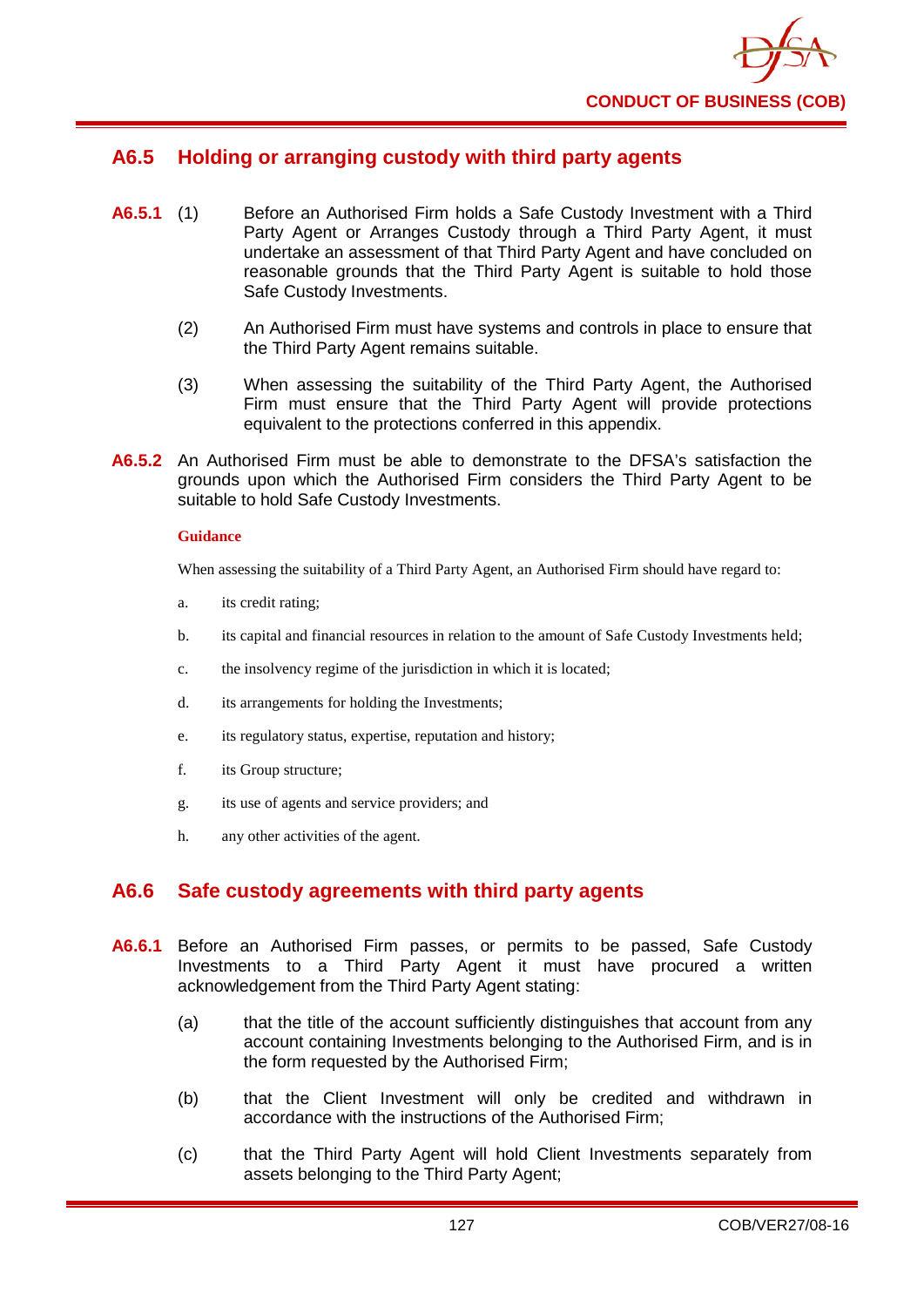

- (d) the arrangements for recording and registering Client Investments, claiming and receiving dividends and other entitlements and interest and the giving and receiving of instructions;
- (e) that the Third Party Agent will deliver a statement to the Authorised Firm (including the frequency of such statement), which details the Client Investments deposited to the account;
- (f) that all Investments standing to the credit of the account are held by the Authorised Firm as agent and that the Third Party Agent is not entitled to combine the account with any other account or to exercise any charge, mortgage, lien, right of set-off or counterclaim against Investments in that account in respect of any sum owed to it on any other account of the Authorised Firm; and
- (g) the extent of liability of the Third Party Agent in the event of default.
- **A6.6.2** (1) An Authorised Firm must maintain records of all Safe Custody Agreements and any instructions given by the Authorised Firm to the Third Party Agent under the terms of the agreement.
	- (2) The records must be maintained for at least of six years.

## **A6.7 Client disclosure**

- **A6.7.1** (1) Before an Authorised Firm Arranges Custody for a Client it must disclose to that Client, if applicable, that the Client's Safe Custody Investments may be held in a jurisdiction outside the DIFC and the market practices, insolvency and legal regime applicable in that jurisdiction may differ from the regime applicable in the DIFC.
	- (2) Before an Authorised Firm Provides Custody for a Client it must disclose to the Client on whose behalf the Safe Custody Investments will be held:
		- (a) a statement that the Client is subject to the protections conferred by the Safe Custody Provisions;
		- (b) the arrangements for recording and registering Safe Custody Investments, claiming and receiving dividends and other entitlements and interest and the giving and receiving instructions relating to those Safe Custody Investments;
		- (c) the obligations the Authorised Firm will have to the Client in relation to exercising rights on behalf of the Client;
		- (d) the basis and any terms governing the way in which Safe Custody Investments will be held, including any rights which the Authorised Firm may have to realise Safe Custody Investments held on behalf of the Client in satisfaction of a default by the Client;
		- (e) the method and frequency upon which the Authorised Firm will report to the Client in relation to his Safe Custody Investments;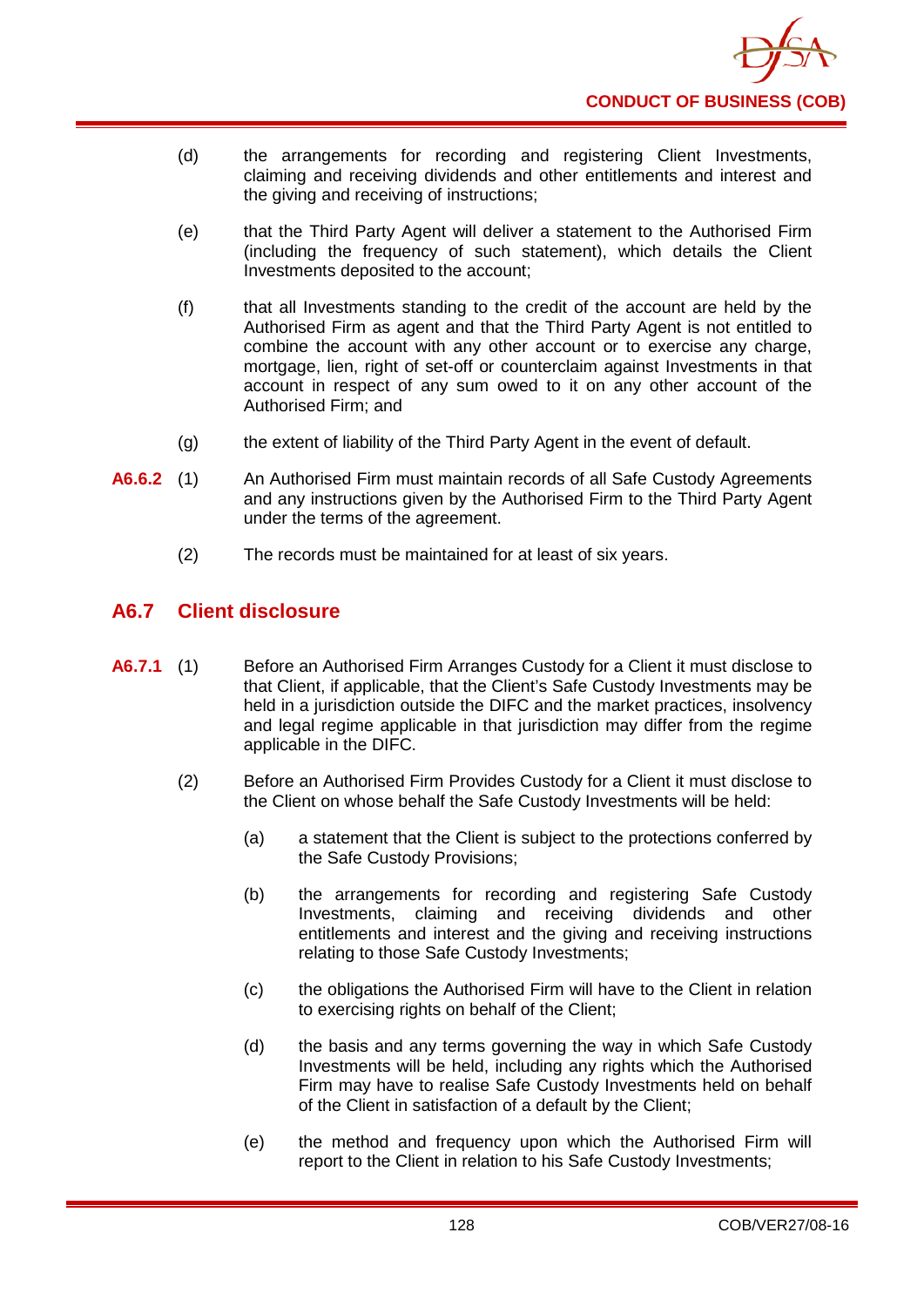- (f) if applicable, a statement that the Authorised Firm intends to mix Safe Custody Investments with those of other Clients;
- (g) if applicable, a statement that the Client's Safe Custody Investments may be held in a jurisdiction outside the DIFC and the market practices, insolvency and legal regime applicable in that jurisdiction may differ from the regime applicable in the DIFC;
- (h) if applicable, a statement that the Authorised Firm holds or intends to hold Safe Custody Investments in a Client Account with a Third Party Agent which is in the same Group as the Authorised Firm; and
- (i) the extent of the Authorised Firm's liability in the event of default by a Third Party Agent.

## **A6.8 Client reporting**

- **A6.8.1** (1) An Authorised Firm which Provides Custody or which holds or controls Client Investments for a Client must send a statement to a Retail Client at least every six months or in the case of a Professional Client at other intervals as agreed in writing with the Professional Client.
	- (2) The statement must include:
		- (a) a list of that Client's Safe Custody Investments as at the date of reporting;
		- (b) a list of that Client's Collateral and the market value of that Collateral as at the date of reporting; and
		- (c) details of any Client Money held by the Authorised Firm as at the date of reporting.
	- (3) The statement sent to the Client must be prepared within 25 business days of the statement date.

## **A6.9 Reconciliation**

- **A6.9.1** An Authorised Firm must:
	- (a) at least every 25 business days, reconcile its records of Client Accounts held with Third Party Agents with monthly statements received from those Third Party Agents;
	- (b) at least every six months, count all Safe Custody Investments physically held by the Authorised Firm, or its Nominee Company, and reconcile the result of that count to the records of the Authorised Firm; and